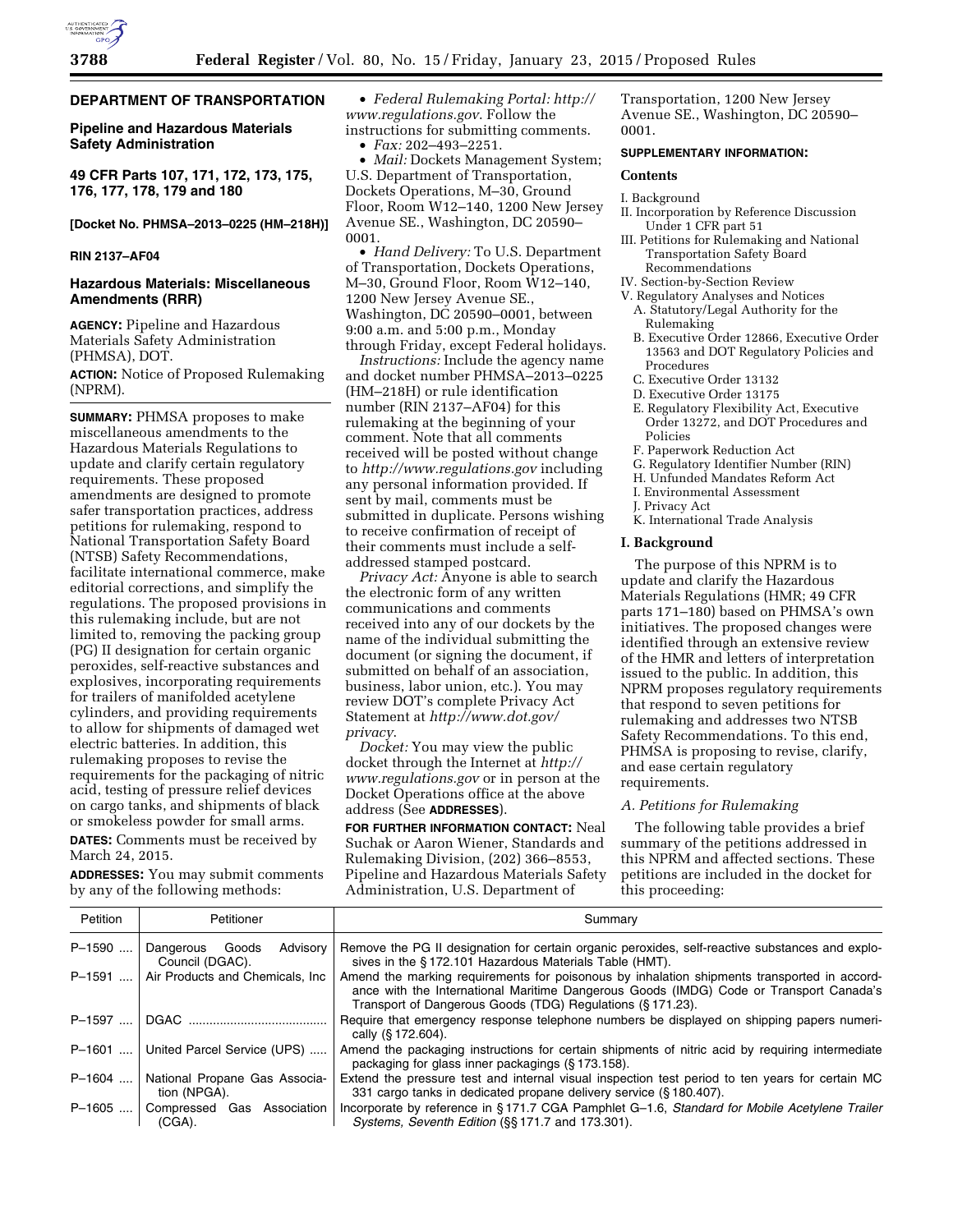| Petition | Petitioner        | Summary                                                                                                                                                               |
|----------|-------------------|-----------------------------------------------------------------------------------------------------------------------------------------------------------------------|
|          | sociation (TTMA). | P-1609  Truck Trailer Manufacturers As-   Clarify the requirements applicable to the testing of pressure relief devices for cargo tank motor<br>vehicles (§ 180.407). |

*B. NTSB Safety Recommendations* 

The following table provides a brief

addressed in this NPRM and affected sections. These recommendations are included in the docket for this proceeding:

|                | summary of the NTSB recommendations                                                                                                                                                                                                                                                                                                                                                                                            |
|----------------|--------------------------------------------------------------------------------------------------------------------------------------------------------------------------------------------------------------------------------------------------------------------------------------------------------------------------------------------------------------------------------------------------------------------------------|
| Recommendation | Summary                                                                                                                                                                                                                                                                                                                                                                                                                        |
| $H - 09 - 01$  | Modify 49 CFR §173.301 to clearly require (1) that cylinders be securely mounted on mobile acetylene trailers and other<br>trailers with manifolded cylinders to reduce the likelihood of cylinders being ejected during an accident and (2) that the cyl-<br>inder valves, piping, and fittings be protected from multidirectional impact forces that are likely to occur during highway ac-<br>cidents, including rollovers. |
| $H - 09 - 02$  | Require fail-safe equipment that ensures that operators of mobile acetylene trailers can perform unloading procedures only<br>correctly and in sequence.                                                                                                                                                                                                                                                                       |

*C. Amendments Based on PHMSA Review* 

In addition to addressing the petitions for rulemaking and the NTSB recommendations listed above, this rulemaking proposes the following amendments that were identified through our retrospective review of the 49 CFR. We summarize the changes as follows:

• Revise § 107.402(d)(2) to replace the term ''citizen'' with the term ''resident.''

• Revise § 107.402(e) to require that a lighter certification agency submits a statement that the agency is independent of and not owned by a lighter manufacturer, distributor, import or export company, or proprietorship.

• Revise § 107.402(f) to require portable tank and multi-element gas container (MEGC) certification agencies to submit a statement indicating that the agency is independent of and not owned by a portable tank or MEGC manufacturer, owner, or distributor.

• Revise § 107.807 to require a cylinder inspection agency to be independent of and not owned by a cylinder manufacturer, owner, or distributor.

• Remove the entry for CGA Pamphlet C–1.1 in Table 1 to § 171.7.

• Incorporate by reference updated versions of the American Association of Railroads (AAR) Manual of Standards and Recommended Practices, Section C–III, Specifications for Tank Cars, Specification M–1002 in § 171.7.

• Revise the § 172.101 table to add Special Provision B120 to Column (7) for the entry ''Calcium nitrate, UN1454.''

• Revise the entry for ''Propellant, solid, UN0501'' to remove vessel stowage provision 24E from Column (10B) of the HMT.

• Revise the PG II HMT entry for ''UN2920, Corrosive liquids, flammable, n.o.s.,'' to for consistency with the UN Model Regulations, IMDG Code, and the ICAO TI such that this entry is eligible for the limited quantity exceptions.

• Revise the PG II HMT entry for ''UN3085, Oxidizing solid, corrosive, n.o.s.'' for consistency with the UN Model Regulations, IMDG Code and the ICAO TI such that this entry is eligible for the limited quantity exceptions.

• Revise the HMT entries for ''Trinitrophenol (picric acid), wetted, *with not less than 10 percent water by mass,* UN3364'' and ''Trinitrophenol, wetted *with not less than 30 percent water, by mass,* UN1344'' to harmonize the HMR with the UN Model Regulations, IMDG Code, and the ICAO TI to clarify that the 500 gram limit per package does not apply to UN1344 but does apply to UN3364.

• Revise Special Provision 136, assigned to the proper shipping name ''UN3363, Dangerous goods in machinery or apparatus,'' in § 172.102 to include reference to Subpart G of Part 173.

• Remove reference to obsolete Special Provision 18 for the HMT entry ''UN1044, Fire extinguishers'' and in § 180.209(j) and provide correct cross reference to § 173.309.

• Correct a reference in § 172.201 to exceptions for the requirement to provide an emergency response telephone number on a shipping paper.

• Revise §§ 172.301(f), 172.326(d) and 172.328(e) to include the clarification that the NOT–ODORIZED or NON– ODORIZED marking may appear on packagings used for both unodorized and odorized liquefied petroleum gas (LPG), and remove the effective date of October 1, 2006 or ''after September 30, 2006,'' if it appears in these paragraphs, as the effective date has passed.

• Amend § 172.406(d) by clearly authorizing the use of labels described in Subpart E with a dotted or solid line

outer border on a surface background of contrasting color.

• Update a mailing address in § 172.407(d)(4)(ii).

• Clarify the marking size requirements for an intermediate bulk container (IBC) that is labeled instead of placarded by replacing the bulk package marking reference in § 172.514(c) with the non-bulk marking reference, specifically, § 172.301(a)(1).

• Revise § 173.4a(a) to clarify that articles (including aerosols) are not eligible for excepted quantity reclassification under § 173.4a, although some are eligible to be shipped as small quantities by highway and rail in § 173.4.

• Revise § 173.21(e) to prohibit transportation or offering for transportation materials in the same transport vehicle (*e.g.,* a trailer, a rail car) with another material, that could cause a dangerous evolution of heat, flammable or poisonous gases or vapors, or produce corrosive materials if mixed.

• Clarify that the requirements provided in paragraph § 173.24a(c)(1)(iv) do not apply to limited quantities packaged in accordance with  $\S 173.27(f)(2)$ .

• Clarify the quantity limits for mixed contents packages prepared in accordance with § 173.27(f)(2).

• Clarify the requirements applicable to bulk transportation of combustible liquids by adding new subparagraph  $\S 173.150(f)(3)(xi)$  stating that the registration requirements in Subpart G of Part 107 are applicable and revising §§ 173.150(f)(3)(ix) and 173.150(f)(3)(x) for punctuation applicable to a listing of requirements.

• Add a new paragraph (j) in § 173.159 to allow shippers to prepare for transport and offer into transportation damaged wet electric storage batteries.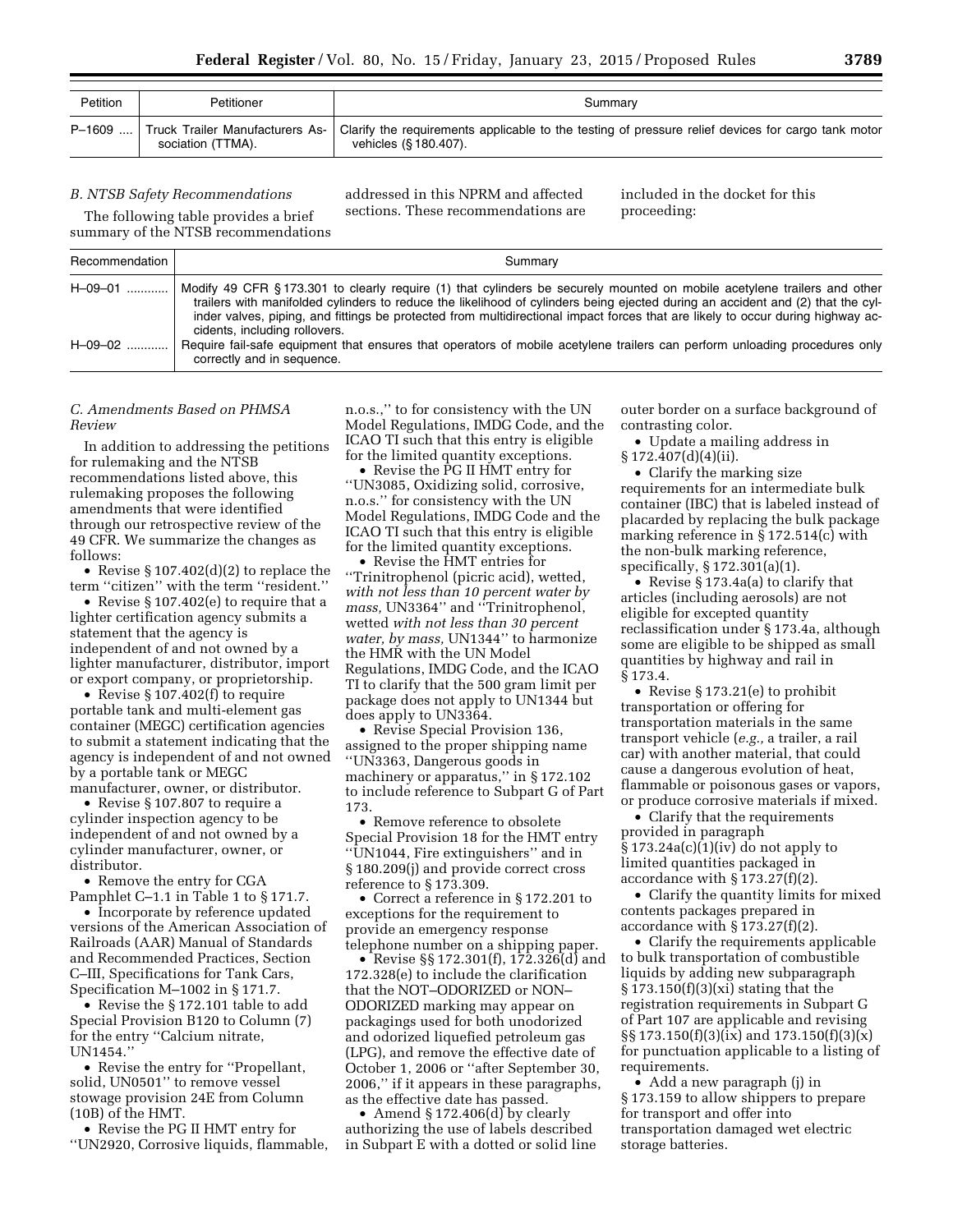• Revise § 173.166(e)(6) to add the words ''or cargo vessel.''

• Revise §§ 173.170 and 173.171 by changing the term motor vehicle to transport vehicle to allow for motor vehicles comprised of more than one cargo-carrying body to carry 100 pounds of black or smokeless powder reclassed as Division 4.1 in each cargo-carrying body instead of 100 pounds total in the motor vehicle.

• Revise § 173.199(a)(4) by removing the reference to the steel rod impact test in § 178.609(h).

• Clarify the Packing Method table for organic peroxide materials in § 173.225.

• Amend the bulk packaging section reference in Column (8C) of the HMT from § 173.240 to § 173.216 for the entries ''Asbestos, NA2212,'' ''Blue asbestos *(Crocidolite) or* Brown asbestos *(amosite, mysorite)* UN2212,'' and ''White asbestos *(chrysotile, actinolite, anthophyllite, tremolite),* UN2590.'' In addition, we are proposing to revise paragraph (c)(1) in § 173.216 by authorizing the use of bulk packages prescribed in § 173.240.

• Add a new paragraph (d)(5) to § 173.304a, a new paragraph (h) to § 173.314 and revise § 173.315(b)(1) to require odorization of liquefied petroleum gas when contained in cylinders and rail cars.

• Amend § 173.306(k) to clarify that aerosols shipped for recycling or disposal by motor vehicle containing a limited quantity are afforded the applicable exceptions provided for ORM–D materials granted under §§ 173.306(i) and 173.156(b).

• Create a new paragraph (d) in § 175.1 stating that the HMR do not apply to dedicated air ambulance, firefighting, or search and rescue operations.

• Correct § 175.8 by adding the appropriate 14 CFR, Part 125 citations.

• Clarify exceptions for passengers, crewmembers, and air operators in paragraphs (a)(18), (a)(22), and (a)(24) of § 175.10 for the carriage of hazardous materials aboard a passenger aircraft.

• Clarify § 175.75(e)(2) by replacing the word ''located'' with ''certificated.''

• Clarify § 176.30(a)(4) by replacing the word ''packaging'' with ''package.''

• Clarify that the loading restrictions in § 177.835(c)(1) through (4) are applicable to § 177.848(e).

• Revise  $\S 178.65(i)(1)$  to correctly reference the manufacturer's report requirements in § 178.35(g).

• Clarify § 178.337–17(a) to eliminate confusion of the name plate and specification plate requirements.

• Correct an editorial error in the formula in § 178.345–3(c)(1).

• Include provisions consistent with the non-bulk packaging and IBC

approval provisions for Large Packagings in § 178.955.

• Clarify the requirements for Federal Railroad Administration (FRA) approval of tank car designs in § 179.13.

• Revise § 180.401 to replace the term ''person'' with ''hazmat employee or hazmat employer'' to clarify that Subpart E of Part 180 does not only apply to persons offering or transporting hazardous materials.

#### **II. Incorporation by Reference Discussion Under 1 CFR Part 51**

The *American Association of Railroads (AAR) Manual of Standards and Recommended Practices, Section C–III, Specifications for Tank Cars, Specification M–1002* and the Compressed Gas Association (CGA) pamphlet G–1.6, *Standard for Mobile Acetylene Trailer Systems, Seventh Edition (G–1.6, 2011)* are available for interested parties to purchase in either print or electronic versions through the parent organization Web sites. The price charged for these standards to interested parties helps to cover the cost of developing, maintaining, hosting, and accessing these standards. The specific standards are discussed in greater detail in the following analysis.

# **III. Petitions for Rulemaking and National Transportation Safety Board Recommendations**

*A. Amendments to the HMR for Organic Peroxides, Self-Reactive Substances and Explosives (P–1590)* 

In P–1590, DGAC requests that PHMSA amend the HMR by removing the PG II designation in Column (5) of the § 172.101 HMT for all organic peroxides (Division 5.2), self-reactive substances (Division 4.1), and explosives (Class 1). DGAC states that under both the HMR and international regulations, organic peroxides, selfreactive substances and explosives are not assigned a packing group. Despite the absence of regulatory language for determining a packing group assignment for these materials, proper shipping names for these materials listed in the HMT are assigned a default PG II. DGAC asserts that the presence of a PG assignment for these entries is a constant source of confusion which leads to frustration of shipments. DGAC further indicates that frustration typically occurs when shipping papers are inspected by carrier staff and enforcement personnel along the transport chain with respect to the § 172.202(a)(4) requirement to include the ''packing group in Roman numerals, as designated for the hazardous material in Column (5) of the § 172.101 table.''

DGAC notes that while § 172.202(a)(4) also excepts organic peroxides, selfreactive substances and explosives from the requirement to provide a PG as part of the required description, a great deal of confusion is created given that, irrespective of this exception, PGs are provided for these materials in the § 172.101 HMT. DGAC also states that the HMR are inconsistent with international regulations as a PG is not indicated for these materials in the hazardous materials tables in the ICAO TI, IMDG Code, and the UN Model Regulations. In addition, those regulations restrict the provision of a PG in the transport document basic description to materials where a PG has been assigned in accordance with classification requirements. With no PG indicated for these substances in the respective lists, it is inappropriate to provide a PG in the hazardous materials description on a shipping paper under international regulations. Consequently, provision of a PG for domestic transportation would constitute a violation of international regulations for international transportation.

DGAC states that removing the PG for these materials from the HMT would impose no additional costs and would result in a net savings since many unnecessary delays in hazardous material shipments would be avoided. DGAC did not provide a specific figure for the anticipated net savings.

DGAC also states that the packaging provisions in Part 173 for these materials indicate the level of performance required. Therefore, although certain packagings must meet PG II performance levels, they do not indicate a degree of danger or the variation to PG I or PG III packagings.

In response to DGAC's petition, PHMSA agreed that it merited a rulemaking change. We recognize that when the PG does not relate to the degree of hazard of the material based on classification criteria but rather is broadly assigned to an entire group of materials for purposes of applying regulatory requirements, there is limited value in requiring an indication of the PG on a shipping paper. Therefore PHMSA is proposing to remove the PG II designation from Column (5) of the HMT for organic peroxides (Division 5.2), self-reactive substances (Division 4.1), and explosives (Class 1). PHMSA seeks comment on the safety implications of such a change as well as the net benefit such a change (*i.e.,*  decrease in the number of frustrated shipments) would provide.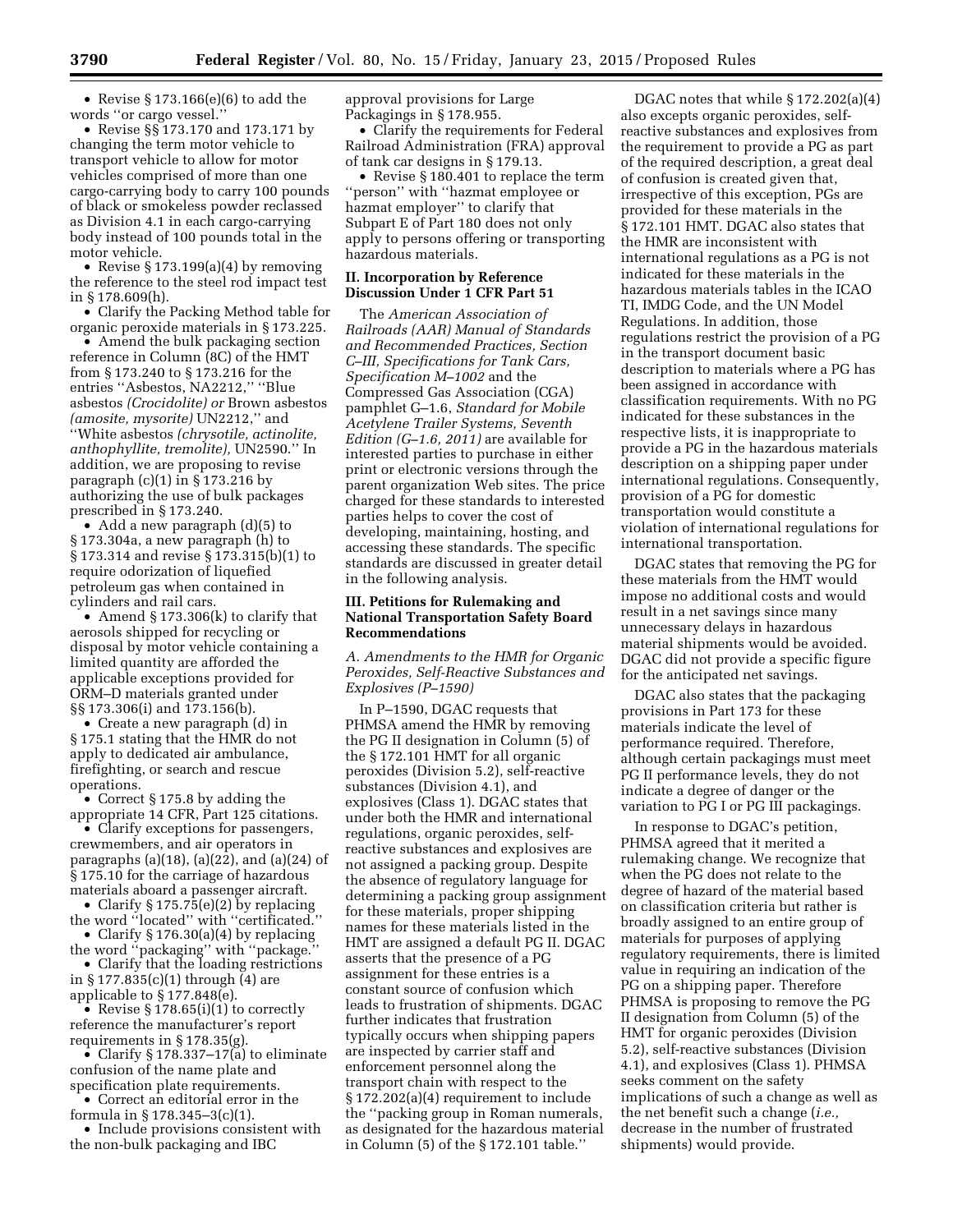# *B. Marking Requirements for Poison by Inhalation Materials (P–1591)*

In P–1591, Air Products and Chemicals, Inc., requests that PHMSA amend the marking requirements for poison inhalation hazard (PIH) materials that are shipped in accordance with the IMDG Code or TDG Regulations. Specifically, the petitioner requests that PHMSA modify §§ 171.23(b)(10)(iv)(A) and  $171.23(b)(10)(iv)(B)$  to remove the phrase ''regardless of the total quantity contained in the transport vehicle or freight container'' in both paragraphs to align Part 171, Subpart C requirements for use of international regulations with the poisonous hazardous material marking requirements in § 172.313(c), which offers exceptions based on Hazard Zone, quantity, and number of distinct materials.

Specifically, subpart C of Part 171 specifies requirements for shipments offered for transportation or transported in the United States under international regulations. For PIH material, subparagraphs (A) and (B) of § 171.23(b)(10)(iv) require that ''the transport vehicle or freight container must be marked with the identification numbers for the hazardous material, regardless of the total quantity contained in the transport vehicle or freight container, in the manner specified in § 172.313(c) of this subchapter and placarded as required by subpart F of part 172 of this subchapter.'' The petitioner states that the phrase ''regardless of the total quantity contained in the transport vehicle or freight container'' gives the appearance that the identification number marking requirement is applicable to any quantity. However, the remainder of the sentence states that the marking must be ''in the manner specified in in § 172.313(c) of this subchapter,'' which indicates an entirely different requirement.

Section 172.313(c) specifies marking requirements for non-bulk packages of PIH material contained in transport vehicles or freight containers subject to certain provisions and limitations. Section § 172.313(c)(2) states, ''the transport vehicle or freight container is loaded at one facility with 1,000 kg (2,205 pounds) or more aggregate gross weight of the material in non-bulk packages marked with the same proper shipping name and identification number'' meaning that unless this criteria is met, marking the identification number on the transport vehicle or freight container is not required. The petitioner indicates the inconsistency of §§ 171.23(b)(10)(iv)(A), 171.23(b)(10)(iv)(B) and 172.313(c) is a source of confusion.

The petitioner also identifies a potential discrepancy when transporting internationally to or from the United States in accordance with § 171.23. The requirement to mark all quantities of PIH material is more restrictive and costly than the current marking requirements for the same materials when transported domestically under the HMR in accordance with § 172.313(c). The petitioner points out that under both the IMDG and TDG there are no additional marking requirements for transport units carrying PIH materials in non-bulk packages similar to the provisions found in § 172.313(c). Therefore, for quantities of PIH materials in non-bulk packages (less than 1,000 kg per UN number) all three regulations are not aligned.

The petitioner states they have had numerous shipments of PIH materials frustrated because of this confusing requirement, and that the additional marking causes economic hardship and transit delays due to additional labor necessary to apply the extra UN identification numbers at the port. The petitioner did not provide a specific cost figure for these frustrated shipments or anticipated net savings of a regulatory change.

In response to Air Products' petition, PHMSA agreed that it merited a rulemaking change. The intent of the requirements in  $\S 171.23(b)(10)(iv)$  is to provide hazard communication for international shipments of PIH materials transiting the United States under either the IMDG Code or TDG equivalent to those established in the HMR, not to impose more restrictive requirements. The removal of the phrase referring to a ''total quantity'' will reduce potential confusion due to differences in inspection interpretations and will reduce handling costs and transit time while maintaining an acceptable level of hazard communication for PIH materials. Therefore, PHMSA is proposing to amend §§ 171.23(b)(10)(iv)(A) and  $171.23(b)(10)(iv)(B)$  by removing the phrase ''regardless of the total quantity contained in the transport vehicle or freight container'' from each subparagraph. PHMSA seeks comment on the safety implications of such a change as well as the net benefit such a change (*i.e.,* decrease in the number of frustrated shipments) would provide.

# *C. Emergency Response Telephone Number (P–1597)*

In P–1597, DGAC requests that PHMSA amend the emergency response telephone number requirements to

prohibit the use of alphanumeric telephone numbers and only permit numeric telephone numbers. Currently, the HMR do not limit the telephone numbers to be numeric under § 172.604(a). DGAC states that historically telephone faces associated integers with letters (*e.g.,* 2ABC), but this is no longer the case in all instances of phones. As a result, emergency response telephone numbers presented alphanumerically could cause delays in acquiring emergency response information as the first responder would have to first convert letters to numbers. These delays are undesirable in time sensitive emergency response situations.

DGAC further points out that PHMSA issued a letter of interpretation (Ref. No. 04–0032) confirming that alphanumeric presentation of an emergency response telephone number was acceptable but expressed concern in the delays it may cause.

In response to DGAC's petition, PHMSA agreed that it merited a rulemaking change. We agree that the continued use of alphanumeric telephone numbers could cause unnecessary delays in emergency response situations, therefore, PHMSA is proposing to revise § 172.604(a) to require a numeric format for the presentation of emergency response telephone numbers in association with a shipping paper. Additionally, we request specific comment on the cost implications of this proposed revision.

# *D. Packaging Requirements for Nitric Acid (P–1601)*

In P–1601, the United Parcel Service (UPS) requests that PHMSA revise the packaging requirements for ground shipments of nitric acid. Its petition was based on four loading and sorting operation incidents which occurred over a six-month period. The incidents did not result in any casualties, but varying degrees of property damage were assessed in each situation. UPS notes that each incident involved the same packaging configuration—glass inner packagings within fiberboard outer packagings. In each case, a breach of one or more inner packagings caused leakage, resulting in fumes, followed by the initiation of a fire involving the fiberboard outer packaging material. UPS believes that the packaging requirements of the HMR applicable to ground shipments of nitric acid do not adequately address the hazards present.

As provided in § 173.158, packaging for ground shipments of nitric acid prescribe either outer packaging that is not reactive to contents, or a combination packaging that includes non-reactive intermediate packaging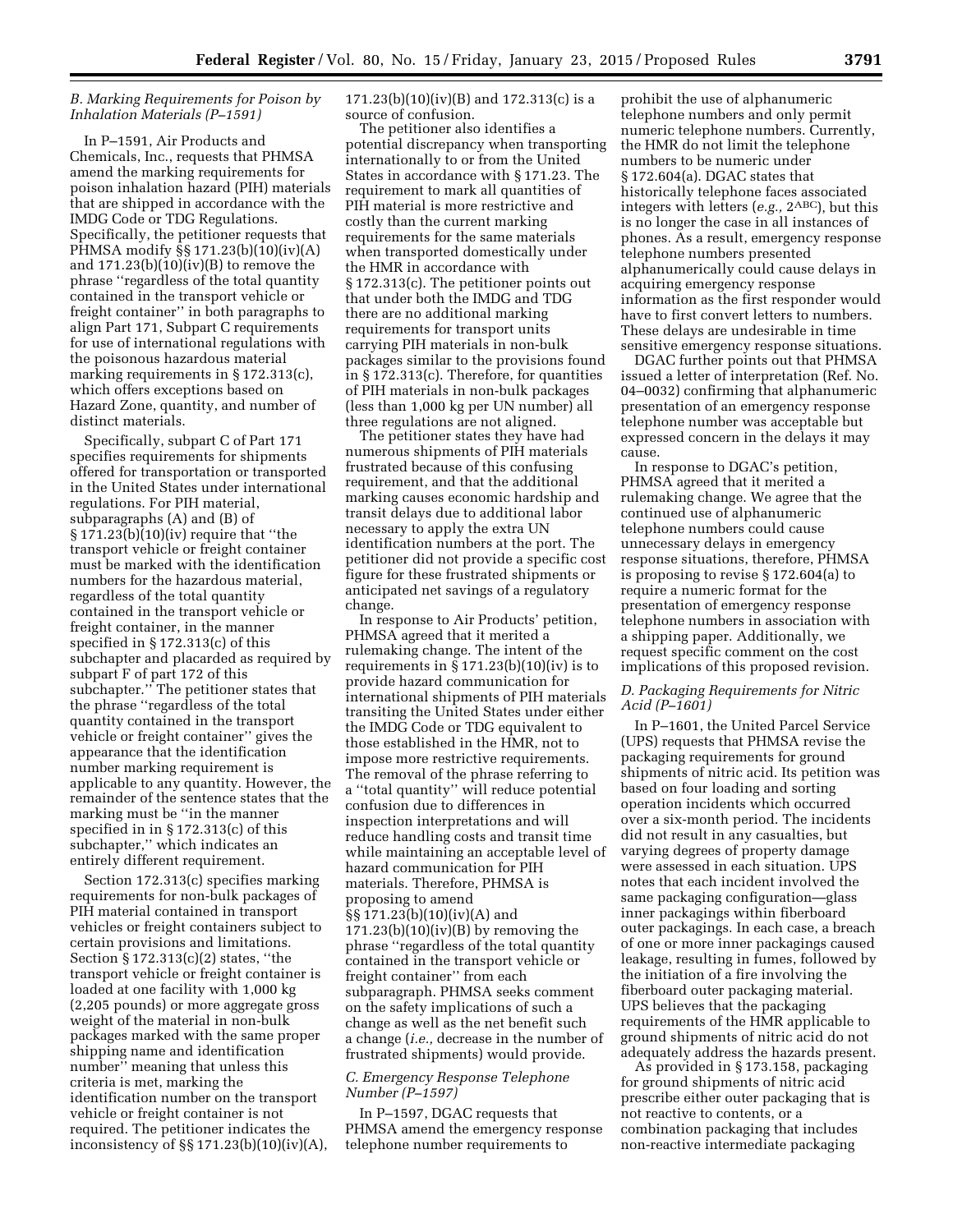and absorbent material. However, for concentrations of less than 90% nitric acid, the HMR permit the use of glass inner packagings of less than 2.5 L placed inside UN Specification 4G, 4C1, 4C2, 4D or 4F outer packagings. This latter configuration is associated with the four incidents referenced by UPS in its petition for rulemaking.

UPS proposes that PHMSA change § 173.158(e) to enhance the packaging requirements applicable to nitric acid in concentrations less than 90%. Under the proposal in P–1601, when in wooden or fiberboard outer packaging, glass inner packagings used in the configuration prescribed in § 173.158(e) would be required to be packed in tightly-closed, non-reactive intermediate packagings and cushioned with a non-reactive absorbent material. UPS feels that the addition of this intermediate packaging would properly address the hazards present in this concentration of nitric acid and would have prevented the above incidents from occurring.

The UPS petition identified an increase in the number of fires caused by spilled nitric acid reacting with fiberboard packaging. In this NPRM, PHMSA is considering a performance standard for packaging and handling the product that would prevent breakages and spills involving nitric acid. Based on the number of incidents noted in the petition for rulemaking and the cost incurred, in response to UPS's petition, PHMSA agreed that it merited consideration of a rulemaking change. Therefore, PHMSA is proposing to require in § 173.158(e) that when nitric acid, in concentrations less than 90%, is placed in glass inner packagings to be packaged in wooden or fiberboard outer packaging, the glass inner packagings must be packed in tightly-closed, nonreactive intermediate packagings and cushioned with a non-reactive absorbent material. PHMSA is seeking comment on whether or not this proposed packaging should be applied to other similar materials as well as cost burdens from the increase in packaging requirements.

# *E. Pressure Test and Internal Visual Inspection Requirements for MC 331 Cargo Tanks (P–1604)*

In P–1604, the National Propane Gas Association (NPGA) requests PHMSA modify the pressure test and visual inspection test requirements applicable to certain MC 331 specification cargo tanks in dedicated propane delivery service, commonly known as bobtails, found in  $\S 180.407(c)$ . Currently, the HMR require periodic pressure testing and visual inspection every five years to remain in service. NPGA petitions

PHMSA to extend the requalification period for certain MC 331 cargo tanks from five years to ten years and provides a technical case for this change.

NPGA states in its petition that the five-year requalification period for bobtails is a burden to the propane industry. It states that these cargo tanks must be taken out of service for a period of up to a week and that water is introduced into the tank during the requalification process, which can be detrimental to the tank and product contained in the tank. Before a tank can be returned to service, it must be completely free of any water. NPGA states that this removal from service hinders a propane company's operations.

In 2001, NPGA conducted a survey to determine whether companies that performed the five-year hydrostatic test requirement had experienced any failures. None of the 203 survey respondents reported a hydrotest failure for tanks of less than 3,500 gallons water capacity. Based on the results of this survey, the NPGA sponsored a study by a non-profit research and development organization (the Battelle Memorial Institute) to determine whether a change to the requalification period would be technically feasible. Battelle developed crack growth models to estimate the time to failure of a tank that has undergone several pressure cycles. They also analyzed effects on the MC 331 cargo tank under the delivery service load conditions to determine the estimated life of the tank.

Based on the results of this study, the NPGA and Battelle recommend that PHMSA modify the requalification period from five years to ten years for MC 331 cargo tanks that: (1) Are used in dedicated propane service; (2) have a water capacity less than 3,500 gallons; and (3) are constructed of: nonquenched and tempered (NQT) SA–612 steel and NQT SA–202 or SA–455 steels, provided the materials have fullsize equivalent (FSE) Charpy-V notch energy test data that demonstrates 75% shear-area ductility at 32 °F with an average of three or more samples greater than 15 ft-lb FSE, and with none less than 10 ft-lb FSE. A copy of this study is in the docket for this rulemaking.

After considering the NPGA survey results, which cite no reported incidents, and the study commissioned by the NPGA, PHMSA determined that the petition merited consideration of a rulemaking change. NPGA notes there is a strong safety record amongst its members regarding this issue and the cost savings to the industry would be significant (a specific benefit was not provided by the NPGA). Therefore,

PHMSA is proposing to revise the pressure test and internal visual inspection requirements found in § 180.407(c) for certain MC 331 Specification cargo tanks from a fiveyear requalification period to a ten-year period. PHMSA seeks comment on the safety implications of such a change as well as the net benefit such a change (*i.e.,* decrease in time out of service) would provide.

### *F. Mobile Acetylene Trailer Systems (P– 1605) and NTSB Safety Recommendations H–09–01 and H–09– 02*

In P–1605, the CGA requests that PHMSA amend the HMR to incorporate a reference to CGA pamphlet G–1.6, *Standard for Mobile Acetylene Trailer Systems, Seventh Edition* (G–1.6, 2011). This standard provides minimum requirements necessary for the design, construction, and operation of mobile acetylene trailer systems, which consist of acetylene cylinders mounted and manifolded for the purposes of charging, transporting, and discharging acetylene. It also covers ground-mounted auxiliary equipment used with mobile acetylene trailers such as piping, meters, regulators, flash arrestors, and fire protection equipment.

This petition coincides with two NTSB recommendations (H–09–01 and H–09–02) issued to PHMSA based on incidents involving mobile acetylene trailers.1 In response to CGA's petition and its appropriateness to addressing the NTSB recommendations, PHMSA determined that it warranted consideration of a rulemaking change. Further detailed discussion of this issue can be found in the Section-by-Section review for § 173.301.

# *G. Pressure Relief Devices for Cargo Tanks (P–1609)*

In P–1609, the Truck Trailer Manufacturers Association (TTMA) requests that PHMSA amend the § 180.407 requirements applicable to pressure relief devices (PRDs). Specifically, TTMA requests that PHMSA revise the HMR to more clearly establish the set pressure of a PRD for each of the DOT specification cargo tank motor vehicles. TTMA states that the wording of §§ 180.407(d)(3) and 180.407(g)(1)(ii), applicable to the testing requirements for PRDs, creates issues for persons performing the testing of a PRD.

TTMA points out two specific issues with these paragraphs. The first is the

<sup>1</sup>*[http://phmsa.dot.gov/staticfiles/PHMSA/](http://phmsa.dot.gov/staticfiles/PHMSA/DownloadableFiles/Files/NTSB%20Files/H_09_1_2_Original.pdf) [DownloadableFiles/Files/NTSB%20Files/H](http://phmsa.dot.gov/staticfiles/PHMSA/DownloadableFiles/Files/NTSB%20Files/H_09_1_2_Original.pdf)*\_*09*\_*1*\_ *2*\_*[Original.pdf](http://phmsa.dot.gov/staticfiles/PHMSA/DownloadableFiles/Files/NTSB%20Files/H_09_1_2_Original.pdf)*.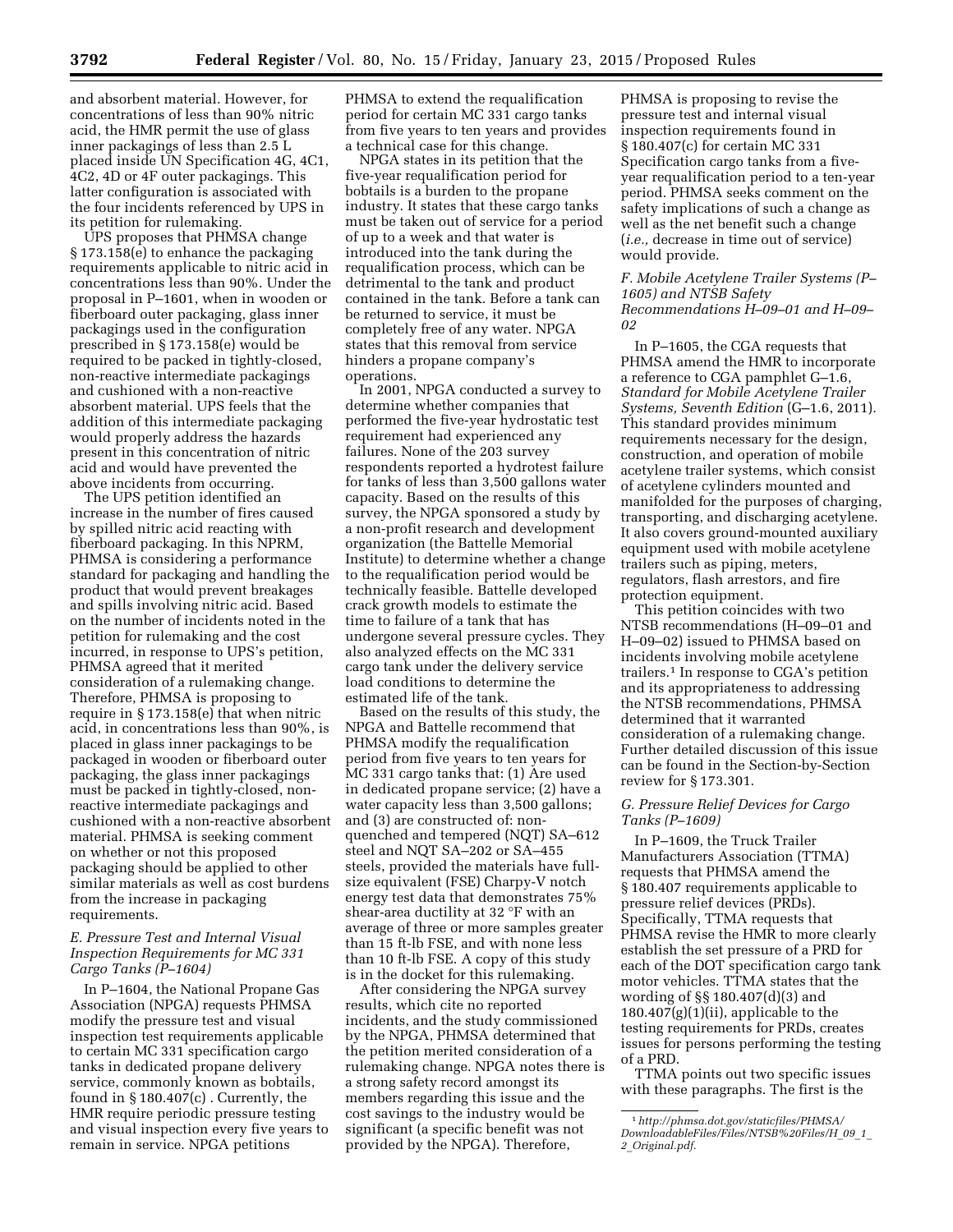term ''set-to-discharge.'' On April 9, 2009 PHMSA published a final rule (Docket No. PHMSA–2006–25910 (HM– 218E); 74 FR 16135; effective May 11, 2009), where in an attempt to harmonize with international standards, PHMSA removed the phrase ''set-to-discharge,'' and ''start-to-discharge'' was substituted in its place. TTMA explains that this is an issue because the discharge pressure referenced is used to figure the minimum pressure at which the PRD should reseat. By changing the wording from ''set'' to ''start,'' the reseating pressure changed from a design requirement, to one based on what a given vent actually does under test. Therefore, instead of testing a PRD knowing its reseating requirements, testers must perform the test of a given PRD and calculate the reseating pressure of that particular PRD and retest from that pressure. Essentially, testers of PRDs could test identical products at different pressures because the reseat pressure is no longer a fixed design requirement. This creates inconsistencies between the reseating pressures of comparable PRDs authorized for identical hazardous materials service. TTMA states that this compromises safety, instead of promoting it.

The second issue TTMA points out in its petition is in regards to the term ''the required set pressure.'' This term is problematic in relation to the continuing operation of existing cargo tanks made to older specifications in § 180.405(c). As the codes for the older specifications of cargo tanks are no longer published, determining ''the required set pressure'' is problematic. This is an issue for current specifications of cargo tanks as well. There are pressure allowances during the retesting of pressure relief devices of no more than 110% of the required set pressure  $(\S 180.407(d)(3))$  and the same 10% allowance for DOT 400 series cargo tanks (§ 178.345–10(d)) creates confusion for current specification cargo tanks. TTMA believes this will create an unsafe condition for tanks, as a PRD is no longer functioning as designed by the manufacturer. The PRD may actually open at higher pressures (near a cargo tank's test pressure) as opposed to the appropriate lower design pressure.

TTMA petitions that PHMSA revise the HMR for testing of PRDs by replacing the current requirements found in §§ 180.407(d)(3) and  $180.407(g)(1)(ii)$  with a reference to a new paragraph, § 180.407(j) which would detail the PRD test requirements. TTMA believes this change will eliminate confusion for testers by clarifying the requirements for opening

and reseating pressures when beginning the tests. This will also enhance the enforcement of these requirements by creating consistency in the testing requirements for cargo tank PRDs of the same design.

PHMSA determined that TTMA's petition merited consideration of a rulemaking change based on the need for consistent and clear testing requirements for PRDs on DOT specification cargo tanks. Therefore, PHMSA is revising §§ 180.407(d)(3) and  $180.407(g)(1)$  to reference a new section § 180.407(j), which will outline the testing requirements applicable to PRDs.

### **IV. Section-by-Section Review**

#### *Part 107*

## Section 107.402

This section sets forth the application requirements for designation as a certification agency to issue certificates and certifications for packagings designed, manufactured, tested, or maintained in conformance with the HMR and standards set forth in the UN Model Regulations. This section also sets forth the application requirements for designation as a certification agency to issue certificates and certifications for lighters, portable tanks, multi-element gas containers, and Division 1.4G consumer fireworks.

PHMSA is proposing to revise § 107.402(d)(1)(i) to indicate that a fireworks certification agency applicant must be a U.S. resident, or for a non-U.S. resident, must have a designated U.S. agent representative as specified in § 105.40. The criteria for fireworks certification agencies were added to the HMR in Docket No. PHMSA–2010–0320 (78 FR 42457) (HM–257). PHMSA intended for § 107.402(d)(1)(i) to correspond with the requirements of § 105.40, which specifies designated agents for non-residents; however, the term ''citizen'' was inadvertently substituted for ''resident.'' PHMSA is proposing to revise  $\S 107.402(d)(1)(i)$  by replacing the term ''citizen'' with the term ''resident.''

PHMSA is also proposing to revise § 107.402(e) to require that a lighter certification agency submit a statement to the Associate Administrator that the agency is independent of and not owned by a lighter manufacturer, distributor, import or export company, or proprietorship. Further, we propose to revise § 107.402(f) to require that a portable tank and MEGC certification agency submit a statement to the Associate Administrator indicating that the agency is independent of and not owned by a portable tank or MEGC manufacturer, owner, or distributor.

This language was included in § 107.402 and pertained to all certification agencies, but was removed inadvertently as a result of changes made to the HMR in Docket No. PHMSA–2010–0320 (78 FR 42457) (HM–257).

### Section 107.807

This section sets forth the requirements for authorizing chemical analyses and tests for non-domestic manufacturers of DOT specification or special permit cylinders. To maintain consistency with requirements of other independent inspection agencies, PHMSA is proposing to revise § 107.807 to require that the agency submit a statement indicating that the inspection agency is independent of and not owned by a cylinder manufacturer, owner, or distributor.

### *Part 171*

### Section 171.7

The National Technology Transfer and Advancement Act of 1995 (15 U.S.C. 272) directs agencies to use voluntary consensus standards in lieu of government-unique standards except where inconsistent with law or otherwise impractical. Section 171.7 lists all standards incorporated by reference into the HMR and informational materials not requiring incorporation by reference. The informational materials not requiring incorporation by reference are noted throughout the HMR and provide best practices and additional safety measures that while not mandatory, may enhance safety and compliance. Table 1 to § 171.7 lists informational materials that are not incorporated by reference. In a final rule published on January 28, 2008 (Docket No. 05–21812 (HM–218D); 73 FR 4699, effective October 1, 2008), PHMSA added in Table 1 (formerly paragraph (b) of the section) an entry for the Compressed Gas Association (CGA) publication, CGA C–1.1, *Personnel Training and Certification Guidelines for Cylinder Requalification by the Volumetric Expansion Method.*  Following the publication of the final rule (HM–218D), PHMSA received an appeal from Hydro-Test Products, Inc. (PHMSA–2005 21812–0025) asking us to either remove the reference to CGA C–1.1 or add examples of other training materials that may be used. Hydro-Test noted that referencing only the CGA publication in the HMR could suggest that other training materials are not acceptable. PHMSA added CGA C–1.1 as an example of guidance material that may be used to assist requalifiers in creating their cylinder training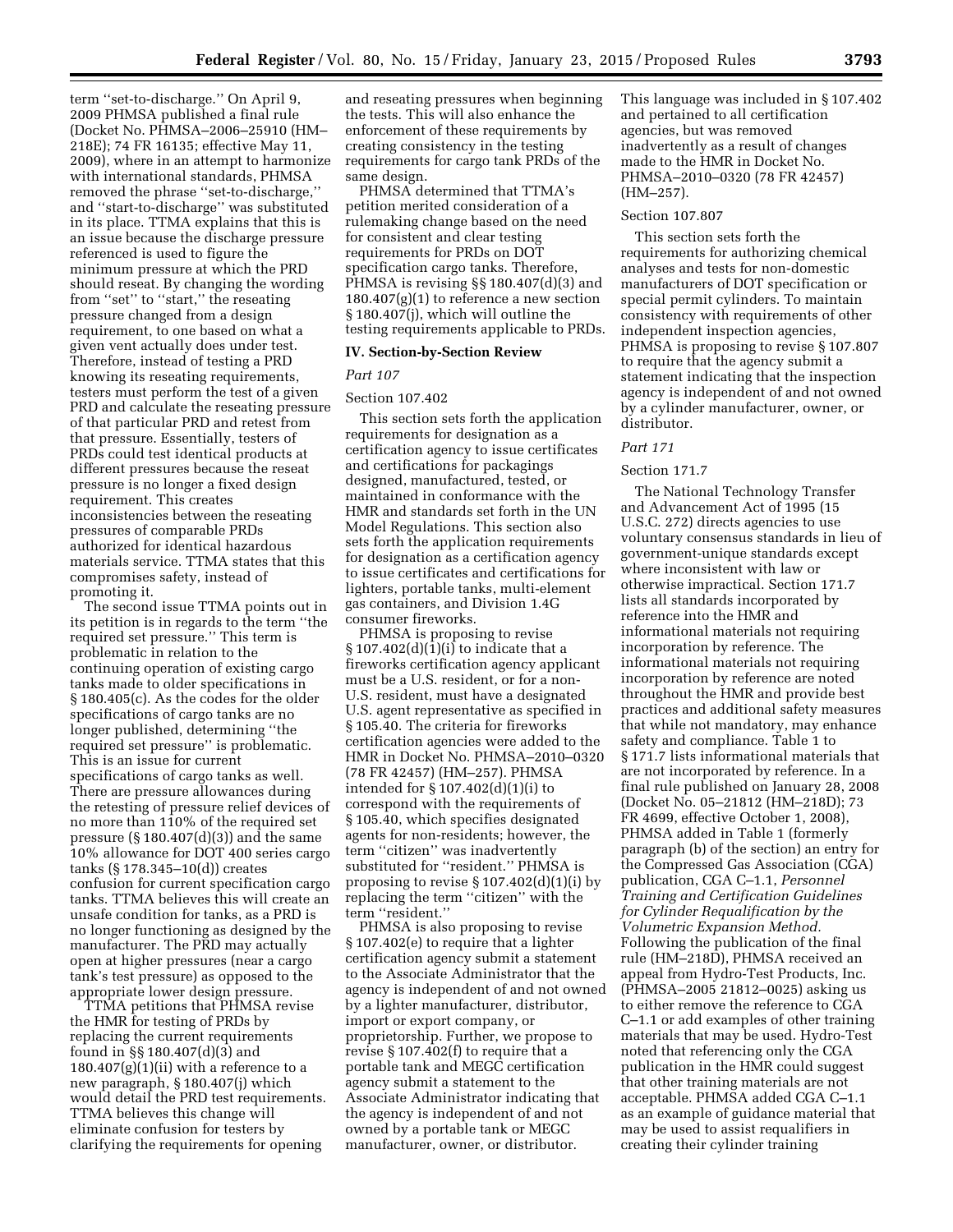procedures and recordkeeping requirements. The publication is not a standalone tool for training persons on how to perform requalification of cylinders using the volumetric expansion test method. To alleviate confusion for cylinder requalifiers, PHMSA intended to remove the reference to CGA C–1.1 in §§ 171.7 and 180.205 in a previous editorial final rule published on October 1, 2008 (Docket No. PHMSA–2008–0227 (HM–244A); 73 FR 57001, effective October 1, 2008). However, PHMSA removed reference to the document only in  $\S 180.205(g)(6)$ and inadvertently failed to remove the reference in § 171.7. PHMSA is proposing to amend Table 1 to § 171.7 to remove the entry for CGA C–1.1 to align the regulatory text with previous rulemaking actions.

Additionally, § 171.7 incorporates by reference the *American Association of Railroad's (AAR's) Manual of Standards and Recommended Practices, Section C–III, Specifications for Tank Cars, Specification M–1002* (AAR Specifications for Tank Cars), October 2000 edition for various tank car design, manufacture, inspection and testing, and qualification regulations set forth in Parts 173, 179, and 180 of the HMR. As currently incorporated by reference, all sections refer to the October 2000 edition of this document.

AAR frequently updates the AAR Specifications for Tank Cars. While the AAR updates this document, PHMSA has not received a petition for rulemaking to revise the HMR to reflect more current versions of the AAR Specifications for Tank Cars.

In this proposed rule, we are proposing to update the incorporation by reference for this document to include revisions published by the AAR in the 2007 edition of the AAR Specifications for Tank Cars and certain subsequent amendments. PHMSA is also proposing to revise § 179.24(a)(2) to remove the reference to the December 2000 edition of this document and instead replace it with a generic reference to the AAR Specifications for Tank Cars. Additionally, we are proposing to revise § 180.503 to replace the reference to the ''AAR Tank Car Manual'' with ''AAR Specifications for Tank Cars'' for consistency with references to this document elsewhere in the HMR. The FRA reviewed the 2007 standard and the subsequent amendments and determined not to incorporate the 2007 standard in its totality. Under this proposed rule, each chapter and appendix of the AAR Specifications for Tank Cars will be listed in § 171.7 with an effective date to account for the most recent AAR

amendments supported by FRA. In cases where FRA does not support amendments made to the AAR Specifications for Tank Cars due to safety concerns a prior effective date for that specific chapter or appendix will be referenced, and in some cases, specific sections of the chapter or appendix will be specifically not included. Upon adoption into the HMR, entities subject to compliance with the HMR must comply with the version of the chapters and appendices referred to in § 171.7 and effective on the date specified therein. AAR publications such as this are available through the AAR as a benefit of membership. We anticipate that affected entities already have access to the AAR Specifications for Tank Cars we are proposing to incorporate. Other interested parties may purchase these standards from the AAR for \$390.00. Moving forward, FRA will continue to evaluate amendments made to the AAR Specifications for Tank Cars and will update the effective dates for referenced chapters or appendices of the tank car manual, as appropriate, when such amendments are supported by FRA.

Lastly, as described in Section IIF for petition for rulemaking P–1605 and further discussed in the Section-by-Section review for § 173.30, PHMSA proposes to amend the HMR to incorporate a reference to CGA pamphlet G–1.6, *Standard for Mobile Acetylene Trailer Systems, Seventh Edition* (G–1.6, 2011). Interested parties may purchase a copy of this standard from the CGA starting at \$37.00.

#### Section 171.22

In a May 3, 2007 final rule (Docket No. PHMSA–2005–23141 (HM–215F); 72 FR 25162), the importer responsibility requirements were transitioned from § 171.12(a) to § 171.22. When transitioning the requirement that a person importing a hazardous material into the United States must provide the shipper and forwarding agent with information required under the HMR, the shipper notification was inadvertently omitted. As a result, only the forwarding agent is presently required to be provided with information as to the requirements of the HMR applicable to the particular shipment. In this NPRM, PHMSA is proposing to reinstate text in § 171.22(f) that was inadvertently removed during the transition by requiring both the foreign shipper and forwarding agent at the place of entry to be provided with the requirements of the HMR applicable to the particular shipment.

# *Part 172*

# Section 172.101

This section contains the HMT and explanatory text for each of the columns in the table. In this NPRM, PHMSA is proposing a number of revisions to the § 172.101 HMT, including the special provisions listed in Column (7) of the table and specified in § 172.102, to clarify the regulations and correct inadvertent errors. Proposed changes to the § 172.101 HMT will appear as an "add," "remove," or "revise," and include changes to the following table entries: "Calcium nitrate, UN1454," ''Corrosive liquids, flammable, n.o.s., UN2920,'' ''Fire extinguishers, UN1044,'' ''Oxidizing solid, corrosive, n.o.s., UN3085,'' ''Propellant solid, UN0501,'' ''Trinitrophenol (picric acid), wetted, *with not less than 10 percent water by mass,* UN3364,'' and ''Trinitrophenol, wetted *with not less than 30 percent water, by mass,*  UN1344.''

The entry for "Calcium nitrate, UN1454'' is being revised to reflect a change that was intended to be made when PHMSA published a final rule on January 7, 2013 (Docket No. PHMSA– 2012–0027 (HM–215L); 78 FR 987). Special Provision B120 was inadvertently not assigned to the entry for ''Calcium nitrate, UN1454'' when several HMT other entries were revised to include Special Provision B120. Special Provision B120 indicates that the material, when offered in conformance with the applicable requirements of Part 178 and general packaging requirements in Part 173, may be offered for transportation in a flexible bulk container. PHMSA is proposing to revise the HMT to add Special Provision B120 to Column (7) for the entry ''Calcium nitrate, UN1454.''

The entry for "Corrosive liquids, flammable, n.o.s., UN2920'' is being revised to harmonize the HMR with the UN Model Regulations, IMDG Code, and the ICAO TI. The UN Model Regulations, IMDG Code, and ICAO TI provide limited quantity exceptions for the PG II entry. Therefore, PHMSA is proposing to revise the entry for ''Corrosive liquids, flammable, n.o.s., UN2920, PG II'' to remove the word ''None'' from Column (8A) of the HMT and add ''154.'' This change will be consistent with similar PG II materials that are also provided the limited quantity exception.

The entry for ''Fire extinguishers, UN1044'' is being revised to eliminate reference to a Special Provision 18 which is no longer in the HMR. Special Provision 18 was removed from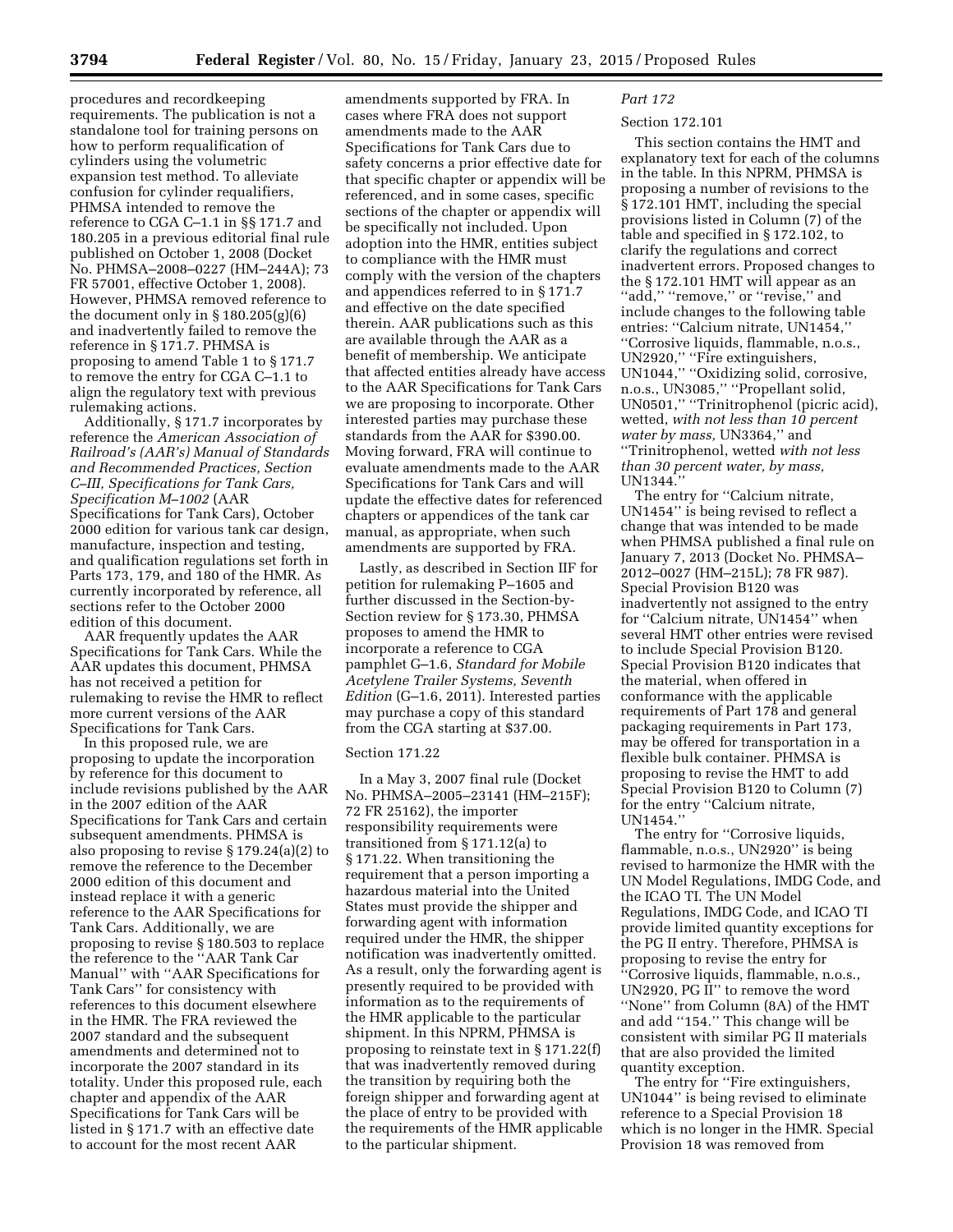§ 172.102(c)(1) in a January 7, 2013 final rule (Docket No. PHMSA–2009–0126 (HM–215K); 78 FR 1101) and combined into revised § 173.309(a). We did not make a conforming amendment to remove Special Provision 18 from this entry in the HMT, thus, in this NPRM, we are proposing to revise the entry for ''Fire extinguishers, UN1044'' by deleting the special provision.

The entry for ''Oxidizing solid, corrosive, n.o.s., UN3085'' is being revised to harmonize with the UN Model Regulations, IMDG Code, and the ICAO TI. The UN Model Regulations, IMDG Code, and ICAO TI provide limited quantity exceptions for the PG II entry. Therefore, PHMSA is proposing to revise the entry for ''Oxidizing solid, corrosive, n.o.s., UN3085, PG II'' to remove the word ''None'' from Column (8A) of the HMT and add ''152.''

The entry for ''Propellant, solid, UN0501' is being revised to eliminate a reference to a requirement that is no longer is in the HMR. Column (10B) of this entry lists vessel stowage provision 24E. Vessel stowage provision 24E was removed from  $\S 176.84(c)(2)$  when the Research and Special Programs Administration (RSPA), PHMSA's predecessor, published a final rule on June 21, 2001 (Docket No. RSPA–2000– 7702 (HM–215D); 66 *FR* 33316, effective October 1, 2001) that revised the table of provisions applicable to vessel transportation of Class 1 (explosive) materials. As this provision is no longer in the HMR, PHMSA is proposing to revise the entry for ''Propellant, solid, UN0501'' to remove vessel stowage provision 24E from Column (10B) of the HMT.

The HMT entries for ''Trinitrophenol (picric acid), wetted, *with not less than 10 percent water by mass,* UN3364'' and ''Trinitrophenol, wetted *with not less than 30 percent water, by mass,*  UN1344,'' are being revised to harmonize the HMR with the UN Model Regulations, IMDG Code, and the ICAO TI. Presently, Special Provision 162 is applied to UN3364 (*not less than 10 percent water)* and Special Provision 23 is applied to UN1344 (*not less than 30 percent water*). Special Provision 162 outlines a provision for transport of the material as a Division 4.1. The material must be packed such that at no time during transport will the percentage of diluent fall below the percentage that is stated in the shipping description. Special Provision 23 is similar in that it also outlines this provision but includes an additional condition that quantities of not more than 500 grams per package with not less than 10 percent water by mass may also be classed in Division 4.1, provided a negative test result is

obtained when tested in accordance with test series 6(c) of the UN Manual of Tests and Criteria.

The special provisions are assigned in the reverse manner to the trinitrophenol entries in the UN Model Regulations, IMDG Code, and the ICAO TI. Special Provision 23 is applied to UN3364 with the lower minimum diluent percent of water while the 500 gram limit per package for 10% diluent does not apply to UN1344 with the larger minimum diluent percentage of water (*i.e.,* 30%). Thus the special provision was inadvertently incorrectly assigned in the HMR. For the entry ''Trinitrophenol (picric acid), wetted, *with not less than 10 percent water by mass,* UN3364,'' we propose to replace Special Provision 162 in Column (7) of the HMT with Special Provision 23. Conversely, for the entry ''Trinitrophenol, wetted, *with not less than 30 percent water, by mass,*  UN1344,'' we propose to replace Special Provision 23 from Column (7) of the HMT with Special Provision 162.

### Section 172.102

This section outlines special provisions that are listed in Column (7) of the § 172.101 HMT. Special Provision 136 is listed for the entry ''Dangerous Goods in Machinery *or* Dangerous Goods in Apparatus, UN3363.'' PHMSA received a request for a letter of interpretation (Ref. No. 12–0037) which sought confirmation that a material classified as a Class 2 gas that has packaging exceptions listed in Column (8A) of the HMT may be described as ''Dangerous Goods in Apparatus, UN3363.'' The requestor pointed out that the provisions in Special Provision 136 are inconsistent. Special Provision 136 states that except when approved by the Associate Administrator, machinery or apparatus may only contain hazardous materials for which exceptions are referenced in Column (8) of the HMT and are provided in Part 173, Subpart D of Subchapter C. Subpart D of Part 173 contains the definitions, classification, packing group assignments and exceptions for hazardous materials other than Class 1 and Class 7. However, preparation, packaging and exceptions for Class 2 gases are located in Subpart G of Part 173. This should be indicated in Special Provision 136 to eliminate confusion that gases prepared in accordance with Subpart G of Part 173 would not be eligible to be described as ''Dangerous Goods in Apparatus, UN3363.'' It was not PHMSA's intention to exclude Class 2 gases from using this proper shipping name, therefore, PHMSA is proposing to revise Special Provision 136 in

§ 172.102 to include reference to subpart G of part 173.

#### Section 172.201

This section prescribes the requirements for the preparation and retention of shipping papers. Paragraph (d) of this section states the requirements for shipping papers to contain an emergency response telephone number. This paragraph states that except as provided in § 172.604(c), a shipping paper must contain an emergency response telephone number. The reference in this paragraph to § 172.604(c) is inaccurate. The requirements in § 172.604 applicable to emergency response telephone numbers were changed when PHMSA published a final rule on October 19, 2009 (Docket No. PHMSA– 2006–26322 (HM–206F); 74 FR 53413, effective November 18, 2009). This rulemaking action moved the exceptions to the requirement to provide an emergency response telephone number to a new paragraph (d). PHMSA is proposing a conforming revision to § 172.201(d) to accurately reference the exception from the emergency response telephone number requirement found in  $§ 172.604(d).$ 

### Sections 172.301, 172.326, 172.328, and 172.330

These sections prescribe marking requirements for non-bulk packagings, portable tanks, cargo tanks, tank cars and multi-unit tank car tanks. Each of these sections contains a paragraph (§§ 172.301(f), 172.326(d), 172.328(e), and 172.330(c)) prescribing requirements for legible marking of packages containing unodorized LPG with NON-ODORIZED or NOT-ODORIZED. PHMSA received a request for a letter of interpretation (Ref. No. 06–0235) requesting clarification that the NON-ODORIZED or NOT-ODORIZED mark may also appear on a package containing odorized LPG. In the letter, we noted that PHMSA addressed this issue in part in a final rule published by its predecessor agency, RSPA, on November 4, 2004 (RSPA–03– 15327 (HM–206B); 69 FR 64462, effective October 1, 2006). Final rule HM–206B changed the hazard communication requirements applicable to certain packages containing unodorized LPG, including the requirement to mark with NON-ODORIZED or NOT-ODORIZED. Specifically, it also clarified that the NON-ODORIZED or NOT-ODORIZED marking may appear on a tank car or multi-unit tank car tanks used for both unodorized and odorized LPG. This was implemented to address the concerns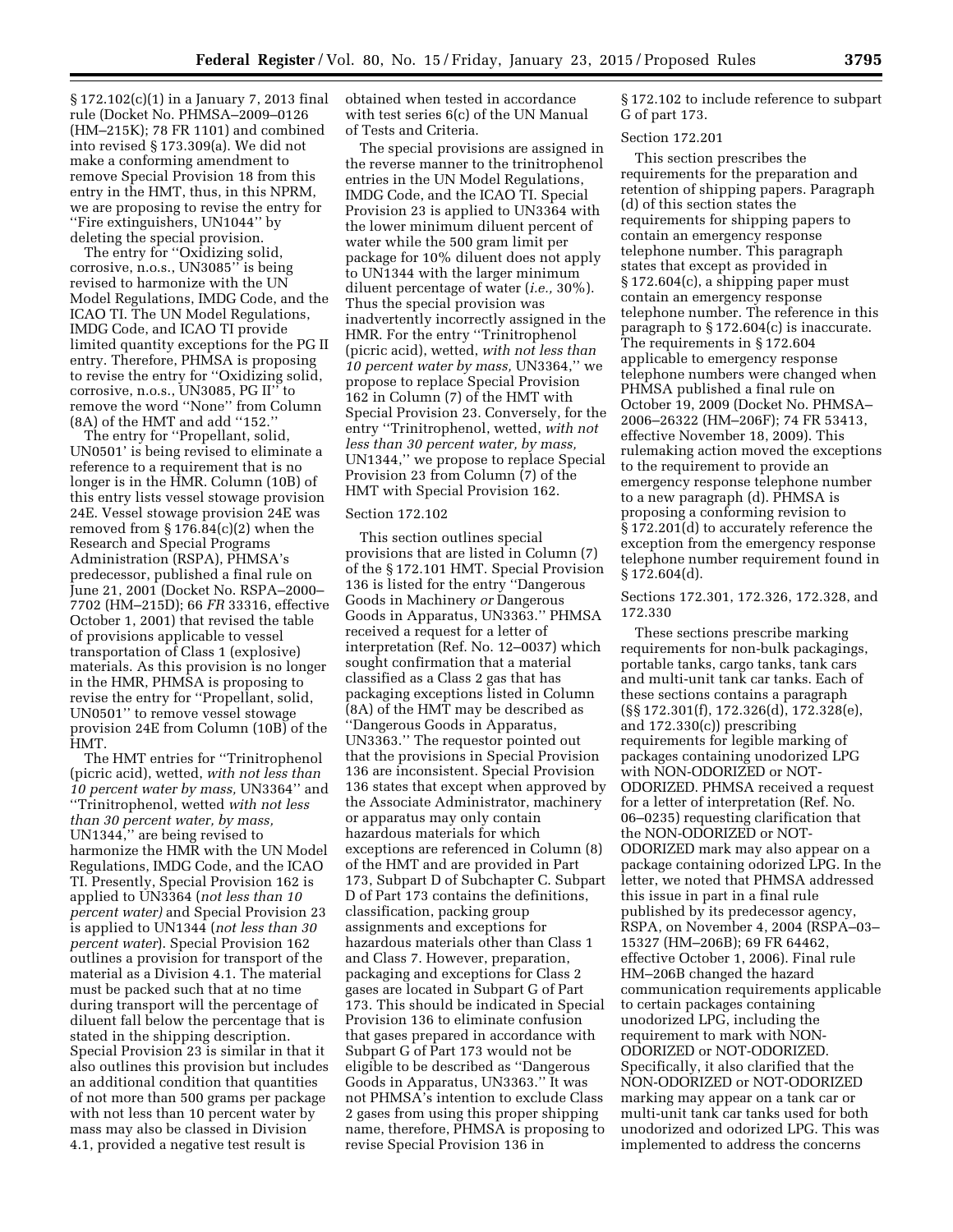expressed by a commenter to the rule about the logistics of tracking, inspecting, and stenciling tank cars to ensure proper marking. However, this clarification was not extended to cylinders, cargo tanks and portable tanks containing LPG in that final rule. We further noted in the response letter that we intended to revisit this issue in a future rulemaking to extend this clarification to other packaging types that are filled with unodorized or odorized LPG.

We see no compelling argument not to extend this allowance further to other packaging types, thus, PHMSA is proposing to revise §§ 172.301(f), 172.326(d) and 172.328(e) to include the clarification that the marking may appear on these packagings used for both unodorized and odorized LPG, and remove the effective date of October 1, 2006 that appears in these paragraphs, as the effective date has long passed. PHMSA is also removing the effective date referenced in paragraph § 172.330(c).

#### Section 172.406

This section specifies the placement of labels on a package. Paragraph (d) of this section prescribes requirements that labels be printed or affixed to a background of contrasting color, or must have a dotted or solid line outer border. Further,  $\S 172.407(b)(2)$  provides that the dotted line border on each label shown in §§ 172.411 through 172.448 is not part of the label specification, except when used as an alternative for the solid line outer border to meet the requirements of § 172.406(d). Based on this language, it appears that labels with a dotted or solid line outer border are permitted only if the surface of the package is not a contrasting color.

In this rulemaking, we are proposing to amend § 172.406(d) by expressly authorizing the use of labels described in Part 172, Subpart E with a dotted or solid line outer border on a surface background of contrasting color. There is no reduction in hazard communication and this revision will provide cost savings to shippers by eliminating the need to acquire and store two types of labels (one with a border and the other without) depending on the surface color of the package.

### Section 172.407

This section contains label specifications. Paragraph (d) of this section contains color specifications for labels including a requirement for color tolerances according to color charts referenced in Appendix A to Part 172 of the HMR. Paragraph (d)(4)(ii) states that

the color charts are on display at the Office of Hazardous Materials Safety, Office of Hazardous Materials Standards, Room 8422, Nassif Building, 400 Seventh Street SW., Washington, DC 20590–0001. This address does not reflect the current address of the Office. PHMSA is amending the address in § 172.407(d)(4)(ii) to read Standards and Rulemaking Division, Pipeline and Hazardous Materials Safety Administration, U.S. Department of Transportation, East Building, 1200 New Jersey Avenue SE., Washington, DC 20590–0001.

#### Section 172.514

This section prescribes the placarding requirements and exceptions for a bulk packaging containing a hazardous material. In paragraph (c)(4), an exception is provided for an IBC that is labeled in accordance with Part 172, Subpart E instead of placarded. IBCs that are labeled instead of placarded are authorized to display the proper shipping name and UN identification number in accordance with the bulk package marking size requirements of § 172.302(b)(2) in place of the UN number on an orange panel, placard or white square-on-point. Section 172.302(b)(2) requires that for IBCs, markings have a width of at least 4.0 mm (0.16 inch) and a height of at least 25 mm (one inch). This is inconsistent with the UN Model Regulations, IMDG Code, and ICAO TI that all require a height of 12 mm (0.47 inch). The international size requirement is equivalent to the non-bulk marking size requirement provided in § 172.301(a)(1). In addition, the reference to the bulk packaging marking requirements of § 172.302(b)(2) in § 172.514(c)(4) conflicts with § 172.336(d) identification number marking requirements which states ''[w]hen a bulk packaging is labeled instead of placarded in accordance with § 172.514(c) of this subchapter, identification number markings may be displayed on the package in accordance with the marking requirements of § 172.301(a)(1) of this subchapter.''

In this rulemaking, we are proposing to clarify that the marking size requirement, for both the proper shipping name and identification number, is at least 12 mm (0.47 inch) for an IBC that is labeled instead of placarded. PHMSA proposes replacing the bulk package marking reference in § 172.514(c) with the non-bulk marking reference, specifically, § 172.301(a)(1). The reduced minimum marking size will alleviate the existing discrepancy between § 172.514(c)(4) and § 172.336(d) and decrease frustration of

shipments by harmonizing with international regulations thus ensuring IBC's marked in accordance with these regulations are consistent with the HMR.

### *Part 173*

### Section 173.4a

This section prescribes the requirements for excepted quantities of hazardous materials. The excepted quantities provisions were added to the HMR when PHMSA published a final rule on January 14, 2009 (Docket Nos. PHMSA–2007–0065 (HM–224D) and PHMSA–2008–0005 (HM–215J); 74 FR 2254, effective February 13, 2009) in an effort to harmonize with international standards. Excepted quantities provisions in § 173.4a are intended to be consistent with the existing exception in the ICAO TI. Paragraph (a) reads ''[e]xcepted quantities of materials other than articles transported in accordance with this section are not subject to any additional requirements of this subchapter except for . . .'' This language is unclear as to whether articles (including aerosols) may use the excepted quantities provisions. PHMSA is revising this paragraph to clarify that articles (including aerosols) are not eligible for excepted quantity reclassification under § 173.4a, although some aerosols are eligible to be shipped as small quantities by highway and rail in § 173.4. This will eliminate confusion as to the status of articles (including aerosols) in the context of this exception, while providing consistent language structure with part 3, chapter 5, section 5.1 of the ICAO TI.

#### Section 173.21

This section outlines forbidden materials and packages. Paragraph (e) of this section forbids transport of a material in the same packaging, freight container, or overpack with another material, that if mixed would likely cause a dangerous evolution of heat, flammable or poisonous gases or vapors, or produce corrosive materials. While this prohibition prevents incidents from occurring within a freight container, overpack or the same container, there is no prohibition on this type within a transport vehicle (*e.g.,* a truck with single trailer). A transport vehicle is defined in § 171.8 as a cargo-carrying vehicle such as an automobile, van, tractor, truck, semitrailer, tank car or rail car used for the transportation of cargo by any mode. Each cargo-carrying body is a separate transport vehicle. Allowing materials within a single cargo-carrying body (*e.g.,* a trailer, a rail car, etc.) that, if mixed, could cause a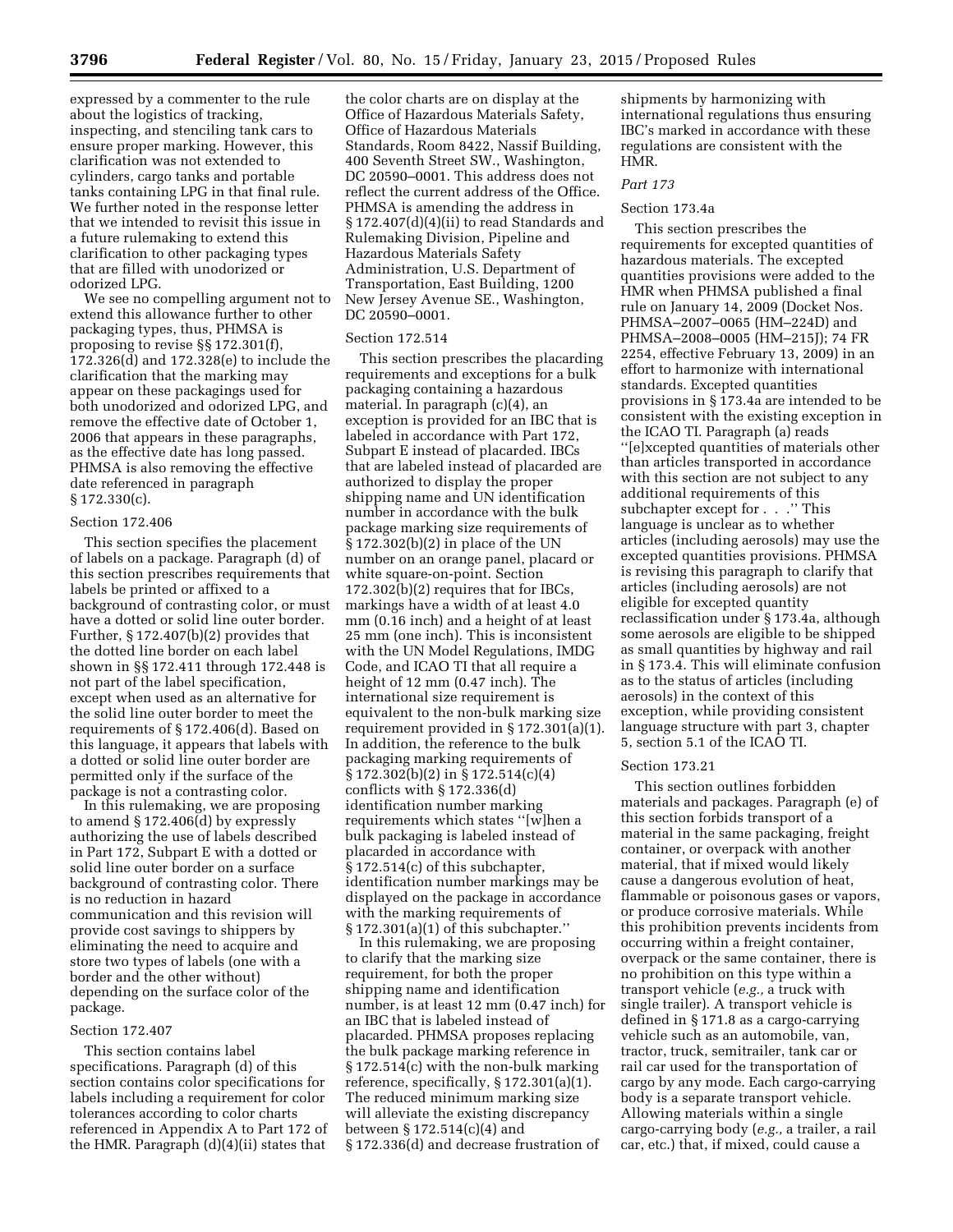dangerous evolution of heat, flammable or poisonous gases or vapors, or create corrosive materials poses a significant safety risk. This method of transportation is forbidden within a freight container, packaging, or overpack, and while a transport vehicle is slightly different than a packaging or overpack, it is similar to a freight container.

PHMSA received a request for a letter of interpretation (Ref. No. 13–0111) describing a potentially dangerous situation. In the letter, the requestor described a scenario whereby a company offers for transportation ''UN1908, Chlorite Solution, Class 8, Packing Group (PG) II;'' ''UN1791, Hypochlorite Solutions, Class 8, PG III;'' and ''UN1789, Hydrochloric Acid Solution, Class 8, PG II'' in separate intermediate bulk containers (IBCs) in the same transport vehicle. While there are no formal segregation requirements per § 177.848 of the HMR, data accompanying the letter indicated that in the event of commingling, these materials would create chlorine dioxide gas. ''Chlorine dioxide (not hydrate)'' is forbidden for transportation per the § 172.101 HMT. Thus, the transportation of these materials in the same transport vehicle would create a situation where the mixing of the materials would produce a poisonous gas and highly corrosive material, which happens to also be forbidden from transport; yet, under the current construct of § 173.21, there is no prohibition against this transport scenario.

The concern is that a single cargocarrying body, such as a trailer or rail car, does not provide a level of safety equivalent to if these materials were intended to be in the same freight container, yet it is permitted in the HMR. Additionally, the loading and unloading requirements for Class 8 materials in § 177.839 or part 174 do not address the loading of chlorite solutions and hypochloric acid in the same transport vehicle.

Prohibiting the transportation or offering for transportation of materials in the same transport vehicle (*e.g.,* a trailer, a rail car) with another material which is likely to cause a dangerous evolution of heat, flammable or poisonous gases or vapors, or produce corrosive materials upon mixing would address the safety risk referenced in the letter of interpretation Ref. No. 13–0111, for both rail and highway transport. This change would afford these modes of transportation the same level of safety seen in intermodal transportation and the forbidden materials restrictions for freight containers. Therefore, PHMSA is

proposing to revise § 173.21(e) to include the term transport vehicle.

#### Section 173.24a

Section 173.24a prescribes additional general requirements for non-bulk packages. Paragraph (c)(1)(iv) provides the quantity limits for mixed contents packages (when multiple hazardous materials are packed within the same package) transported by aircraft. In this rulemaking, we are proposing to clarify that the requirements provided in paragraph (c)(1)(iv) do not apply to limited quantity materials packaged in accordance with § 173.27(f)(2). This change is proposed for clarification purposes only. Misapplication of  $§ 173.24a(c)(1)(iv)$  would be duplicative and, in certain cases, would place unintended restrictions on the net quantity of hazardous materials per package.

### Section 173.27

This section prescribes general requirements for the transportation of hazardous material by aircraft. Paragraph (f)(2) contains the provisions for limited quantities but does not expressly address limited quantity packages of mixed contents. PHMSA received a request for a letter of interpretation (Ref. No. 13–0094) to clarify, for transportation by aircraft, the applicable section to reference. Specifically, the requester asked whether Table 3 in  $\S 173.27(f)(3)$ , or the general provisions in § 173.24a(c)(1)(iv) should be used when determining the maximum net quantity of each inner and outer packaging for limited quantity packages of mixed contents. In response, we stated that as provided in § 173.27(f)(2), when a limited quantity of a hazardous material is packaged in a combination packaging and is intended for transportation aboard an aircraft, the inner and outer packagings must conform to the quantity limitations set forth in Table 3. Table 3 provides the maximum net quantity of each inner and outer packaging for materials authorized for transportation as a limited quantity by aircraft. For mixed contents of limited quantities by air, the shipper must comply with the maximum authorized net quantity of each outer package (column 4 of 5 in Table 3) and ensure that the total net quantity does not exceed the lowest permitted maximum net quantity per package as shown by hazard class or division for the hazardous materials in the mixed contents package.

In this rulemaking, we are proposing to revise  $\S 173.27(f)(2)(i)$  to clarify that the maximum net quantity for limited quantity packages of mixed contents

must conform to the quantity limitations provided in § 173.27(f)(3), Table 3.

#### Section 173.150

This section provides exceptions for Class 3 (flammable and combustible liquid) hazardous materials. The requirements for combustible liquids in bulk packagings are found in §§ 173.150(f)(3). Although placarding under Subpart F of Part 172 is specified as a requirement in  $\S 173.150(f)(3)(iv)$ , registration requirements of § 107.601 are not included among the subject requirements. Given that § 173.150(f)(3) provides a list of subject requirements for combustible liquids in bulk packaging, PHMSA is revising this section by adding a new subparagraph § 173.150(f)(3)(xi) stating that the registration requirements in Subpart G of Part 107 are also applicable, for bulk packagings only. PHMSA is also revising §§ 173.150(f)(3)(ix) and  $173.150(f)(3)(x)$  for punctuation applicable to the listing of requirements.

#### Section 173.159

This section prescribes requirements applicable to the transportation of electric storage batteries containing electrolyte acid or alkaline corrosive battery fluid (*i.e.,* wet batteries). This section outlines packaging requirements, exceptions for highway or rail transport, and tests which batteries must be capable of withstanding to be considered as non-spillable. However, there are no requirements or instructions for shippers of damaged or leaking wet batteries to prepare these items for transport. PHMSA received a request for a letter of interpretation (Ref. No. 06–0031) to clarify whether a shipper of a damaged wet battery may utilize the exception from full regulation provided in § 173.159(e). In response, we stated that a damaged battery may be shipped in accordance with § 173.159(e) provided: (1) It has been drained of battery fluid to eliminate the potential for leakage during transportation; (2) it is repaired and/or packaged in such a manner that leakage of battery fluid is not likely to occur under conditions normally incident to transportation; or (3) the damaged or leaking battery is transported under the provisions of § 173.3(c).

PHMSA is proposing to create a new paragraph (j) in § 173.159 to address the need for provisions that allow shippers to prepare for transport and offer into transportation damaged wet electric storage batteries. This paragraph will permit the transportation, by highway or rail, of damaged wet electric storage batteries under the conditions outlined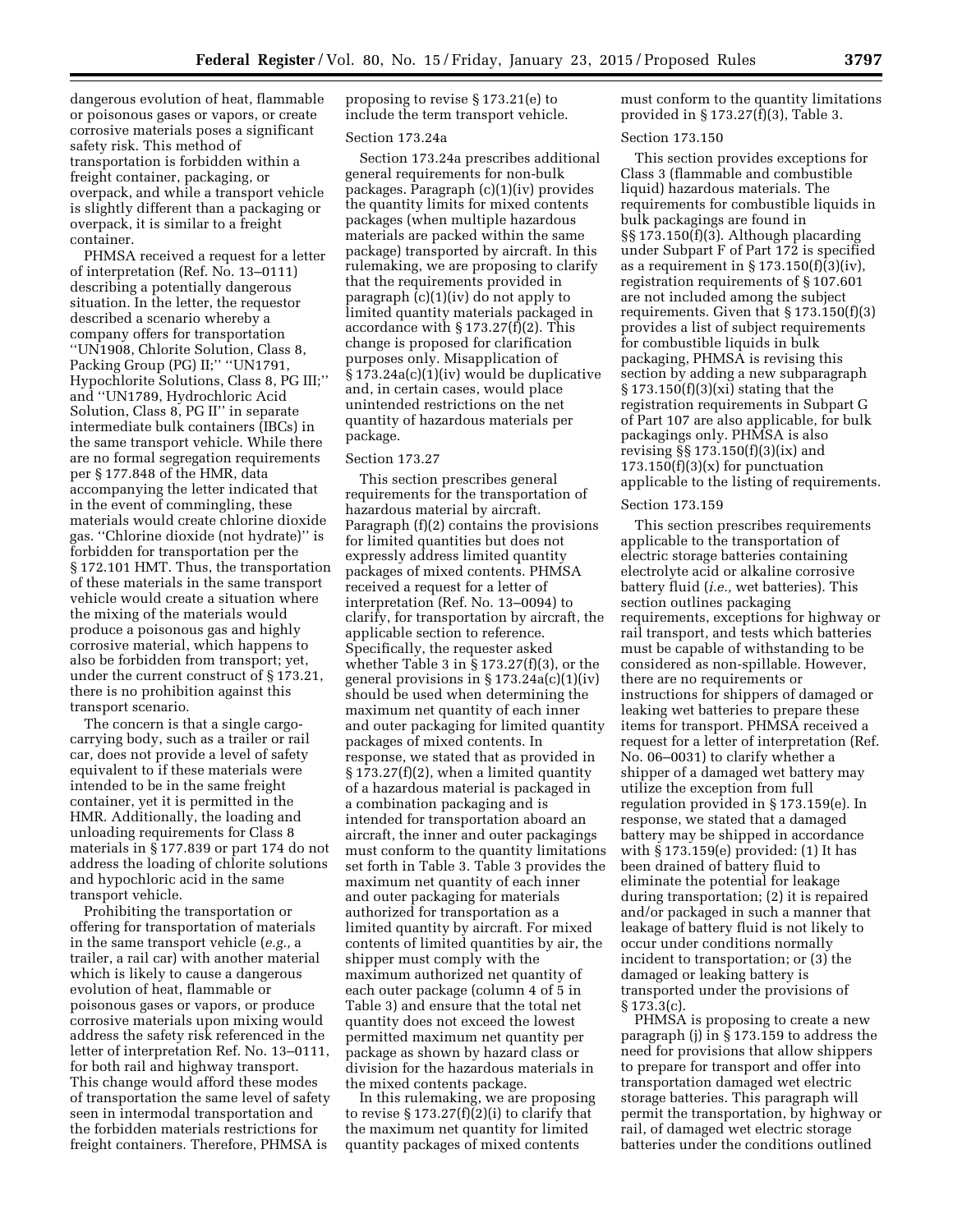in the letter of interpretation. In addition to the conditions listed in paragraph (j), damaged wet electric storage batteries must also meet all other applicable requirements of § 173.159.

### Section 173.166

This section prescribes requirements applicable to the transportation of air bag inflators, air bag modules, and seatbelt pretensioners. In a final rule (Docket No. PHMSA–2010–0201 (HM– 254)) published on July 30, 2013 (78 FR 45880), PHMSA revised the requirements applicable to these materials. Among the changes made was the adoption of Special Permit DOT SP– 12332 into the HMR, This special permit excepted Class 9 air bag inflators, air bag modules, or seat-belt pretensioners assigned to UN3268 from the requirement to provide the EX number (*i.e.,* the approval number) on the shipping paper.

Under § 173.166, paragraph (e)(6) authorizes packaging alternatives for air bag inflators, air bag modules, and seatbelt pretensioners that have been removed from, or were intended to be used in, a motor vehicle; and those devices meet the requirements for use in the United States and are being transported to recycling or waste disposal facilities. When adopted in HM–254, a provision in § 173.166 (e)(6) stated ''for domestic transportation by highway'' thereby limiting the use of this exception to ground transport, yet DOT SP–12332 specifically permitted transport by ''cargo vessel'' as an authorized mode of transportation. For greater consistency with the special permit language adopted in HM–254, PHMSA is revising paragraph (e)(6) to add the words ''or cargo vessel.''

#### Sections 173.170 and 173.171

These sections prescribe exceptions for the transportation of black powder for small arms classed as a Division 1.1 explosive and smokeless powder for small arms classed as a Division 1.3 explosive. These exceptions permit these materials to be reclassed as Division 4.1 flammable solid material for domestic transportation. In both sections, the total quantity of black or smokeless powder for small arms is limited to 45.4 kg (100 pounds) net mass in a motor vehicle (other modes are authorized as well). PHMSA believes the exception should be updated to account for modern highway transportation. Currently, the HMR defines motor vehicle in § 171.8 to include a vehicle, machine, tractor, trailer, or semitrailer, or any combination thereof. The use of the term motor vehicle in this exception

limits a carrier with multiple trailers to 100 pounds total of black or smokeless powder, reclassed as Division 4.1. Carriers who commonly transport double or triple trailer loads by highway may find it difficult to ensure that each trailer contains an amount of black or smokeless powder, reclassed as Division 4.1 that would keep the total quantity in all trailers under 100 pounds.

PHMSA believes the term motor vehicle should be replaced with transport vehicle in the context of this exception and we believe doing so will not decrease the level of safety for the transport of these materials. The term transport vehicle is defined in § 171.8 as a cargo-carrying vehicle such as an automobile, van, tractor, truck, semitrailer, tank car or rail car used for the transportation of cargo by any mode. Each cargo-carrying body (a trailer, a rail car, etc.) is a separate transport vehicle. Changing the term motor vehicle to transport vehicle would reflect a consistency in the ability to use exceptions for black or smokeless powder with the other modes, such as rail and vessel, whereby each rail car or freight container is permitted to have 100 pounds total. Thus, PHMSA proposes to revise §§ 173.170 and 173.171 to replace the term ''motor vehicle'' with ''transport vehicle.'' Additionally, PHMSA is requesting specific comment from stakeholders on this issue and any data they have relating to noted incidents involving transporting black or smokeless powder for small arms reclassed as Division 4.1 by motor vehicle.

#### Section 173.199

This section prescribes the packaging requirements for Category B infectious substances. Paragraph (a)(4) of this section requires that the packaging be capable of successfully passing the drop test in § 178.609(d) and the steel rod impact test in § 178.609(h) at a drop height of at least 1.2 meters (3.9 feet).

PHMSA received a request for a letter of interpretation regarding the test requirements in § 173.199(a)(4) (Ref. No. 07–0018). The request pointed out that in the preamble to the final rule published on June 2, 2006 under Docket Number PHMSA–2004–16895 (HM– 226A) [71 FR 32244], we state that Category B packagings must be capable of passing a drop test, but need not be capable of passing a puncture or other performance test. The requester asked if the regulatory text requiring the steel rod impact test for this packaging was an error.

As we clarified in our response, PHMSA did not intend to require the steel rod impact test in § 178.609(h) for

a packaging used to transport a Category B infectious substance. Therefore, in this rulemaking, we are proposing to revise the provisions in § 173.199(a)(4) by removing the reference to the steel rod impact test in § 178.609(h).

#### Section 173.216

This section establishes the transportation requirements for blue, brown, or white asbestos. Paragraph (c) of this section provides packaging requirements for asbestos including both ''non-bulk'' and ''bulk'' packaging options.

PHMSA received a request for a letter of interpretation regarding the applicability of bulk and non-bulk packaging instructions for asbestos (Ref. No. 11–0169). The letter expressed confusion regarding whether § 173.216 should apply to both ''bulk'' and ''nonbulk'' packages of asbestos, because as the requester noted in the letter, in the § 172.101 HMT, the entry for ''Asbestos,'' NA2212 refers to packaging instructions specified in § 173.216 for non-bulk packaging requirements, and § 173.240 for bulk packaging requirements. It was also noted in the letter that some of the packaging options specified in § 173.216 are considered bulk packagings.

PHMSA acknowledged that some of the packaging options provided in § 173.216(c) meet the bulk packaging definition specified in § 171.8 and, therefore, would be considered a bulk packaging for transportation purposes. In this rulemaking, we are proposing to amend the bulk packaging section reference in Column (8C) of the HMT from ''240'' to ''216'' for the table entries associated with the following identification numbers: NA2212, UN2212, and UN2590. In addition, we are proposing to revise paragraph (c)(1) in § 173.216 by authorizing the use of bulk packages prescribed in § 173.240. These proposed amendments will: (1) Eliminate the confusion pertaining to bulk packaging specifications contained in a section referenced in the authorized non-bulk Column (8B) of HMT; and (2) allow for the continued use of bulk packages in § 173.240, while also providing examples of specific bulk packagings authorized for asbestos such as hopper-type rail cars and hopper-type motor vehicles currently found in § 173.216(c)(1).

#### Section 173.225

This section contains the packaging requirements and other provisions applicable to the transportation of organic peroxides. Paragraph (d) of this section contains the Packing Method table, which provides packagings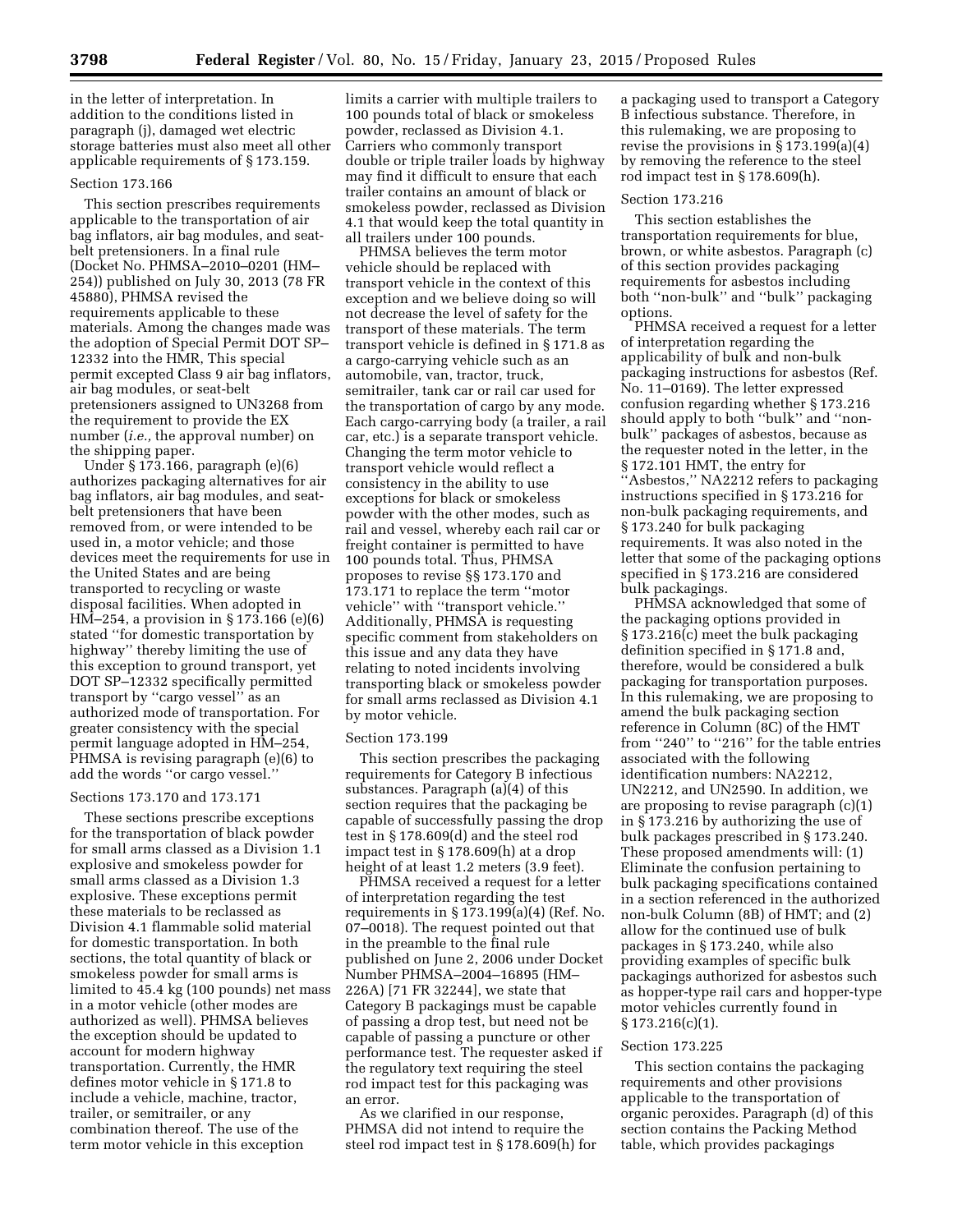authorized for organic peroxides and the maximum quantity permitted in each package or packaging. The table is missing information and PHMSA is proposing to revise the table to add a reference to note 1 for OP2, which states that if two values are given, the first applies to the maximum net mass per inner packaging and the second to the maximum net mass of the complete package. Additionally, PHMSA is proposing to revise the maximum quantity for solids and combination packagings (liquid and solid) for OP4.

This quantity should read as ''5/25'' kg instead of only ''5.''

# Section 173.301

This section applies to general requirements for shipment of compressed gases and other hazardous materials in cylinders, UN pressure receptacles and spherical pressure vessels. Paragraph (g) of this section describes the requirements to manifold cylinders in transportation. A manifold system is a single pipe or chamber connected to a group of cylinders, which allows for a single point of loading and unloading.

Incidents investigated by the NTSB have highlighted potential risks when transporting manifolded acetylene trailers.2 These incidents included overturned vehicles and two unloading releases. As a result of the impact caused by ejection of the cylinders from the vehicle during overturn incidents, cylinders have shown signs of broken valves, burst heads, burst walls, as well as bulging and denting of the walls. The impact resulting from the ejection of the cylinders from the vehicle also can cause the valves to break, which may ignite the acetylene. The NTSB's investigation also concluded that the unloading sequence is occasionally done out of order from what is specified in the standard operating procedures and this can be a contributing factor to incidents.

These recent incidents involving manifolded acetylene trailers have caused the National Transportation Safety Board (NTSB) to issue two Safety Recommendations (H–09–01 and H–09– 02) to PHMSA.3 The NTSB investigations resulted in the issuance of the following Safety Recommendations:

H–09–01: *Modify 49 CFR 173.301 to clearly require (1) that cylinders be securely mounted on mobile acetylene trailers and* 

*other trailers with manifolded cylinders to reduce the likelihood of cylinders being ejected during an accident and (2) that the cylinder valves, piping, and fittings be protected from multidirectional impact forces that are likely to occur during highway accidents, including rollovers.* 

H–09–02: *Require fail-safe equipment that ensures that operators of mobile acetylene trailers can perform unloading procedures only correctly and in sequence.* 

Given the results of the NTSB investigations and the associated safety risks of mobile acetylene trailer overturns and unloading operations, PHMSA proposes to incorporate by reference in § 171.7 of the HMR the CGA pamphlet G–1.6–2001, *Standard for Mobile Acetylene Trailer Systems* (7th ed.). CGA G–1.6 would serve to address the NTSB Safety Recommendations specific to mobile acetylene trailers. This pamphlet was updated with input from PHMSA and the industry to address cylinder securement under accident conditions, valve protection from multidirectional impact forces and unloading fail-safe procedures specific to mobile acetylene trailers.

Specifically, PHMSA proposes to incorporate the CGA pamphlet into § 171.7, and revise § 173.301(g)(1)(iii) to indicate that mobile acetylene trailers must be maintained, operated and transported in accordance with CGA Pamphlet G–1.6. In addition, PHMSA seeks specific comment on the inclusion of CGA Technical Bulletin (TB) TB–25 to address structural integrity requirements. PHMSA is also proposing to revise § 177.840, by adding paragraph (a)(3) to state that cylinders containing acetylene and manifolded as part of a mobile acetylene trailer system must be transported in accordance with § 173.301(g) to ensure that this requirement is addressed in the carriage by highway portion of the HMR. PHMSA seeks comment on the number of entities affected by this proposal, if any. Finally, PHMSA seeks comment on safety implications of such a change as well as the net benefit such a change (*i.e.,* decrease in the number of frustrated shipments) would provide.

Sections 173.304a(d)(5), 173.314(h) and 173.315(b)(1)

Section 173.304a establishes additional requirements for the shipment of LPG in specification cylinders. Section 173.314 establishes requirements for compressed gases in tank cars and multi-unit tank cars and § 173.315 establishes requirements for compressed gases in cargo tanks and portable tanks. PHMSA is aware of several incidents possibly attributed to either the under-odorization or odorant

fade of LPG. Most notable of these incidents is one that happened in Norfolk, MA on July 30, 2010 where an explosion occurred at a residential condominium complex that was under construction. Emergency responders from 21 cities/towns deployed personnel to the accident site. The accident resulted in seven injuries and one fatality.

The subsequent investigation raised questions as to whether there was a sufficient level of odorant in the LPG contained in the on-site storage tanks. In accordance with Federal and State laws and regulations, LPG intended for use by non-industrial entities is generally required to be odorized, or stenched, to enable the detection of any unintended release or leak of the gas. LPG is highly flammable and dangerous to inhale in large quantities. The added odorant is a safety precaution that helps warn those in the area that a release of gas has occurred. In the Norfolk incident, there appeared to be no warning, *i.e.* there was no noticeable evidence of odorant that would indicate the on-site LPG storage tank was leaking prior to the explosion. PHMSA has consulted with stakeholders from industry, fire fighter associations, and other regulatory agencies in order to better understand the root cause of incidents like the one in Norfolk. Although additional research may be necessary in order to come to more definitive conclusions, PHMSA has identified the following situations in which the risks of underodorization or odorant fade are more likely to occur:

*Injection Process:* On December 13, 2012, PHMSA met with representatives from the National Propane Gas Association (NPGA) to gain a better understanding of the LPG odorization process. During this meeting, representatives from the NPGA stated that the most common method for the odorization of LPG is through an automated system. However, the NPGA also noted there are situations where the odorization process is manually performed. Preliminary investigations into the Norfolk, MA incident suggest that the lack of sufficient odorization rendered the LPG undetectable when the on-site storage tank began to leak. In situations where the injection process is not fully automated, the potential for human error may increase the possibility of under-odorization. We believe that the insufficient level of odorant in the LPG contained in the onsite storage tank involved in the Norfolk, MA incident was likely a major contributing factor in limiting the ability of on-site personnel to readily detect the leak.

<sup>2</sup>*[https://www.ntsb.gov/doclib/safetystudies/](https://www.ntsb.gov/doclib/safetystudies/SIR0901.pdf) [SIR0901.pdf.](https://www.ntsb.gov/doclib/safetystudies/SIR0901.pdf)* 

<sup>3</sup>*[http://phmsa.dot.gov/staticfiles/PHMSA/](http://phmsa.dot.gov/staticfiles/PHMSA/DownloadableFiles/Files/NTSB%20Files/H_09_1_2_Original.pdf) [DownloadableFiles/Files/NTSB%20Files/H](http://phmsa.dot.gov/staticfiles/PHMSA/DownloadableFiles/Files/NTSB%20Files/H_09_1_2_Original.pdf)*\_*09*\_*1*\_ *2*\_*[Original.pdf.](http://phmsa.dot.gov/staticfiles/PHMSA/DownloadableFiles/Files/NTSB%20Files/H_09_1_2_Original.pdf)*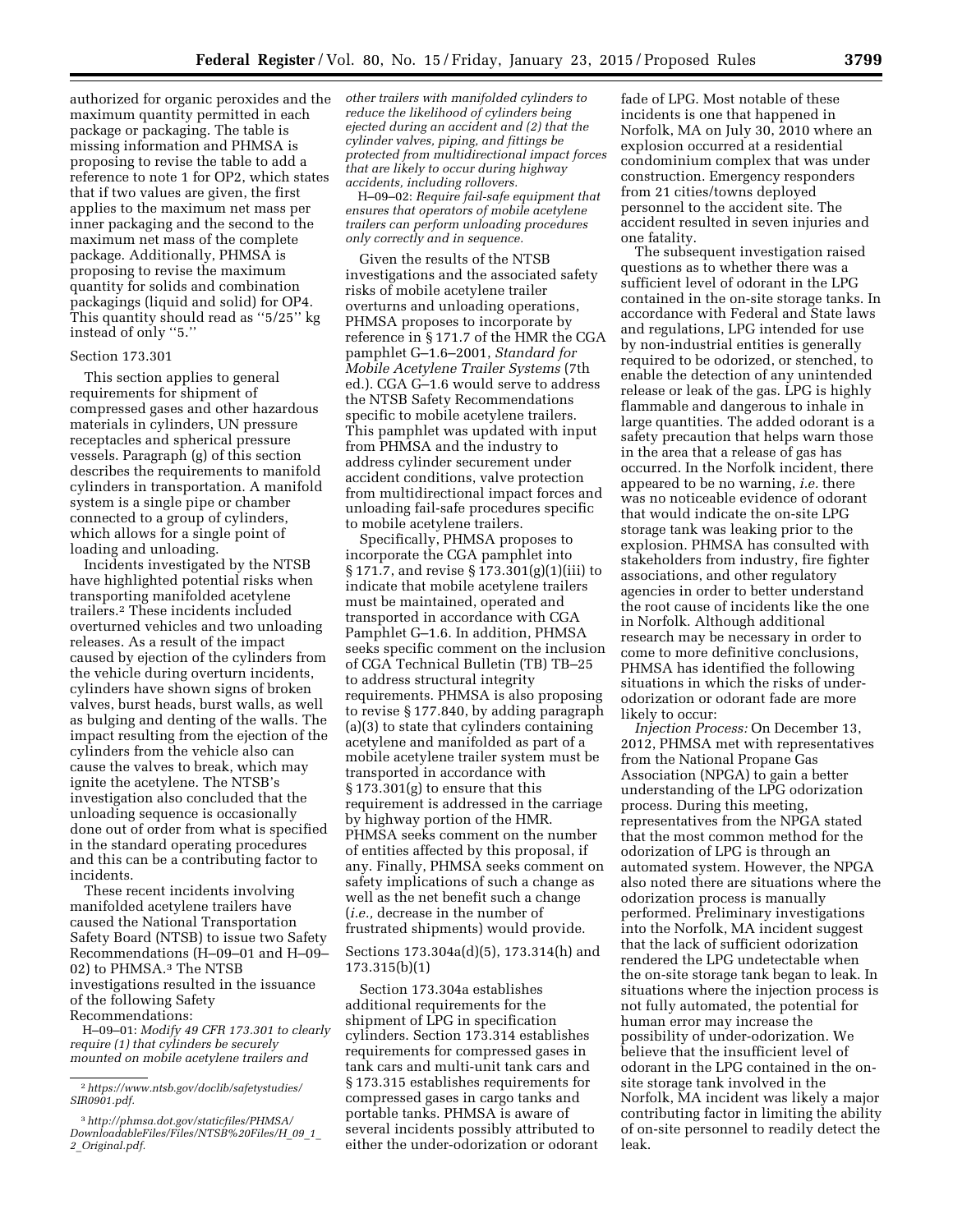*New Tanks or Freshly Cleaned Tanks:*  During our meetings with various stakeholders, several indicated that a phenomenon known as ''odor fade'' may be a problem when new or recently cleaned tanks are used. New or recently cleaned tanks may absorb the odorant into the metal shell of these tanks leading to an ''odorant fade,'' and thus limiting the effectiveness of the remaining odorant in the LPG.

*Odorization Standards:* The odorization of LPG is addressed by Federal and state laws and regulations, as well as generally accepted industry standards and practices. When offered and transported in commerce, the HMR specifies that all LPG in cargo and portable tanks be effectively odorized using either 1.0 pound of ethyl mercaptan, 1.0 pound of thiopane, or 1.4 pounds of amyl mercaptan per 10,000 gallons of LPG, in the event of an unintended release or leak to indicate the presence of gas. The HMR do not, however, require LPG to be odorized if odorization would be harmful in the use or further processing of the LPG, or if odorization will serve no useful purpose as a warning agent in such use or further processing. Essentially, this exception applies to LPG being transported to industrial endusers.

Although the HMR requires odorization of LPG in cargo tanks and portable tanks, there are no such parallel requirements in the HMR for rail tank car tanks and cylinders. Therefore, in this NPRM, we are proposing to add new §§ 173.304a(d)(5) and 173.314(h) consistent with the revised text in § 173.315(b)(1) to address the odorization of LPG in cylinders and rail tank car tanks, respectively. We are also proposing to revise § 173.315(b)(1) to add a performance standard to address the issues of ''under odorization'' and ''odor fade.''

## Section 173.306

This section provides exceptions from the HMR for compressed gases, including aerosols, when transported in limited quantities. In a final rule published May 14, 2010, under PHMSA–2009–0289 (HM–233A) [75 FR 27205], PHMSA added a new paragraph (k) to § 173.306 adopting provisions from DOT–SP 12842. These provisions authorized an increase in gross weight per package for the purpose of packaging discarded empty, partially used, and full aerosol containers to be transported to a recycling or disposal facility.

PHMSA received a request for a letter of interpretation (Ref. No. 12–0004) seeking confirmation that aerosols

shipped for disposal or recycling in compliance with § 173.306(k) are permitted the same exceptions (*i.e.,* the marking and labeling requirements of Part 172 Subparts D and E respectively, and shipping paper requirements, unless it is a hazardous waste or hazardous substance, of 172 Subpart C) granted under §§ 173.306(i) and 173.156(b) without being reclassified as an ORM–D material. The requester also pointed out that under DOT–SP 12842, aerosols shipped for disposal or recycling were excepted from the marking, labeling and shipping paper requirements, unless they were considered a hazardous waste or hazardous substance, without being reclassified as an ORM–D material.

PHMSA stated that the intention of HM–233A was to adopt DOT–SP 12842 into the HMR as was designed. Therefore, in this rulemaking, we propose to amend § 173.306(k) by clarifying that aerosols shipped for recycling or disposal by motor vehicle, containing a limited quantity under the specific conditions provided in § 173.306(k), are afforded the applicable exceptions provided for ORM–D materials granted under §§ 173.306(i) and 173.156(b). The letter provides that, consistent with § 173.306(i), packages containing aerosols meeting the limited quantity requirements of § 173.306(k) must be marked in accordance with § 172.315(b). In addition, the letter also clarifies that the language ''INSIDE CONTAINERS COMPLY WITH PRESCRIBED REGULATIONS'' is required for shipments of aerosols shipped for disposal or recycling in compliance with paragraphs (a)(3), (a)(5), or (b)(1) of § 173.306.

# *Part 175*

# Section 175.1

This section describes the purpose, scope and applicability of Part 175 to air operations, specifically, the transportation of hazardous materials in commerce by air. Exceptions for certain aircraft operations are listed in § 175.9(b). Paragraph (b)(4) of § 175.9 excepts hazardous materials carried and used during dedicated air ambulance, firefighting, or search and rescue operations. To clarify that these operations are not subject to the HMR when in compliance with applicable Federal Aviation Regulations (FAR; 14 CFR) and any additional FAA requirements, PHMSA proposes to create a new paragraph (d) in § 175.1 stating that the HMR does not apply to dedicated air ambulance, firefighting, or search and rescue operations. This will eliminate any confusion that these air

operations would otherwise be subject to requirements in the HMR (*e.g.,*  passenger notification requirements). PHMSA also proposes to remove § 175.9(b)(4) for consistency.

As with other conditional exceptions to the HMR, non-compliance with the FAR could subject operators to enforcement under the HMR. PHMSA does not anticipate any adverse safety consequences with this proposed revision due to the existing training requirements in the FAR on the proper handling and stowage of hazardous materials carried onboard aircraft.

The FAA and PHMSA recognize that certain operators do not solely utilize their aircraft for purposes under § 175.9(b)(4). Normal transport operations (*i.e.,* the transport of either passengers or cargo not required for performance of, or associated with, the specialized emergency function) would continue to be subject to the HMR. However, staging operations and other operations related to dedicated air ambulance, firefighting, or search and rescue operations are intended to be excepted from the HMR when in compliance with the FAR. We note the following definitions in FAA Order 8900.1 (Vol. 3, Chapter 14, Section 1, 3– 529(C)):

(1) Firefighting. This term includes the drop of fire retardants, water, and smoke jumpers. It also includes the transport of firefighters and equipment to a fire or to a base camp from which they would be dispersed to conduct the firefighting activities.

(2) Search and Rescue. Search and rescue is a term of art meaning aircraft operations that are flown to locate people who cannot be located from the ground. The term includes operations where the aircraft is indispensable to the search, or is the only feasible means of reaching the victim. Victims would be considered to be ''associated with'' the search and rescue operation. The term ''search and rescue'' does not include routine medical evacuation of persons due to traffic accidents and other similar incidents.

Air ambulance operators are required by the FAR to utilize either Operational Specification (OpSpec) A021 ((Helicopter Emergency Medical Services (HEMS) Operations) or A024 (Air Ambulance Operations-Airplane) and must obtain and adhere to the appropriate OpSpec to be excepted from the HMR.

### Section 175.8

This section provides exceptions from certain regulations for air carrier operator equipment and items of replacement. Paragraph (b)(1) provides that oxygen, or any hazardous material used for the generation of oxygen, for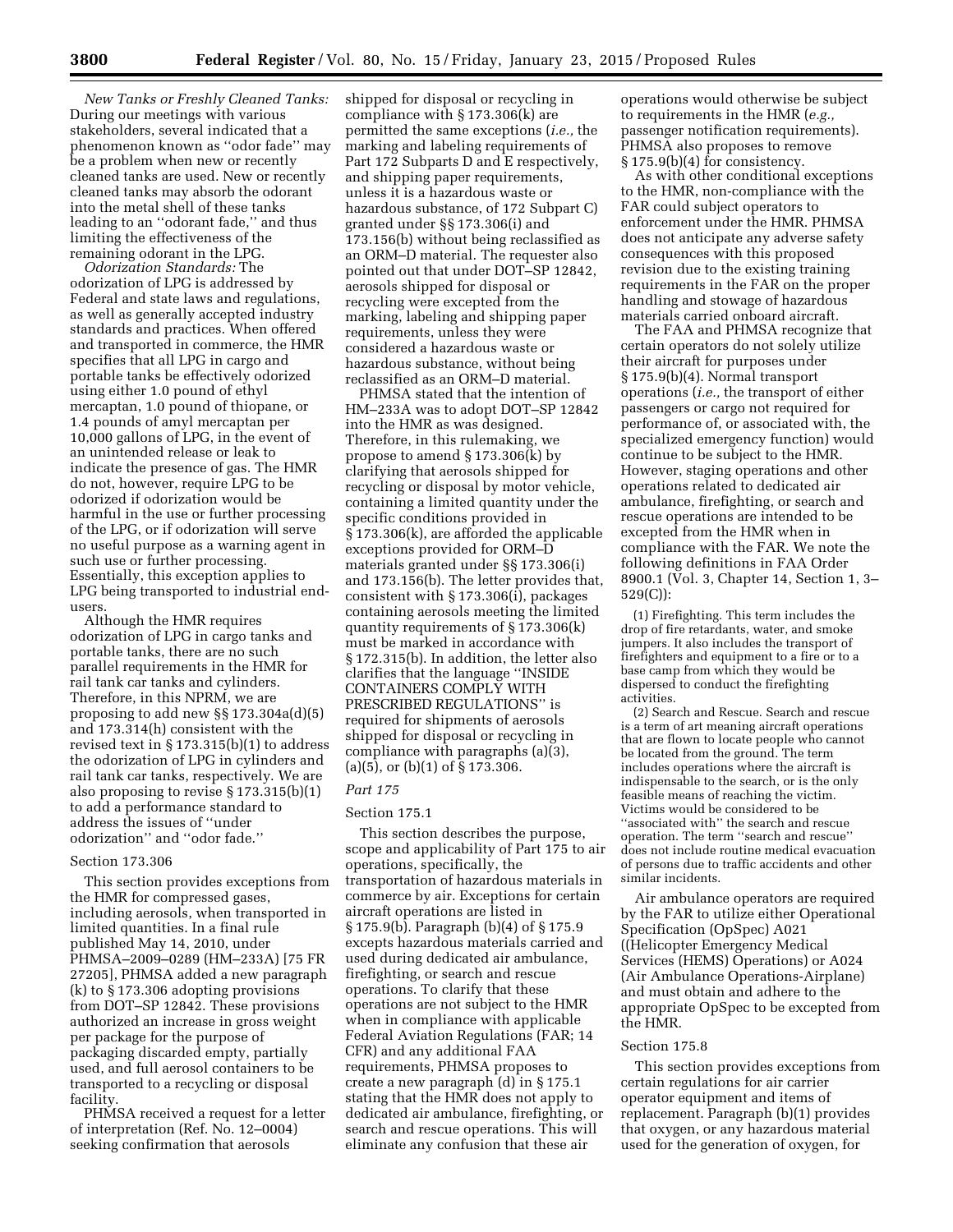medical use by a passenger, which is furnished by the aircraft operator in accordance with certain 14 CFR requirements is not subject to the requirements of the HMR. The provisions of 14 CFR, § 125.219, Oxygen for medical use by passengers, was inadvertently left out of paragraph (b)(1). In this rulemaking, we are proposing to correct the paragraph by adding the appropriate 14 CFR, Part 125 citation.

# Section 175.10

This section provides exceptions for passengers, crewmembers, and air operators. Paragraph (a) of this section lists a number of hazardous materials that are permitted for carriage by passengers or crewmembers provided the requirements of §§ 171.15 and 171.16 and the conditions of this section are met. PHMSA is proposing revisions to some of these provisions to promote clarity.

In paragraph (a)(6), hair curlers (curling irons) containing a hydrocarbon gas such as butane and carried in carryon or checked baggage, are excepted from the requirements of the HMR. Gas refills for such curlers are not permitted in carry-on or checked baggage. In this NPRM, PHMSA proposes to prohibit such hair curlers in checked baggage. We believe the risk posed by flammable gases in an inaccessible compartment on a passenger-carrying aircraft is obvious. Flammable gases will burn if mixed with an appropriate amount of air and confined burning of a flammable gas can lead to detonation. As a result, we remain concerned with the flammability hazard posed by butane and other flammable gases and the ability of such gases to propagate or contribute to a fire in the cargo compartment of an aircraft. This concern is particularly relevant to carriage in checked baggage where damage to the curling iron and the subsequent release of a flammable gas may occur if the baggage is mishandled or the article itself is compromised.

Because of the risks posed by flammable gas, a number of safety requirements apply to cargo shipments of flammable gas on passenger-carrying aircraft. Most Division 2.1 flammable gas substances and articles are generally forbidden from transportation as cargo aboard passenger-carrying aircraft and prohibiting the carriage of butanepowered curling irons in checked baggage is consistent with this provision. In the area of aviation safety, where the high volume of travel and the catastrophic consequences of failure lead to a very low tolerance for risk, we firmly believe the known risks of flammable gas are sufficient basis for

our decision. We solicit public comment on any impact our proposed action may impose upon passengers, crew members, and air operators.

In paragraph  $(a)(\overline{2}2)$  of this section, non-infectious specimens transported in accordance with § 173.4b(b) (de minimus quantities) are permitted for carriage by passengers or crewmembers. PHMSA is clarifying this exception to include the phrase ''in preservative solutions'' to clarify the intended use of this exception. Non-infectious substances would not otherwise be subject to the HMR if they did not otherwise meet the definition of any other hazard classes. This clarification will signal that the exception refers to specimens in solutions that may contain preservatives that are hazardous materials such as formaldehyde and alcohol solutions.

Additionally PHMSA is revising paragraph (a)(24) of this section, which refers to small cartridges of carbon dioxide or other suitable gas of Division 2.2. The exception states that small cartridges fitted into devices with no more than four small cylinders are permitted. This is inconsistent with the ICAO TI, which permits cartridges for other devices indicating that spares are permitted. As § 175.10(a)(24) currently reads, there is no mention of spare cartridges. The HMR currently permits up to four small cartridges and therefore, PHMSA is proposing to revise this paragraph to state that small cartridges fitted into or securely packed with devices with no more than four small cylinders of carbon dioxide or other suitable gas in Division 2.2 are permitted for carriage by passengers or crewmembers. This change will harmonize with international standards to clarify that spares are permitted in addition to the cartridges already fitted into the device, provided they are securely packed with the devices for intended use.

#### Section 175.75

This section describes the quantity limitations and cargo locations for carriage by aircraft. Paragraph (e)(2) excepts packages of hazardous materials transported aboard a cargo aircraft, when other means of transportation are impracticable or not available, in accordance with procedures approved in writing by the FAA Regional or Field Security Office in the region where the operator is located from the requirements of paragraphs (c) and (d) of § 175.75. PHMSA is revising this paragraph by removing the word ''located'' and adding the word ''certificated'' in its place. The words ''or Field Security'' are also removed.

This amendment will ensure operators interact with the Hazardous Materials Division Manager (HMDM) who has already reviewed and recommended for approval the certificate's HazMat-related manual(s) required under 14 CFR 14 CFR 121.135. The HMDM (or designee) will already have an understanding of the certificate's operations and, as needed, will interact with the local resources and/or the operator's certificate management team to assess the impracticability or lack of availability of other cargo operations as well as what alternative procedures should be prescribed.

### *Part 176*

# Section 176.30

This section prescribes the information required on dangerous cargo manifests for vessel transport. Paragraph (a)(4) requires ''the number and description of packages (barrels, drums, cylinders, boxes, etc.) and gross weight for each type of packaging.'' In this rulemaking, we are proposing to replace the word ''packaging'' with ''package'' as the term ''packaging'' refers to the means of containment and not the completed package.

### *Part 177*

#### Section 177.848

This section addresses segregation requirements for hazardous materials transported by motor carrier. PHMSA received a request for a letter of interpretation (Ref. No. 09–0268) requesting clarification whether ''UN0042, Boosters, 1.1D, PG II'' and ''UN1942, Ammonium nitrate, 5.1, PG III'' can be transported in the same vehicle. The requester noted seemingly conflicting requirements in §§ 177.835 and 177.848 applicable to the segregation of ammonium nitrate fertilizer and explosive materials.

Section 177.848(e) provides instructions for using the segregation table in § 177.848(d). Presently, under § 177.848(e)(5) assignment of note "A' authorizes ammonium nitrate (UN1942) and ammonium nitrate fertilizer to be loaded or stored with Division 1.1 (explosive) or Division 1.5 materials. However, § 177.835(c) provides that Division 1.1 or 1.2 (explosive) materials may not be loaded into or carried on any vehicle or a combination of vehicles under certain conditions outlined in paragraphs (c)(1) through (c)(4). PHMSA clarified in the letter that a Division 1.1 or 1.2 explosive may not be loaded into or carried on any vehicle or a combination of vehicles that does not conform to §§ 177.835(c)(1) through (4), regardless of the note ''A'' exception for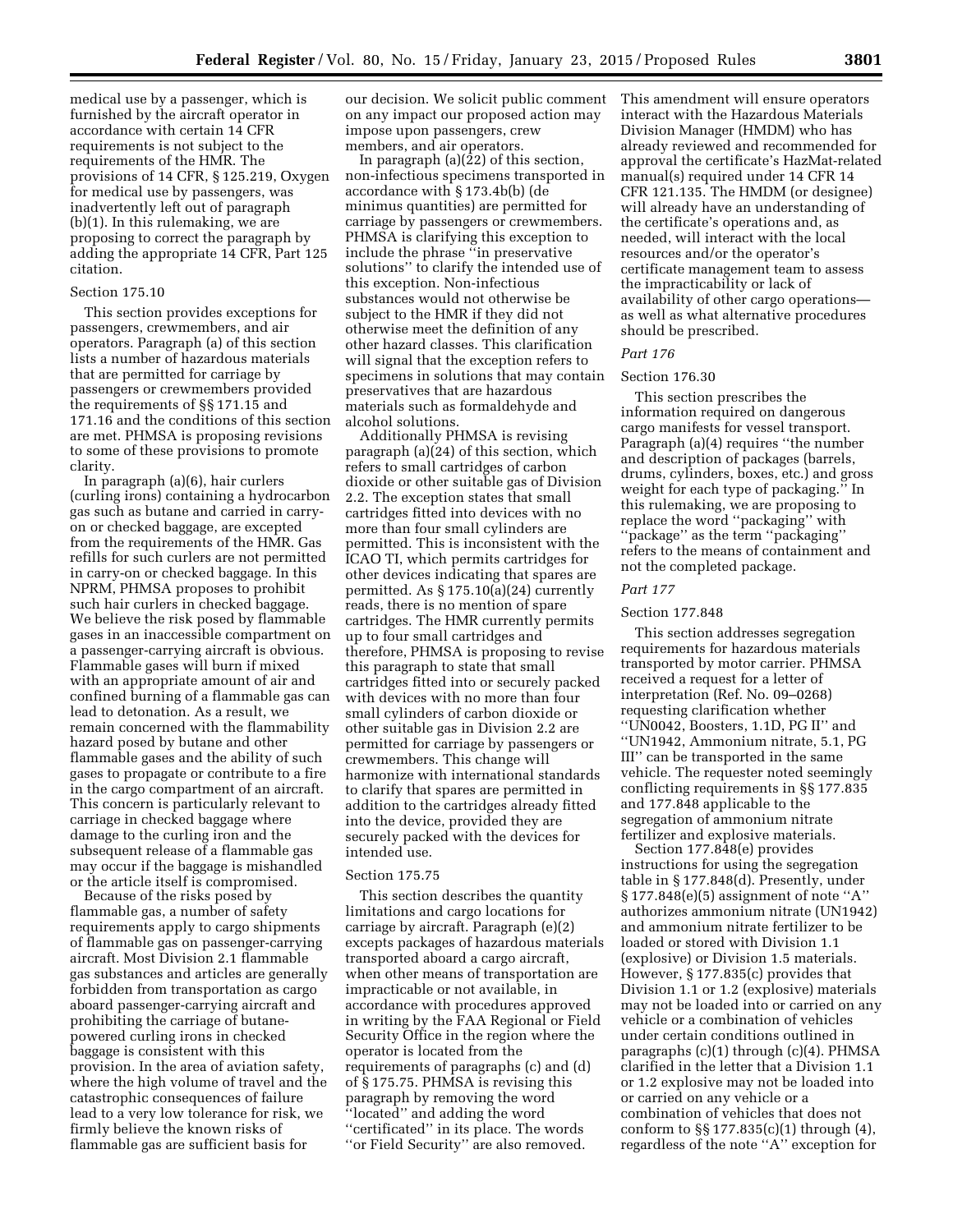UN1942 in § 177.848(e)(5). In this rulemaking, we are proposing to clarify that the loading restrictions in § 177.835(c)(1) through (4) are applicable to § 177.848(e).

### *Part 178*

# Section 178.65

This section applies to the manufacture of DOT Specification 39 non-reusable (non-refillable) cylinders. Paragraph (i) of this section describes the required markings for DOT 39 cylinders. The reference to § 178.35(h) in  $\S 178.65(i)(1)$  is incorrect, as § 178.35(h) was removed under a final rule published July 20, 2011 (Docket No. PHMSA–2009–0151 (HM–218F). The final rule consolidated the inspector's report requirements found in § 178.35(g) into paragraph (c)(4) of that section, moved the manufacturer's report retention requirements into paragraph (g) and removed paragraph (h). PHMSA is proposing to revise § 178.65(i)(1) to correctly reference the manufacturer's report requirements in § 178.35(g).

#### Section 178.337–17

This section prescribes the marking requirements applicable to MC 331 cargo tank motor vehicles. Paragraph (a) of this section outlines general requirements for marking of MC 331 cargo tank motor vehicles. PHMSA received a request for a letter of interpretation to clarify the applicability of these markings in § 178.337–17(a) (Ref. No. 04–0206). The request pointed out an incorrect use of the term cargo tank as it applies to the requirement for specification plates found in paragraph (a), which states that:

''Each cargo tank certified after October 1, 2004 must have a corrosion-resistant metal name plate (ASME Plate) and specification plate permanently attached to the cargo tank by brazing, welding or other suitable means on the left side near the front, in a place accessible for inspection.''

In response, we stated that an MC 331 cargo tank must have a metal name plate (also referred to as an ASME plate) permanently attached to the cargo tank. In addition, an MC 331 cargo tank motor vehicle certified after October 1, 2004, must have a specification plate that includes the information specified in § 178.337–17(c). PHMSA is proposing to clarify § 178.337–17(a) to eliminate confusion of the name plate and specification plate requirements.

# Section 178.345–3

This section prescribes general requirements for the structural integrity of specification cargo tanks. Paragraph (c)(1) of this section addresses stress in

the cargo tank shell resulting from normal operating loadings. PHMSA published a final rule on October 2, 2013 (Docket No. PHMSA–2013–0158 (HM–244F); 78 FR 60745; effective October 1, 2013) intending to correct the formula presented in paragraph (c)(1) for the figure " $S_82$ " to read "SS<sup>2</sup>." This correction correctly adjusted the standard ''2'' in the term to be a superscript "2," but inadvertently adjusted the second ''S'' from a subscript "s" to a standard "S." This is incorrect and PHMSA is proposing to revise this portion of the formula in  $\S 178.345 - 3(c)(1)$  to read "S<sub>S</sub><sup>2</sup>."

#### Section 178.955

This section prescribes the design and testing criteria for Large Packagings. Presently, if a manufacturer of a Large Packaging wishes to construct a Large Packaging that differs from a listed specification there is no Associate Administrator approval provision outlined in the HMR. However, the HMR allude to the need for an approval in the Large Packaging marking requirements in  $\S 178.910(a)(1)(ii)$ . The HMR has approval provisions in Part 178 for manufacturers of both non-bulk packagings and IBCs when constructing packagings that differ from listed specifications. In this rulemaking, we are proposing to include provisions consistent with the non-bulk packaging and IBC approval provisions for Large Packagings in § 178.955. Such Large Packagings must be shown to be equally effective, and testing methods used must be equivalent. This change will resolve the issue with  $\S 178.910(a)(1)(ii)$ and would be consistent with the UN Model Regulations and the IMDG Code, which provide approval provisions for non-bulk packagings, IBCs, and Large Packagings.

#### *Part 179*

# Section 179.13

This section includes limitations on rail tank car capacity and gross weight. With certain exceptions, this section generally limits the gross weight on rail of tank cars to 263,000 pounds. This section has been revised numerous times over the last several years. In 2009, PHMSA added paragraph (b) to this section authorizing tank cars designed to transport poisonous-byinhalation (PIH) materials and built with certain mandated safety improvements (tank cars meeting the specifications of  $\S 173.244(a)(2)$  or  $(3)$  or § 173.314(c) or (d)) to have a gross weight on rail of up to 286,000 pounds provided any weight increase was not used to increase product capacity. 74 FR

1770 (Jan. 13, 2009). Subsequently, in an effort to incorporate several widely used special permits providing relief from the gross weight limitations of § 179.13, PHMSA revised the section to provide FRA the authority to approve the operation of tank cars containing materials other than PIH materials at gross weights of up to 286,000 pounds. 75 FR 27205 (May 14, 2010). FRA published notice of its approvals under this section on January 25, 2011. 76 FR 4250.

In 2011, noting that the agency's stated intent in the 2010 rule was to incorporate into the HMR existing special permits related to tank car gross weight for tank cars carrying both non-PIH materials and PIH materials by giving FRA authority to approve tank car weights up to 286,000 pounds for both types of tank cars, PHMSA proposed to revise § 179.13 to correct the omission of PIH material tank cars from FRA's approval authority. See 76 FR 51324, 51331. However, when adopted as a final rule, the regulatory language did not correct this inadvertent omission. See 77 FR 37962, 37985 (HM– 218B) (June 25, 2012). Instead, in the final HM–218B rule, § 179.13 was revised to provide that tank cars designed to transport PIH materials and built with the mandated safety improvements set forth in § 173.244(a)(2) or (3) or § 173.314(c) or (d)) ''may have a gross weight on rail of up to 286,000 pounds upon approval by the Associate Administrator for Railroad Safety, FRA.'' As clearly demonstrated by the 2009 and 2010 rules, it was not the intent of either PHMSA or FRA to require FRA approval of tank cars built to the enhanced standards of § 173.244(a)(2) or (3) or § 173.314(c) or (d) for those cars to operate at a gross rail load of 286,000 pounds. Accordingly, in this rule PHMSA is proposing to revise § 179.13 to correct this error and (1) make it clear that tank cars built to the enhanced standards of § 173.244(a)(2) or (3) or § 173.314(c) or (d) do not need FRA approval to operate at gross rail loads of up to 286,000 pounds; and (2) to provide for FRA approval of tank cars containing PIH materials that do not meet the enhanced standards to operate at gross rail loads of up to 286,000 pounds.

#### *Part 180*

#### Section 180.209

This section prescribes requalification requirements for DOT specification cylinders. Paragraph (j) contains a reference to an obsolete special provision. In a January 7, 2013 final rule (78 FR 1101), we removed and relocated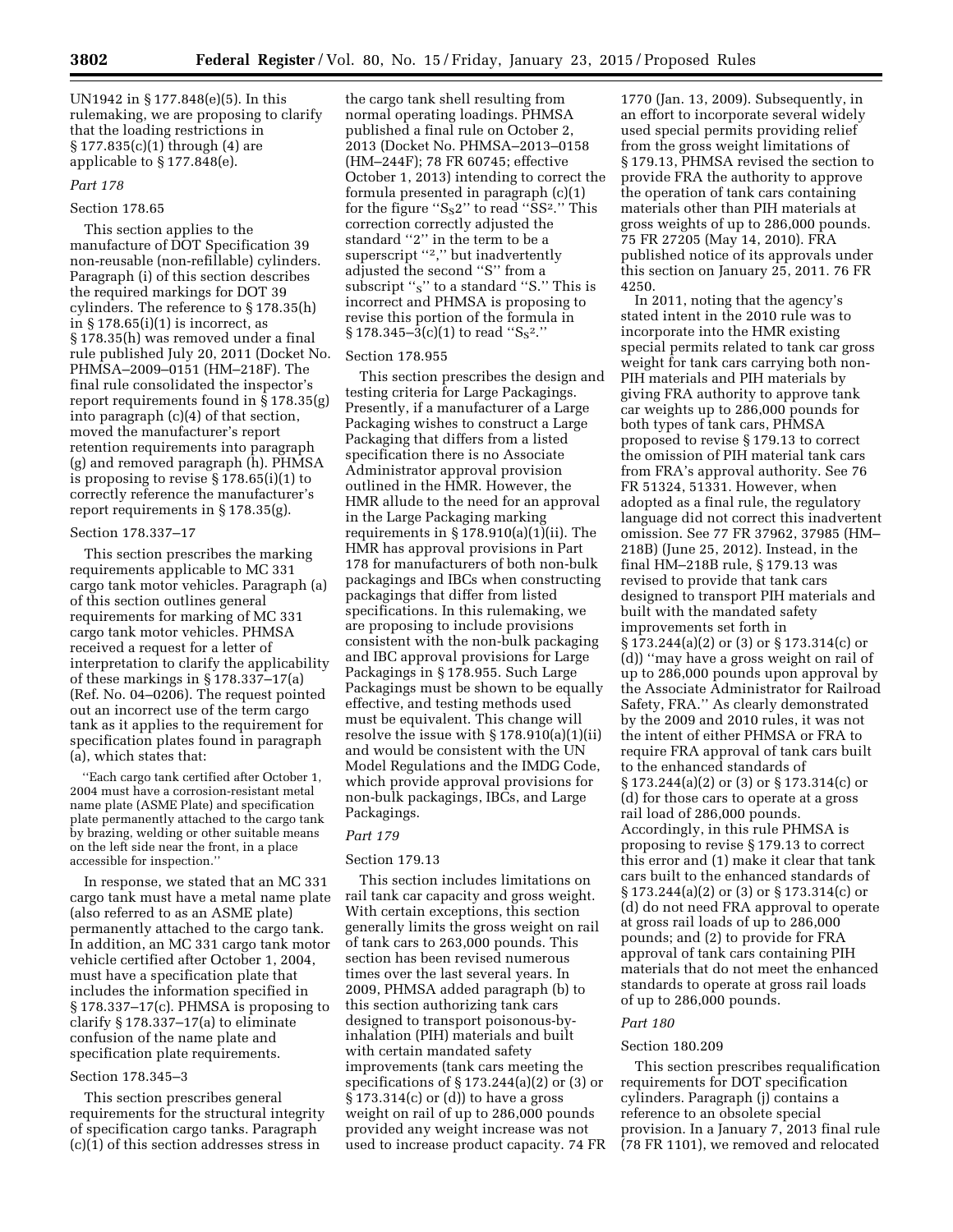regulatory text from  $\S 172.102(c)(1)$ Special Provision 18 to § 173.309(a), which prescribes the conditions when specification cylinders may be described, offered, and transported in commerce as fire extinguishers. In relocating the text, we did not update this section to reflect the change. In this rulemaking, we are proposing to correct this inconsistency by replacing the reference to § 172.102(c)(1) Special Provision 18 with § 173.309(a).

#### Section 180.401

This section provides the applicability of the requirements of Subpart E of Part 180. It states that Subpart E prescribes requirements, in addition to those contained in Parts 107, 171, 172, 173 and 178 of this subchapter, applicable to any person responsible for the continuing qualification, maintenance or periodic testing of a cargo tank.

The term ''person,'' as defined in § 171.8, means an individual, corporation, company, association, firm, partnership, society, joint stock company; or a government, Indian tribe, or authority of a government or tribe offering a hazardous material for transportation in commerce or transporting a hazardous material to support a commercial enterprise. This term does not include the United States Postal Service or, for purposes of 49 U.S.C. 5123 and 5124, a Department, agency, or instrumentality of the government.

The intent of § 180.401 is to require a person involved with continuing qualification, maintenance or periodic testing of a cargo tank to comply with the requirements of Subpart E, even if they are not offering a hazardous material for transportation in commerce or transporting a hazardous material to support a commercial enterprise. In this rulemaking, we are proposing to revise the term ''person'' to ''hazardous materials employee or hazardous materials employer.'' This will clarify that Subpart E of Part 180 not only applies to persons offering hazardous materials for transportation or transporting a hazardous material, but also those involved with qualification, maintenance or periodic testing.

# **V. Regulatory Analyses and Notices**

# *A. Statutory/Legal Authority for This Rulemaking*

This NPRM is published under authority of Federal hazardous materials transportation law (Federal hazmat law; 49 U.S.C. 5101 *et seq.*). Section 5103(b) of Federal hazardous materials law authorizes the Secretary of

Transportation to prescribe regulations for the safe transportation, including security, of hazardous materials in intrastate, interstate, and foreign commerce. If adopted as proposed, this NPRM would make miscellaneous amendments to the HMR, correct errors in the § 172.101 HMT and corresponding special provisions, and respond to NTSB Safety Recommendations related to the safe transportation of manifolded acetylene cylinders.

Additionally, this NPRM will respond to petitions for rulemaking related to the allowable format for emergency telephone numbers on shipping papers, relax the pressure test interval for certain cargo tanks in dedicated propane service, enhance the safe packaging for nitric acid, clarify the testing requirements for specification cargo tank pressure relief devices, harmonize the hazard communication requirements for poisonous by inhalation materials transported by vessel and eliminate a potentially confusing packing group designation for certain organic peroxides, self-reactive materials and explosives. These amendments clarify regulatory requirements and, where appropriate, decrease the regulatory burden without compromising the safe transportation of hazardous materials in commerce.

# *B. Executive Order 12866, Executive Order 13563 and DOT Regulatory Policies and Procedures*

This proposed rule is not considered a significant regulatory action under section 3(f) and was not reviewed by the Office of Management and Budget (OMB). The proposed rule is not considered a significant rule under the Regulatory Policies and Procedures order issued by the Department of Transportation [44 FR 11034].

In this notice of proposed rulemaking, we propose to amend miscellaneous provisions in the HMR to clarify the provisions and to relax overly burdensome requirements. PHMSA anticipates the proposals contained in this rule will have economic benefits to the regulated community. This NPRM is designed to increase the clarity of the HMR, thereby increasing voluntary compliance while reducing compliance costs.

Executive Order 13563 is supplemental to and reaffirms the principles, structures, and definitions governing regulatory review that were established in Executive Order 12866 Regulatory Planning and Review of September 30, 1993. In addition, Executive Order 13563 specifically requires agencies to: (1) Involve the

public in the regulatory process; (2) promote simplification and harmonization through interagency coordination; (3) identify and consider regulatory approaches that reduce burden and maintain flexibility; (4) ensure the objectivity of any scientific or technological information used to support regulatory action; and (5) consider how to best promote retrospective analysis to modify, streamline, expand, or repeal existing rules that are outmoded, ineffective, insufficient, or excessively burdensome.

In this NPRM, PHMSA has involved the public in the regulatory process in a variety of ways. Specifically, PHMSA is addressing issues and errors that were identified for future rulemaking in letters of interpretation and through other correspondence with PHMSA stakeholders who bring editorial errors in the HMR to our attention. In addition, PHMSA has responded to seven petitions for rulemaking and two NTSB Safety Recommendations. PHMSA is asking for public comments based on the proposals in this NPRM. Upon receipt of public comment, PHMSA will address all substantive comments in the next rulemaking action under this docket number.

The proposed amendments in the NPRM promote simplification and harmonization through interagency coordination. In this NPRM, PHMSA is proposing to revise 49 CFR part 175, in a collaborative effort with the Federal Aviation Administration (FAA), to clarify the applicability of the HMR to certain aircraft operators, clarify exceptions for passengers and crewmembers, correct inaccurate references to the 14 CFR, as well as make minor editorial corrections applicable to air operations to improve overall clarity. There are minimal additional costs associated with these proposals, however increased clarity will result in net benefits. Additionally, by updating references to the AAR Tank Car Manual in § 171.7, PHMSA worked collaboratively with FRA, promoting interagency coordination.

This NPRM also promotes harmonization with international standards, such as the IMDG Code, Canada's TDG requirements and the ICAO TI. These efforts include:

• Harmonizing hazard communication for poisonous-byinhalation materials with the IMDG Code and TDG regulations;

• Removing the packing group II designation for certain organic peroxides, self-reactive substances and explosives to be consistent with the UN Recommendations, IMDG Code and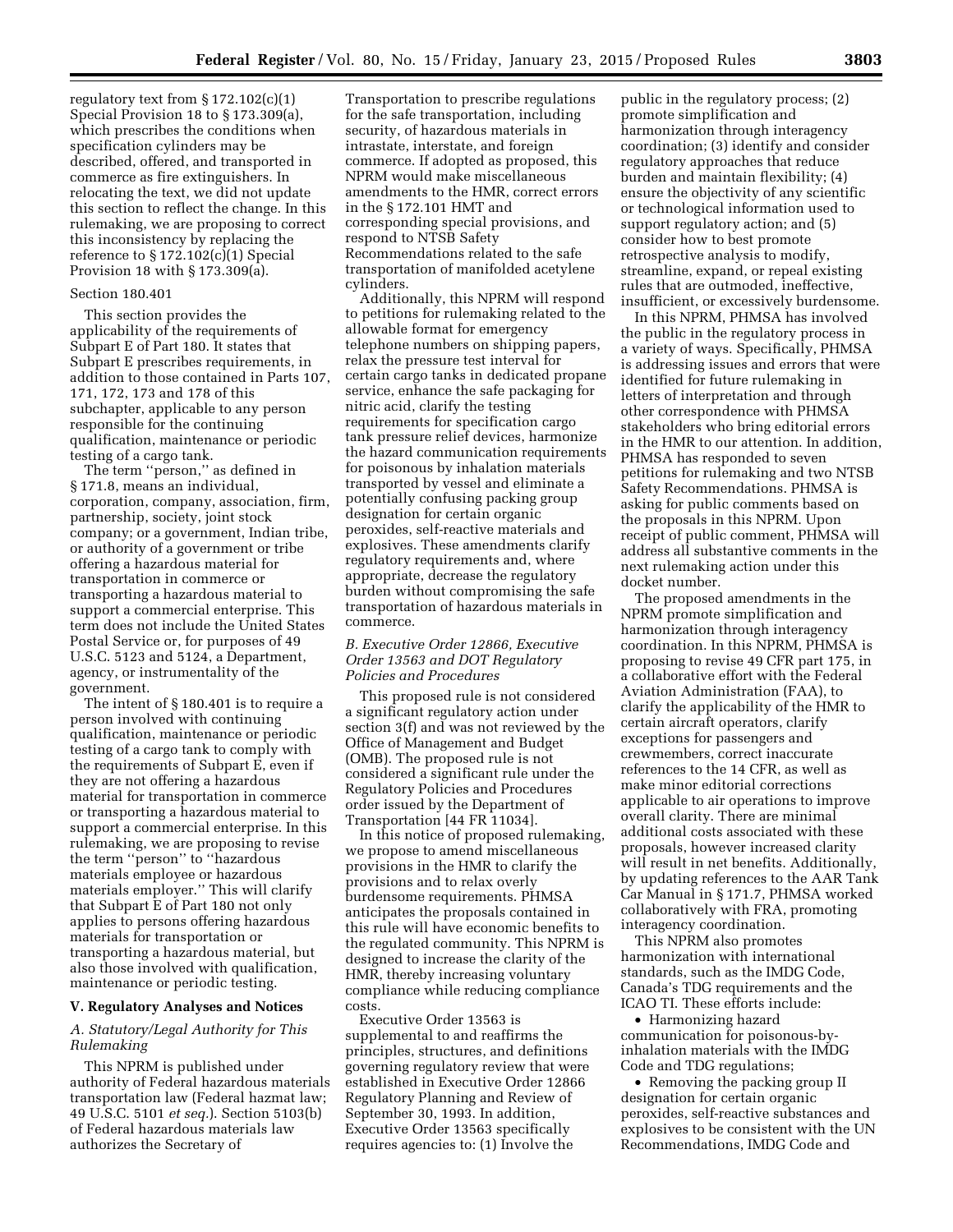ICAO TI and thus, facilitate international transport;

• Harmonizing entries in the HMT with the above listed international standards;

• Revising the passenger exceptions applicable to small cartridges containing Division 2.2 gas with the ICAO TI; and

• Harmonizing the excepted quantities requirements to mirror language employed in the ICAO TI as they apply to articles.

These revisions to the § 172.101 HMT will eliminate errors in the § 172.101 HMT, reduce ambiguity, harmonize the HMR with international regulations, and improve clarity. Although these revisions are minor, they are expected to produce a safety benefit derived from the increased clarity and accuracy of the text in the § 172.101 HMT.

This NPRM permits flexibility in achieving compliance when transporting damaged wet electric storage batteries. This NPRM also extends the requalification interval for certain MC 331 cargo tanks in dedicated propane service from five years to ten years for a pressure test and internal visual inspection, therefore, fostering greater regulatory flexibility without compromising transportation safety. PHMSA is also clarifying the regulations to provide flexibility in the ability to use the NOT-ODORIZED or NON-ODORIZED marking on cargo tanks, cylinders and portable tanks containing odorized or unodorized LPG. Additionally, by allowing 100 pounds of black or smokeless powder for small arms reclassed as Division 4.1 in each transport vehicle, instead of each motor vehicle, the regulated community can reduce the number of motor vehicles needed to transport these goods.

Where PHMSA identified potential costs to stakeholders, specific comment was requested to clarify such costs. We request specific comment on potential cost impacts of the proposals in § 172.604 and § 173.158(e).

A majority of the amendments in this rulemaking are simple clarifications and do not require significant scientific or technological information. However, when necessary in this NPRM, PHMSA used scientific or technological information to support its regulatory action. Specifically, such data was considered when structuring alternatives on how to best deal with issues regarding the testing of pressure relief devices for cargo tank motor vehicles and extending the pressure test and internal visual inspection test interval from five to ten years for certain MC 331 cargo tanks in dedicated propane delivery service. This information was used in the evaluation

of alternative proposals and ultimately this information determined how best to promote retrospective analysis to modify and streamline existing requirements that are outmoded, ineffective, insufficient, or excessively burdensome.

#### *C. Executive Order 13132*

This proposed rule was analyzed in accordance with the principles and criteria contained in Executive Order 13132 (''Federalism''). This proposed rule would preempt state, local and Indian tribe requirements but does not propose any regulation that has substantial direct effects on the states, the relationship between the national government and the states, or the distribution of power and responsibilities among the various levels of government. Therefore, the consultation and funding requirements of Executive Order 13132 do not apply.

The Federal hazardous material transportation law, 49 U.S.C. 5125(b)(1), contains an express preemption provision (49 U.S.C. 5125(b)) preempting state, local, and Indian tribe requirements on certain covered subjects. Covered subjects are:

(i) The designation, description, and classification of hazardous materials;

(ii) The packing, repacking, handling, labeling, marking, and placarding of hazardous materials;

(iii) The preparation, execution, and use of shipping documents related to hazardous materials and requirements related to the number, content, and placement of those documents;

(iv) The written notification, recording, and reporting of the unintentional release in transportation of hazardous materials; or

(v) The design, manufacture, fabrication, marking, maintenance, reconditioning, repair, or testing of a packaging or container which is represented, marked, certified, or sold as qualified for use in the transport of hazardous materials.

This proposed rule concerns the classification, packaging, and handling of hazardous materials, among other covered subjects. If adopted, this rule would preempt any state, local, or Indian tribe requirements concerning these subjects unless the non-Federal requirements are ''substantively the same'' (see 49 CFR 107.202(d) as the Federal requirements.)

Federal hazardous materials transportation law provides at 49 U.S.C. 5125(b)(2) that if PHMSA issues a regulation concerning any of the covered subjects, PHMSA must determine and publish in the **Federal Register** the effective date of Federal

preemption. That effective date may not be earlier than the 90th day following the date of issuance of the final rule and not later than two years after the date of issuance. PHMSA proposes the effective date of federal preemption be 90 days from publication of a final rule in this matter in the **Federal Register**.

### *D. Executive Order 13175*

This proposed rule has been analyzed in accordance with the principles and criteria contained in Executive Order 13175 (''Consultation and Coordination with Indian Tribal Governments''). Because this proposed rule does not have tribal implications and does not impose substantial direct compliance costs on Indian tribal governments, the funding and consultation requirements of Executive Order 13175 do not apply, and a tribal summary impact statement is not required.

# *E. Regulatory Flexibility Act, Executive Order 13272, and DOT Procedures and Policies*

The Regulatory Flexibility Act (5 U.S.C. 601 *et seq.*) requires an agency to review regulations to assess their impact on small entities unless the agency determines the rule is not expected to have a significant impact on a substantial number of small entities. This proposed rule would clarify provisions based on PHMSA's initiatives and correspondence with the regulated community. The proposed changes are generally intended to provide relief to shippers, carriers, and packaging manufacturers, including small entities, by easing overly burdensome requirements with no reduction in safety.

*Consideration of alternative proposals for small businesses.* The Regulatory Flexibility Act directs agencies to establish exceptions and differing compliance standards for small businesses, where it is possible to do so and still meet the objectives of applicable regulatory statutes. In the case of hazardous materials transportation, it is not possible to establish exceptions or differing standards and still accomplish our safety objectives.

The impact of this proposed rule is not expected to be significant. The proposed changes are generally intended to provide relief to shippers, carriers, and packaging manufactures and testers, including small entities. This relief will provide marginal positive economic benefits to shippers, carriers, and packaging manufactures and testers, including small entities. These benefits are not at a level that can be considered economically significant;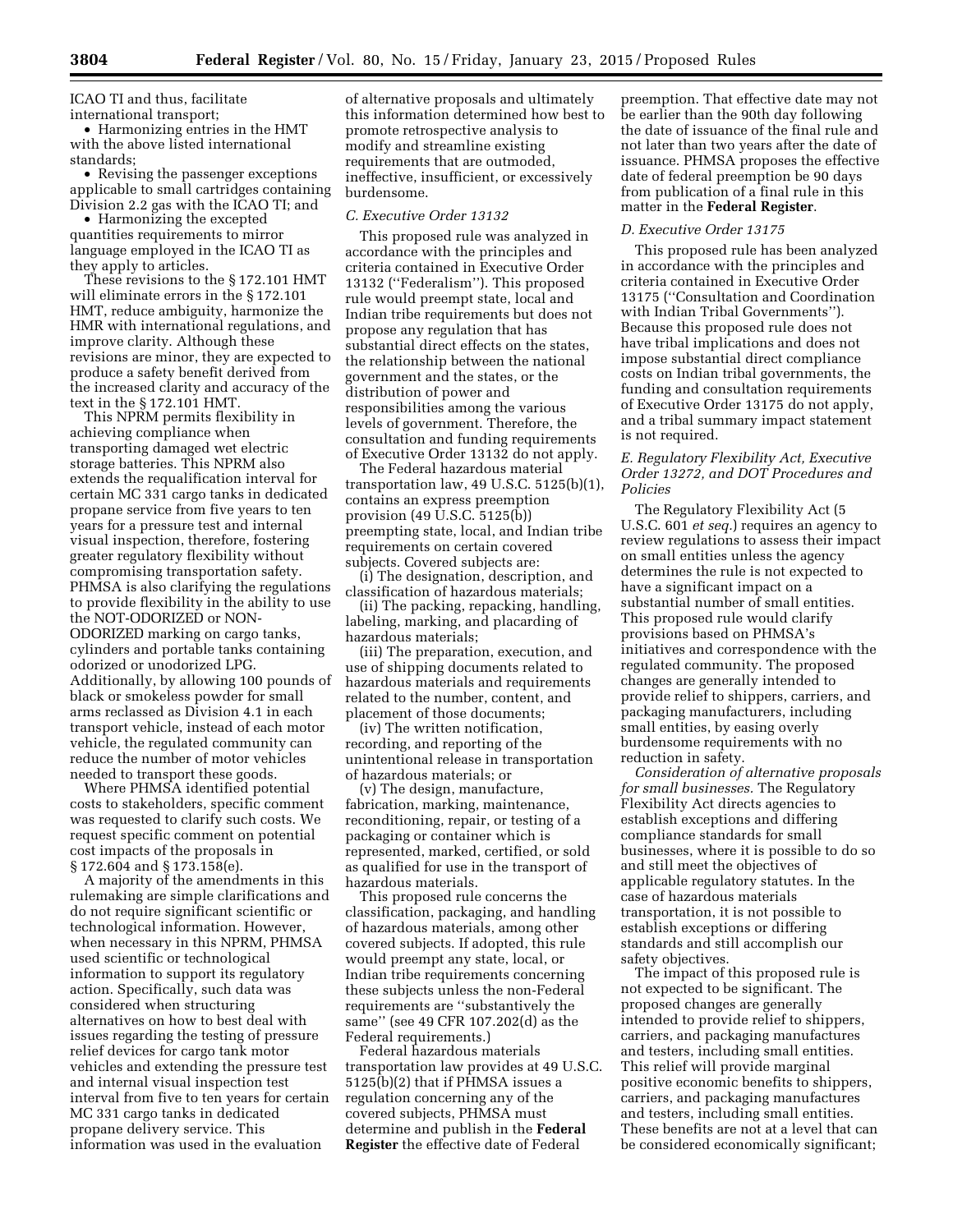therefore, this proposed rule will not have a significant economic impact on a substantial number of small entities.

This proposed rule has been developed in accordance with Executive Order 13272 (''Proper Consideration of Small Entities in Agency Rulemaking'') and DOT's procedures and policies to promote compliance with the Regulatory Flexibility Act to ensure that potential impacts of draft rules on small entities are properly considered.

### *F. Paperwork Reduction Act*

PHMSA currently has an approved information collection under Office of Management and Budget (OMB) Control Number 2137–0557, entitled ''Approvals for Hazardous Materials.'' This proposed rule does not propose any changes that would affect the burden for this or any other information collection.

Prior to the publication of a final rule entitled ''Hazardous Materials: Revisions to Fireworks Regulation'' under Docket No. PHMSA–2010–0320 (HM–257) published in the **Federal Register** on July, 6 2013 [78 FR 42457], the HMR contained a requirement that all certification agencies provide a statement that it would perform its functions independent of the owners and manufacturers of the packagings in its field. The burden for this requirement was accounted for under OMB Control Number 2137–0557. However, the HM–257 final rule inadvertently removed this language from the HMR. Therefore, in this NPRM, PHMSA is proposing to reinsert the language for certification agencies to confirm that they are independent and not owned by a company in its field. For ease of the reader, this language is being proposed to be inserted as follows:

• PHMSA is proposing to revise § 107.402(f) to require that a portable tank and MEGC certification agency submit a statement indicating that the agency is independent of and not owned by a portable tank or MEGC manufacturer, owner, or distributor as part of the Portable tank and MECG Certification Agency application.

• PHMSA is proposing to revise § 107.402(e) to require that a lighter certification agency submit a statement that the agency is independent of and not owned by a lighter manufacturer, distributor, import or export company, or proprietorship as part of the Lighter Certification Agency application.

• PHMSA is proposing to revise § 107.807 to require that person who seeks to manufacture DOT specification cylinders and special permit cylinders, or perform chemical analysis and tests of those cylinders outside the United

States submits a statement, as part of the application, indicating that the inspection agency is independent of and not owned by a cylinder manufacturer, owner, or distributor.

### *G. Regulation Identifier Number (RIN)*

A regulation identifier number (RIN) is assigned to each regulatory action listed in the Unified Agenda of Federal Regulations. The Regulatory Information Service Center publishes the Unified Agenda in April and October of each year. The RIN number contained in the heading of this document can be used to cross-reference this action with the Unified Agenda.

# *H. Unfunded Mandates Reform Act*

This proposed rule does not impose unfunded mandates under the Unfunded Mandates Reform Act of 1995. It does not result in costs of \$141,300,000 or more to either state, local, or tribal governments, in the aggregate, or to the private sector, and is the least burdensome alternative that achieves the objective of the rule.

#### *I. Environmental Assessment*

The National Environmental Policy Act of 1969, 42 U.S.C. 4321–4375, requires that federal agencies analyze proposed actions to determine whether the action will have a significant impact on the human environment. The Council on Environmental Quality (CEQ) regulations require federal agencies to conduct an environmental review considering (1) the need for the proposed action, (2) alternatives to the proposed action, (3) probable environmental impacts of the proposed action and alternatives, and (4) the agencies and persons consulted during the consideration process (40 CFR 1508.9(b))

This NPRM would amend the Hazardous Materials Regulations (HMR; 49 CFR parts 171–180) by making miscellaneous revisions to update and clarify certain regulatory requirements, responds to seven petitions for rulemaking submitted to PHMSA by various stakeholders, and addresses two NTSB recommendations. These amendments are intended to promote safety, regulatory relief, and clarity. The proposed changes were identified through an internal review of the HMR as well as in response to communications with various stakeholders affected by the HMR, through letters of interpretation and editorial issues being brought to our attention. These proposed minor changes will clarify the HMR and enhance safety, while offering net economic benefits.

This action is necessary to: (1) Fulfill our statutory directive to promote transportation safety; (2) fulfill our statutory directive under the Administrative Procedure Act (APA) that requires Federal agencies to give interested persons the right to petition an agency to issue, amend, or repeal a rule (5 U.S.C. 553(e)); (3) support governmental efforts to provide regulatory relief to the regulated community; (4) address safety concerns raised by the NTSB and remove regulatory ambiguity identified by the regulated community; and (5) simplify and clarify the regulations in order to promote understanding and compliance.

The intended effect of this action is to enhance the safe transportation of hazardous materials and, in conjunction, clarify, simplify and relax certain regulatory requirements for carriers, shippers, and other stakeholders. These regulatory revisions will offer more efficient and effective ways of achieving safe and secure transportation of hazardous materials in commerce.

# Description of Action: Docket No. PHMSA–2013–0225 (HM–218H), NPRM

Transportation of hazardous materials in commerce is subject to requirements in the HMR, issued under authority of Federal hazardous materials transportation law, codified at 49 U.S.C. 5001 *et seq.* To facilitate the safe and efficient transportation of hazardous materials in international commerce, the HMR provide that both domestic and international shipments of hazardous materials may be offered for transportation and transported under provisions of the international regulations.

In proposing this rulemaking, PHMSA is considering the following alternatives:

#### Alternative 1: No Action

If PHMSA chose this alternative, it would not proceed with any rulemaking on this subject and the current regulatory standards would remain in effect. This option would not address outstanding petitions for rulemaking or NTSB Safety Recommendations. We rejected the no action alternative.

# Alternative 2: Go Forward With the Proposed Amendments to the HMR in This NPRM

This alternative is the current proposal as it appears in this NPRM, applying to transportation of hazardous materials by various modes (highway, rail, vessel and aircraft). The proposed amendments encompassed in this alternative are more fully addressed in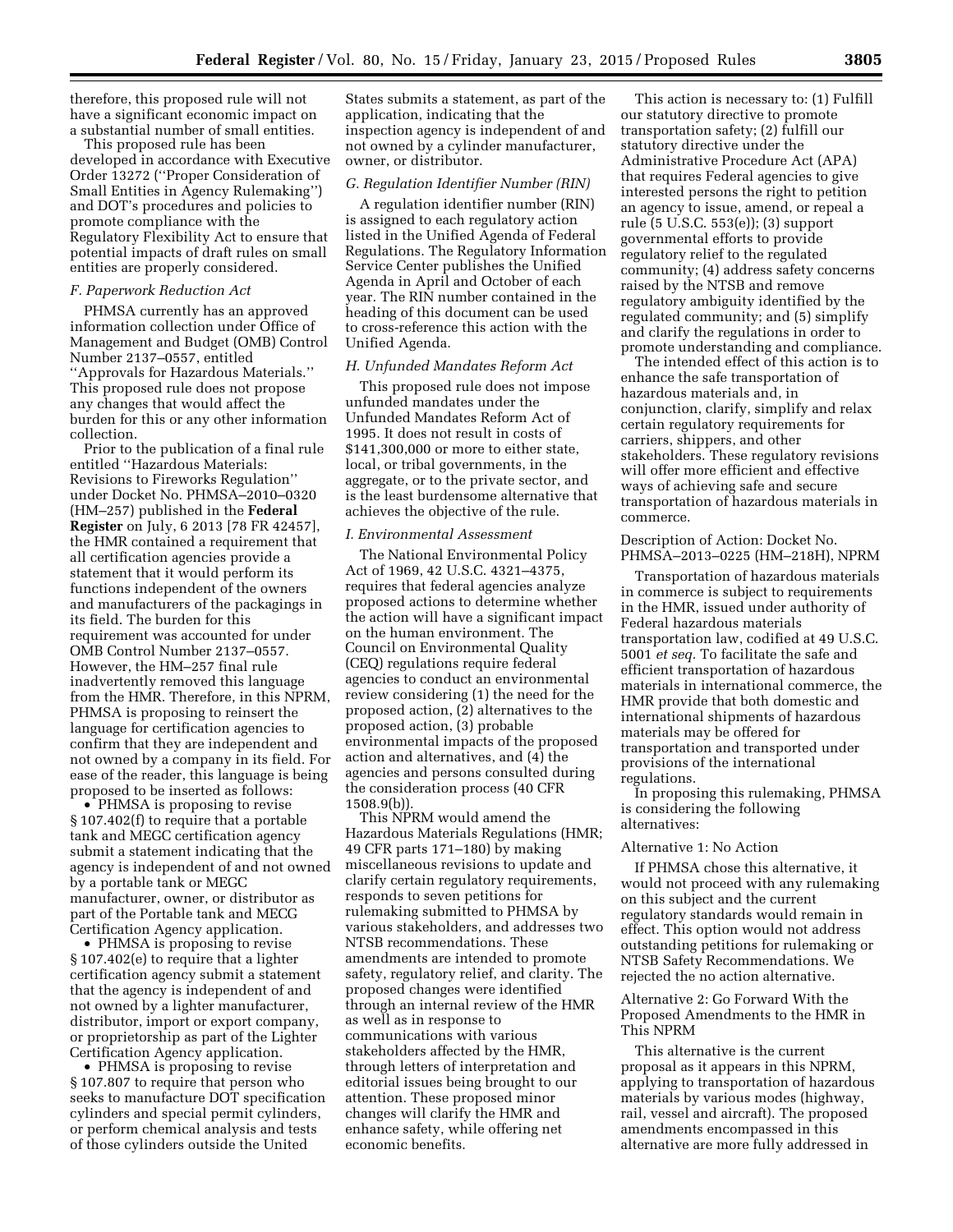the preamble and regulatory text sections. However, they generally include the following changes to the HMR, grouped below for ease of discussion:

*Incorporation by Reference and Use of International Standards:* 

• Remove the entry for CGA

Publication C–1.1 in Table 1 to § 171.7. • Incorporate by reference in §171.7 CGA Publication G–1.6, *Standard for Mobile Acetylene Trailer Systems,*  Seventh Edition (responds to petition P– 1605 and two NTSB Safety Recommendations, H–09–01 and H–09– 02).

• Incorporate by reference in § 171.7 AAR Manual of Standards and Recommended Practices, Section C–III, Specifications for Tank Cars, Specification M–1002 (AAR Specifications for Tank Cars).

• Amend the marking requirements for poisonous by inhalation shipments transported in accordance with the IMDG Code or TDG Regulations (responds to petition for rulemaking P– 1591).

*§ 172.101 Hazardous Materials Table and § 172.102 Special Provisions:* 

• Remove the packing group II designation for certain organic peroxides, self-reactive substances and explosives (responds to petition for rulemaking P–1590).

• Revise the §172.101 table to add Special Provision B120 to column 7 for the entry ''Calcium nitrate, UN1454.''

• Revise the entry for ''Propellant, solid, UN0501'' to remove vessel stowage provision 24E from column 10B of the HMT.

• Revise the packing group II HMT entry for UN 2920, Corrosive liquids, flammable, n.o.s., to harmonize the HMR with the UN Model Regulations, IMDG Code and the ICAO TI by adding a reference to § 173.154 to column 8A of the HMT.

• Revise the entry for ''Oxidizing solid, corrosive, n.o.s., UN 3085, PG II'' to harmonize the HMR with the UN Model Regulations, the IMDG Code and the ICAO TI by adding a reference to § 173.152 to column 8A of the HMT.

• Revise the HMT entries for ''Trinitrophenol (picric acid), wetted, with not less than 10 percent water by mass, UN 3364'' and ''Trinitrophenol, wetted with not less than 30 percent water, by mass, UN 1344'' to harmonize the HMR with the UN Model Regulations, IMDG Code, and the ICAO TI to clarify that the 500 gram limit per package does not apply to UN 1344 but does apply to UN 3364.

• Revise Special Provision 136, for Dangerous goods in machinery or

apparatus, in § 172.102 to include reference to subpart G of part 173.

• Remove reference to obsolete Special Provision 18 for the HMT entry ''UN 1044, Fire extinguishers'' and in § 180.209(j).

*Hazard Communication (Marking, Labeling, Placarding, Emergency Response):* 

• Correct a reference in § 172.201 to exceptions for the requirement to provide an emergency response telephone number on a shipping paper.

• Revise §§ 172.301(f), 172.326(d) and 172.328(e) to include the clarification that the NOT-ODORIZED or NON-ODORIZED marking may appear on packagings used for both unodorized and odorized LPG, and remove the effective date of October 1, 2006 if it appears these paragraphs, as the effective date has passed.

• Amend § 172.406(d) by expressly authorizing the use of labels described in subpart E with a dotted or solid line outer border on a surface background of contrasting color.

• Amend the address in § 172.407(d)(4)(ii) to read Standards and Rulemaking Division, Pipeline and Hazardous Materials Safety Administration, U.S. Department of Transportation, East Building, 1200 New Jersey Avenue SE., Washington, DC 20590–0001.

• Clarify the marking size requirements for an IBC that is labeled instead of placarded by replacing the bulk package marking reference in § 172.514(c) with the non-bulk marking reference, § 172.301(a)(1).

• Require that emergency response telephone numbers be displayed on shipping papers numerically (responds to petition for rulemaking P–1597).

*Shipper Requirements:* 

• Revise § 173.4a(a) to clarify that articles (including aerosols) are not eligible for excepted quantity reclassification under § 173.4a, although some are eligible to be shipped as small quantities by highway and rail in § 173.4.

• Revise § 173.21(e) to include the prohibition of transporting or offering for transport materials in the same transport vehicle (*e.g.* trailer, rail car) with another material, the mixing of which is likely to cause a dangerous evolution of heat, flammable or poisonous gases or vapors, or to produce corrosive materials.

• Clarify that the requirements provided in paragraph  $§ 173.24a(c)(1)(iv)$  do not apply to limited quantities packaged in accordance with  $\S 173.27(f)(2)$ .

• Clarify the quantity limits for mixed contents packages prepared in accordance with § 173.27(f)(2).

• Clarify the requirements applicable to bulk transportation of combustible liquids by adding § 173.150(f)(3)(xi) stating that the registration requirements in subpart G of part 107 is applicable and revising §§ 173.150(f)(3)(ix) and  $173.150(f)(3)(x)$  for punctuation applicable to a listing of requirements.

• Require that certain shipments of nitric acid utilizing glass inner packagings be contained in intermediate packaging (responds to petition for rulemaking P–1601).

• Add a new paragraph (j) in § 173.159 to address the need for provisions that allow shippers to prepare for transport and offer into transportation damaged wet electric storage batteries.

• Revise  $\S 173.166(e)(6)$  to add the words ''or cargo vessel.''

• Revise §§ 173.170 and 173.171 by changing the term motor vehicle to transport vehicle to allow for motor vehicles comprised of more than one cargo-carrying body to carry 100 pounds of black or smokeless powder reclassed as Division 4.1 in each cargo-carrying body instead of 100 lbs total in the motor vehicle.

• Revise the provisions in § 173.199(a)(4) by removing the reference to the steel rod impact test in § 178.609(h).

• Amend the bulk packaging section reference in Column (8C) of the HMT from § 173.240 to § 173.216 for the entries NA2212, UN2212, and UN2590. In addition, we are proposing to revise paragraph (c)(1) in § 173.216 by authorizing the use of bulk packages prescribed in § 173.240.

• Amend § 173.306(k) to clarify that aerosols shipped for recycling or disposal by motor vehicle containing a limited quantity are afforded the applicable exceptions provided for ORM–D materials granted under §§ 173.306(i) and 173.156(b).

*Modal Requirements (Air, Vessel, and Highway):* 

• Create a new paragraph (d) in § 175.1, stating that this subchapter does not apply to dedicated air ambulance, firefighting, or search and rescue operations.

• Correct § 175.8 by adding the appropriate 14 CFR, Part 125 citations.

• Clarifying exceptions for passengers, crewmembers, and air operators in paragraphs (a)(18), (a)(22), and (a)(24) of § 175.10.

• Clarify § 175.75(e)(2) by replacing the word ''located'' with ''certificated.''

• Clarify § 176.30(a)(4) by replacing the word ''packaging'' with ''package.''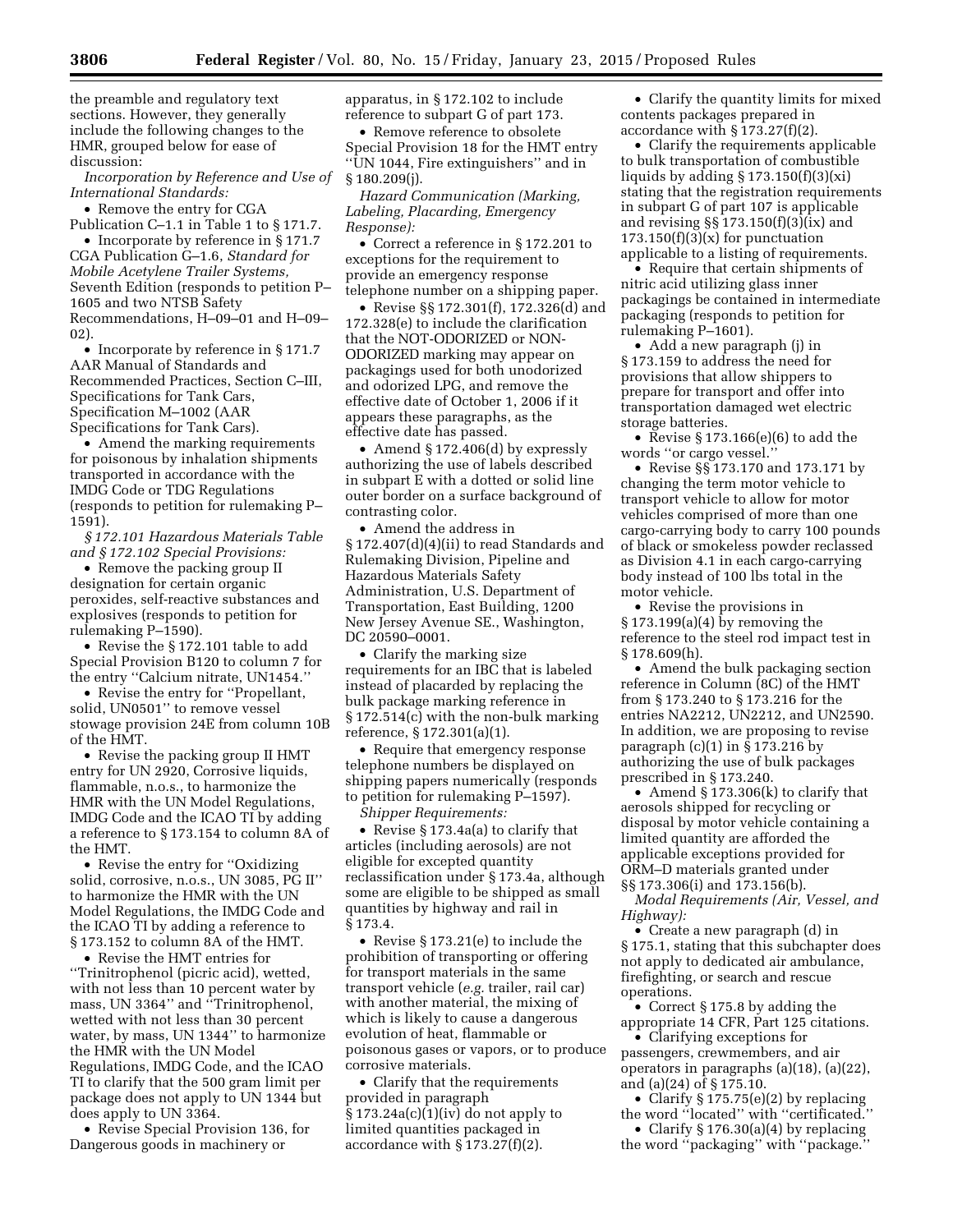• Clarify that the loading restrictions in § 177.835(c)(1) through (4) area applicable to § 177.848(e).

*Packaging design and requalification:*  • Revise § 178.65(i)(1) to correctly reference the manufacturer's report requirements in § 178.35(g).

• Clarify § 178.337–17(a) to eliminate confusion of the name plate and specification plate requirements.

• Correct an inadvertent editorial error in the formula in  $\S 178.345 - 3(c)(1)$ .

• Include provisions consistent with the non-bulk packaging and IBC approval provisions for Large Packagings in § 178.955.

• Clarify the applicability to subpart E in § 180.401 by revising the term ''person'' to ''hazmat employee or hazmat employer.''

• Extend the pressure test and internal visual inspection test interval to ten years for certain MC 331 cargo tanks in dedicated propane delivery service (responds to petition for rulemaking P– 1604).

• Clarify the requirements applicable to the testing of pressure relief devices for cargo tank motor vehicles (responds to petition for rulemaking P–1609).

*Probable Environmental Impacts of the Alternatives:* 

*Background:* Hazardous materials are substances that may pose a threat to public safety or the environment during transportation because of their physical, chemical, or nuclear properties. The hazardous materials regulatory system is a risk management system that is prevention-oriented and focused on reducing the probability and quantity of a hazardous material release. Hazardous materials are categorized by hazard analysis and experience into hazard classes and packing groups. The regulations require each shipper to classify a material in accordance with these hazard classes and packing groups. The process of classifying a hazardous material is itself a form of hazard analysis. Further, the regulations require the shipper to communicate a material's hazards through use of the hazard class, packing group, and proper shipping name on the shipping paper and the use of labels on packages and placards on transport vehicles. Thus, the shipping paper, labels, and placards communicate the most significant findings of the shipper's hazard analysis. A hazardous material is assigned to one of three packing groups based upon its degree of hazard, from a high hazard, Packing Group I to a low hazard, Packing Group III material. The quality, damage resistance, and performance standards of the packaging in each packing group are appropriate

for the hazards of the material transported.

Under the HMR, hazardous materials are transported by aircraft, vessel, rail, and highway. The potential for environmental damage or contamination exists when packages of hazardous materials are involved in accidents or en route incidents resulting from cargo shifts, valve failures, package failures, loading, unloading, collisions, handling problems, or deliberate sabotage. The release of hazardous materials can cause the loss of ecological resources (*e.g.*  wildlife habitats) and the contamination of air, aquatic environments, and soil. Contamination of soil can lead to the contamination of ground water. Compliance with the HMR substantially reduces the possibility of accidental release of hazardous materials.

When developing potential regulatory requirements, PHMSA evaluates those requirements to consider the environmental impact of each amendment. Specifically, PHMSA evaluates the risk of release and resulting environmental impact, risk to human safety, including any risk to first responders, longevity of the packaging, and potential impact of a proposed regulation in a defined area. We have determined that most of the regulatory changes proposed in this rulemaking are editorial in nature. As such, these amendments have no impact on the risk of release and resulting environmental impact, human safety, longevity of the packaging, and none of these amendments would be carried out in a defined geographic area. General possible environmental benefits, and detriments, are discussed below.

# Alternative 1: No Action

If PHMSA were to select the No Action Alternative, current regulations would remain in place, and no new provisions would be added. However, this option would not address outstanding petitions for rulemaking, NTSB Safety Recommendations or consider amendments based on PHMSA's own initiatives intended to update, clarify, or provide relief from certain existing regulatory requirements. Foregone efficiencies in the No Action Alternative also include freeing up limited resources to concentrate on hazardous materials transportation issues of potentially much greater environmental impact.

Additionally, the Preferred Alternative encompasses enhanced and clarified regulatory requirements, which would result in increased compliance and fewer environmental and safety incidents. Not adopting the proposed environmental and safety requirements

in the NPRM under the No Action Alternative would result in a lost opportunity for reducing environmental and safety-related incidents.

Greenhouse gas emissions would remain the same under the No Action Alternative.

Alternative 2: Go Forward With the Proposed Amendments to the HMR in This NPRM

If PHMSA selects the provisions as proposed in this NPRM, we believe that safety and environmental risks would be reduced and that protections to human health and environmental resources would be increased.

Enhanced environmental protection will also be achieved through more targeted and effective training. This proposed set of amendments will eliminate inconsistent hazardous materials regulations, which hamper compliance training efforts. By maintaining consistency between these international regulations and the HMR, shippers and carriers are able to train their hazardous materials employees in a single set of requirements for classification, packaging, hazard communication, handling, and stowage, thereby minimizing the possibility of improperly preparing and transporting a shipment of hazardous materials because of differences between domestic and international regulations. This proposed set of amendments will create more streamlined hazardous regulations, resulting in compliance training efforts which facilitate the regulated community's ability to comply with the HMR. Potential environmental impacts of each proposed group of amendments in Alternative 2 (selected for NPRM) are discussed individually below.

*Incorporation by Reference and Use of International Standards:* 

PHMSA believes that this proposed set of amendments, which will increase standardization and consistency of regulations, will result in greater protection of human health and the environment. Consistency between US and international regulations enhances the safety and environmental protection of international hazardous materials transportation through better understanding of the regulations, an increased level of industry compliance, the smooth flow of hazardous materials from origin to destination, and consistent emergency response in the event of a hazardous materials incident. Incorporation of the *CGA Publication G– 1.6, Standard for Mobile Acetylene Trailer Systems,* will mitigate acetylene release and enhance environmental protection during overturn incidents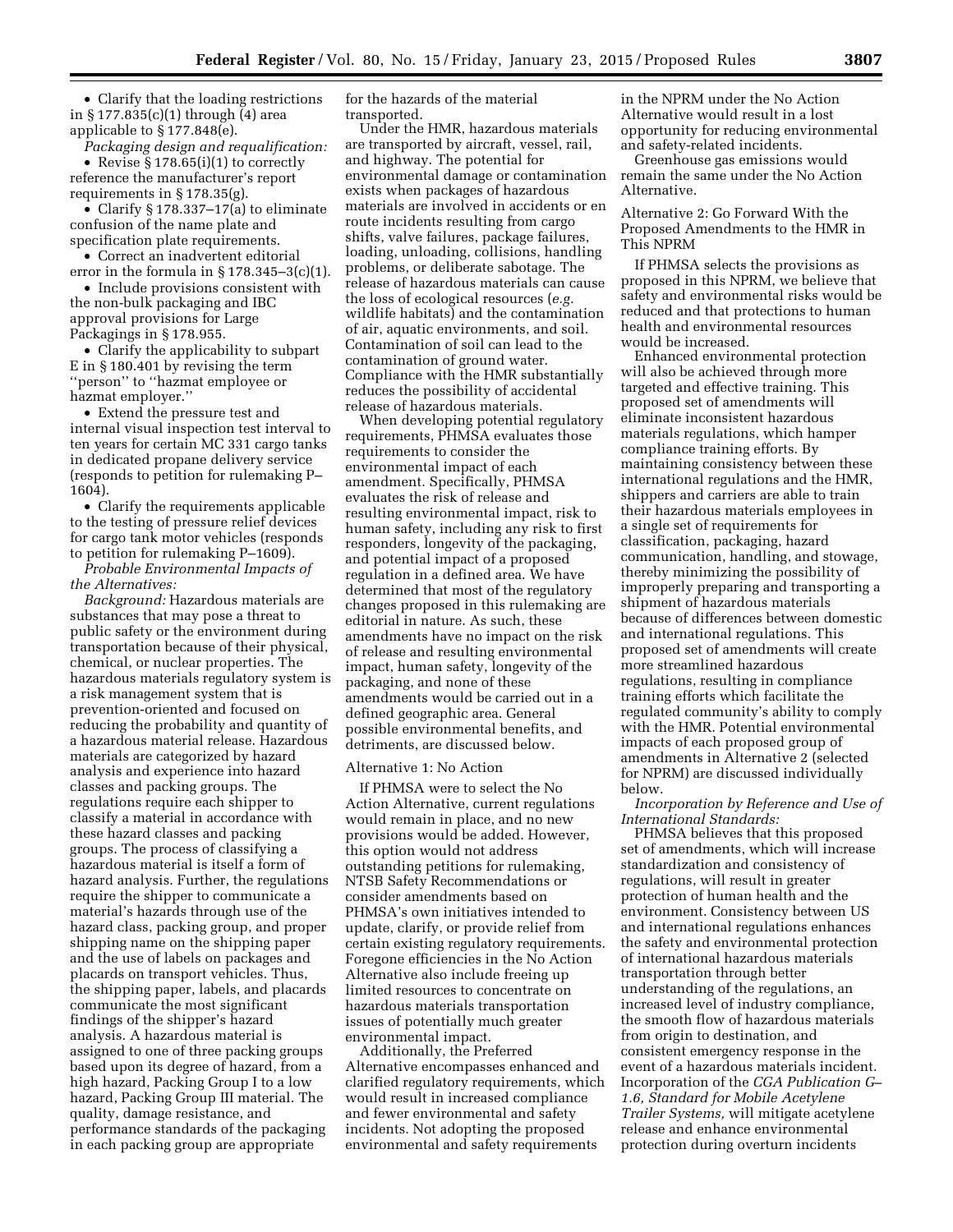and unloading. Incorporation of AAR Manual of Standards and Recommended Practices, Section C–III, Specifications for Tank Cars, Specification M–1002 (AAR Specifications for Tank Cars) and certain subsequent amendments will update the previously incorporated 2000 edition ensuring increased safety through compliance with revised tank car standards.

Current greenhouse gas emissions would be unaffected under this proposed set of amendments.

### *Section 172.101 Hazardous Materials Table and § 172.102 Special Provisions:*

PHMSA believes that this proposed set of amendments, which will increase standardization and consistency of regulations, will result in greater protection of human health and the environment. Consistency between U.S. and international regulations enhances the safety and environmental protection of international hazardous materials transportation through better understanding of the regulations, an increased level of industry compliance, the smooth flow of hazardous materials from their points of origin to their points of destination, and consistent emergency response in the event of a hazardous materials incident. New and revised entries to the HMT reflect emerging technologies, and a need to better describe or differentiate between existing entries. These proposed changes mirror changes in the Dangerous Goods list of The 18th Revised Edition of the UN Model Regulations, the 2013–2014 ICAO TI and the 37–14 amendments to the IMDG Code. It is extremely important for the domestic HMR to mirror the UN Model Regulations, the ICAO TI, and the IMDG Code with respect to the entries in the HMT to ensure consistent naming conventions across modes and international borders.

The packing group assignment reflects a degree of danger associated with a particular material and identifies appropriate packaging. However, assignment of a packing group is not appropriate in all cases (*e.g.* explosives, gases, radioactive material). In such cases the packing group does not indicate a degree of danger and the packaging requirements for those materials are specified in the appropriate section in part 173. The proposed change to eliminate a packing group designation for materials classified as explosives and organic peroxides specifically listed in the HMT provides a level of consistency, without diminishing environmental protection and safety.

Current greenhouse gas emissions would be unaffected under this proposed set of amendments.

*Hazard Communication (Marking, Labeling, Placarding, Emergency Response):* 

PHMSA believes that this proposed set of amendments, which will provide for enhanced hazard communication (hazcom), will result in greater protection of human health and the environment. The proposed changes communicate the nature of various specialized packaging configurations to package handlers and emergency responders. The proposed amendments would ensure that hazard markings are visible, universally recognizable, and that they contain all information needed by emergency responders, thus resulting in fewer incidents with impacts to the environment and safety.

Similar to the above sets of amendments, PHMSA believes that this proposed set of amendments, which will increase standardization and consistency of regulations, will result in greater protection of human health and the environment. Consistency between U.S. and international regulations enhances the safety and environmental protection of international hazardous materials transportation through better understanding of the regulations, an increased level of industry compliance, the smooth flow of hazardous materials from their points of origin to their points of destination, and consistent emergency response in the event of a hazardous materials incident.

Current greenhouse gas emissions would be unaffected under this proposed set of amendments. *Shipper Requirements:* 

PHMSA believes that this proposed amendment, which will revise, clarify and enhance current regulations, will result in greater protection of human health and the environment. Compliance with the HMR will be facilitated for shippers and transporters of hazardous materials through regulations which are easier to understand and more streamlined. Additionally, the revisions include emphasis being placed in areas requiring more attention.

Specific to this set of amendments, improving the packaging requirements applicable to glass packages of nitric acid reduces the occurrences of fires caused by broken inner containers and enhances human health and environmental protection. PHMSA believes that the additional intermediate packaging required by this particular amendment will add another layer of protection in preventing breakage, leakage and fires. Additionally, this

particular amendment creates a more streamlined and efficient HMR through incorporation of a petition for rulemaking, P–1601. A more streamlined and efficient HMR allows both regulators and the regulated community to target limited resources at the most pressing hazmat compliance issues.

Current greenhouse gas emissions would be unaffected under this proposed set of amendments.

*Modal Requirements (Air, Vessel, and Highway):* 

PHMSA believes that this proposed amendment, which will revise, clarify and enhance current regulations, will result in greater protection of human health and the environment. Compliance with the HMR will be facilitated for air, vessel and highway shippers and transporters of hazardous materials through regulations which are easier to understand and more streamlined. Additionally, the revisions include emphasis being placed in areas requiring more attention.

Current greenhouse gas emissions would be unaffected under this proposed set of amendments.

*Packaging design and requalification:*  PHMSA believes that this proposed amendment, which will revise, clarify and enhance current regulations, will result in greater protection of human health and the environment. Compliance with the HMR will be facilitated for shippers and transporters of hazardous materials through regulations which are easier to understand and more streamlined. Additionally, the revisions include emphasis being placed in areas requiring more attention.

Specific to this set of amendments, decreasing the required frequency for pressure testing and visual inspection of certain cargo tanks in dedicated propane service by extending the requalification period from five years to ten years will ease the burden on regulators and the regulated community. This test, which requires significant equipment downtime and man-hours to perform, has been shown to achieve no additional safety or environmental protection when performed at a five- versus a tenyear interval. Pressure testing requires a significant amount of water usage. Decreasing the testing frequency by half will result in significant volumes of water being conserved. Additionally, this particular amendment creates a more streamlined and efficient HMR through incorporation of a petition for rulemaking, P–1609. A more streamlined and efficient HMR allows both regulators and the regulated community to target limited resources at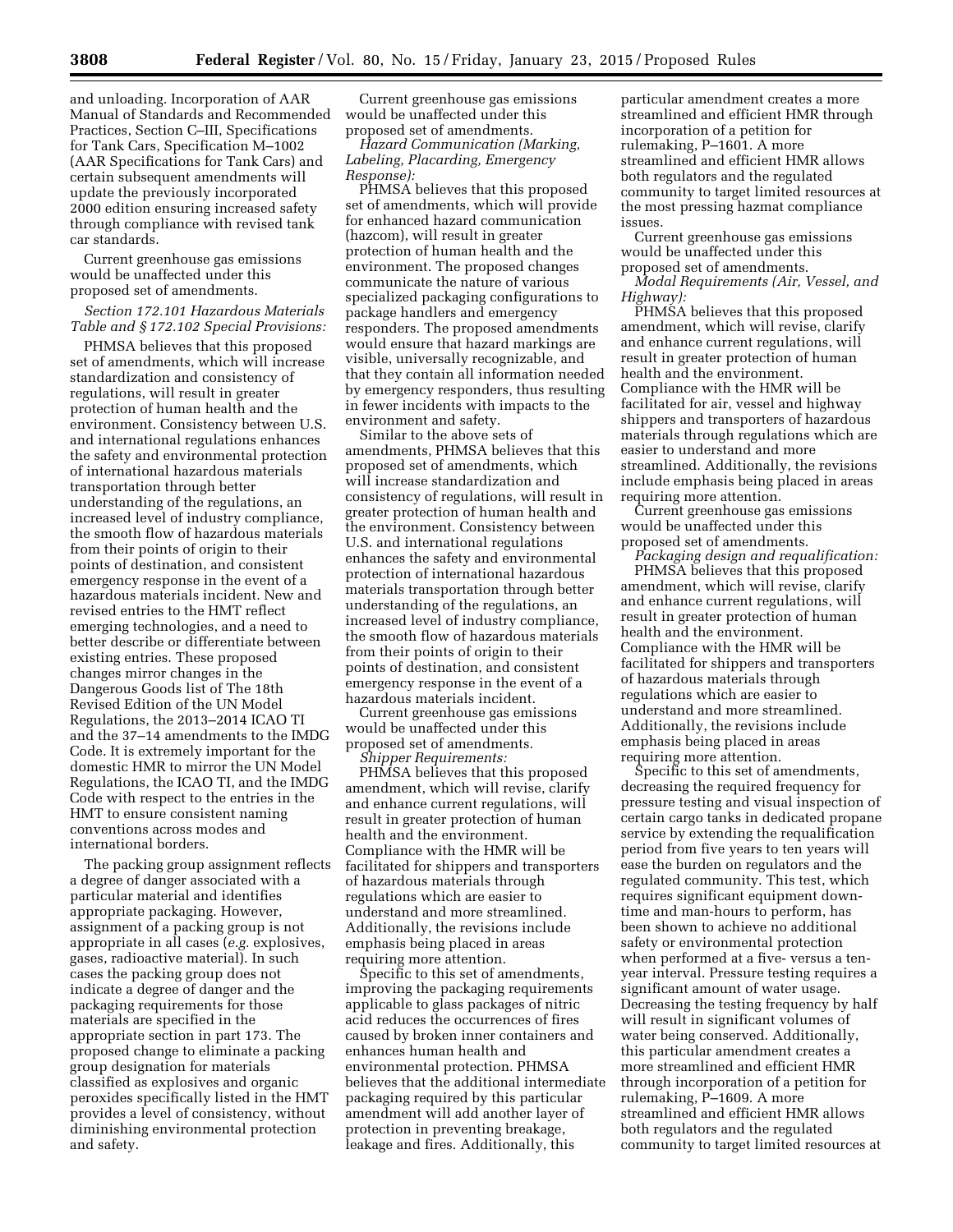the most pressing hazmat compliance issues.

Current greenhouse gas emissions would be unaffected under these amendments.

#### Agencies Consulted

This NPRM would affect some PHMSA stakeholders, including hazardous materials shippers and carriers by highway, rail, vessel, and aircraft, as well as package manufacturers and testers. PHMSA is seeking comment on the environmental assessment contained in this NPRM. In addition, PHMSA specifically coordinated with the following Federal Agencies and modal partners:

- Department of Justice
- Environmental Protection Agency
- Health and Human Services
- Occupational Safety and Health Administration
- Federal Aviation Administration
- Federal Motor Carrier Safety Administration
- Federal Railroad Administration
- United States Coast Guard

# Conclusion

PHMSA proposes to make miscellaneous amendments to the HMR based on comments from the regulated community, NTSB recommendations, and PHMSA's own rulemaking initiatives. The proposed amendments are intended to update, clarify, or provide relief from certain existing regulatory requirements to promote safer transportation practices; eliminate unnecessary regulatory requirements; facilitate international commerce; and make these requirements easier to understand. These proposed clarifications of regulatory requirements, if adopted, will foster a greater level of compliance with the HMR and thus, diminished levels of hazardous materials transportation incidents affecting the health and safety of the environment. Therefore, the net environmental impact of this proposal will be positive.

# *J. Privacy Act*

Anyone is able to search the electronic form of any written communications and comments received into any of our dockets by the name of the individual submitting the document (or signing the document, if submitted on behalf of an association, business, labor union, etc.). You may review DOT's complete Privacy Act Statement at *[http://www.dot.gov/](http://www.dot.gov/privacy) [privacy](http://www.dot.gov/privacy)*.

# *K. International Trade Analysis*

The Trade Agreements Act of 1979 (Pub. L. 96–39), as amended by the

Uruguay Round Agreements Act (Pub. L. 103–465), prohibits Federal agencies from establishing any standards or engaging in related activities that create unnecessary obstacles to the foreign commerce of the United States. Pursuant to these Acts, establishing standards is not considered an unnecessary obstacle to the foreign commerce of the United States, so long as the standards have a legitimate domestic objective, such as the protection of safety, and do not operate in a manner that excludes imports that meet this objective. The statute also requires consideration of international standards and, where appropriate, that they be the basis for U.S. standards. PHMSA notes the purpose is to ensure the safety of the American public, and has assessed the effects of this rule to ensure that it does not exclude imports that meet this objective. As a result, this proposed rule is not considered as creating an unnecessary obstacle to foreign commerce.

### **List of Subjects**

#### *49 CFR Part 107*

Administrative practice and procedure, Hazardous materials transportation, Penalties, Reporting and recordkeeping requirements.

## *49 CFR Part 171*

Exports, Hazardous materials transportation, Hazardous waste, Imports, Incorporation by reference, Reporting and recordkeeping requirements.

#### *49 CFR Part 172*

Education, Hazardous materials transportation, Hazardous waste, Incorporation by reference, Labeling, Markings, Packaging and containers, Reporting and recordkeeping requirements.

#### *49 CFR Part 173*

Hazardous materials transportation, Incorporation by reference, Packaging and containers, Radioactive materials, Reporting and recordkeeping requirements, Uranium.

## *49 CFR Part 175*

Air carriers, Hazardous materials transportation, Radioactive materials, Reporting and recordkeeping requirements.

#### *49 CFR Part 176*

Hazardous materials transportation, Maritime carriers, Radioactive materials, Reporting and recordkeeping requirements.

#### *49 CFR Part 177*

Hazardous materials transportation, Loading and unloading, Segregation and separation.

#### *49 CFR Part 178*

Hazardous materials transportation, Incorporation by reference, Motor vehicle safety, Packaging and containers, Reporting and recordkeeping requirements.

### *49 CFR Part 179*

Hazardous materials transportation, Railroad safety, Reporting and recordkeeping requirements.

# *49 CFR Part 180*

Hazardous materials transportation, Motor carriers, Motor vehicle safety, Packaging and containers, Railroad safety, Reporting and recordkeeping requirements.

In consideration of the foregoing, we propose to amend 49 CFR Chapter I as follows:

# **PART 107—HAZARDOUS MATERIALS PROGRAM PROCEDURES**

■ 1. The authority citation for part 107 continues to read as follows:

**Authority:** 49 U.S.C. 5101–5128, 44701; 101 section 4 (28 U.S.C. 2461 note); Pub. L. 104–121 sections 212–213; Pub. L. 104–134 section 31001; 49 CFR 1.81, 1.96 and 1.97.

■ 2. In § 107.402, revise paragraphs  $(d)(1)(i)$ ,  $(e)$ , and  $(f)$  to read as follows:

# **§ 107.402 Application for designation as a certification agency.**

- \* \* \* \* \*
	- (d) \* \* \*
	- $(1) * * * *$

(i) Be a U.S. resident, or for a non-U.S. resident, have a designated U.S. agent representative as specified in § 105.40 of this subchapter;

\* \* \* \* \* (e) *Lighter Certification Agency.* Prior to examining and testing lighters (UN1057) for compliance with the requirements of § 173.308 of this chapter a person must submit an application to, and be approved by, the Associate Administrator to act as a lighter certification agency. In addition to paragraph (b) of this section, the application must include the following information:

(1) The name and address of each facility where lighters are examined and tested;

(2) A detailed description of the applicant's qualifications and ability to examine and test lighters and certification that the requirements specified by § 173.308 of this chapter have been met; and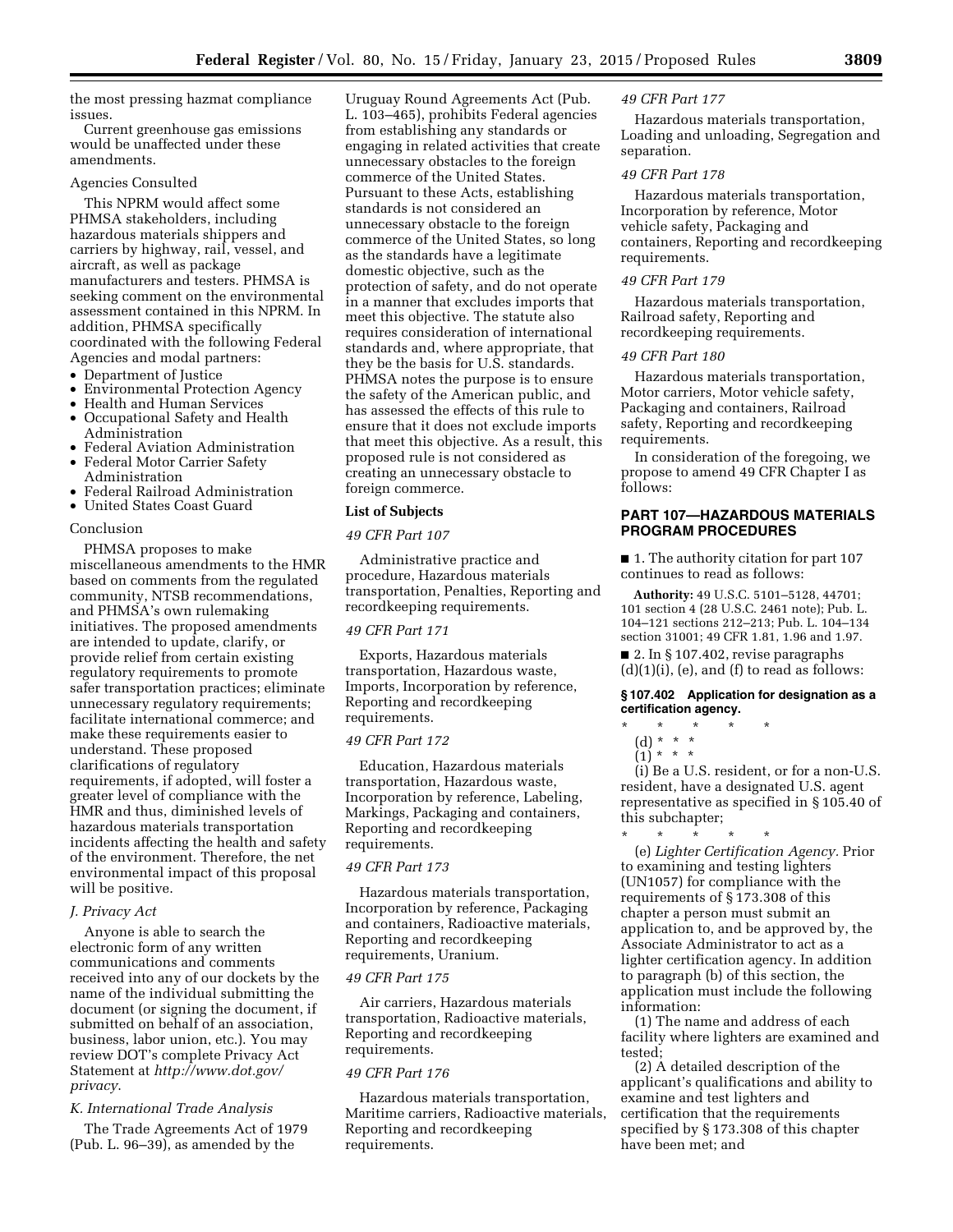(3) A statement that the agency is independent of and not owned by a lighter manufacturer, distributor, import or export company, or proprietorship.

(f) *Portable tank and MEGC Certification Agencies.* Prior to inspecting portable tanks or multielement gas containers (MEGCs) for compliance with the requirements of § 180.605(k) of this chapter, performing periodic testing, inspection and repair of portable tanks specified in § 180.352 of this chapter, and approval of MEGCs specified in § 178.74 of this chapter, a person must submit an application to, and be approved by, the Associate Administrator to act as a certification agency. In addition to paragraph (b) of this section, the application must provide the following information:

(1) A name and address of each facility where the portable tank or MEGC is examined and tested;

(2) A detailed description of the applicant's qualifications and ability to examine and test portable tanks or MEGCs and certify that the requirements specified by § 178.273 of this chapter, specifications for UN portable tanks, or § 178.74 of this chapter for the approval of MEGCs have been met; and

(3) A statement indicating that the agency is independent of and not owned by a portable tank or MEGC manufacturer, owner, or distributor.  $\blacksquare$  3. In § 107.807, revise paragraph  $(b)(3)$ to read as follows:

### **§ 107.807 Approval of non-domestic chemical analyses and tests.**

\* \* \* \* \* (b) \* \* \*

(3) The name of the independent inspection agency to be used to certify the analyses and tests and a statement indicating that this inspection agency is independent of and not owned by a cylinder manufacturer, owner, or distributor; and

\* \* \* \* \*

# **PART 171—GENERAL INFORMATION, REGULATIONS, AND DEFINITIONS**

■ 4. The authority citation for part 171 continues to read as follows:

**Authority:** 49 U.S.C. 5101–5128, 44701; 49 CFR 1.81 and 1.97; Pub. L. 101–410 section 4 (28 U.S.C. 2461 note); Pub. L. 104–134 section 31001.

■ 5. In § 171.7:

■ a. Revise paragraph (k);

■ b. Redesignate paragraphs (n)(13) through  $(21)$  as  $(n)(14)$  through  $(22)$  and add new paragraph (n)(13); and ■ c. In paragraph (dd)(2)(ii), Table 1 to 49 CFR 171.7—Materials Not Incorporated by Reference, entry for

''Compressed Gas Association, Inc., 4221 Walney Road, 5th Floor, Chantilly, Virginia 20151'' and the associated entry for document ''CGA C–1.1, Personnel Training and Certification Guidelines for Cylinder Requalification By the Volumetric Expansion Method, 2004, First Edition'' are removed. The revisions read as follows:

# **§ 171.7 Reference material.**

\* \* \* \* \* (k) *Association of American Railroads,* American Railroads Building, 50 F Street NW., Washington, DC 20001: telephone (877) 999–8824, *[https://](https://www.aarpublications.com/) [www.aarpublications.com/.](https://www.aarpublications.com/)* 

(1) AAR Manual of Standards and Recommended Practices, Section C—III, Specifications for Tank Cars, Specification M–1002 (AAR Specifications for Tank Cars), Chapter 1, October 2013; into §§ 179.7, 179.24, 180.503, and 180.517.

(2) AAR Manual of Standards and Recommended Practices, Section C—III, Specifications for Tank Cars, Specification M–1002 (AAR Specifications for Tank Cars), Chapter 2, April 2010; into §§ 179.7 and 180.503.

(3) AAR Manual of Standards and Recommended Practices, Section C—III, Specifications for Tank Cars, Specification M–1002 (AAR Specifications for Tank Cars), Chapter 3, October, 2007; into §§ 179.7 and 180.503.

(4) AAR Manual of Standards and Recommended Practices, Section C—III, Specifications for Tank Cars, Specification M–1002 (AAR Specifications for Tank Cars), Chapter 5, October, 2007; into §§ 179.7, 179.16 and 180.503.

(5) AAR Manual of Standards and Recommended Practices, Section C—III, Specifications for Tank Cars, Specification M–1002 (AAR Specifications for Tank Cars), Chapter 6, July 2012; into §§ 179.7, 179.400–6, and 180.503.

(6) AAR Manual of Standards and Recommended Practices, Section C—III, Specifications for Tank Cars, Specification M–1002 (AAR Specifications for Tank Cars), Appendix A, October 2013; into §§ 173.314, 179.7, 179.15, 179.300–15, 179.300–17, 179.400–20, and 180.503.

(7) AAR Manual of Standards and Recommended Practices, Section C—III, Specifications for Tank Cars, Specification M–1002 (AAR Specifications for Tank Cars), Appendix B, January 2014; into §§ 179.7 and 180.503.

(8) AAR Manual of Standards and Recommended Practices, Section C—III, Specifications for Tank Cars,

Specification M–1002 (AAR Specifications for Tank Cars), Appendix C, October 2007; into §§ 179.7, 179.22, 179.220–26, 179.400–25, and 180.503.

(9) AAR Manual of Standards and Recommended Practices, Section C—III, Specifications for Tank Cars, Specification M–1002 (AAR Specifications for Tank Cars), Appendix D, except for Sections 2.0, 4.1, 4.2, 4.3, and 4.4, October 2013; into §§ 179.7, 180.503, and 180.509.

(10) AAR Manual of Standards and Recommended Practices, Section C—III, Specifications for Tank Cars, Specification M–1002 (AAR Specifications for Tank Cars), Appendix E, April 2010; into §§ 173.31, 179.7, 179.20, 179.100–12, 179.100–14, 179.101–1, 179.103–5, 179.200–9, 179– 200–13, 179.200–17, 179.220–14, 179.220–18, and 180.503.

(11) AAR Manual of Standards and Recommended Practices, Section C—III, Specifications for Tank Cars, Specification M–1002 (AAR Specifications for Tank Cars), Appendix L, October 2013; into §§ 179.7 and 180.503.

(12) AAR Manual of Standards and Recommended Practices, Section C—III, Specifications for Tank Cars, Specification M–1002 (AAR Specifications for Tank Cars), Appendix M, July 2012; into §§ 179.7, 179.200–7, 179.201–6, 179.220–6, 179.220–7, 179.400–5, 179.400–8, 180.503, and 180.515.

(13) AAR Manual of Standards and Recommended Practices, Section C—III, Specifications for Tank Cars, Specification M–1002 (AAR Specifications for Tank Cars), Appendix R, October 2007; into §§ 179.6, 179.7, and 180.503.

(14) AAR Manual of Standards and Recommended Practices, Section C—III, Specifications for Tank Cars, Specification M–1002 (AAR Specifications for Tank Cars), Appendix T, October 2007; into §§ 179.7 and 180.503.

(15) AAR Manual of Standards and Recommended Practices, Section C—III, Specifications for Tank Cars, Specification M–1002 (AAR Specifications for Tank Cars), Appendix U, October 2013; into §§ 179.7 and 180.503.

(16) AAR Manual of Standards and Recommended Practices, Section C—III, Specifications for Tank Cars, Specification M–1002 (AAR Specifications for Tank Cars), Appendix W, October 2007; into §§ 179.7, 179.100–9, 179.100–10, 179.100–13, 179.100–18, 179.102–1, 179.102–4, 179.102–17, 179.200–10, 179.200–11,

179.200–22, 179.220–10, 179.220–11,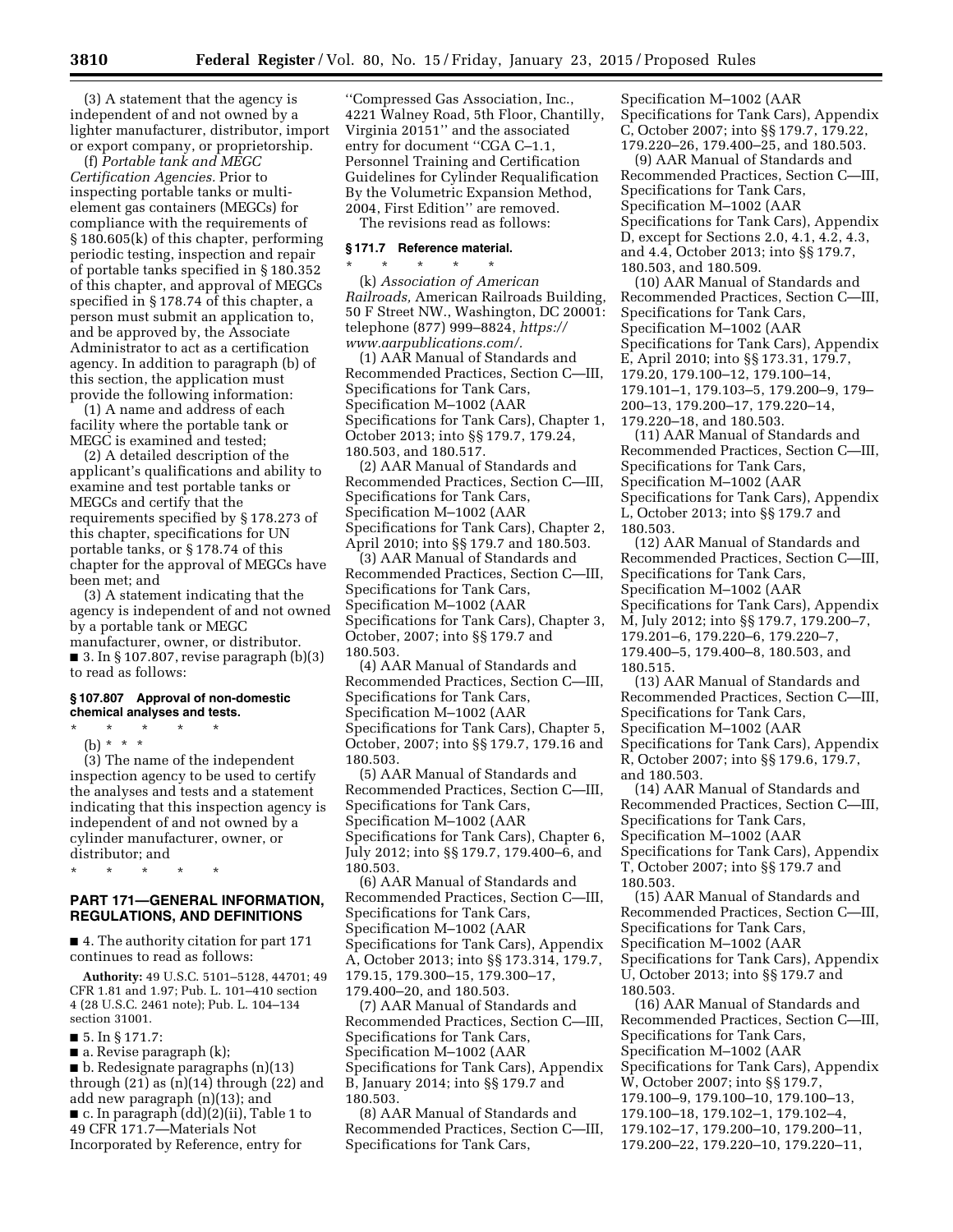179.300–9, 179.300–10, 179.400–5, 179.400–11, 179.400–12, 179.400–15, 179.400–18, and 180.503.

(17) AAR Manual of Standards and Recommended Practices, Section I, Specially Equipped Freight Car and Intermodal Equipment, 1988, into § 174.55; 174.63.

(18) AAR Specifications for Design, Fabrication and Construction of Freight Cars, Volume 1, 1988, into § 179.16.

(19) AAR Standard 286; AAR Manual of Standards and Recommended Practices, Section C, Car Construction Fundamentals and Details, Standard S– 286, Free/Unrestricted Interchange for 286,000 lb Gross Rail Load Cars (Adopted 2002; Revised: 2003, 2005, 2006), into § 179.13.

\* \* \* \* \*

(n) \* \* \*

(13) CGA Pamphlet G–1.6 Standard for Mobile Acetylene Trailer Systems, 2011, into § 173.301.

(14) CGA Pamphlet G–2.2, Guideline Method for Determining Minimum of 0.2% Water in Anhydrous Ammonia, 1985, Second Edition, Reaffirmed 1997, into § 173.315.

(15) CGA Pamphlet G–4.1, Cleaning Equipment for Oxygen Service, 1985, into § 178.338–15.

(16) CGA Pamphlet P–20, Standard for the Classification of Toxic Gas Mixtures, 1995, into § 173.115.

(17) CGA Pamphlet P–20, Standard for the Classification of Toxic Gas Mixtures, 2003, Third Edition, into § 173.115.

(18) CGA S–1.1, Pressure Relief Device Standards—Part 1—Cylinders for Compressed Gases, (with the exception of paragraph 9.1.1.1), Twelfth Edition, 2005, into § 173.301, 173.304a 178.75.

(19) CGA Pamphlet S–1.2, Safety Relief Device Standards Part 2—Cargo and Portable Tanks for Compressed Gases, 1980, into § 173.315; 173.318; 178.276; 178.277.

(20) CGA S–7, Method for Selecting Pressure Relief Devices for Compressed Gas Mixtures in Cylinders, 2005, into § 173.301.

(21) CGA Technical Bulletin TB–2, Guidelines for Inspection and Repair of MC–330 and MC–331 Cargo Tanks, 1980, into § 180.407; 180.413.

(22) CGA Technical Bulletin TB–25, Design Considerations for Tube Trailers, 2008 Edition, into § 173.301. \* \* \* \* \*

■ 6. In § 171.22, paragraph  $(f)(1)$  is revised to read as follows:

# **§ 171.22 Authorization and conditions for the use of international standards and regulations.**

\* \* \* \* \* *(f) Complete information and certification.* (1) Except for shipments into the United States from Canada conforming to § 171.12, each person importing a hazardous material into the United States must provide the shipper and the forwarding agent at the place of entry into the United States timely and complete written information as to the requirements of this subchapter applicable to the particular shipment. \* \* \* \* \*

 $\blacksquare$  7. In § 171.23, paragraphs  $(b)(10)(iv)(A)$  and  $(B)$  are revised to read follows:

**§ 171.23 Requirements for specific materials and packagings transported under the ICAO Technical Instructions, IMDG Code, Transport Canada TDG Regulations, or the IAEA Regulations.** 

- \* \* \* \* \* (b) \* \* \*
- $(10) * * * *$
- $(iv)$  \* \* \*

(A) For a package transported in accordance with the IMDG Code in a closed transport vehicle or freight container, a label or placard conforming to the IMDG Code specifications for a ''Class 2.3'' or ''Class 6.1'' label or placard may be substituted for the POISON GAS or POISON INHALATION HAZARD label or placard, as appropriate. The transport vehicle or freight container must be marked with

the identification numbers for the hazardous material in the manner specified in § 172.313(c) of this subchapter and placarded as required by subpart F of part 172 of this subchapter.

(B) For a package transported in accordance with the Transport Canada TDG Regulations in a closed transport vehicle or freight container, a label or placard conforming to the TDG Regulations specifications for a ''Class 2.3'' or ''Class 6.1'' label or placard may be substituted for the POISON GAS or POISON INHALATION HAZARD label or placard, as appropriate. The transport vehicle or freight container must be marked with the identification numbers for the hazardous material in the manner specified in § 172.313(c) of this subchapter and placarded as required by subpart F of part 172 of this subchapter. While in transportation in the United States, the transport vehicle or freight container may also be placarded in accordance with the appropriate TDG Regulations in addition to being placarded with the POISON GAS or POISON INHALATION HAZARD placards.

\* \* \* \* \*

# **PART 172—HAZARDOUS MATERIALS TABLE, SPECIAL PROVISIONS, HAZARDOUS MATERIALS COMMUNICATIONS, EMERGENCY RESPONSE INFORMATION, AND TRAINING REQUIREMENTS**

■ 8. The authority citation for part 172 continues to read as follows:

**Authority:** 49 U.S.C. 5101–5128; 44701; 49 CFR 1.81 and 1.97.

 $\blacksquare$  9. In § 172.101, the Hazardous Materials Table is amended by revising entries under ''[REVISE]'' in the appropriate alphabetical sequence to read as follows:

**§ 172.101 Purpose and use of hazardous materials table.** 

\* \* \* \* \*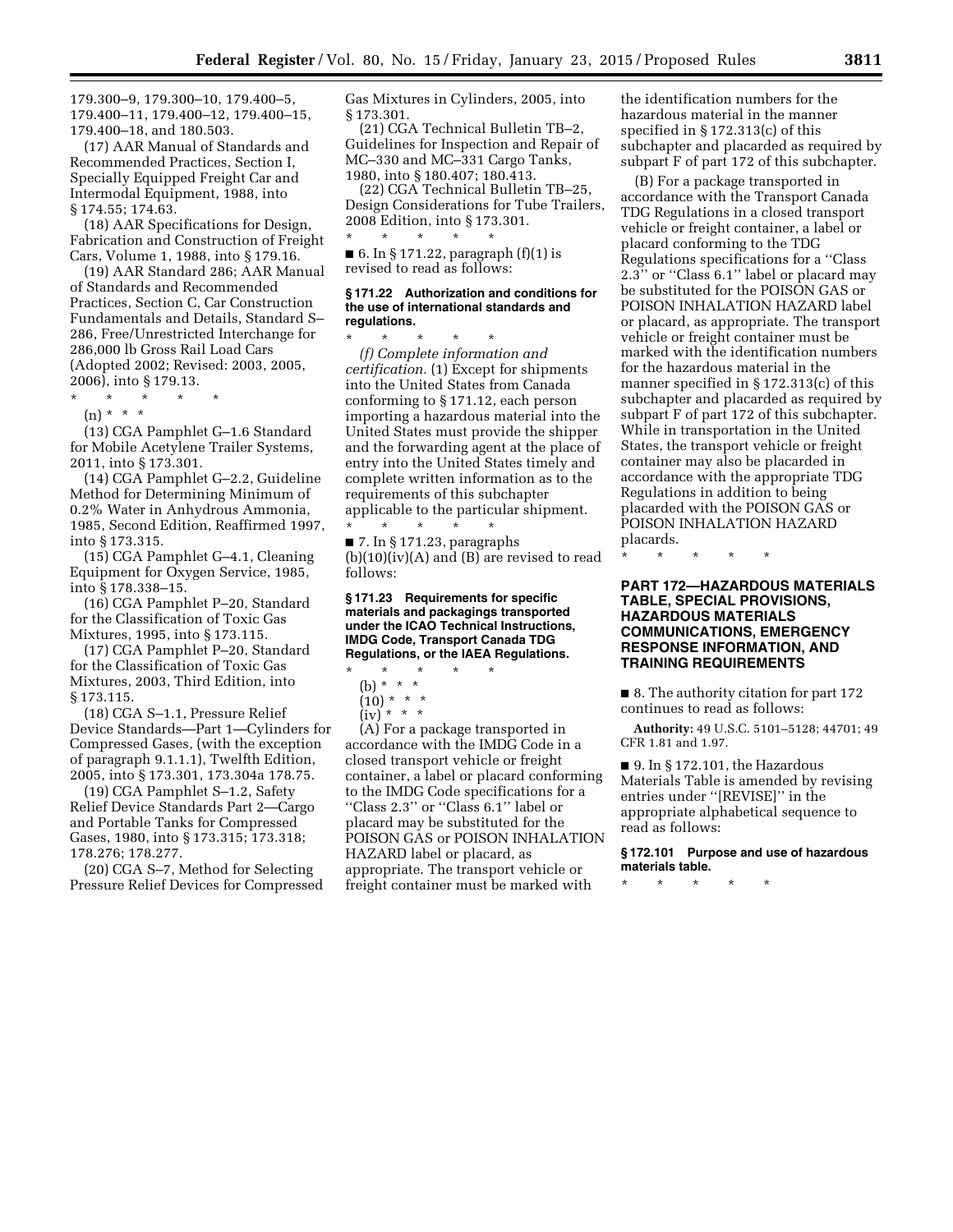|                                    |        |                                                       | Other                                                              | (10B)                         |          |                                                                                        |                                                                                                   | 19E                                                                                                                                                                                              |                                |                                                                                 |                                                                                  |                                                                                                     |                                                                                                     | 23E.                                                                                                                       |
|------------------------------------|--------|-------------------------------------------------------|--------------------------------------------------------------------|-------------------------------|----------|----------------------------------------------------------------------------------------|---------------------------------------------------------------------------------------------------|--------------------------------------------------------------------------------------------------------------------------------------------------------------------------------------------------|--------------------------------|---------------------------------------------------------------------------------|----------------------------------------------------------------------------------|-----------------------------------------------------------------------------------------------------|-----------------------------------------------------------------------------------------------------|----------------------------------------------------------------------------------------------------------------------------|
|                                    | ο<br>Γ | Vessel stowage                                        |                                                                    |                               |          | 25.                                                                                    | 25, 19E                                                                                           | 25,                                                                                                                                                                                              | 25, 19E                        | 25, 5E,<br>19E.                                                                 | 25.                                                                              | 25.                                                                                                 | 25.                                                                                                 | 25,                                                                                                                        |
|                                    |        |                                                       | Location                                                           | (10A)                         |          | ļ                                                                                      |                                                                                                   | ļ                                                                                                                                                                                                | ŧ                              |                                                                                 | ÷                                                                                | ŧ                                                                                                   | ÷                                                                                                   | İ<br>ļ                                                                                                                     |
|                                    |        |                                                       |                                                                    |                               |          | S                                                                                      | 8                                                                                                 | S,                                                                                                                                                                                               | R                              | $\beta$                                                                         | 8                                                                                | g                                                                                                   | 8                                                                                                   | 80                                                                                                                         |
|                                    | ම      | Quantity limitations<br>(see §§ 173.27 and<br>175.75) | Cargo air-<br>craft only                                           | (96)                          |          | l<br>75 kg                                                                             | Forbidden                                                                                         | Forbidden                                                                                                                                                                                        | Forbidden                      | Forbidden                                                                       | Forbidden                                                                        | Forbidden                                                                                           | j<br>75 kg                                                                                          | Forbidden                                                                                                                  |
|                                    |        |                                                       | Passenger<br>aircraft/rail                                         | (9A)                          |          | Forbidden                                                                              | Forbidden                                                                                         | Forbidden                                                                                                                                                                                        | Forbidden                      | Forbidden                                                                       | Forbidden                                                                        | Forbidden                                                                                           | Forbidden                                                                                           | Forbidden                                                                                                                  |
|                                    |        |                                                       | <b>Bulk</b>                                                        | (8C)                          |          | $\frac{1}{2}$<br>None                                                                  | :<br>:<br>:<br>None<br>$\ast$                                                                     | $\ddot{}}$<br>None                                                                                                                                                                               | None                           | $\ddot{\ddot{\phantom{a}}}\phantom{00}$<br>None                                 | ļ<br>$\star$<br>8                                                                | ŧ<br>8                                                                                              | ļ<br>8                                                                                              | $\ddot{\phantom{a}}$<br>None                                                                                               |
|                                    | @      | Packaging (§173.***)                                  | Non-bulk                                                           | (88)                          |          | 62                                                                                     | 62                                                                                                | 62                                                                                                                                                                                               | 8                              | 8                                                                               | 83                                                                               | 62                                                                                                  | 82                                                                                                  | 8                                                                                                                          |
|                                    |        |                                                       | Exceptions                                                         | (8A)                          |          | None                                                                                   | $\ddot{}}$<br>None                                                                                | None                                                                                                                                                                                             | None                           | None                                                                            |                                                                                  |                                                                                                     |                                                                                                     |                                                                                                                            |
|                                    |        | Special                                               | provisions<br>$(§ 172.102)$                                        | $\widehat{C}$                 |          | 161, A200                                                                              | $\star$                                                                                           | $\star$                                                                                                                                                                                          | $\star$<br>107                 |                                                                                 | ¥                                                                                |                                                                                                     |                                                                                                     |                                                                                                                            |
| S172.101-HAZARDOUS MATERIALS TABLE |        |                                                       | Label codes                                                        | $\circledcirc$                |          | 1.4G                                                                                   | 1.5D                                                                                              | 1.1D                                                                                                                                                                                             | 1.1D                           | 1.1D                                                                            | 2G                                                                               | 1.3G                                                                                                | 1.4G                                                                                                | $\frac{3}{2}$                                                                                                              |
|                                    |        | PG                                                    |                                                                    | $\overline{5}$                |          | ÷                                                                                      | ÷                                                                                                 | ÷                                                                                                                                                                                                | ÷                              | ÷                                                                               | $\mathbf$<br>÷                                                                   | ÷                                                                                                   | ÷                                                                                                   | ÷                                                                                                                          |
|                                    |        | Identifica-                                           | Nos.<br>tion                                                       | $\widehat{f}$                 |          | UN0503                                                                                 | NA0331                                                                                            | ļ<br>$\ast$<br>UN0222                                                                                                                                                                            | UN0402                         | UN0004                                                                          | UN0171                                                                           | UN0254                                                                                              | UN0297                                                                                              | UN0247                                                                                                                     |
|                                    |        | Hazard                                                | class or<br>division                                               | $\widehat{\mathfrak{S}}$      |          | 1.4G                                                                                   | <br>1.5D<br>$\star$                                                                               | :<br>:<br>:<br>$\frac{1}{2}$<br>$\ast$                                                                                                                                                           | $\frac{1}{2}$<br>$\frac{1}{2}$ | 1.1D                                                                            | 1.2G                                                                             |                                                                                                     | 1.4G                                                                                                |                                                                                                                            |
|                                    |        |                                                       | Hazardous materials de-<br>scriptions and<br>proper shipping names | $\widehat{\infty}$            | [REVISE] | Air bag inflators, <i>or</i> Air bag<br>modules, <i>or</i> Seat-belt<br>pretensioners. | prilled ammonium nitrate<br>Ammonium nitrate-fuel oil<br>mixture containing only<br>and fuel oil. | more than 0.2 percent<br>combustible substances,<br>substance calculated as<br>carbon, to the exclusion<br>of any other added sub-<br>including any organic<br>Ammonium nitrate, with<br>stance. | Ammonium perchlorate           | Ammonium picrate, dry or<br>wetted with less than 10<br>percent water, by mass. | expelling charge or pro-<br>with or without burster,<br>Ammunition, illuminating | expelling charge or pro-<br>with or without burster,<br>Ammunition, illuminating<br>pelling charge. | expelling charge or pro-<br>with or without burster,<br>Ammunition, illuminating<br>pelling charge. | Ammunition, incendiary liq-<br>expelling charge or pro-<br>pelling charge.<br>uid or gel, with burster,<br>pelling charge. |
|                                    |        |                                                       | Symbols                                                            | $\widehat{\boldsymbol{\tau}}$ |          | <b>Family Company</b>                                                                  | $\begin{array}{c}\n\mathbf{D} \end{array}$                                                        |                                                                                                                                                                                                  |                                |                                                                                 |                                                                                  |                                                                                                     |                                                                                                     |                                                                                                                            |

÷.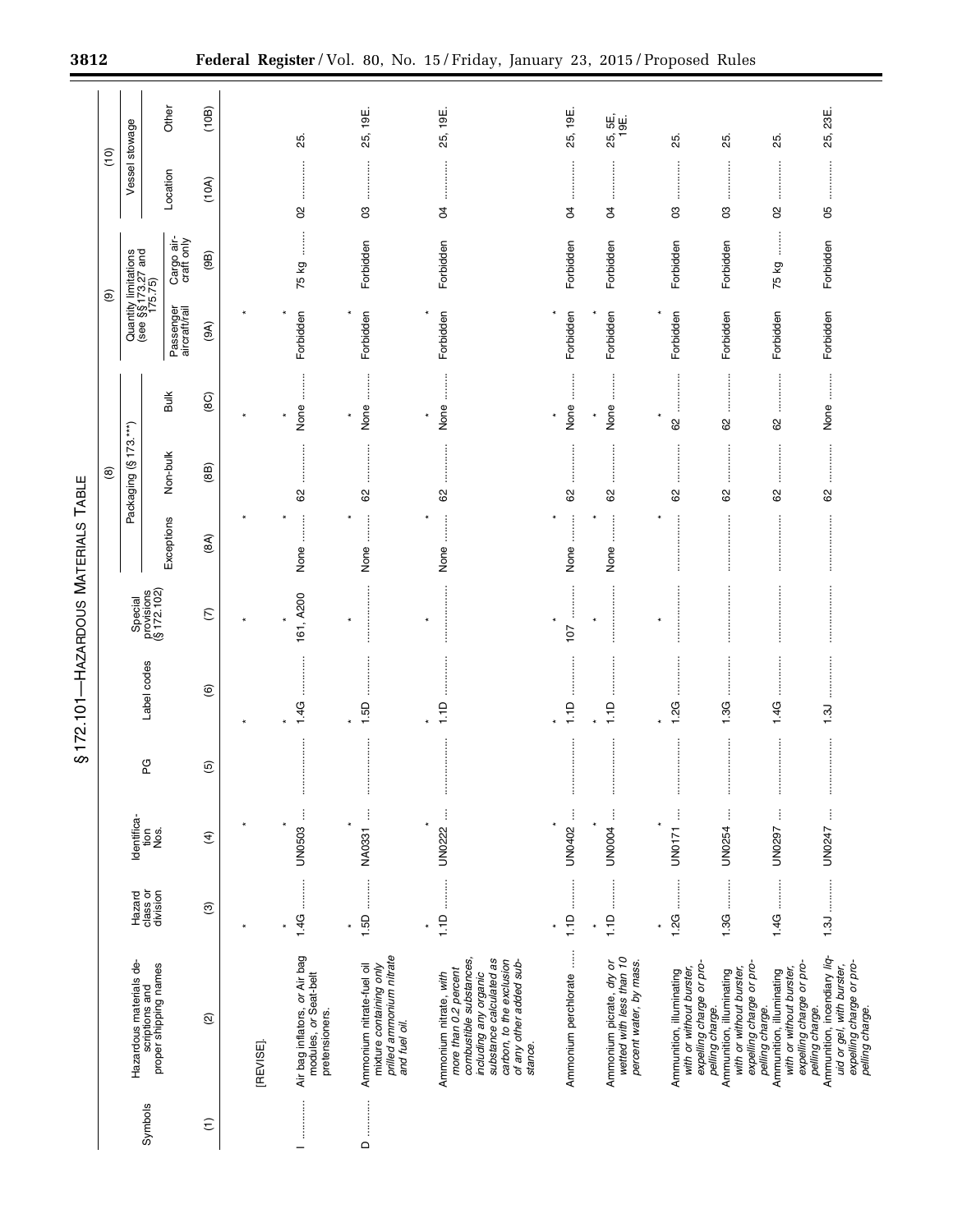| $1.2H$<br>¥<br>burster, expelling charge<br>white phosphorus, with<br>Ammunition, incendiary, |
|-----------------------------------------------------------------------------------------------|
| $\vdots$<br>UN0244                                                                            |
| j<br>UN0009                                                                                   |
| ŧ<br>UN0010                                                                                   |
| ł<br><b>UN0300</b>                                                                            |
| ŧ<br>ŧ<br>j<br>UN0363<br>UN0488<br>UN0362                                                     |
| Ì<br>×<br>UN0245                                                                              |
| ĵ<br>UN0246                                                                                   |
| ļ<br>UN0015                                                                                   |
| ŧ<br>UN0016                                                                                   |
| ŧ<br><b>UN0303</b>                                                                            |
| UN0018                                                                                        |
| ŧ<br>UN0019                                                                                   |
| ŧ<br><b>UN0301</b>                                                                            |
| UN0020                                                                                        |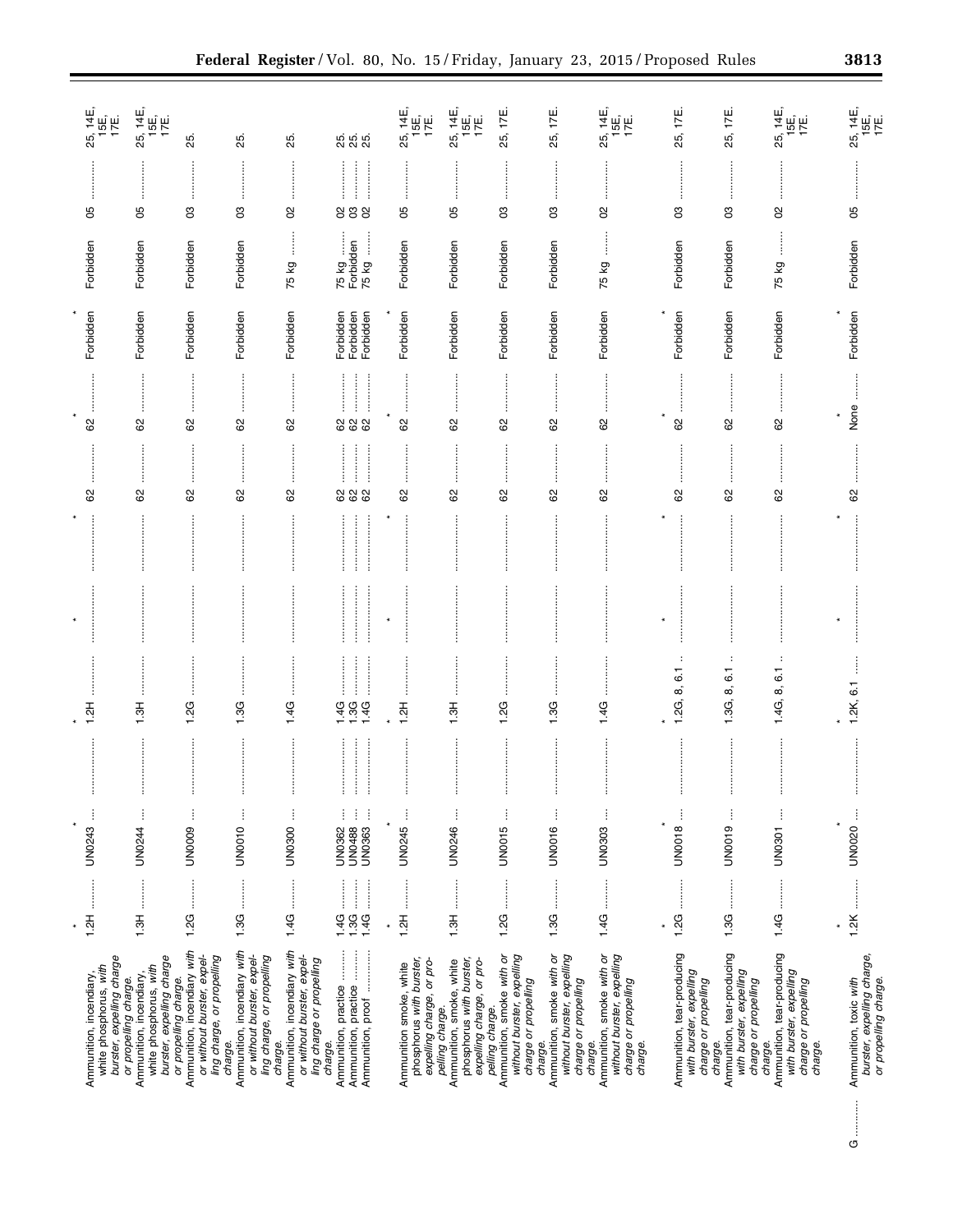| 3814             |     |                                                       |                                      |                  |                                                                              |                                                        |              | Federal Register/Vol. 80, No. 15/Friday, January 23, 2015/Proposed Rules                                                                                                                  |                                      |                                           |                                                                                                                                        |                                                                                                                                                                                                                                                                                                                                                                                    |                                                                                                    |                                        |                                        |                           |                                                  |                                                                         |                                                  |                                                  |                        |                                                                            |
|------------------|-----|-------------------------------------------------------|--------------------------------------|------------------|------------------------------------------------------------------------------|--------------------------------------------------------|--------------|-------------------------------------------------------------------------------------------------------------------------------------------------------------------------------------------|--------------------------------------|-------------------------------------------|----------------------------------------------------------------------------------------------------------------------------------------|------------------------------------------------------------------------------------------------------------------------------------------------------------------------------------------------------------------------------------------------------------------------------------------------------------------------------------------------------------------------------------|----------------------------------------------------------------------------------------------------|----------------------------------------|----------------------------------------|---------------------------|--------------------------------------------------|-------------------------------------------------------------------------|--------------------------------------------------|--------------------------------------------------|------------------------|----------------------------------------------------------------------------|
|                  | ίo) | Vessel stowage                                        | Other                                | (10B)<br>(10A)   | 5, 14E,<br>15E,<br>17E.<br>25,                                               | 25.                                                    |              | និង<br>ភូមិ អ្នក<br>ក្នុង ភូមិ ភូមិ ភូមិ                                                                                                                                                  |                                      | 25, 14E,<br>15E, 14E,<br>25, 14E,<br>15E, | .<br>ស៊ីស៊ីស៊ីស៊ីស៊ីស៊ីស៊ីស៊ីស៊ីស៊ី<br>ស៊ីស៊ីស៊ីស៊ីស៊ីស៊ីស៊ីស៊ីស៊ី                                                                     |                                                                                                                                                                                                                                                                                                                                                                                    |                                                                                                    |                                        | 25, 14E<br>$\frac{1}{10} \frac{1}{10}$ | 25.                       | 25.                                              | 25.                                                                     | 25.                                              | 25.                                              | Q.<br>34,              | 25.                                                                        |
|                  |     |                                                       | Location<br>Cargo air-<br>craft only | (9B)             | 8<br>Forbidden                                                               | පි<br>Forbidden                                        |              | 588888<br>ļ<br>ļ<br>Forbidden<br>orbidden<br>100 kg<br>75 kg<br>75 kg<br>75 kg                                                                                                            | 8<br>Forbidden                       | 8<br>Forbidden                            | 33393339388<br>Forbidden<br>Forbidden<br>Forbidden<br>Forbidden                                                                        | Forbidden<br>Forbidden<br>Forbidden                                                                                                                                                                                                                                                                                                                                                | Forbidden<br>Forbidden<br>75 kg<br>Forbidden                                                       |                                        | రి<br>Forbidden                        | පි<br>Forbidden           | g<br>Forbidden                                   | පි<br>Forbidden                                                         | 8<br>75 kg                                       | 5<br>j<br>100 kg                                 | ⋖<br>δz<br>200         | 95<br>Forbidden                                                            |
|                  | ම   | Quantity limitations<br>(see §§ 173.27 and<br>175.75) | Passenger<br>aircraft/rail           | (9A)             | Forbidden                                                                    | Forbidden                                              |              | 25 kg<br>Forbidden<br>Forbidden<br>Forbidden<br>Forbidden<br>Forbidden                                                                                                                    | Forbidden                            | Forbidden                                 | Forbidden<br>Forbidden<br>Forbidden<br>Forbidden                                                                                       | Forbidden<br>Forbidden<br>Forbidden                                                                                                                                                                                                                                                                                                                                                | Forbidden<br>Forbidden<br>Forbidden<br>Forbidden                                                   |                                        | Forbidden                              | Forbidden                 | Forbidden                                        | Forbidden                                                               | Forbidden                                        | j<br>25 kg                                       | ļ<br>200 kg            | Forbidden                                                                  |
|                  |     | $\leftarrow$                                          | <b>Bulk</b>                          | (8C)             | ļ<br>None                                                                    | None                                                   |              | $\frac{1}{2}$<br>$\ddot{}}$<br>:<br>:<br>:<br>None<br>None<br>None<br>None<br>None<br>None                                                                                                | None                                 | None                                      | $\ddot{\ddot{\phantom{a}}}\,$<br>:<br>:<br>:<br>:<br>:<br>:<br>None<br>None<br>None<br>None                                            | :<br>:<br>:<br>None<br>None<br>None                                                                                                                                                                                                                                                                                                                                                | $\ddot{}}$<br>:<br>:<br>:<br>None<br>None<br>None                                                  | None                                   | None                                   | None                      | None                                             | None                                                                    | None                                             | None                                             | ÷<br>216               | None<br>$\star$                                                            |
| Continued        | ම   | 173.<br>S<br>Packaging                                | Non-bulk                             | (88)             | 8                                                                            | 8                                                      |              | .<br>.<br>.<br>.<br>.<br>.<br>:<br>:<br>:<br>:<br><b>.</b><br>.<br>.<br>888888                                                                                                            | <br>29                               | 82                                        | <br>.<br>.<br>.<br>.<br>.<br>.<br><u>.</u><br>88888888888                                                                              | :<br>:<br>:<br>:                                                                                                                                                                                                                                                                                                                                                                   | :<br>:<br>:<br>:                                                                                   |                                        | :<br>:<br>:<br>:<br>89                 | 29                        | 62                                               | 8                                                                       | 8                                                | ŧ<br>62                                          | 216                    | 8                                                                          |
| TABLE-           |     |                                                       | Exceptions                           | (8A)             |                                                                              | None                                                   |              | ĺ<br>ĺ<br>İ<br>l<br>ļ<br>None<br>None<br>None<br>None<br>None<br>None                                                                                                                     | :<br>:<br>:<br>None                  | None                                      | $\ddot{\ddot{\phantom{a}}}\,\ddot{\phantom{a}}$<br>l<br>l<br>None<br>None<br>None<br>None                                              | j<br>l<br>İ<br>None<br>None<br>None                                                                                                                                                                                                                                                                                                                                                | l<br>l<br>l<br>None<br>None<br>None                                                                | j<br>None                              | $\ddot{\phantom{a}}$<br>None           | ÷<br>None                 | j<br>None                                        | $\vdots$<br>None                                                        | None                                             | ļ<br>None                                        | 55                     | :<br>:<br>None                                                             |
| <b>MATERIALS</b> |     | Special<br>provisions<br>(§ 172.102)                  |                                      | $\widehat{C}$    |                                                                              | $\star$                                                |              | :<br>:<br>:<br>$\overline{5}$<br>$\overline{6}$<br>55<br>$\overline{6}$<br>Ξ                                                                                                              | :<br>:<br>:<br>:<br>$\overline{101}$ | $\overline{5}$                            | $\overline{5}$ $\overline{5}$<br>$\overline{5}$<br>$\overline{6}$                                                                      | $\begin{bmatrix} 1 & 0 & 0 & 0 \\ 0 & 0 & 0 & 0 \\ 0 & 0 & 0 & 0 \\ 0 & 0 & 0 & 0 \\ 0 & 0 & 0 & 0 \\ 0 & 0 & 0 & 0 \\ 0 & 0 & 0 & 0 & 0 \\ 0 & 0 & 0 & 0 & 0 \\ 0 & 0 & 0 & 0 & 0 \\ 0 & 0 & 0 & 0 & 0 & 0 \\ 0 & 0 & 0 & 0 & 0 & 0 \\ 0 & 0 & 0 & 0 & 0 & 0 & 0 \\ 0 & 0 & 0 & 0 & 0 & 0 & 0 \\ 0 & 0 & 0 & 0 & 0 & 0 & $<br>$\ddot{}}$<br>5<br>$\overline{6}$<br>$\overline{5}$ | $\frac{1}{2}$<br>İ<br>$\overline{6}$<br>$\overline{6}$<br>Ξ<br>$\overline{6}$                      |                                        |                                        |                           |                                                  |                                                                         |                                                  |                                                  | 156, IB8,<br>IP2, IP4. | 111, 117                                                                   |
| <b>HAZARDOUS</b> |     | Label codes                                           |                                      | $\circlede$      | 6.1<br>1.3K,                                                                 | 1.6N                                                   |              | <u>.</u><br>.<br>.<br>$44444$<br>$4444$<br>$744$<br>$744$<br>$\frac{1}{2}$                                                                                                                | <br> <br> <br> <br>1.2L              | 1.3L                                      | COHF-80085844                                                                                                                          |                                                                                                                                                                                                                                                                                                                                                                                    |                                                                                                    |                                        | 1.21                                   | 1.1G                      | 1.2G                                             | 1.3G                                                                    | 1.4G                                             | 1.45                                             | თ                      | $\overline{6}$<br>1.1A,                                                    |
| \$172.101        |     | PG                                                    |                                      | ම                | :<br>:<br>:<br>:<br>j                                                        | ļ                                                      |              | ÷<br>ŧ<br>ŧ<br>ŧ<br>÷                                                                                                                                                                     | j                                    | ŧ                                         | ŧ<br>ŧ<br>ŧ<br>÷                                                                                                                       | ÷<br>ŧ<br>ŧ                                                                                                                                                                                                                                                                                                                                                                        | ŧ<br>ŧ<br>ŧ                                                                                        |                                        | ļ                                      | ŧ                         | ŧ                                                | j                                                                       | ŧ                                                | ŧ                                                | :<br>:<br>:<br>Ξ<br>ŧ  | <br>$\vdots$                                                               |
|                  |     | Identifica-<br>tion                                   | Ros.                                 | E)               | UN0021                                                                       | ¥<br>UN0486                                            |              | UN0349<br>UN0350<br>UN0353<br>UN0351<br>UN0352<br>UN0354                                                                                                                                  | <b>UN0355</b>                        | UN0356                                    | UN0462<br><b>UN0463</b><br><b>UN0465</b><br>UN0464                                                                                     | UN0466<br>UN0468<br>UN0467                                                                                                                                                                                                                                                                                                                                                         | UN0469<br>UN0470<br>UN0472<br>UN0471                                                               |                                        | UN0380                                 | UN0428                    | UN0429                                           | UN0430                                                                  | UN0431                                           | UN0432                                           | NA2212                 | $\star$<br>UN0224                                                          |
|                  |     | class or<br>division<br>Hazard                        |                                      | ම                | 1.3K                                                                         | :<br>:<br>:<br>1.6N<br>$\star$                         |              | :<br>:<br>:<br>$\frac{1}{2}$<br>$1.40$<br>$1.40$<br>$1.49$<br>$1.48$<br>1.4C<br>$\frac{1}{2}$<br>j<br>j<br>j<br>ŧ<br>j<br>j                                                               | l<br>1.2L<br>ł                       | 1.3L<br>j                                 | <br>1.1C<br>$\frac{0}{1}$<br>豊島<br>j<br>j<br>j                                                                                         | <br>$\frac{1}{2}$<br>:<br>:<br>1.2C<br>1.2D<br>1.2E<br>ļ<br>ļ                                                                                                                                                                                                                                                                                                                      | :<br>:<br>:<br>:<br>:<br>:<br>:<br> <br> <br> <br> <br>1.3C<br>1.4E<br>1.2F<br>$\vdots$<br>ļ       | <br> <br> <br> <br>$\frac{4}{14}$<br>j | :<br>:<br>:<br>1.2L                    | :<br>:<br>:<br>:<br>1.1G  | <br>1.2G                                         | $\ddot{\phantom{a}}$<br>1.3G                                            | 1.4G                                             | <br>1.4S                                         | <br>თ                  | :<br>:<br>:<br>:<br>1.1A                                                   |
|                  |     | Hazardous materials de-<br>scriptions and             | proper shipping names                | ତ୍ର              | burster, expelling charge<br>Ammunition, toxic with<br>or propelling charge. | tremely insensitive or Ar-<br>Articles, explosive, ex- | ticles, EEI. | Articles, explosive, n.o.s<br>Articles, explosive, n.o.s<br>n.o.s<br>Articles, explosive, n.o.s<br>Articles, explosive, n.o.s<br>n.o.s<br>Articles, explosive,<br>explosive,<br>Articles, | Articles, explosive, n.o.s           | Articles, explosive, n.o.s                | n.o.s<br>n.o.s<br>n.o.s<br>n.o.s<br>explosive,<br>Articles, explosive,<br>Articles, explosive,<br>explosive,<br>Articles,<br>Articles, | n.o.s<br>n.o.s<br>n.o.s<br>Articles, explosive,<br>Articles, explosive,<br>explosive,<br>Articles,                                                                                                                                                                                                                                                                                 | n.o.s<br>n.o.s<br>n.o.s<br>Articles, explosive,<br>Articles, explosive,<br>explosive,<br>Articles, | Articles, explosive, n.o.s             | Articles, pyrophoric                   | Articles, pyrotechnic for | Articles, pyrotechnic for<br>technical purposes. | Articles, pyrotechnic for<br>technical purposes.<br>technical purposes. | Articles, pyrotechnic for<br>technical purposes. | Articles, pyrotechnic for<br>technical purposes. | Asbestos               | Barium azide, dry or wetted<br>with less than 50 percent<br>water, by mass |
|                  |     | Symbols                                               |                                      | $\widehat{\tau}$ | $\vdots$<br>O                                                                |                                                        |              | <br> <br> <br> <br> <br>$\frac{1}{2}$<br> <br> <br> <br> <br><b>OOOOOO</b>                                                                                                                | U                                    | O                                         | <b>OOOOOOOOOOO</b>                                                                                                                     | :<br>:<br>:<br>                                                                                                                                                                                                                                                                                                                                                                    | <br> <br> <br>                                                                                     |                                        |                                        |                           |                                                  |                                                                         |                                                  |                                                  | $\Box$                 |                                                                            |

 $\circ$ 

O U

**OOOOO** 

00000000000

| Barium azide, dry or wetted | with less than 50 percent | water by mass |
|-----------------------------|---------------------------|---------------|

 $\circ$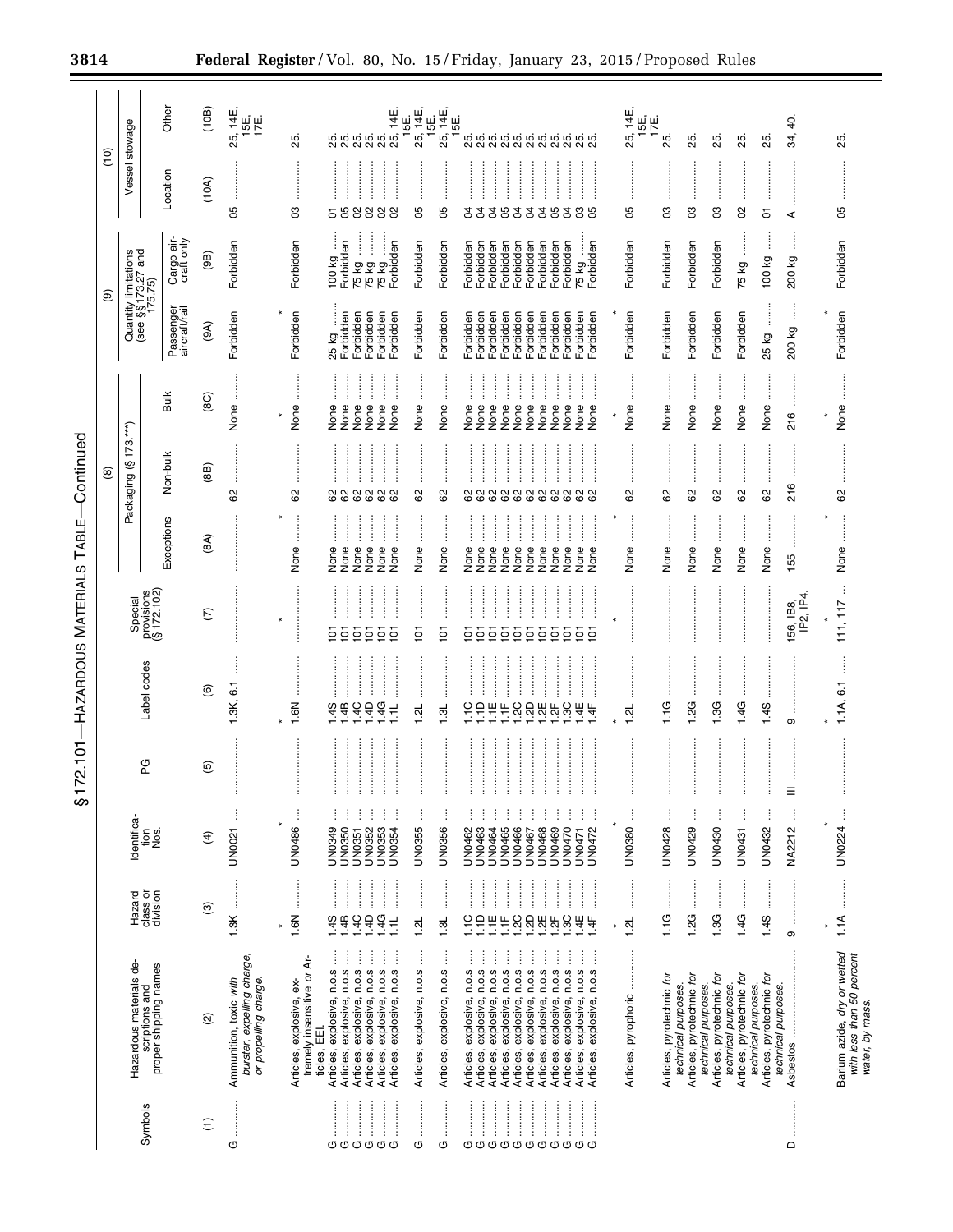| Black powder, compressed<br>or Gunpowder, com-                                                          | :<br>:<br>:<br>1.1D                                                                                                                                                                                                                               | ŧ<br><b>UN0028</b>                            | 1.1D                                                                  |                                     | None                                     | 62           | None                                                                                                                                                                                                                                                                                                                                                                                | Forbidden                           | Forbidden                           | ड                                     | 25.                 |
|---------------------------------------------------------------------------------------------------------|---------------------------------------------------------------------------------------------------------------------------------------------------------------------------------------------------------------------------------------------------|-----------------------------------------------|-----------------------------------------------------------------------|-------------------------------------|------------------------------------------|--------------|-------------------------------------------------------------------------------------------------------------------------------------------------------------------------------------------------------------------------------------------------------------------------------------------------------------------------------------------------------------------------------------|-------------------------------------|-------------------------------------|---------------------------------------|---------------------|
| pressed or Black powder,<br>in pellets or Gunpowder,<br>in pellets.                                     |                                                                                                                                                                                                                                                   |                                               |                                                                       |                                     |                                          |              |                                                                                                                                                                                                                                                                                                                                                                                     |                                     |                                     |                                       |                     |
| a<br>powder, granular or as<br>Black powder or Gun-<br>meal.                                            | 1.1D                                                                                                                                                                                                                                              | j<br>UN0027                                   | $\frac{1}{1}$                                                         |                                     | None                                     | 82           | None                                                                                                                                                                                                                                                                                                                                                                                | Forbidden                           | Forbidden                           | đ                                     | 85.                 |
|                                                                                                         | ×                                                                                                                                                                                                                                                 |                                               |                                                                       |                                     |                                          |              |                                                                                                                                                                                                                                                                                                                                                                                     |                                     |                                     |                                       |                     |
| Blue asbestos (Crocidolite)<br>or Brown asbestos                                                        | თ                                                                                                                                                                                                                                                 | ŧ<br>UN2212                                   | ၜ                                                                     | IP2, IP4,<br>156, IB8,              | 155                                      | 216          | 216                                                                                                                                                                                                                                                                                                                                                                                 | ļ<br>200 kg                         | Î<br>200 kg                         | ⋖                                     | 34, 40              |
| (amosite, mysorite).                                                                                    | 11F                                                                                                                                                                                                                                               | UN0037                                        | Ë                                                                     | T3, TP33                            |                                          |              | None                                                                                                                                                                                                                                                                                                                                                                                | Forbidden                           | Forbidden                           |                                       |                     |
| <br><b>.</b><br>.<br>.<br>.<br>Bombs, photo-flash<br>Bombs, photo-flash                                 | :<br>:<br>:<br>1.1D                                                                                                                                                                                                                               | ŧ<br>ŧ<br><b>UN0038</b>                       | <br> <br> <br> <br> <br>$\overline{a}$                                |                                     |                                          | 82           | 8                                                                                                                                                                                                                                                                                                                                                                                   | Forbidden                           | Forbidden                           |                                       | <u>ສູ່</u> ສູ       |
| Bombs, photo-flash<br>Bombs, photo-flash                                                                | j<br>ļ<br>1.2G<br>1.3G                                                                                                                                                                                                                            | j<br>j<br>UN0299<br>UN0039                    | 1.3G                                                                  |                                     |                                          | 82           | <br>88                                                                                                                                                                                                                                                                                                                                                                              | Forbidden<br>Forbidden              | Forbidden<br>Forbidden              | 5333                                  | 25.<br>25.          |
|                                                                                                         | $\star$                                                                                                                                                                                                                                           | $\ast$                                        |                                                                       |                                     |                                          |              |                                                                                                                                                                                                                                                                                                                                                                                     |                                     |                                     |                                       |                     |
| Bombs, with bursting                                                                                    | <br> <br> <br> <br>Ë                                                                                                                                                                                                                              | <b>UN0033</b>                                 | Ë                                                                     |                                     |                                          | 8            | None                                                                                                                                                                                                                                                                                                                                                                                | Forbidden                           | Forbidden                           | 80                                    | 25.                 |
| Bombs, with bursting<br>charge.                                                                         | :<br>1.1D                                                                                                                                                                                                                                         | ÷<br>UN0034                                   | $\frac{1}{1}$                                                         |                                     |                                          | 62           | 8                                                                                                                                                                                                                                                                                                                                                                                   | Forbidden                           | Forbidden                           | R                                     | 25.                 |
| Bombs, with bursting<br>charge.                                                                         | 1.2D                                                                                                                                                                                                                                              | j<br><b>UN0035</b>                            | 1.2D                                                                  |                                     |                                          | 62           | <br>8                                                                                                                                                                                                                                                                                                                                                                               | Forbidden                           | Forbidden                           | ड                                     | 25.                 |
| Bombs, with bursting<br>charge.                                                                         | İ<br>1.2F                                                                                                                                                                                                                                         | <b>UN0291</b>                                 | 1.2F                                                                  |                                     |                                          | 8            | None                                                                                                                                                                                                                                                                                                                                                                                | Forbidden                           | Forbidden                           | 8                                     | 25.                 |
| Bombs with flammable liq-<br>charge.                                                                    | <br>$\overline{1}$                                                                                                                                                                                                                                | j<br>UN0399                                   | ŧ<br>$\overline{1}$ .                                                 |                                     |                                          | İ<br>82      | $\vdots$<br>None                                                                                                                                                                                                                                                                                                                                                                    | Forbidden                           | Forbidden                           | $\vdots$<br>95                        | 25, 23E             |
| uid, with bursting charge.<br>Bombs with flammable liq-                                                 | 1.2J                                                                                                                                                                                                                                              | ļ<br><b>UN0400</b>                            | $\overline{121}$                                                      |                                     |                                          | 62           | $\ddot{\phantom{a}}$<br>None                                                                                                                                                                                                                                                                                                                                                        | Forbidden                           | Forbidden                           | :<br>:<br>:<br>:<br>8                 | 25, 23E             |
| uid, with bursting charge.                                                                              |                                                                                                                                                                                                                                                   |                                               |                                                                       |                                     |                                          |              |                                                                                                                                                                                                                                                                                                                                                                                     |                                     |                                     |                                       |                     |
| Boosters with detonator<br>Boosters with detonator<br>Boosters, without detonator                       | :<br>:<br>:<br>:<br>$\begin{array}{c} \begin{array}{c} \begin{array}{c} \begin{array}{c} \begin{array}{c} \end{array} \\ \end{array} \\ \begin{array}{c} \end{array} \end{array} \end{array} \end{array} \end{array}$<br>$1,10$<br>$1,10$<br>1.1B | j<br><b>UN0225</b><br><b>UN0268</b><br>UN0042 | $\frac{1}{2}$ $\frac{1}{2}$ $\frac{1}{2}$ $\frac{1}{2}$ $\frac{1}{2}$ |                                     | :<br>:<br>:<br>j<br>None<br>None<br>None | <br>62<br>62 | $\begin{bmatrix} 1 & 0 & 0 & 0 \\ 0 & 0 & 0 & 0 \\ 0 & 0 & 0 & 0 \\ 0 & 0 & 0 & 0 \\ 0 & 0 & 0 & 0 \\ 0 & 0 & 0 & 0 \\ 0 & 0 & 0 & 0 & 0 \\ 0 & 0 & 0 & 0 & 0 \\ 0 & 0 & 0 & 0 & 0 \\ 0 & 0 & 0 & 0 & 0 & 0 \\ 0 & 0 & 0 & 0 & 0 & 0 \\ 0 & 0 & 0 & 0 & 0 & 0 & 0 \\ 0 & 0 & 0 & 0 & 0 & 0 & 0 \\ 0 & 0 & 0 & 0 & 0 & 0 & $<br>:<br>:<br>:<br>$\frac{1}{2}$<br>None<br>None<br>None | Forbidden<br>Forbidden<br>Forbidden | Forbidden<br>Forbidden<br>Forbidden | <br>582                               | <u>ន</u> ្ល ន្ល ន្ល |
| Boosters, without detonator                                                                             | 1.2D                                                                                                                                                                                                                                              | ŧ<br><b>UN0283</b>                            | :<br>:<br>:<br>:                                                      |                                     | ĺ<br>ļ<br>None                           | <br>82       | j<br>None                                                                                                                                                                                                                                                                                                                                                                           | Forbidden                           | Forbidden                           | :<br>:<br>:<br>:<br>$\beta$           |                     |
|                                                                                                         |                                                                                                                                                                                                                                                   |                                               |                                                                       | $\ast$                              |                                          |              | $\ast$                                                                                                                                                                                                                                                                                                                                                                              |                                     |                                     |                                       |                     |
| Bursters, explosive                                                                                     | :<br>:<br>:<br>1.1D                                                                                                                                                                                                                               | ŧ<br>UN0043                                   | 1.1D                                                                  |                                     | $\ddot{\ddot{\cdot}}$<br>None            | 85           | $\ddot{\ddot{\cdot}}$<br>None                                                                                                                                                                                                                                                                                                                                                       | Forbidden                           | Forbidden                           | :<br>:<br>:<br>:<br>R                 | 25.                 |
|                                                                                                         |                                                                                                                                                                                                                                                   |                                               |                                                                       |                                     |                                          |              |                                                                                                                                                                                                                                                                                                                                                                                     |                                     |                                     |                                       |                     |
| Calcium nitrate                                                                                         | 5.1                                                                                                                                                                                                                                               | UN1454                                        | 5.1                                                                   | 34, B120,<br>IB8, IP3,<br>T1, TP33. | 152                                      | 213          | 240                                                                                                                                                                                                                                                                                                                                                                                 | 25 kg                               | 100 kg                              | ∢                                     |                     |
|                                                                                                         |                                                                                                                                                                                                                                                   |                                               |                                                                       | $\star$                             |                                          |              | $\star$                                                                                                                                                                                                                                                                                                                                                                             |                                     |                                     |                                       |                     |
| .<br>.<br>.<br>.<br>.<br>.<br>.<br>.<br>Cartridges, flash                                               | :<br>:<br>:<br>$\frac{6}{1}$<br>1.3G                                                                                                                                                                                                              | ļ<br>UN0049                                   |                                                                       |                                     | $\ddot{}}$<br>None                       | 82           | None                                                                                                                                                                                                                                                                                                                                                                                | Forbidden<br>Forbidden              | Forbidden                           | පී පී                                 | <u>ඝ</u>            |
| Cartridges for weapons,<br>Cartridges, flash                                                            | $\ddot{\ddot{\theta}}$<br> <br> <br> <br> <br>1.1C                                                                                                                                                                                                | ŧ<br><b>UN0326</b><br><b>UN0050</b>           | —<br>;<br>;<br>;<br>$1.300$<br>$1.70$                                 |                                     | İ<br>İ<br>None<br>None                   | 62           | $\frac{1}{2}$<br>$\vdots$<br>None<br>None                                                                                                                                                                                                                                                                                                                                           | Forbidden                           | 75 kg<br>Forbidden                  | .<br>.<br>.<br>.<br>.<br>.<br>$\beta$ | 25.                 |
| Cartridges for weapons,<br>blank.                                                                       | :<br>:<br>:<br>1.2C                                                                                                                                                                                                                               | j<br><b>UN0413</b>                            | 1.2C                                                                  |                                     | $\ddot{}}$<br>None                       | <br>82       | İ<br>None                                                                                                                                                                                                                                                                                                                                                                           | Forbidden                           | Forbidden                           | Ŕ                                     | 25.                 |
| blank.                                                                                                  |                                                                                                                                                                                                                                                   |                                               |                                                                       |                                     |                                          |              |                                                                                                                                                                                                                                                                                                                                                                                     |                                     |                                     |                                       |                     |
| blank or Cartridges, small<br>arms, blank or Cartridges<br>Cartridges for weapons,<br>for tools, blank. | 1.4S                                                                                                                                                                                                                                              | ŧ<br><b>UN0014</b>                            | None                                                                  |                                     | 63                                       | 62           | İ<br>None                                                                                                                                                                                                                                                                                                                                                                           | İ<br>25 kg                          | 100 kg                              | 5                                     | 25.                 |
| blank or Cartridges, small<br>Cartridges for weapons,                                                   | :<br>:<br>:<br>1.3C                                                                                                                                                                                                                               | ł<br>UN0327                                   | 1.3C                                                                  |                                     | $\ddot{}}$<br>None                       | <br>62       | $\vdots$<br>None                                                                                                                                                                                                                                                                                                                                                                    | Forbidden                           | Forbidden                           | S4                                    | 85.                 |
| Cartridges for weapons,<br>arms, blank.                                                                 | 1.4C                                                                                                                                                                                                                                              | ŧ<br><b>UN0338</b>                            | 1.4C                                                                  |                                     | None                                     | 62           | None                                                                                                                                                                                                                                                                                                                                                                                | Forbidden                           | 75 kg                               | 8                                     | 25.                 |
| blank or Cartridges, small<br>arms, blank.                                                              |                                                                                                                                                                                                                                                   |                                               |                                                                       |                                     |                                          |              |                                                                                                                                                                                                                                                                                                                                                                                     |                                     |                                     |                                       |                     |
| Cartridges for weapons,<br>inert projectile.                                                            |                                                                                                                                                                                                                                                   | Ì<br>UN0328                                   | 1.2C                                                                  |                                     | None                                     | 62           | 8                                                                                                                                                                                                                                                                                                                                                                                   | Forbidden                           | Forbidden                           | S,                                    | 85.                 |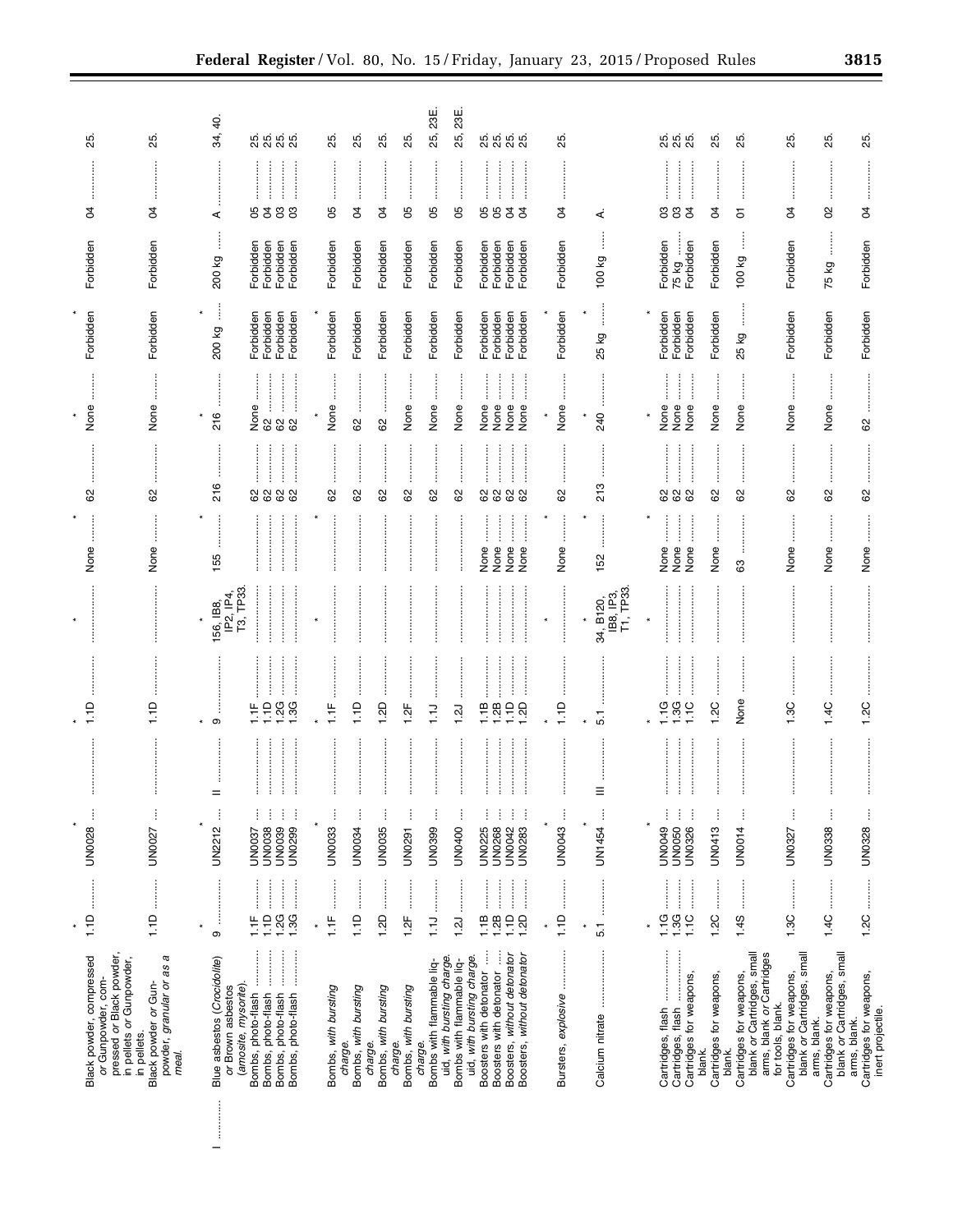|                  |                                                                             |                                                     |                              | $2.101 -$<br>$\frac{5}{3}$ | -HAZARDOUS MATERIALS         |                                      | TABLE-                                       | Continued                          |                                                   |                                 |                                                       |                                 |                         |
|------------------|-----------------------------------------------------------------------------|-----------------------------------------------------|------------------------------|----------------------------|------------------------------|--------------------------------------|----------------------------------------------|------------------------------------|---------------------------------------------------|---------------------------------|-------------------------------------------------------|---------------------------------|-------------------------|
|                  |                                                                             |                                                     |                              |                            |                              |                                      |                                              | ම                                  |                                                   |                                 | ම                                                     | ο<br>Γ                          |                         |
|                  | Hazardous materials de-                                                     | Hazard                                              | Identifica-                  |                            |                              |                                      |                                              | Packaging (§173.***)               |                                                   |                                 | Quantity limitations<br>(see §§ 173.27 and<br>175.75) | Vessel stowage                  |                         |
| Symbols          | scriptions and<br>proper shipping names                                     | class or<br>division                                | Nos.<br>tion                 | PG                         | Label codes                  | Special<br>provisions<br>(§ 172.102) | Exceptions                                   | Non-bulk                           | Bulk                                              | Passenger<br>aircraft/rail      | Cargo air-<br>craft only                              | Location                        | Other                   |
|                  |                                                                             |                                                     |                              |                            |                              |                                      |                                              |                                    |                                                   |                                 |                                                       |                                 |                         |
| $\widehat{\tau}$ | Q                                                                           | $\widehat{\mathcal{E}}$                             | $\widehat{f}$                | $\widehat{\mathbf{e}}$     | $\circlede$                  | $\widehat{C}$                        | (8A)                                         | (8B)                               | (8C)                                              | (9A)                            | (9B)                                                  | (10A)                           | (10B)                   |
|                  | Cartridges for weapons,<br>inert projectile or Car-                         | İ<br>1.4S                                           | ŧ<br>UN0012                  | İ                          | None                         |                                      | යි                                           | 8                                  | j<br>None                                         | ļ<br>δ<br>25                    | Î<br>100 kg                                           | ŧ<br>5                          | 25                      |
|                  | inert projectile or Car-<br>Cartridges for weapons,<br>tridges, small arms. | $1.4C$                                              | j<br>UN0339                  | İ                          | 1.4C                         |                                      | None                                         | 62                                 | İ<br>None                                         | Forbidden                       | ļ<br>75 kg                                            | <br>8                           | 25.                     |
|                  | inert projectile or Car-<br>Cartridges for weapons,<br>tridges, small arms. | .<br>.<br>.<br>.<br>.<br>1.3C                       | ļ<br>UN0417                  | İ                          | 1.3C                         |                                      | None                                         | 8                                  | İ<br>None                                         | Forbidden                       | Forbidden                                             | <br>S,                          | 85                      |
|                  | Cartridges for weapons,<br>tridges, small arms.                             | H <sub>11</sub>                                     | ŧ<br><b>UN0005</b>           |                            | ŧ                            |                                      | None                                         | 8                                  | None                                              | Forbidden                       | Forbidden                                             | <br> <br> <br> <br>8            | 25.                     |
|                  | Cartridges for weapons,<br>with bursting charge.                            | <br> <br> <br>1.1E                                  | j<br><b>UN0006</b>           |                            | 1.TE                         |                                      | None                                         | 8                                  | ÷<br>8                                            | Forbidden                       | Forbidden                                             | R                               | 25.                     |
|                  | Cartridges for weapons,<br>with bursting charge.                            | 1.2F                                                | UN0007                       |                            | 1.2F                         |                                      | None                                         | 8                                  | None                                              | Forbidden                       | Forbidden                                             | 8                               | 85                      |
|                  | Cartridges for weapons,<br>with bursting charge.                            | :<br>:<br>:<br>:<br>1.2E                            | ŧ<br>UN0321                  |                            | 1.2E                         |                                      | None                                         | 62                                 | 8                                                 | Forbidden                       | Forbidden                                             | R                               | 85                      |
|                  | Cartridges for weapons,<br>with bursting charge.                            | :<br>:<br>:<br>1.4F                                 | ÷<br>UN0348                  |                            | 4 <sup>F</sup>               |                                      | None                                         | .<br>.<br>.<br>.<br>.<br>.<br>82   | İ<br>None                                         | Forbidden                       | Forbidden                                             | 8                               | 25                      |
|                  | Cartridges for weapons,<br>with bursting charge.                            | <br> <br> <br> <br>1.4E                             | UN0412                       |                            | 1.4E                         |                                      | None                                         | 8                                  | <br>8                                             | Forbidden                       | ļ<br>75 kg                                            | පි                              | 25.                     |
|                  | Cartridges, oil well<br>with bursting charge.                               | 1.3C                                                | UN0277                       |                            | 9C                           |                                      | None                                         |                                    | 8                                                 | Forbidden                       | Forbidden                                             | S,                              |                         |
|                  | Cartridges, oil well                                                        | :<br>:<br>:<br>:<br>$\frac{4C}{1}$                  | UN0278                       |                            | 4C                           |                                      | $\vdots$<br>None                             | <br>888888                         | <br>88                                            | Forbidden                       |                                                       | 8                               | <u>ង</u> ង់ ង់ ង់ ង់ ង់ |
|                  | ÷<br>Cartridges, power device<br>Cartridges, power device                   | $\frac{1}{2}$<br>$\vdots$<br>$1.49$<br>$1.49$<br>9Ġ | İ<br>UN0275<br>UN0276        |                            | <br>9C                       | °                                    | İ<br>None<br>None                            | <br> <br>                          |                                                   | Forbidden<br>Forbidden<br>25 kg |                                                       | İ<br>85<br>g                    |                         |
|                  | ÷<br>÷<br>Cartridges, power device<br>Cartridges, power device              | :<br>:<br>:<br> <br> <br> <br> <br>1.2C             | ŧ<br>UN0323<br><b>UN0381</b> | <br> <br> <br>ŧ            | $490$<br>$490$               | ÷<br>$rac{1}{347}$<br>110,           | İ<br>İ<br>Ĵ<br>None<br>63                    | <br> <br>                          | <br>888                                           | Forbidden                       | 75 kg<br>75 kg<br>75 kg<br>100 kg<br>Forbidden        | :<br>S,                         |                         |
|                  |                                                                             |                                                     |                              |                            |                              |                                      |                                              |                                    |                                                   |                                 |                                                       |                                 |                         |
|                  |                                                                             | :<br>:<br>:<br>:<br>$\frac{1}{2}$<br>1.4G<br>1.3G   | İ<br>ŧ<br>UN0054<br>UN0312   | $\vdots$                   | :<br>:<br>:<br>:<br>3G<br>4G |                                      | :<br>:<br>:<br>$\frac{1}{2}$<br>None<br>None | :<br>:<br>:<br>:<br>888            | $\vdots$<br>$\ddot{\ddot{\cdot}}$<br>None<br>None | Forbidden                       | ĺ<br>$\frac{1}{2}$<br>75 kg<br>75 kg<br>100 kg        | $\frac{1}{2}$<br>28             |                         |
|                  | Cartridges, signal<br>Cartridges, signal                                    | 1.45                                                | ŧ<br><b>UN0405</b>           | <br>İ                      | 45                           |                                      | İ<br>None                                    |                                    | $\ddot{\ddot{\phantom{a}}}\,$<br>None             | İ<br>Forbidden<br>25 kg         | j                                                     | 5                               |                         |
|                  | Cases, cartridge, empty                                                     | :<br>:<br>1.4S                                      | I<br><b>UN0055</b>           | İ                          | 45                           | SO                                   | 63                                           | 8                                  | None                                              | $\vdots$<br>$\ast$<br>25 kg     | 100 kg                                                | 5                               | 25.                     |
|                  | with primer.                                                                |                                                     |                              |                            |                              |                                      |                                              |                                    |                                                   |                                 |                                                       |                                 |                         |
|                  | Cases, cartridges, empty<br>with primer.                                    | :<br>:<br>:<br>1.4C                                 | ļ<br>UN0379                  | İ                          | 1.4C                         | 50                                   | None                                         | 62                                 | None                                              | Forbidden                       | İ<br>75 kg                                            | 8                               | 25.                     |
|                  | Cases, combustible, empty,<br>without primer.                               | 1.4C                                                | ŧ<br><b>UN0446</b>           | j                          | 4C                           |                                      | None                                         | —<br>;<br>;<br>;<br>62             | None                                              | Forbidden                       | l<br>75 kg                                            | .<br>.<br>.<br>.<br>.<br>.<br>8 | 25.                     |
|                  | Cases, combustible, empty,<br>without primer.                               | <br>1.3C                                            | ĵ<br>UN0447                  |                            | 1.3C                         |                                      | None                                         | 8                                  | None                                              | Forbidden                       | Forbidden                                             | R                               | 25.                     |
|                  |                                                                             |                                                     |                              |                            |                              |                                      |                                              |                                    |                                                   |                                 |                                                       |                                 |                         |
|                  | Charges, bursting, plastics<br>bonded.                                      | 1.1D                                                | j<br>UN0457                  | $\vdots$                   | 1.1D                         | :<br>:<br>:<br>:                     | None                                         | 82                                 | None                                              | Forbidden                       | Forbidden                                             | S                               | 25.                     |
|                  | Charges, bursting, plastics                                                 | $\ddot{\phantom{a}}$<br>1.2D                        | ŧ<br>UN0458                  | İ                          | 1.2D                         |                                      | None                                         | 8                                  | None                                              | Forbidden                       | Forbidden                                             | R                               | 25.                     |
|                  | Charges, bursting, plastics<br>bonded.                                      | :<br>:<br>:<br>:<br>1.4D                            | UN0459                       | İ                          | 1.4D                         |                                      | None                                         | 8                                  | None                                              | Forbidden                       | $\vdots$<br>75 kg                                     | 8                               | 25.                     |
|                  | Charges, bursting, plastics<br>bonded.                                      | :<br>:<br>:<br>1.4S                                 | j<br>UN0460                  | İ                          | 1.4S                         | :<br>:<br>:<br>:<br>347              | None                                         | <b>.</b><br>.<br>.<br>.<br>.<br>62 | :<br>:<br>:<br>None                               | $\vdots$<br>25 kg               | ļ<br>100 kg                                           | .<br>5                          | 25.                     |
|                  | Charges, demolition<br>bonded.                                              | <br>1.1D                                            | UN0048                       |                            | 1.1D                         |                                      | None                                         | 62                                 | 8                                                 | Forbidden                       | Forbidden                                             | S,                              | 25                      |

Ξ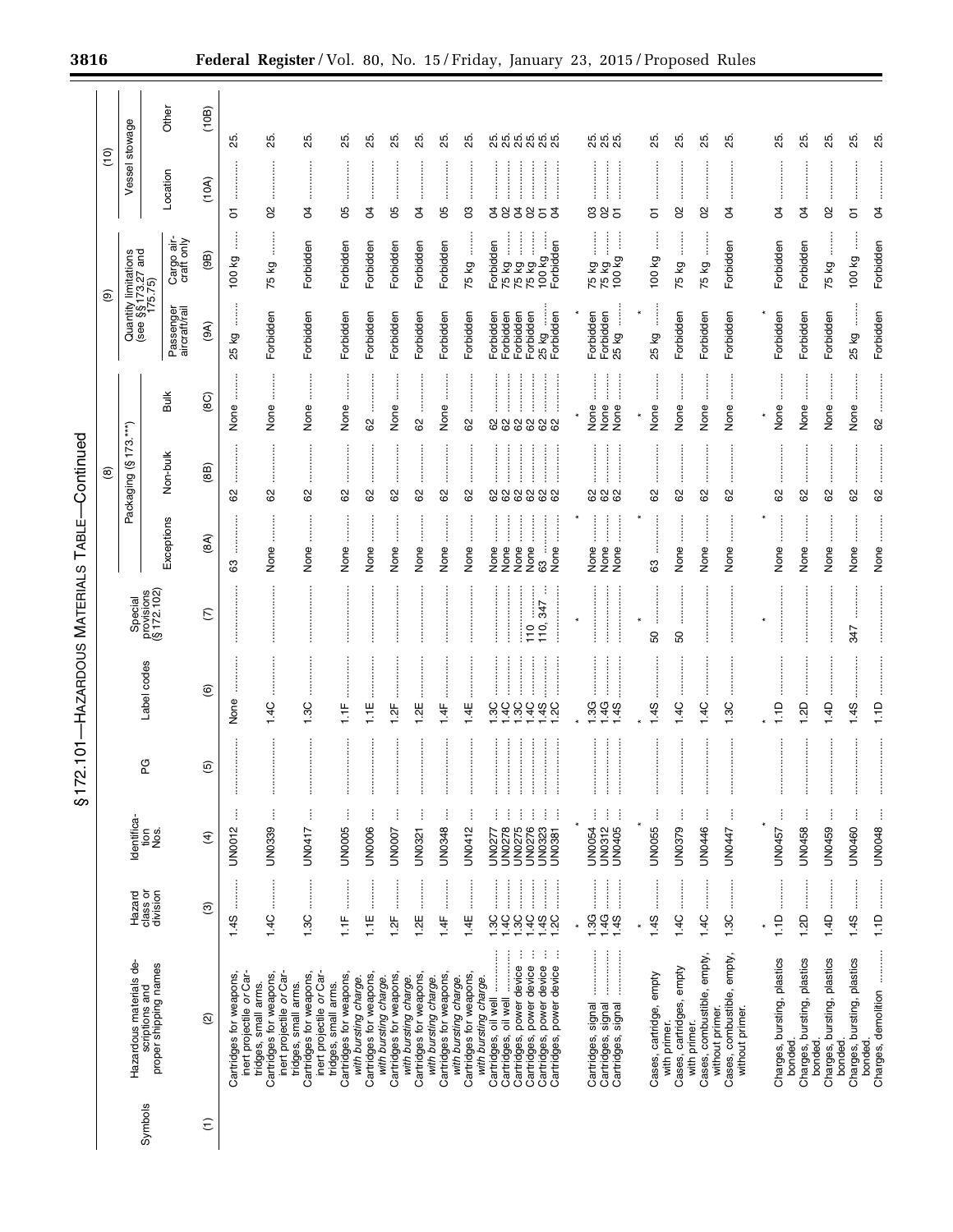|                    |                                                                                                                    | j.<br>1.1D                                                                                                                                                                                                                                                                                                                          | ĵ<br><b>UN0056</b>                               | ≏<br>π,          |                     | None                                   | 8                                  | 8                                              | Forbidden                           | Forbidden                       | इ                                | 85                         |
|--------------------|--------------------------------------------------------------------------------------------------------------------|-------------------------------------------------------------------------------------------------------------------------------------------------------------------------------------------------------------------------------------------------------------------------------------------------------------------------------------|--------------------------------------------------|------------------|---------------------|----------------------------------------|------------------------------------|------------------------------------------------|-------------------------------------|---------------------------------|----------------------------------|----------------------------|
|                    |                                                                                                                    |                                                                                                                                                                                                                                                                                                                                     |                                                  |                  |                     |                                        |                                    |                                                |                                     |                                 |                                  |                            |
|                    | mercial without detonator.<br>Charges, explosive, com-                                                             | 1.1D                                                                                                                                                                                                                                                                                                                                | j<br>UN0442                                      | 1.1D             |                     | None                                   | 62                                 | None                                           | Forbidden                           | Forbidden                       | S                                | 25                         |
|                    | Charges, explosive, com-                                                                                           | 1.2D                                                                                                                                                                                                                                                                                                                                | ŧ<br><b>UN0443</b>                               | Gz               |                     | None                                   | 62                                 | None                                           | Forbidden                           | Forbidden                       | ð                                | 25                         |
|                    | mercial without detonator.<br>Charges, explosive, com-                                                             | ļ<br>1.4D                                                                                                                                                                                                                                                                                                                           | <b>UN0444</b>                                    | 4D               |                     | None                                   | 62                                 | None                                           | Forbidden                           | 75 kg                           | 8                                | 25                         |
|                    | mercial without detonator.<br>Charges, explosive, com-                                                             | $\ddot{}}$<br>1.45                                                                                                                                                                                                                                                                                                                  | <b>UN0445</b>                                    | 45               | 347                 | None                                   | 8                                  | None                                           | 25 kg                               | 100 kg                          | 5                                | 25.                        |
|                    | mercial without detonator.<br>Charges, propelling                                                                  | 1.1C                                                                                                                                                                                                                                                                                                                                | UN0271                                           | $\frac{0}{1}$    |                     | None                                   |                                    | None                                           | Forbidden                           |                                 |                                  |                            |
|                    | Charges, propelling<br>Charges, propelling                                                                         | $\frac{1}{2}$<br>$7.400$<br>$7.400$                                                                                                                                                                                                                                                                                                 | ŧ<br>ŧ<br>UN0415<br>UN0272                       | 2C<br>9Ċ         |                     | $\ddot{\ddot{\textbf{}}}$<br>İ<br>None | :<br>:<br>: : : : : : : :<br>88888 | İ<br>None<br>None                              | Forbidden<br>Forbidden              | Forbidden<br>Forbidden          | .<br>.<br>.<br>.<br>.<br>55<br>3 | <u>ឆ្លូ ឆ្លូ ឆ្លូ ឆ្លូ</u> |
|                    | Charges, propelling                                                                                                | ļ                                                                                                                                                                                                                                                                                                                                   | ŧ<br>ŧ<br><b>UN0491</b>                          | $rac{1}{4}$      |                     | None<br>None                           |                                    | :<br>:<br>:<br>$\vdots$<br>None                | Forbidden                           | Forbidden<br>75 kg<br>Forbidden | <br>8                            |                            |
|                    | Charges, propelling, for<br>cannon.                                                                                | 1.3C                                                                                                                                                                                                                                                                                                                                | UN0242                                           | 3C               |                     | None                                   |                                    | None                                           | Forbidden                           |                                 | <br>ð                            |                            |
|                    | Charges, propelling, for                                                                                           | <br> <br> <br>1.1C                                                                                                                                                                                                                                                                                                                  | UN0279                                           | 1.1C             |                     | None                                   | $^{\circ}$                         | None                                           | Forbidden                           | Forbidden                       | 8                                | 25.                        |
|                    | Charges, propelling, for<br>cannon.                                                                                | 1.2C                                                                                                                                                                                                                                                                                                                                | <b>UN0414</b>                                    | 1.2C             |                     | None                                   | 82                                 | None                                           | Forbidden                           | Forbidden                       | g                                | 25.                        |
|                    | Charges, shaped, flexible,<br>cannon.                                                                              | 1.4D                                                                                                                                                                                                                                                                                                                                | ŧ<br>UN0237                                      | 4D               |                     | None                                   | 8                                  | None                                           | Forbidden                           | j<br>75 kg                      | 8                                | 25.                        |
|                    | Charges, shaped, flexible,<br>linear.                                                                              | 1.1D                                                                                                                                                                                                                                                                                                                                | ł<br><b>UN0288</b>                               | $\frac{1}{2}$    |                     | None                                   | 8                                  | None                                           | Forbidden                           | Forbidden                       | ड                                | 85                         |
|                    | Charges, shaped, without<br>linear.                                                                                | 1.1D                                                                                                                                                                                                                                                                                                                                | ŧ<br>UN0059                                      | 1.1D             |                     | None                                   | 62                                 | None                                           | Forbidden                           | Forbidden                       | R                                | 85.                        |
|                    | Charges, shaped, without<br>detonator.                                                                             | <br> <br> <br>1.2D                                                                                                                                                                                                                                                                                                                  | j<br>UN0439                                      | 1.2D             |                     | None                                   | 62                                 | None                                           | Forbidden                           | Forbidden                       | S4                               | 25                         |
|                    | Charges, shaped, without<br>detonator.                                                                             | $\begin{bmatrix} 1 & 0 & 0 & 0 \\ 0 & 0 & 0 & 0 \\ 0 & 0 & 0 & 0 \\ 0 & 0 & 0 & 0 \\ 0 & 0 & 0 & 0 \\ 0 & 0 & 0 & 0 \\ 0 & 0 & 0 & 0 & 0 \\ 0 & 0 & 0 & 0 & 0 \\ 0 & 0 & 0 & 0 & 0 \\ 0 & 0 & 0 & 0 & 0 & 0 \\ 0 & 0 & 0 & 0 & 0 & 0 \\ 0 & 0 & 0 & 0 & 0 & 0 & 0 \\ 0 & 0 & 0 & 0 & 0 & 0 & 0 \\ 0 & 0 & 0 & 0 & 0 & 0 & $<br>1.4D | $\vdots$<br>UN0440                               | 4D               |                     | None                                   | 85                                 | None                                           | Forbidden                           | 75 kg                           | S                                | 25.                        |
|                    | Charges, shaped, without<br>detonator.                                                                             | :<br>:<br>:<br>1.4S                                                                                                                                                                                                                                                                                                                 | ł<br><b>UN0441</b>                               | 1.4S             | 347                 | None                                   | 8                                  | None                                           | İ<br>25 kg                          | 100 kg                          | 5                                | 8                          |
|                    | Charges, supplementary<br>detonator.<br>explosive.                                                                 | 1.1D                                                                                                                                                                                                                                                                                                                                | ŧ<br>UN0060                                      | $\frac{1}{2}$    |                     | None                                   | 62                                 | None                                           | Forbidden                           | Forbidden                       | S,                               | 85.                        |
|                    |                                                                                                                    | ¥                                                                                                                                                                                                                                                                                                                                   |                                                  |                  |                     |                                        |                                    |                                                |                                     |                                 |                                  |                            |
| O                  | Components, explosive                                                                                              | 1.2B                                                                                                                                                                                                                                                                                                                                | ł<br>UN0382                                      | 8ż               | j<br>$\overline{5}$ | None                                   | 83                                 | None                                           | Forbidden                           | Forbidden                       | 8                                | ట్ల                        |
| O                  | Components, explosive<br>train, n.o.s.                                                                             | 1.4B                                                                                                                                                                                                                                                                                                                                | UN0383                                           | 4B               | $\overline{5}$      | None                                   | 62                                 | None                                           | Forbidden                           | 75 kg                           | 80                               | 25.                        |
| $\frac{1}{2}$<br>O | explosive<br>Components,<br>train, n.o.s.                                                                          | 1.4S                                                                                                                                                                                                                                                                                                                                | UN0384                                           | 1.4S             | $\overline{5}$      | None                                   | 62                                 | None                                           | 25 kg                               | 100 kg                          | 5                                | 85.                        |
| O                  | Components, explosive<br>train, n.o.s.<br>train, n.o.s.                                                            | 1.1B                                                                                                                                                                                                                                                                                                                                | Ĵ<br><b>UN0461</b>                               | m<br>들           | ÷<br>$\overline{5}$ | None                                   | 8                                  | None                                           | Forbidden                           | Forbidden                       | 8                                | 85                         |
|                    |                                                                                                                    | $\ast$                                                                                                                                                                                                                                                                                                                              | $\ast$                                           |                  | $\star$             |                                        |                                    | ×                                              |                                     |                                 |                                  |                            |
| G                  | pelling charge or propel-<br>vated, with burster, ex-<br>Contrivances, water-acti-                                 | 1.2L                                                                                                                                                                                                                                                                                                                                | ļ<br><b>UN0248</b>                               | 1.21             |                     | None                                   | 62                                 | None                                           | Forbidden                           | Forbidden                       | 8                                | 25, 14E,<br>15E,<br>17E.   |
| O                  | pelling charge or propel-<br>Contrivances, water-acti-<br>vated, with burster, ex-<br>ling charge.<br>ling charge. | 1.3L                                                                                                                                                                                                                                                                                                                                | Ĵ<br>UN0249                                      | 1.3L             |                     | None                                   | 62                                 | None                                           | Forbidden                           | Forbidden                       | 80                               | 25, 14E,<br>15E,<br>17E.   |
|                    |                                                                                                                    |                                                                                                                                                                                                                                                                                                                                     |                                                  |                  |                     |                                        |                                    |                                                |                                     |                                 |                                  |                            |
|                    | ÷<br>÷<br>Cord, detonating, flexible<br>Cord, detonating, flexible<br>Cord detonating or Fuse                      | ļ<br>1.1D<br>1.4D<br>1.2D                                                                                                                                                                                                                                                                                                           | ţ<br>j<br>ŧ<br>UN0289<br>UN0102<br><b>UN0065</b> | $1.40$<br>$1.40$ | :<br>:<br>102       | $\ddot{}}$<br>None<br>None<br>63(a)    | 888                                | $\ddot{\ddot{\theta}}$<br>None<br>None<br>None | Forbidden<br>Forbidden<br>Forbidden | Forbidden<br>75 kg<br>Forbidden | :<br>38<br>ð                     | g g g<br>g g               |
|                    | Cord, detonating or Fuse,<br>detonating metal clad.                                                                | <br> <br> <br> <br>1.1D                                                                                                                                                                                                                                                                                                             | UN0290                                           | $\frac{1}{1}$    |                     | None                                   | 62                                 | None                                           | Forbidden                           | Forbidden                       | ð                                | 25.                        |
|                    | Cord, detonating, mild ef-<br>fect or Fuse, detonating,<br>mild effect metal clad.<br>detonating metal clad.       |                                                                                                                                                                                                                                                                                                                                     | ļ<br><b>UNO104</b>                               | 1.4D             |                     | None                                   | 8                                  | None                                           | Forbidden                           | j<br>75 kg                      | 8                                | 85.                        |
|                    |                                                                                                                    |                                                                                                                                                                                                                                                                                                                                     |                                                  |                  |                     |                                        |                                    |                                                |                                     |                                 |                                  |                            |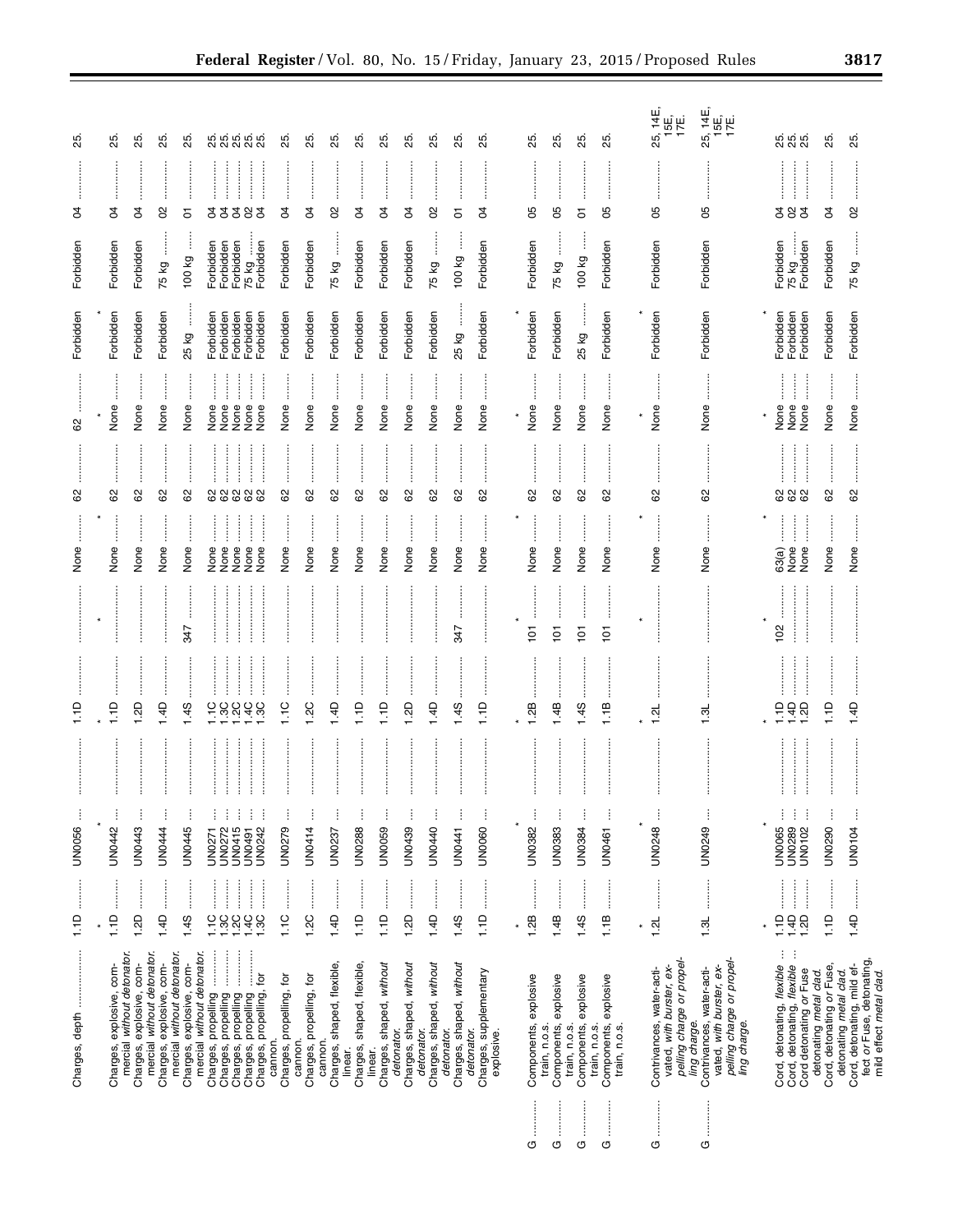|                  |                                                                                                                                                                                                                |                          |                           | \$17           | 2.101-HAZARDOUS MATERIALS |                                            | TABLE-                       | -Continued           |                              |                            |                                                       |                |               |
|------------------|----------------------------------------------------------------------------------------------------------------------------------------------------------------------------------------------------------------|--------------------------|---------------------------|----------------|---------------------------|--------------------------------------------|------------------------------|----------------------|------------------------------|----------------------------|-------------------------------------------------------|----------------|---------------|
|                  |                                                                                                                                                                                                                |                          |                           |                |                           |                                            |                              | @                    |                              |                            | ම                                                     | ίg             |               |
| Symbols          | Hazardous materials de-<br>scriptions and<br>proper shipping names                                                                                                                                             | Hazard                   | Identifica-<br>tion       | ပ္စာ           | Label codes               | Special                                    |                              | Packaging (§173.***) |                              |                            | Quantity limitations<br>(see §§ 173.27 and<br>175.75) | Vessel stowage |               |
|                  |                                                                                                                                                                                                                | class or<br>division     | Nos.                      |                |                           | provisions<br>$(§ 172.102)$                | Exceptions                   | Non-bulk             | <b>Bulk</b>                  | Passenger<br>aircraft/rail | Cargo air-<br>craft only                              | Location       | Other         |
| $\widehat{\tau}$ | $\widehat{\infty}$                                                                                                                                                                                             | $\widehat{\mathfrak{G}}$ | $\widehat{f}$             | $\overline{6}$ | $\circledcirc$            | $\widehat{\in}$                            | (8A)                         | (88)                 | (8C)                         | (9A)                       | (9B)                                                  | (10A)          | (10B)         |
|                  | Cord, igniter                                                                                                                                                                                                  | .<br>.<br>.<br>.<br>1.4G | ŧ<br><b>UN0066</b>        | İ              | 1.4G                      |                                            | None                         | 8                    | $\vdots$<br>None             | Forbidden                  | j<br>75 kg                                            | 8              | 25            |
| U                | Corrosive liquids, flam-<br>mable, n.o.s.                                                                                                                                                                      | <br>$\star$<br>$\infty$  | ŧ<br><b>UN2920</b>        | ÷              | ო<br>ထ                    | A6, B10,<br>T14,<br>TP2,                   | None                         | 201                  | 243                          | l<br>0.5L                  | ا ت<br>۵i                                             | ပ              | Q.<br>25,     |
|                  |                                                                                                                                                                                                                |                          |                           | $=$            | 8,3                       | B2, IB2,<br>T11,<br>TP27.<br>TP2,<br>TP27. | 54                           | 202                  | ÷<br>243                     | ┙                          | 108                                                   | $\circ$        | 25, 40.       |
|                  | Cutters, cable, explosive                                                                                                                                                                                      | $1.4S$                   | UN0070                    | ŧ              | j<br>1.45                 | <br> <br> <br> <br>$\star$                 | j<br>None                    | 62                   | 8                            | ļ<br>25 kg                 | ł<br>100 kg                                           | 5              | 25.           |
|                  | Cyclotetramethylenetetranit-<br>ramine, desensitized or                                                                                                                                                        | <b>Company</b><br>1.1D   | ļ<br><b>UN0484</b>        | Î              | 1.1D                      |                                            | None                         | 8                    | None                         | Forbidden                  | Forbidden                                             | g              | 25.           |
|                  | Cyclotetramethylenetetranit-<br>Octogen, desensitized or<br>wetted or Octogen,<br>wetted with not less than<br>ramine, wetted or HMX,<br>15 percent water, by<br>HMX, desensitized.<br>mass.                   |                          | UN0226                    | İ              | 1.1D                      |                                            | None                         | 62                   | None                         | Forbidden                  | Forbidden                                             | S4             | 25.           |
|                  | Cyclotrimethylenetrinitrami-<br>ne, desensitized or Cy-<br>clonite, desensitized or                                                                                                                            | $\frac{1}{1}$            | $\vdots$<br><b>UN0483</b> | İ              | 1.1D                      | $\ast$                                     | None                         | 8                    | None                         | Forbidden                  | Forbidden                                             | S4             | 25.           |
|                  | with not less than 15 per-<br>Hexogen, desensitized or<br>Cyclotrimethylenetrinitrami-<br>ne, wetted or Cyclonite,<br>wetted or Hexogen,<br>wetted or RDX, wetted<br>cent water by mass.<br>RDX, desensitized. |                          | İ<br>UN0072               | İ              | 1.1D                      |                                            | None                         | 62                   | $\ddot{\phantom{a}}$<br>None | Forbidden                  | Forbidden                                             | S              | 25.           |
|                  | Deflagrating metal salts of<br>aromatic nitroderivatives,<br>n.o.s.                                                                                                                                            | <br>1.3C                 | j<br>UN0132               | İ              | 1.3C                      | $\star$                                    | None                         | 8                    | None                         | Forbidden                  | Forbidden                                             | S              | ى<br>5<br>25, |
|                  |                                                                                                                                                                                                                |                          |                           |                |                           | ×                                          |                              |                      |                              |                            |                                                       |                |               |
|                  | Detonator assemblies, non-<br>electric for blasting.                                                                                                                                                           | 1.1B                     | ŧ<br>UN0360               | İ              | 1.1B                      |                                            | $\ddot{\phantom{a}}$<br>None | 8                    | $\vdots$<br>None             | Forbidden                  | Forbidden                                             | 8              | 25.           |
|                  | Detonator assemblies, non-<br>electric, for blasting.                                                                                                                                                          | :<br>:<br>:<br>1.4B      | ļ<br><b>UN0361</b>        | İ              | 1.4B                      | 103                                        | 63(f), 63(g)                 | 62                   | None                         | Forbidden                  | $\vdots$<br>75 kg                                     | 8              | 25.           |
|                  | Detonator assemblies, non-<br>electric, for blasting.                                                                                                                                                          | 1.4S                     | UN0500                    | ŧ              | 1.4S                      | 347                                        | 63(f), 63(g)                 | 62                   | None                         | 25 kg                      | ļ<br>100 kg                                           | 5              | 25.           |

E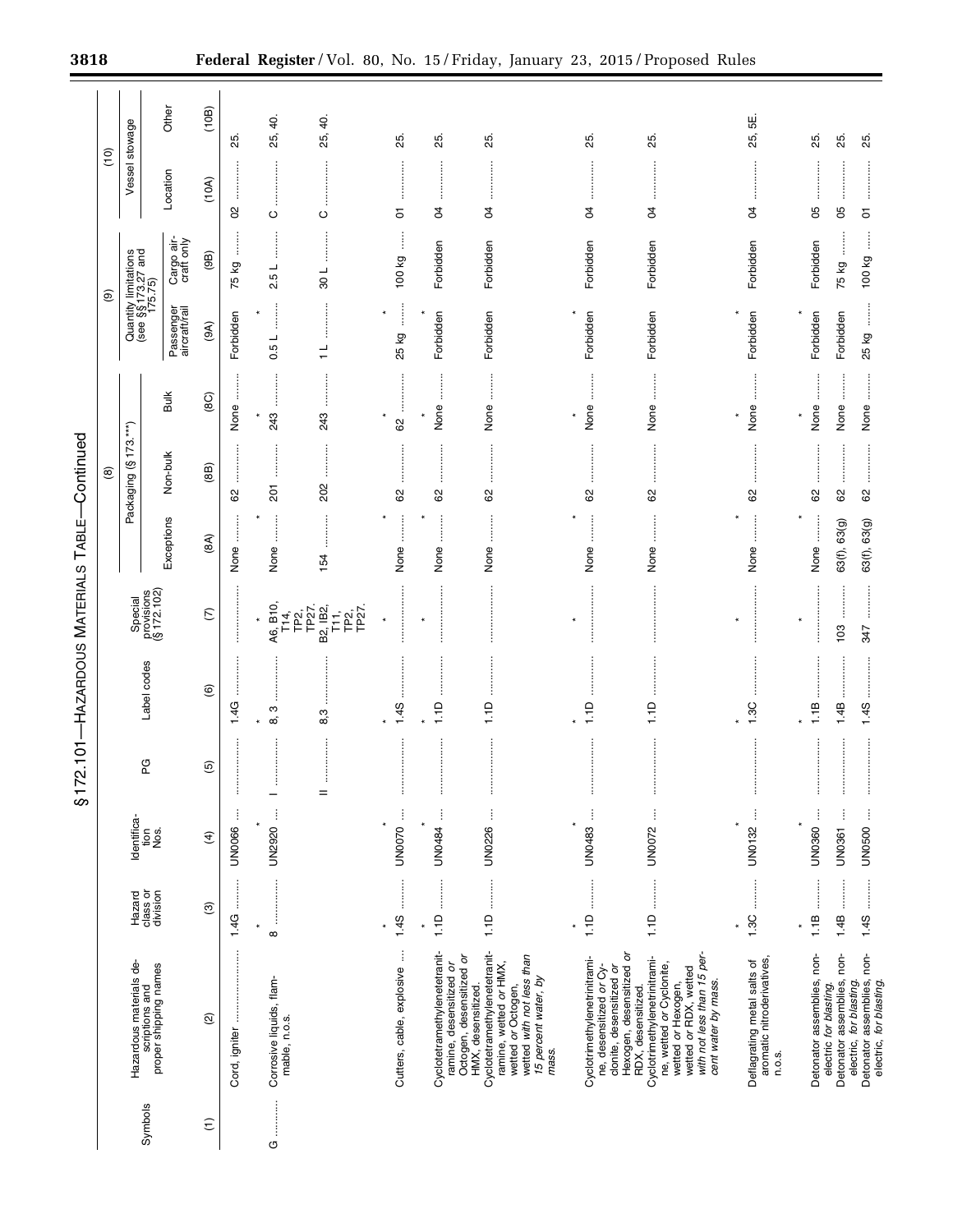| Detonators, electric, for                                                                                                                | <b><i><u><u></u></u></i></b><br>1.1B       | ŧ<br><b>UN0030</b>           | 1.1B                    |                         | 63(f), 63(g)                                          | 62                            | None                                                    | Forbidden              | Forbidden                                              | 8                                        | ಸಿ                               |
|------------------------------------------------------------------------------------------------------------------------------------------|--------------------------------------------|------------------------------|-------------------------|-------------------------|-------------------------------------------------------|-------------------------------|---------------------------------------------------------|------------------------|--------------------------------------------------------|------------------------------------------|----------------------------------|
| electric, for<br>Detonators,<br>blasting.                                                                                                | <br>1.4B                                   | ŧ<br>UN0255                  | 1.4B                    | 103                     | 63(f), 63(g)                                          | 62                            | None                                                    | Forbidden              | 75 kg                                                  | 8                                        | 25.                              |
| electric for<br>Detonators,<br>blasting                                                                                                  | :<br>:<br>:<br>1.4S                        | j<br><b>UN0456</b>           | 1.45                    | 347                     | 63(f), 63(g)                                          | 8                             | None                                                    | 25 kg                  | 100 kg                                                 | 5                                        | 25.                              |
| for ammunition<br><b>Detonators</b><br>blasting.                                                                                         | :<br>:<br>:                                | UN0073                       |                         | <br> <br> <br>          |                                                       |                               | None                                                    | Forbidden              |                                                        |                                          |                                  |
| Detonators for ammunition                                                                                                                | :<br>:<br>:<br>:<br>ļ<br>$1.788$<br>$1.48$ | UN0365<br>UN0364             |                         | :<br>:<br>:<br>:<br>103 | j<br>l<br>None<br>None<br>None                        | <br> <br> <br> <br> <br> <br> | j<br>$\ddot{}}$<br>None<br>None                         | Forbidden<br>Forbidden |                                                        | 888                                      |                                  |
| Detonators, non-electric, for<br>Detonators for ammunition<br>Detonators for ammunition                                                  | İ<br>:<br>:<br>$1.16$<br>1.1B              | UN0029<br>UN0366             | <br>11448118            | <b>S47</b>              | I<br>l<br>None<br>None                                | 88888                         | $\ddot{}}$<br>$\vdots$<br>None<br>None                  | Forbidden<br>25 kg     | Forbidden<br>Forbidden<br>75 kg<br>100 kg<br>Forbidden | :<br>:<br>:<br>:<br>80<br>$\overline{5}$ | ស្លួំ ស្លុំ ស្លុំ<br>សូ សូ សូ សូ |
| Detonators, non-electric, for<br>blasting.                                                                                               | 1.4B                                       | ŧ<br>UN0267                  | 1.4B                    | 103                     | 63(f), 63(g)                                          | <br>8                         | None                                                    | Forbidden              | $\vdots$<br>75 kg                                      | 80                                       | 85                               |
| Detonators, non-electric, for<br>blasting.<br>blasting.                                                                                  | 1.4S                                       | ŧ<br>UN0455                  | 1.4S                    | <br>347                 | 63(f), 63(g)                                          | 62                            | None                                                    | 25 kg                  | 100 kg                                                 | 5                                        | 85.                              |
|                                                                                                                                          |                                            |                              |                         |                         |                                                       |                               |                                                         |                        |                                                        |                                          |                                  |
| with not less than 40 per-<br>Diazodinitrophenol, wetted<br>cent water or mixture of<br>alcohol and water, by<br>mass.                   | <b>Company</b><br>1.1A                     | ÷<br>UN0074                  | 1.1A                    | 111, 117                | None                                                  | 83                            | None                                                    | Forbidden              | Forbidden                                              | 8                                        | 25.                              |
| desensitized with not less<br>than 25 percent non-vola-<br>Diethyleneglycol dinitrate,<br>phlegmatizer, by mass.<br>tile water-insoluble | :<br>:<br>:<br>1.1D                        | Ĵ<br>×<br><b>UN0075</b>      | 1.1D                    | $\star$                 | None                                                  | 62                            | None                                                    | Forbidden              | Forbidden                                              | S4                                       | 님<br>21<br>25,                   |
| ŧ<br>Dinitroglycoluril or Dingu                                                                                                          | j<br>1.1D                                  | ÷<br>UN0489                  | 1.1D                    | $\ast$                  | None                                                  | 8                             | None                                                    | Forbidden              | Forbidden                                              | g                                        | 25.                              |
|                                                                                                                                          |                                            |                              |                         |                         |                                                       |                               |                                                         |                        |                                                        |                                          |                                  |
| Dinitrophenol, dry or wetted<br>with less than 15 percent<br>water, by mass.                                                             | 1.1D                                       | UN0076                       | 1.1D, 6.1               |                         | None                                                  | 62                            | :<br>:<br>None                                          | Forbidden              | Forbidden                                              | S,                                       | <u>يا</u><br>25,                 |
| metals, dry or wetted with<br>Dinitrophenolates alkali<br>less than 15 percent<br>water, by mass.                                        | $\ddot{\ddot{\theta}}$<br>1.3C<br>¥        | Ì<br>UN0077                  | $\overline{6}$<br>1.3C, | $\ast$                  | None                                                  | 8                             | None                                                    | Forbidden              | Forbidden                                              | đ                                        | њ.<br>5<br>25,                   |
| wetted with less than 15<br>Dinitroresorcinol, dry or                                                                                    | 1.1D                                       | Ĵ<br><b>UN0078</b>           | 1.1D                    |                         | None                                                  | 8                             | None                                                    | Forbidden              | Forbidden                                              | S,                                       | <u>۳</u><br>25,                  |
| percent water, by mass.                                                                                                                  |                                            |                              |                         |                         |                                                       |                               |                                                         |                        |                                                        |                                          |                                  |
| Dinitrosobenzene                                                                                                                         | 1.3C                                       | UN0406                       | 1.3C                    | l<br>¥                  | $\vdots$<br>None                                      | 8                             | None                                                    | Forbidden              | Forbidden                                              | $\overline{5}$                           | 25.                              |
| wetted with less than 10<br>percent water, by mass.<br>Dipicryl sulfide, dry or                                                          | 1.1D                                       | ŧ<br>UN0401                  | 1.1D                    | $\star$                 | $\ddot{}}$<br>None                                    | 62                            | :<br>:<br>:<br>None                                     | Forbidden              | Forbidden                                              | <br>$\overline{5}$                       | 25.                              |
| Explosive, blasting, type A                                                                                                              | 1.1D                                       | <b>UN0081</b>                | $\frac{1}{1}$           |                         | None                                                  | 8                             | None                                                    | Forbidden              | Forbidden                                              | $\overline{5}$                           | 25, 19E,                         |
|                                                                                                                                          |                                            | Ť                            |                         |                         |                                                       |                               |                                                         |                        |                                                        |                                          | 21E                              |
| or Agent blasting, Type B.<br>Explosive, blasting, type B<br>Explosive, blasting, type B                                                 | $\frac{1}{2}$<br>1.1D<br>1.5D              | ŧ<br>ŧ<br>UN0082<br>UN0331   | 1.5D                    | ÷<br>105, 106           | $\frac{1}{2}$<br>$\ddot{\phantom{a}}$<br>None<br>None | 82                            | $\frac{1}{2}$<br>$\ddot{\ddot{\theta}}$<br>None<br>None | Forbidden<br>Forbidden | Forbidden<br>Forbidden                                 | $\infty$<br>S,                           | i 9E.<br>25, 19E.<br>25, 19      |
| Explosive, blasting, type C<br>Explosive, blasting, type D                                                                               |                                            | ļ<br><b>UN0083</b><br>UN0084 | ee                      | 123                     | None                                                  | 62<br>62                      | None<br>None                                            | Forbidden<br>Forbidden | Forbidden<br>Forbidden                                 | 24                                       | 25, 22E.<br>25.                  |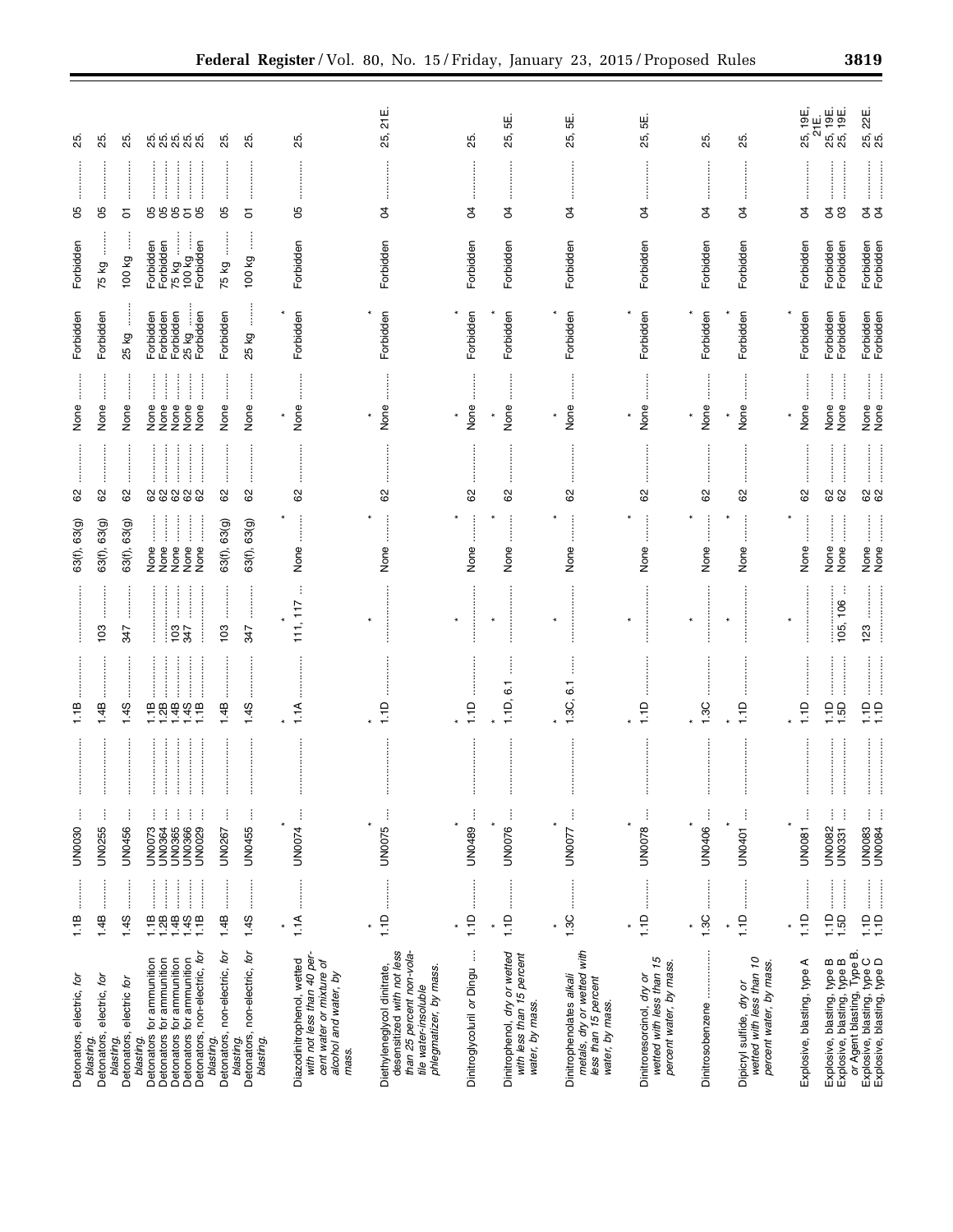|                      |               |                                                       | Other                      | (10B)              | 25, 19E.<br>25, 19E.                                                                              |                                                                    |                                                                                                                                                                                                                                                                                                                                                                                                                             |                                                                                                                                                                                                                                                                                                                                                                                                      |                                                                                                                                                                                                                                                              |                                                                                                                                                            |                                                                          |                                                                  |                                                                                                                                                                                                                                                                                                                                     |                                                                                                                                                                                                                                                                                                                                                                                                                                                                                        |
|----------------------|---------------|-------------------------------------------------------|----------------------------|--------------------|---------------------------------------------------------------------------------------------------|--------------------------------------------------------------------|-----------------------------------------------------------------------------------------------------------------------------------------------------------------------------------------------------------------------------------------------------------------------------------------------------------------------------------------------------------------------------------------------------------------------------|------------------------------------------------------------------------------------------------------------------------------------------------------------------------------------------------------------------------------------------------------------------------------------------------------------------------------------------------------------------------------------------------------|--------------------------------------------------------------------------------------------------------------------------------------------------------------------------------------------------------------------------------------------------------------|------------------------------------------------------------------------------------------------------------------------------------------------------------|--------------------------------------------------------------------------|------------------------------------------------------------------|-------------------------------------------------------------------------------------------------------------------------------------------------------------------------------------------------------------------------------------------------------------------------------------------------------------------------------------|----------------------------------------------------------------------------------------------------------------------------------------------------------------------------------------------------------------------------------------------------------------------------------------------------------------------------------------------------------------------------------------------------------------------------------------------------------------------------------------|
|                      | $\frac{1}{2}$ | Vessel stowage                                        |                            |                    |                                                                                                   |                                                                    | ស់ ស់ ស់ ស់<br>សំ សំ សំ សំ                                                                                                                                                                                                                                                                                                                                                                                                  | 85.<br>25.<br><u>ສູ່ ສູ່ ສູ</u>                                                                                                                                                                                                                                                                                                                                                                      | g g g<br>20                                                                                                                                                                                                                                                  | 25.<br>25.                                                                                                                                                 | 25.                                                                      | 25.<br>25.                                                       | 25.                                                                                                                                                                                                                                                                                                                                 | ង ង ង ង ង<br>ស ស ស                                                                                                                                                                                                                                                                                                                                                                                                                                                                     |
|                      |               |                                                       | Location                   | (10A)              | <b>z</b> g                                                                                        | 4                                                                  | 88885                                                                                                                                                                                                                                                                                                                                                                                                                       | gg<br>385                                                                                                                                                                                                                                                                                                                                                                                            | 333                                                                                                                                                                                                                                                          | ខី ខិ                                                                                                                                                      | \$                                                                       | 3<br>8                                                           | 5                                                                                                                                                                                                                                                                                                                                   | 88853                                                                                                                                                                                                                                                                                                                                                                                                                                                                                  |
|                      |               |                                                       | Cargo air-<br>craft only   | (96)               | Forbidden<br>Forbidden                                                                            | ł<br>150 kg                                                        | 75 kg<br>100 kg<br>Forbidden<br>Forbidden<br>Forbidden                                                                                                                                                                                                                                                                                                                                                                      | 75 kg<br>75 kg<br>100 kg<br>Forbidden<br>Forbidden                                                                                                                                                                                                                                                                                                                                                   | $\ddot{\ddot{\phantom{}}\phantom{}}$<br>75 kg<br>Forbidden<br>Forbidden                                                                                                                                                                                      | Forbidden<br>Forbidden                                                                                                                                     | Forbidden                                                                | Forbidden<br>75 kg                                               | ļ<br>100 kg                                                                                                                                                                                                                                                                                                                         | Î<br>75 kg<br>Forbidden<br>Forbidden<br>Forbidden<br>100 kg                                                                                                                                                                                                                                                                                                                                                                                                                            |
|                      | ම             | Quantity limitations<br>(see §§ 173.27 and<br>175.75) | Passenger<br>aircraft/rail | (9A)               | Forbidden<br>Forbidden                                                                            | ĺ<br>75 kg                                                         | 25 kg<br>Forbidden<br>Forbidden<br>Forbidden<br>Forbidden                                                                                                                                                                                                                                                                                                                                                                   | Forbidden<br>Forbidden<br>25 kg<br>Forbidden<br>Forbidden                                                                                                                                                                                                                                                                                                                                            | Forbidden<br>Forbidden<br>Forbidden                                                                                                                                                                                                                          | Forbidden<br>Forbidden                                                                                                                                     | Forbidden                                                                | Forbidden<br>Forbidden                                           | j<br>25 kg                                                                                                                                                                                                                                                                                                                          | 25 kg<br>Forbidden<br>Forbidden<br>Forbidden<br>Forbidden                                                                                                                                                                                                                                                                                                                                                                                                                              |
|                      |               |                                                       |                            |                    |                                                                                                   |                                                                    |                                                                                                                                                                                                                                                                                                                                                                                                                             |                                                                                                                                                                                                                                                                                                                                                                                                      |                                                                                                                                                                                                                                                              |                                                                                                                                                            |                                                                          |                                                                  |                                                                                                                                                                                                                                                                                                                                     |                                                                                                                                                                                                                                                                                                                                                                                                                                                                                        |
|                      |               | $\leftarrow$                                          | Bulk                       | (8C)               | $\frac{1}{2}$<br>j<br>None<br>None                                                                | None<br>$\star$                                                    | j<br>$\begin{array}{c} \vdots \\ \vdots \\ \vdots \end{array}$<br>$\begin{array}{c} \begin{array}{c} \bullet \\ \bullet \\ \bullet \end{array} \end{array}$<br>None<br>None<br>None<br>None<br>None<br>$\star$                                                                                                                                                                                                              | $\ddot{\phantom{a}}$<br>ĺ<br>$\ddot{\phantom{a}}$<br>$\ddot{\phantom{a}}$<br>None<br>None<br>None<br>None<br>None<br>$\star$                                                                                                                                                                                                                                                                         | $\begin{array}{c}\n\vdots \\ \vdots \\ \vdots\n\end{array}$<br>j<br>$\begin{array}{c} \begin{array}{c} \begin{array}{c} \begin{array}{c} \end{array} \\ \begin{array}{c} \end{array} \end{array} \end{array} \end{array}$<br>None<br>None<br>None<br>$\star$ | $\ddot{\ddot{\cdot}}$<br>ļ<br>None<br>None<br>$\star$                                                                                                      | $\ast$<br>8                                                              | $\ddot{\phantom{a}}$<br>None<br>None<br>$\star$                  | None                                                                                                                                                                                                                                                                                                                                | İ<br>$\frac{1}{2}$<br>İ<br> <br> <br> <br>None<br>None<br>None<br>None<br>None<br>$\star$                                                                                                                                                                                                                                                                                                                                                                                              |
| -Continued           | ම             | Packaging (§173.                                      | Non-bulk                   | (88)               | 82                                                                                                | 809                                                                | 88888                                                                                                                                                                                                                                                                                                                                                                                                                       | 88888                                                                                                                                                                                                                                                                                                                                                                                                | <b>.</b><br>.<br>.<br>.<br>.<br>888                                                                                                                                                                                                                          | 82                                                                                                                                                         | 8                                                                        | 8<br>8                                                           | 8                                                                                                                                                                                                                                                                                                                                   | 88888                                                                                                                                                                                                                                                                                                                                                                                                                                                                                  |
| TABLE-               |               |                                                       | Exceptions                 | (8A)               | ĺ<br>j                                                                                            |                                                                    | Ì<br>ĺ<br>$\ddot{\ddot{\phantom{}}\phantom{}}$<br>j<br>İ<br>None                                                                                                                                                                                                                                                                                                                                                            | $\vdots$<br>$\frac{1}{2}$<br>$\ast$<br>I<br>j                                                                                                                                                                                                                                                                                                                                                        | $\begin{array}{c} \vdots \\ \vdots \\ \vdots \end{array}$<br>$\ast$<br>l                                                                                                                                                                                     | $\begin{array}{c} \begin{array}{c} \begin{array}{c} \begin{array}{c} \end{array} \\ \begin{array}{c} \end{array} \end{array} \end{array} \end{array}$<br>ļ | $\vdots$                                                                 | ŧ<br>$\ddot{\phantom{a}}$<br>×                                   |                                                                                                                                                                                                                                                                                                                                     | j<br>ĺ<br>l<br>ĺ<br>ļ<br>None<br>None<br>None                                                                                                                                                                                                                                                                                                                                                                                                                                          |
|                      |               |                                                       |                            |                    | None<br>None<br>÷                                                                                 | 309                                                                | None<br>None<br>None<br>None                                                                                                                                                                                                                                                                                                                                                                                                | None<br>None<br>None<br>None<br>None                                                                                                                                                                                                                                                                                                                                                                 | None<br>None<br>None                                                                                                                                                                                                                                         | None<br>None                                                                                                                                               | None                                                                     | None<br>None                                                     | None                                                                                                                                                                                                                                                                                                                                | None<br>None                                                                                                                                                                                                                                                                                                                                                                                                                                                                           |
|                      |               | provisions<br>(§ 172.102)<br>Special                  |                            | $\widehat{C}$      | 105, 106                                                                                          | $\star$<br>110                                                     | .<br>.<br>.<br>.<br>.<br>.<br>$\frac{1}{2}$<br>$\star$<br>es a a<br>108                                                                                                                                                                                                                                                                                                                                                     | $\star$                                                                                                                                                                                                                                                                                                                                                                                              |                                                                                                                                                                                                                                                              |                                                                                                                                                            |                                                                          | $\star$                                                          |                                                                                                                                                                                                                                                                                                                                     | <br> <br> <br> <br>$\star$<br>116<br>116                                                                                                                                                                                                                                                                                                                                                                                                                                               |
| -HAZARDOUS MATERIALS |               | Label codes                                           |                            | $\circlede$        | 1.50                                                                                              | <b>N</b><br>Νi                                                     |                                                                                                                                                                                                                                                                                                                                                                                                                             | $\frac{1}{2}$<br>999999999                                                                                                                                                                                                                                                                                                                                                                           | .<br>.<br>.<br>.<br>.<br>.<br><br>$7.700$<br>$7.700$                                                                                                                                                                                                         | $1.30$<br>$1.30$                                                                                                                                           | 1.1D                                                                     | 1.4G<br>1.3G                                                     | 1.4S                                                                                                                                                                                                                                                                                                                                | $1.18$<br>$1.28$<br>$1.48$<br>$1.45$<br>$1.45$                                                                                                                                                                                                                                                                                                                                                                                                                                         |
| 72.101               |               | 6G                                                    |                            | $\overline{5}$     |                                                                                                   |                                                                    | $\frac{1}{2}$                                                                                                                                                                                                                                                                                                                                                                                                               | $\ddot{}}$                                                                                                                                                                                                                                                                                                                                                                                           |                                                                                                                                                                                                                                                              |                                                                                                                                                            |                                                                          |                                                                  |                                                                                                                                                                                                                                                                                                                                     | $\ddot{}}$                                                                                                                                                                                                                                                                                                                                                                                                                                                                             |
| ဖာ                   |               | Identifica-<br>tion                                   | Sok                        | $\widehat{f}$      | ŧ<br>Ĵ<br>UN0241<br>UN0332                                                                        | Ì<br>UN1044                                                        | ŧ<br>j<br>÷<br>ŧ<br>ŧ<br><b>UN0333</b><br><b>UN0335</b><br><b>UN0336</b><br>UN0334<br>UN0337                                                                                                                                                                                                                                                                                                                                | ŧ<br>ŧ<br>ŧ<br>ŧ<br>÷<br><b>UN0093</b><br>UN0420<br>UN0421<br><b>UN0403</b><br>UN0404                                                                                                                                                                                                                                                                                                                | $\vdots$<br>÷<br>j<br><b>UN0418</b><br>UN0419<br>UN0092                                                                                                                                                                                                      | ŧ<br>÷<br>UN0094<br><b>UN0305</b>                                                                                                                          | Ĵ<br>UN0099                                                              | UN0103<br>j<br>UN0101                                            | ÷<br>UN0105                                                                                                                                                                                                                                                                                                                         | j<br>ŧ<br>ŧ<br>j<br><b>UN0106</b><br>UN0408<br>UN0107<br>UN0257<br>UN0367                                                                                                                                                                                                                                                                                                                                                                                                              |
|                      |               | class or<br>Hazard                                    | division                   | ම                  | 1.50                                                                                              | <br>2.2<br>$\star$                                                 | :<br>:<br>:<br><br>j<br>$\frac{1}{2}$<br>$\begin{bmatrix} 1 & 0 & 0 & 0 \\ 0 & 0 & 0 & 0 \\ 0 & 0 & 0 & 0 \\ 0 & 0 & 0 & 0 \\ 0 & 0 & 0 & 0 \\ 0 & 0 & 0 & 0 \\ 0 & 0 & 0 & 0 & 0 \\ 0 & 0 & 0 & 0 & 0 \\ 0 & 0 & 0 & 0 & 0 \\ 0 & 0 & 0 & 0 & 0 & 0 \\ 0 & 0 & 0 & 0 & 0 & 0 \\ 0 & 0 & 0 & 0 & 0 & 0 & 0 \\ 0 & 0 & 0 & 0 & 0 & 0 & 0 \\ 0 & 0 & 0 & 0 & 0 & 0 & $<br>$1.3G$<br>$1.4G$<br>1.1G<br>$\overline{2}G$<br>1.4S | $\begin{bmatrix} 1 & 0 & 0 & 0 \\ 0 & 0 & 0 & 0 \\ 0 & 0 & 0 & 0 \\ 0 & 0 & 0 & 0 \\ 0 & 0 & 0 & 0 \\ 0 & 0 & 0 & 0 \\ 0 & 0 & 0 & 0 & 0 \\ 0 & 0 & 0 & 0 & 0 \\ 0 & 0 & 0 & 0 & 0 \\ 0 & 0 & 0 & 0 & 0 & 0 \\ 0 & 0 & 0 & 0 & 0 & 0 \\ 0 & 0 & 0 & 0 & 0 & 0 & 0 \\ 0 & 0 & 0 & 0 & 0 & 0 & 0 \\ 0 & 0 & 0 & 0 & 0 & 0 & $<br>:<br>:<br>:<br>$1.3G$<br>$1.4G$<br>$149$<br>$179$<br>$120$<br>$\star$ | :<br>:<br>:<br>:<br>:<br>:<br>:<br>ļ<br>1.3G<br>1.1G<br>1.2G<br>$\ast$                                                                                                                                                                                       | 1.1G<br>1.3G                                                                                                                                               | $\frac{1}{1}$                                                            | <b>Company</b><br><br>1.4G<br>1.3G<br>¥                          | $\begin{bmatrix} 1 & 0 & 0 & 0 \\ 0 & 0 & 0 & 0 \\ 0 & 0 & 0 & 0 \\ 0 & 0 & 0 & 0 \\ 0 & 0 & 0 & 0 \\ 0 & 0 & 0 & 0 \\ 0 & 0 & 0 & 0 & 0 \\ 0 & 0 & 0 & 0 & 0 \\ 0 & 0 & 0 & 0 & 0 \\ 0 & 0 & 0 & 0 & 0 & 0 \\ 0 & 0 & 0 & 0 & 0 & 0 \\ 0 & 0 & 0 & 0 & 0 & 0 & 0 \\ 0 & 0 & 0 & 0 & 0 & 0 & 0 \\ 0 & 0 & 0 & 0 & 0 & 0 & $<br>1.4S | $\begin{array}{c} \begin{array}{c} \bullet \\ \bullet \\ \bullet \end{array} \end{array}$<br>—<br>—<br>—<br>$\begin{bmatrix} 1 & 0 & 0 & 0 \\ 0 & 0 & 0 & 0 \\ 0 & 0 & 0 & 0 \\ 0 & 0 & 0 & 0 \\ 0 & 0 & 0 & 0 \\ 0 & 0 & 0 & 0 \\ 0 & 0 & 0 & 0 \\ 0 & 0 & 0 & 0 & 0 \\ 0 & 0 & 0 & 0 & 0 \\ 0 & 0 & 0 & 0 & 0 \\ 0 & 0 & 0 & 0 & 0 & 0 \\ 0 & 0 & 0 & 0 & 0 & 0 \\ 0 & 0 & 0 & 0 & 0 & 0 & 0 \\ 0 & 0 & 0 & 0 & 0 & 0 & 0 \\ 0 & 0 & $<br>$1.49$<br>$1.10$<br>$1.10$<br>1.1B<br>1.2B |
|                      |               | Hazardous materials de-<br>scriptions and             | proper shipping names      | $\widehat{\infty}$ | or Agent blasting, Type E<br>blasting, type E<br>blasting, type E<br>Explosive, t<br>Explosive, t | taining compressed or<br>Fire extinguishers con-<br>liquefied gas. | Fireworks<br>Fireworks<br>Fireworks<br>Fireworks<br>Fireworks                                                                                                                                                                                                                                                                                                                                                               | aerial<br>aerial<br>aerial<br>aerial<br>aerial<br>Flares,<br>Flares,<br>Flares,<br>Flares,<br>Flares,                                                                                                                                                                                                                                                                                                | surface<br>surface<br>surface<br>Flares,<br>Flares,<br>Flares,                                                                                                                                                                                               | Flash powder<br>Flash powder                                                                                                                               | sive, without detonators<br>Fracturing devices, explo-<br>for oil wells. | Fuse, igniter tubular metal<br>Fuse, non-detonating in-<br>clad. | stantaneous or<br>ļ<br>quickmatch.<br>Fuse, safety                                                                                                                                                                                                                                                                                  | Fuzes, detonating<br>j<br>Fuzes, detonating, with pro-<br>j<br>Fuzes, detonating<br>Fuzes, detonating<br>Fuzes, detonating<br>tective features.                                                                                                                                                                                                                                                                                                                                        |
|                      |               | Symbols                                               |                            | $\widehat{\tau}$   |                                                                                                   |                                                                    |                                                                                                                                                                                                                                                                                                                                                                                                                             |                                                                                                                                                                                                                                                                                                                                                                                                      |                                                                                                                                                                                                                                                              |                                                                                                                                                            |                                                                          |                                                                  |                                                                                                                                                                                                                                                                                                                                     |                                                                                                                                                                                                                                                                                                                                                                                                                                                                                        |

÷.

 $\equiv$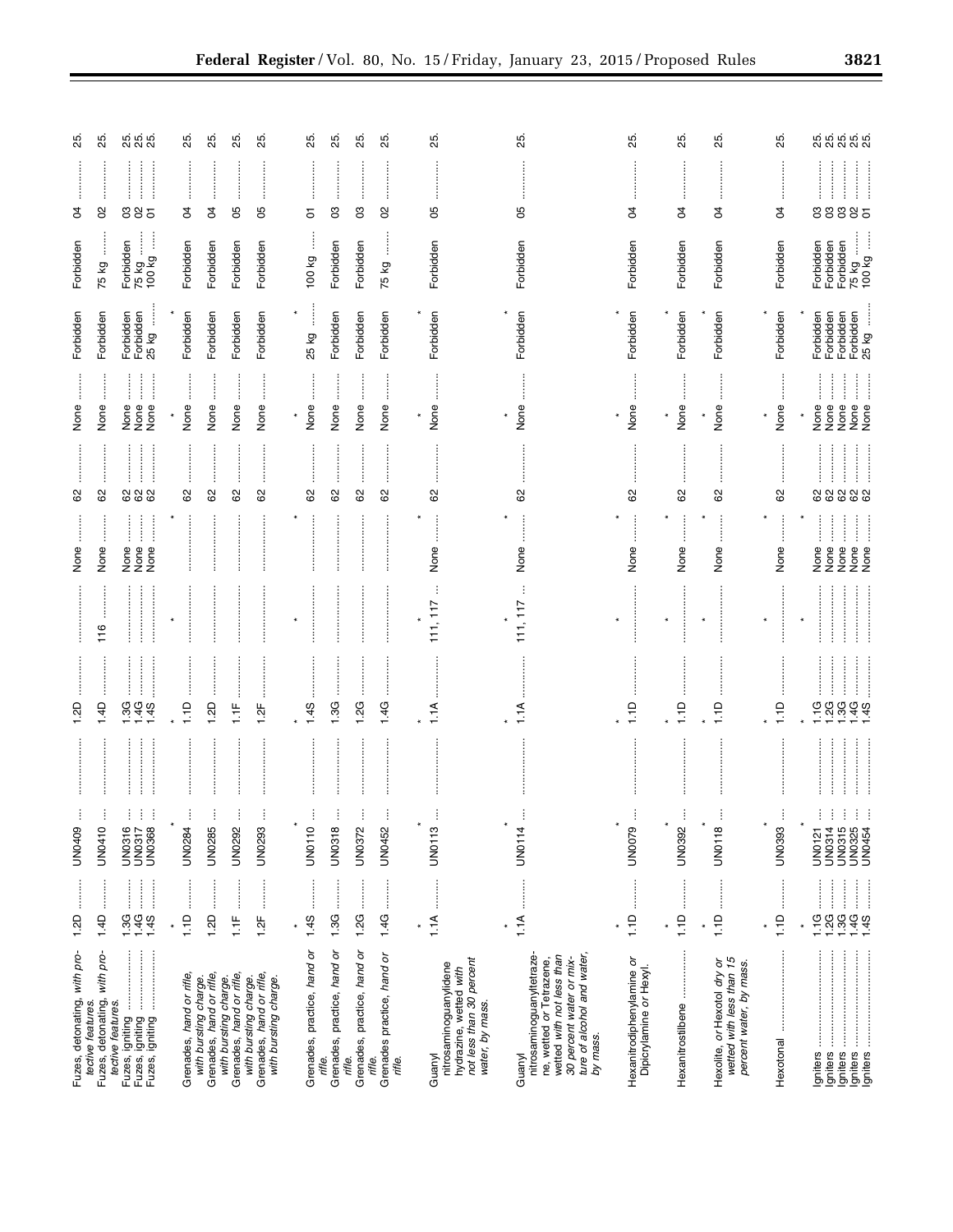|                 |                                                                                                                                                           |                                                                                                                                                                                                                                                                                                                                                                                                                                                                                                          |                         | j<br>ັ້ງ<br>ກ  |                                               | Ū<br>$\frac{1}{2}$<br>3              | ₹<br>りして                                     | コミラ                              |                                              |                            |                                                       |                    |            |
|-----------------|-----------------------------------------------------------------------------------------------------------------------------------------------------------|----------------------------------------------------------------------------------------------------------------------------------------------------------------------------------------------------------------------------------------------------------------------------------------------------------------------------------------------------------------------------------------------------------------------------------------------------------------------------------------------------------|-------------------------|----------------|-----------------------------------------------|--------------------------------------|----------------------------------------------|----------------------------------|----------------------------------------------|----------------------------|-------------------------------------------------------|--------------------|------------|
|                 |                                                                                                                                                           |                                                                                                                                                                                                                                                                                                                                                                                                                                                                                                          |                         |                |                                               |                                      |                                              | $\circledast$                    |                                              |                            | $\circledcirc$                                        | (10)               |            |
| Symbols         | Hazardous materials de-<br>scriptions and<br>proper shipping names                                                                                        | Hazard                                                                                                                                                                                                                                                                                                                                                                                                                                                                                                   | Identifica-             | PG             | Label codes                                   | Special<br>provisions<br>(§ 172.102) |                                              | Packaging (§173.***)             |                                              |                            | Quantity limitations<br>(see §§ 173.27 and<br>175.75) | Vessel stowage     |            |
|                 |                                                                                                                                                           | class or<br>division                                                                                                                                                                                                                                                                                                                                                                                                                                                                                     | tiere.<br>Nos           |                |                                               |                                      | Exceptions                                   | Non-bulk                         | <b>Bulk</b>                                  | Passenger<br>aircraft/rail | Cargo air-<br>craft only                              | Location           | Other      |
| $\widehat{\Xi}$ | $\widehat{\infty}$                                                                                                                                        | $\widehat{\mathfrak{G}}$                                                                                                                                                                                                                                                                                                                                                                                                                                                                                 | $\widehat{\mathcal{F}}$ | $\overline{6}$ | $\circledcirc$                                | $\widehat{C}$                        | (8A)                                         | (88)                             | (8C)                                         | (A6)                       | (9B)                                                  | (10A)              | (10B)      |
| $\sim$          | Jet perforating guns,<br>charged <i>oil well, with det</i> -                                                                                              |                                                                                                                                                                                                                                                                                                                                                                                                                                                                                                          | ŧ<br>NA0124             | $\vdots$       | $\vdots$<br>1.1D                              | $\vdots$<br>56<br>55,                | $\vdots$<br>None                             | 62                               | :<br>:<br>None                               | Forbidden                  | Forbidden                                             | S4                 | 25.        |
| $\Omega$        | Jet perforating guns,<br>charged <i>oil well, with det</i> -<br>onator.                                                                                   |                                                                                                                                                                                                                                                                                                                                                                                                                                                                                                          | j<br>NA0494             | j              | $\vdots$<br>1.4D                              | İ<br>55, 56                          | j<br>None                                    | $\vdots$<br>62                   | $\ddot{\ddot{\phantom{}}\phantom{}}$<br>None | Forbidden                  | Forbidden                                             | 8                  | 25.        |
|                 | Jet perforating guns,<br>charged, oil well, without<br>onator.                                                                                            | $1.4D$                                                                                                                                                                                                                                                                                                                                                                                                                                                                                                   | ł<br><b>UN0494</b>      | j              | 1.4D                                          | ļ<br>55, 114                         | $\ddot{\phantom{a}}$<br>None                 | <br>62                           | $\ddot{\ddot{\phantom{}}\phantom{}}$<br>None | Forbidden                  | ļ<br>300 kg                                           | g                  | 25.        |
|                 | charged oil well, without<br>Jet perforating guns,<br>detonator.<br>detonator.                                                                            |                                                                                                                                                                                                                                                                                                                                                                                                                                                                                                          | UN0124                  | ļ              | 1.1D                                          | <br>55                               | $\ddot{\ddot{\phantom{}}\phantom{}}$<br>None | <br>8                            | $\ddot{\ddot{\cdot}}$<br>None                | Forbidden                  | Forbidden                                             | S,                 | 25.        |
|                 | Lead azide, wetted with not<br>water or mixture of alco-<br>hol and water, by mass.<br>less than 20 percent                                               | $\frac{1}{2}$<br>1.1A                                                                                                                                                                                                                                                                                                                                                                                                                                                                                    | Ì<br>UN0129             | $\vdots$       | <br>1.1A                                      | ÷<br>111, 117                        | $\vdots$<br>×<br>None                        | <br>62                           | :<br>:<br>None<br>$\star$                    | Forbidden                  | Forbidden                                             | <br>80             | 25.        |
|                 | ture of alcohol and water,<br>wetted with not less than<br>20 percent water or mix-<br>Lead styphnate, wetted or<br>Lead trinitroresorcinate,<br>by mass. | $\begin{array}{ccccccccccccc} \multicolumn{2}{c}{} & \multicolumn{2}{c}{} & \multicolumn{2}{c}{} & \multicolumn{2}{c}{} & \multicolumn{2}{c}{} & \multicolumn{2}{c}{} & \multicolumn{2}{c}{} & \multicolumn{2}{c}{} & \multicolumn{2}{c}{} & \multicolumn{2}{c}{} & \multicolumn{2}{c}{} & \multicolumn{2}{c}{} & \multicolumn{2}{c}{} & \multicolumn{2}{c}{} & \multicolumn{2}{c}{} & \multicolumn{2}{c}{} & \multicolumn{2}{c}{} & \multicolumn{2}{c}{} & \multicolumn{2}{c}{} & \$<br>1.1A            | UN0130                  |                | 1.1A                                          | 111, 117                             | None                                         | 62                               | None<br>$\star$                              | Forbidden                  | Forbidden                                             | 8                  | 25.        |
|                 | Lighters, fuse                                                                                                                                            | 1.4S                                                                                                                                                                                                                                                                                                                                                                                                                                                                                                     | Ì<br><b>UN0131</b>      |                | 1.4S                                          | $\ast$                               | None                                         | 62                               | None<br>$\ast$                               | $\vdots$<br>25 kg          | 100 kg                                                | 5                  | 25.        |
|                 | ture of alcohol and water,<br>40 percent water, or mix-<br>wetted with not less than<br>wetted or Nitromannite,<br>Mannitol hexanitrate,<br>by mass.      | $\begin{array}{ccccccccccccc} \multicolumn{2}{c}{} & \multicolumn{2}{c}{} & \multicolumn{2}{c}{} & \multicolumn{2}{c}{} & \multicolumn{2}{c}{} & \multicolumn{2}{c}{} & \multicolumn{2}{c}{} & \multicolumn{2}{c}{} & \multicolumn{2}{c}{} & \multicolumn{2}{c}{} & \multicolumn{2}{c}{} & \multicolumn{2}{c}{} & \multicolumn{2}{c}{} & \multicolumn{2}{c}{} & \multicolumn{2}{c}{} & \multicolumn{2}{c}{} & \multicolumn{2}{c}{} & \multicolumn{2}{c}{} & \multicolumn{2}{c}{} & \$<br>1.1D<br>$\star$ | Ť<br>UN0133             | j<br>İ         | 1.1D                                          | $\star$<br>$\frac{1}{2}$             | $\ddot{\ddot{\phantom{}}\phantom{}}$<br>None | 62                               | İ<br>None<br>$\star$                         | Forbidden                  | Forbidden                                             | <br>$\overline{5}$ | 25.        |
|                 | 5-Mercaptotetrazol-1-acetic<br>acid.                                                                                                                      |                                                                                                                                                                                                                                                                                                                                                                                                                                                                                                          | UN0448                  |                | 1.4C                                          | $\ast$                               | None                                         | $62$                             | None                                         | Forbidden                  | ļ<br>75 kg                                            | 8                  | 25.        |
|                 | with not less than 20 per-<br>cent water, or mixture of<br>Mercury fulminate, wetted<br>alcohol and water, by<br>mass.                                    | 1.1A                                                                                                                                                                                                                                                                                                                                                                                                                                                                                                     | j<br>UN0135             | İ              | 1.1A                                          | ÷<br>111, 117                        | $\ddot{\ddot{\phantom{}}\phantom{}}$<br>None | .<br>.<br>.<br>.<br>.<br>.<br>62 | None<br>$\star$                              | Forbidden                  | Forbidden                                             | 80                 | 25.        |
|                 | Mines with bursting charge<br>Mines with bursting charge                                                                                                  | $\begin{bmatrix} 1.1F & \dots & \dots \\ 1.1D & \dots & \dots \end{bmatrix}$<br>                                                                                                                                                                                                                                                                                                                                                                                                                         | UN0136                  | ļ<br>ļ         | $\begin{array}{c}\n\phantom{0}1.4\end{array}$ |                                      |                                              | <b>82</b><br>62                  |                                              | Forbidden<br>Forbidden     | Forbidden<br>Forbidden                                | <b>88</b>          | 25.<br>25. |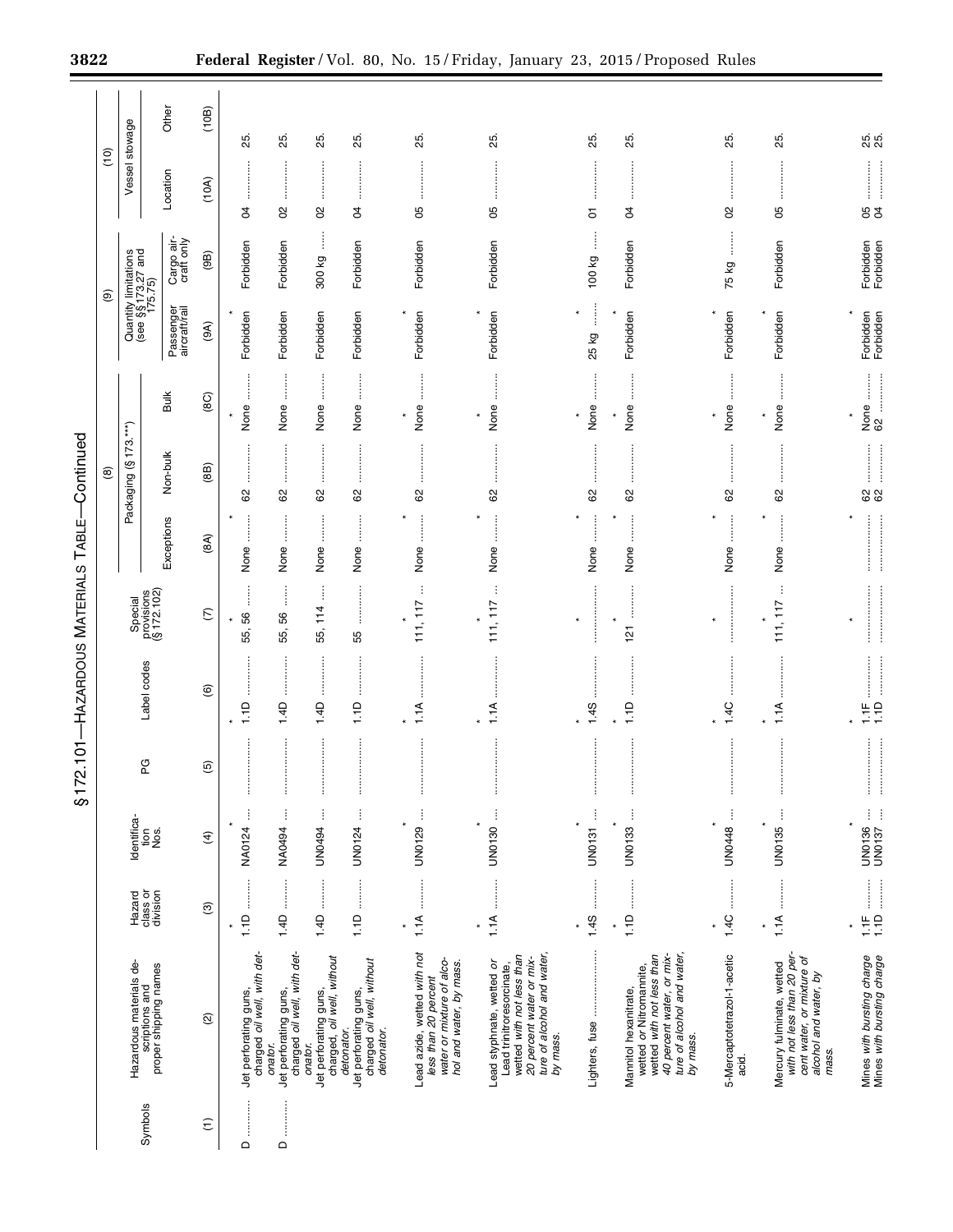|                                                                                                                         | Mines with bursting charge<br>Mines with bursting charge                                                                      | $1.2D$                                                                                                                                                                                                                                                                                                                                                                                                                                                                                                   | ŧ<br>Ĵ<br><b>UN0138</b><br>UN0294 | $1.25$<br>$1.25$ |          |                                                                                                                                                                            | 82      |                                    | Forbidden<br>Forbidden | Forbidden<br>Forbidden | <b>s</b> g | <u>ඝි</u>       |
|-------------------------------------------------------------------------------------------------------------------------|-------------------------------------------------------------------------------------------------------------------------------|----------------------------------------------------------------------------------------------------------------------------------------------------------------------------------------------------------------------------------------------------------------------------------------------------------------------------------------------------------------------------------------------------------------------------------------------------------------------------------------------------------|-----------------------------------|------------------|----------|----------------------------------------------------------------------------------------------------------------------------------------------------------------------------|---------|------------------------------------|------------------------|------------------------|------------|-----------------|
| $\begin{array}{c} \begin{array}{c} \begin{array}{c} \end{array}\\ \begin{array}{c} \end{array} \end{array} \end{array}$ | <br> <br> <br> <br>Model rocket motor<br>Model rocket motor                                                                   | $1.4C$<br>1.4S                                                                                                                                                                                                                                                                                                                                                                                                                                                                                           | ŧ<br>Ì<br>NA0276<br>NA0323        | $-4C$<br>1.45    | 51<br>5  | $\begin{array}{c} \begin{array}{c} \begin{array}{c} \begin{array}{c} \end{array} \\ \begin{array}{c} \end{array} \end{array} \end{array} \end{array}$<br>l<br>None<br>None | 82      | İ<br>$\frac{1}{2}$<br>None<br>None | 25 kg<br>Forbidden     | 75 kg<br>100 kg        | 85         | 25.<br>25.      |
|                                                                                                                         |                                                                                                                               | $\star$                                                                                                                                                                                                                                                                                                                                                                                                                                                                                                  | İ<br>UN0147                       | 1.1D             |          | None                                                                                                                                                                       | 8       | j<br>None                          | Forbidden              | Forbidden              | S          | 25.             |
|                                                                                                                         | 5-Nitrobenzotriazol                                                                                                           | $\begin{array}{cccccccccc} \multicolumn{2}{c}{} & \multicolumn{2}{c}{} & \multicolumn{2}{c}{} & \multicolumn{2}{c}{} & \multicolumn{2}{c}{} & \multicolumn{2}{c}{} & \multicolumn{2}{c}{} & \multicolumn{2}{c}{} & \multicolumn{2}{c}{} & \multicolumn{2}{c}{} & \multicolumn{2}{c}{} & \multicolumn{2}{c}{} & \multicolumn{2}{c}{} & \multicolumn{2}{c}{} & \multicolumn{2}{c}{} & \multicolumn{2}{c}{} & \multicolumn{2}{c}{} & \multicolumn{2}{c}{} & \multicolumn{2}{c}{} & \mult$<br>1.1D<br>$\ast$ | UN0385<br>$\ast$                  | 1.1D             | $\star$  | ĺ<br>None                                                                                                                                                                  | 62      | ĺ<br>None<br>$\ast$                | Forbidden              | Forbidden              | ļ<br>R     | 25.             |
|                                                                                                                         | Nitrocellulose, dry or wetted<br>with less than 25 percent<br>water (or alcohol), by<br>mass.                                 | $\star$                                                                                                                                                                                                                                                                                                                                                                                                                                                                                                  | UN0340<br>$\ast$                  | 1.1D             | $\ast$   | j<br>None                                                                                                                                                                  | 8       | None                               | Forbidden              | Forbidden              | S4         | 27E.<br>25,     |
|                                                                                                                         | with not less than 18 per-<br>Nitrocellulose, plasticized<br>cent plasticizing sub-<br>stance, by mass.                       | 1.3C                                                                                                                                                                                                                                                                                                                                                                                                                                                                                                     | ļ<br>UN0343                       | 1.3C             |          | None                                                                                                                                                                       | 8       | j<br>None                          | Forbidden              | Forbidden              | R          | 25.             |
|                                                                                                                         | Nitrocellulose, unmodified<br>or plasticized with less<br>than 18 percent plasti-<br>cizing substance, by                     | $\frac{1}{2}$<br>1.1D<br>$\star$                                                                                                                                                                                                                                                                                                                                                                                                                                                                         | UN0341                            | 1.1D             | $\star$  | ĺ<br>None                                                                                                                                                                  | 62      | $\ddot{\phantom{a}}$<br>None       | Forbidden              | Forbidden              | R          | 25, 27E.        |
|                                                                                                                         | not less than 25 percent<br>Nitrocellulose, wetted with<br>alcohol, by mass.<br>mass                                          |                                                                                                                                                                                                                                                                                                                                                                                                                                                                                                          | $\vdots$<br>UN0342                | 1.3C             |          | None                                                                                                                                                                       | ŧ<br>62 | None                               | Forbidden              | Forbidden              | ÷<br>S,    | 25.             |
|                                                                                                                         | cent non-volatile water in-<br>with not less than 40 per-<br>soluble phlegmatizer, by<br>Nitroglycerin, desensitized<br>mass. | 1.1D<br>×                                                                                                                                                                                                                                                                                                                                                                                                                                                                                                | UN0143                            | 1.1D, 6.1        | ÷<br>125 | j<br>None                                                                                                                                                                  | 62      | None                               | Forbidden              | Forbidden              | S,         | 1E.<br>25,      |
|                                                                                                                         | than 10 percent nitroglyc-<br>Nitroglycerin, solution in al-<br>cohol, with more than 1<br>percent but not more<br>erin.      | 1.1D                                                                                                                                                                                                                                                                                                                                                                                                                                                                                                     | UN0144                            | 1.1D             | $\ast$   | j<br>None                                                                                                                                                                  | 82      | $\ddot{\ddot{\cdot}}$<br>None      | Forbidden              | Forbidden              | S,         | 1년<br>21<br>25, |
|                                                                                                                         | than 20 percent water, by<br>dry or wetted with less<br>Nitroguanidine or Picrite,<br>mass.                                   | <br>1.1D<br>×                                                                                                                                                                                                                                                                                                                                                                                                                                                                                            | ŧ<br>$\star$<br>UN0282            | 1.1D             | $\star$  | None                                                                                                                                                                       | 62      | j<br>None                          | Forbidden              | Forbidden              | đ          | 25.             |
|                                                                                                                         | Nitrostarch, dry or wetted<br>with less than 20 percent<br>water, by mass.                                                    |                                                                                                                                                                                                                                                                                                                                                                                                                                                                                                          | UN0146                            | 1.1D             |          | j<br>None                                                                                                                                                                  | 8       | None                               | Forbidden              | Forbidden              | S4         | 25.             |
|                                                                                                                         | $\vdots$<br>Nitrotriazolone or NTO                                                                                            | <br>$\frac{1}{1}$                                                                                                                                                                                                                                                                                                                                                                                                                                                                                        | Ì<br><b>UN0490</b>                | $\frac{1}{2}$    |          | None                                                                                                                                                                       | 62      | None                               | Forbidden              | Forbidden              | S,         | 25.             |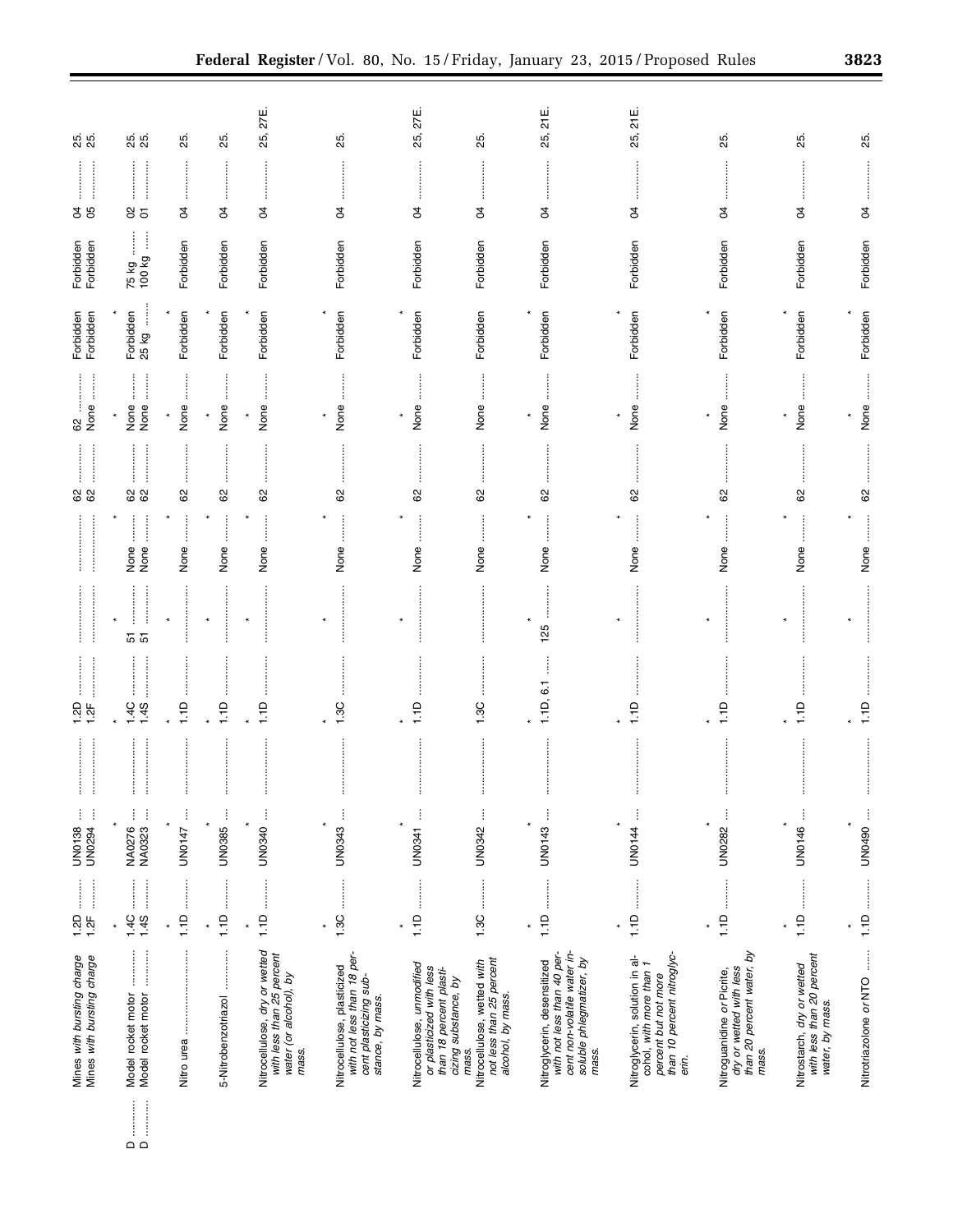|               |                                                                                  |                             |                           | 2.101<br>517<br>81 |                                  | HAZARDOUS MATERIALS                  | TABLE                 | Continued             |             |                            |                                                       |                        |                                           |
|---------------|----------------------------------------------------------------------------------|-----------------------------|---------------------------|--------------------|----------------------------------|--------------------------------------|-----------------------|-----------------------|-------------|----------------------------|-------------------------------------------------------|------------------------|-------------------------------------------|
|               |                                                                                  |                             |                           |                    |                                  |                                      |                       | ම                     |             |                            | $\circledcirc$                                        | $\frac{1}{2}$          |                                           |
| Symbols       | Hazardous materials de-<br>scriptions and<br>proper shipping names               | Hazard                      | Identifica-               | PG                 | Label codes                      | Special<br>provisions<br>(§ 172.102) |                       | Packaging (§ 173.***) |             |                            | Quantity limitations<br>(see §§ 173.27 and<br>175.75) | Vessel stowage         |                                           |
|               |                                                                                  | class or<br>division        | $rac{56}{26}$             |                    |                                  |                                      | Exceptions            | Non-bulk              | <b>Bulk</b> | Passenger<br>aircraft/rail | Cargo air-<br>craft only                              | Location               | Other                                     |
|               | wetted with less than 15<br>percent water, by mass.<br>Octolite or Octol, dry or | 1.1D<br>$\star$             | ł<br><b>UN0266</b>        | İ                  | 1.1D                             |                                      | None                  | 62                    | None        | Forbidden                  | Forbidden                                             | \$                     | 25.                                       |
| O             | Organic peroxide type B,                                                         | ŧ<br>5.2<br>×               | $\vdots$<br><b>UN3101</b> | İ                  | 5.2,                             | 53                                   | 152                   | 225                   | None        | Forbidden                  | Forbidden                                             | $\Omega$               |                                           |
| $\circ$       | liquid, temperature con-<br>Organic peroxide type B,<br>liquid.                  | 5.2                         | ļ<br><b>UN3111</b>        | ļ                  | $\overline{\phantom{0}}$<br>5.2, | S3                                   | $\frac{1}{2}$<br>None | 225                   | None        | Forbidden                  | Forbidden                                             | $\hfill \Box$          | $12, 40, 52,$<br>53.<br>2, 40, 52,<br>53. |
| O             | Organic peroxide type B,<br>trolled<br>solid.                                    | <br>5.2                     | $\vdots$<br>UN3102        | İ                  | 5.2,                             | S3                                   | 152                   | 225                   | None        | Forbidden                  | Forbidden                                             | ÷<br>$\mathsf{\Omega}$ | $12, 40, 52,$<br>53.                      |
| O             | solid, temperature con-<br>Organic peroxide type B,<br>trolled.                  | 5.2                         | ŧ<br>UN3112               | ł                  | 5.2,                             | S3                                   | None                  | 225                   | None        | Forbidden                  | Forbidden                                             | $\hfill \Box$          | 52,<br>2, 40,                             |
| O             | Organic peroxide type C,<br>liquid.                                              | 5.2                         | ŧ<br><b>UN3103</b>        | İ                  | Ņ<br>ιó                          |                                      | 152                   | 225                   | None        | 5 L                        | 101                                                   | $\mathsf \Omega$       | $12, 40, 52,$<br>53.                      |
| $\circ$       | liquid, temperature con-<br>Organic peroxide type C,<br>trolled.                 | <br> <br> <br> <br> <br>5.2 | ŧ<br><b>UN3113</b>        | ł                  | ŧ<br>5.2                         |                                      | None                  | 225                   | None        | Forbidden                  | Forbidden                                             | $\hfill \Box$          | 52,<br>49.5<br>$\vec{\alpha}$             |
| O             | Organic peroxide type C,<br>solid.                                               | 5.2                         | ÷<br>UN3104               |                    | 5.2                              |                                      | 152                   | 225                   | None        | 5 kg                       | 10 kg                                                 | $\hfill \Box$          |                                           |
| O             | Organic peroxide type C,<br>solid, temperature con-<br>trolled.                  | <br>5.2                     | ŧ<br><b>UN3114</b>        | İ                  | 5.2                              |                                      | None                  | 225                   | None        | Forbidden                  | Forbidden                                             | $\mathsf{\Omega}$      | $12, 40, 52,$<br>53.<br>2, 40, 52,<br>53. |
| O             | Organic peroxide type D,<br>liquid.                                              | 5.2                         | ŧ<br>UN3105               |                    | Ņ<br>ιó                          |                                      | 152                   | 225                   | None        | ل<br>م                     | 10L                                                   | $\Omega$               |                                           |
| O             | liquid, temperature con-<br>Organic peroxide type D,<br>trolled.                 | İ<br>5.2                    | ļ<br><b>UN3115</b>        | İ                  | 5.2                              |                                      | None                  | 225                   | None        | Forbidden                  | Forbidden                                             | $\mathrel{\mathsf{d}}$ | $12, 40, 52,$<br>53.<br>2, 40, 52,<br>53. |
| O             | Organic peroxide type D,<br>solid.                                               | 5.2                         | ŧ<br>UN3106               | j                  | Ņ<br>ယ                           |                                      | 152                   | 225                   | None        | 5 kg                       | 10 kg                                                 | $\Box$                 |                                           |
| İ<br>O        | Organic peroxide type D,<br>solid, temperature con-<br>trolled.                  | :<br>:<br>:<br>:<br>5.2     | j<br>UN3116               | İ                  | 5.2                              |                                      | None                  | 225                   | None        | Forbidden                  | Forbidden                                             | $\Box$                 | $12, 40, 52,$<br>53.<br>2, 40, 52,<br>53. |
| G             | Organic peroxide type E,<br>liquid.                                              | 5.2                         | ŧ<br>UN3107               | İ                  | 5.2                              |                                      | 152                   | 225                   | None        | $\frac{1}{2}$              | 25 L                                                  | $\Omega$               |                                           |
| $\vdots$<br>O | liquid, temperature con-<br>Organic peroxide type E,<br>trolled.                 | 5.2                         | ŧ<br>UN3117               | İ                  | 5.2                              |                                      | None                  | 225                   | None        | Forbidden                  | Forbidden                                             | $\hfill\square$        | $12, 40, 52,$<br>53.<br>2, 40, 52,<br>53. |
| O             | Organic peroxide type E,<br>solid.                                               | <br>5.2                     | j<br>UN3108               | İ                  | Ņ<br>ம்                          |                                      | 152                   | 225                   | None        | 10 kg                      | 25 kg                                                 | $\Omega$               | $12, 40, 52,$ 53.                         |
| ÷<br>O        | solid, temperature con-<br>Organic peroxide type E,<br>trolled.                  | 5.2                         | UN3118                    |                    | 5.2                              |                                      | None                  | 225                   | None        | Forbidden                  | Forbidden                                             | $\mathsf{\Omega}$      | 52,<br>2, 40,<br>53.                      |
| O             | Organic peroxide type F,<br>liquid.                                              | <br>5.2                     | ŧ<br>UN3109               | i                  | Ņ<br>ιó                          | P5                                   | 152                   | 225                   | 225         | 10L                        | 25L                                                   | $\Omega$               | 12, 40, 52                                |
| O             | Organic peroxide type F,<br>liquid, temperature con-<br>trolled.                 | 5.2                         | ŧ<br>UN3119               | j                  | 5.2                              | $\mathbb{P}^5$                       | None                  | 225                   | 225         | Forbidden                  | Forbidden                                             | $\mathsf{\Omega}$      | 8<br>.<br>ສ. 46<br>ລິ                     |
| O             | Organic peroxide type F,<br>solid.                                               | 5.2                         | UN3110                    |                    | 5.2                              | TP33                                 | 152                   | 225                   | 225         | 10 kg                      | 25 kg                                                 | $\Omega$               | $12, 40, 52,$<br>53.                      |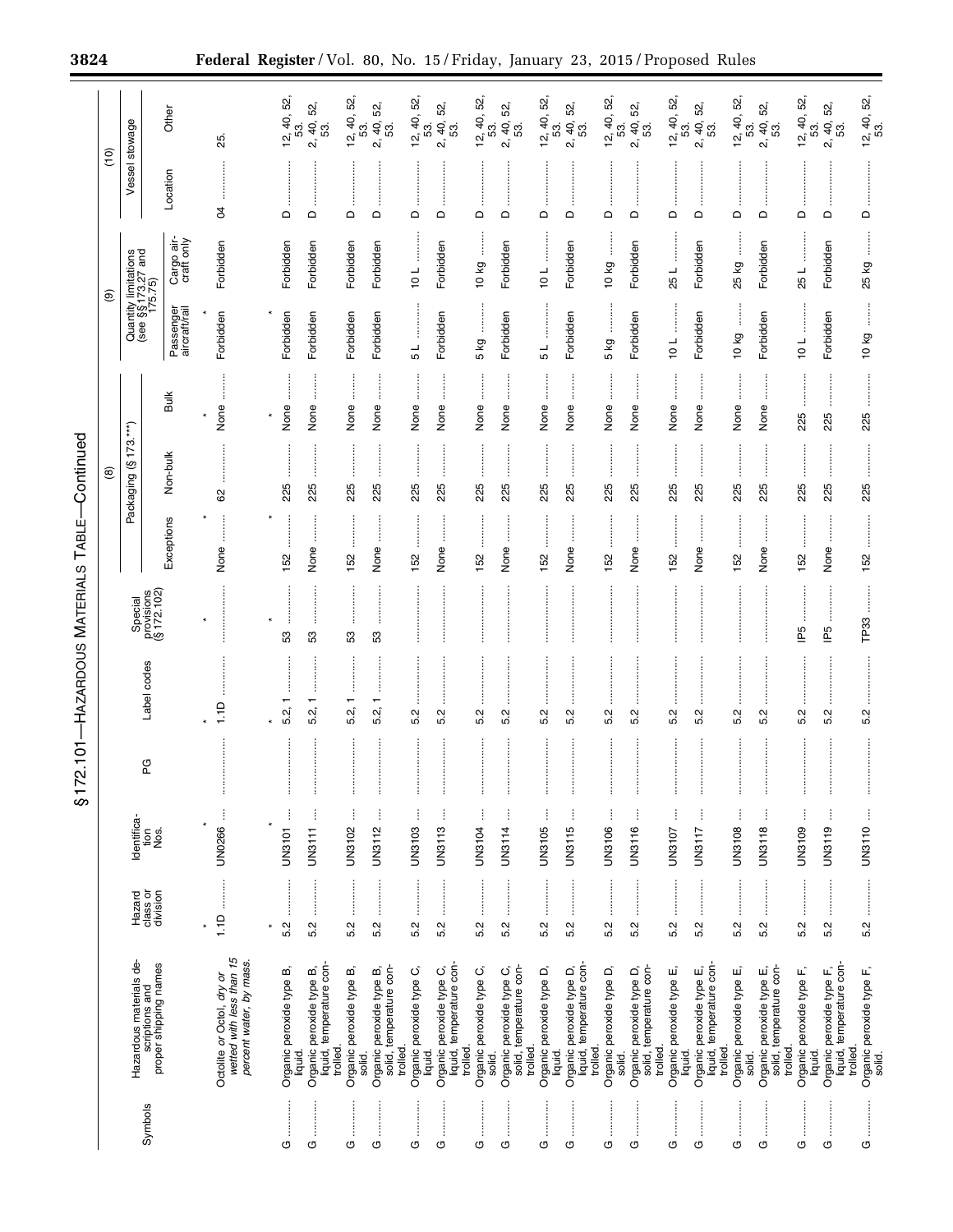| l<br>l<br>25 kg<br>Forbidden<br>Forbidden<br>Forbidden<br>Forbidden<br>Forbidden<br>Forbidden<br>Forbidden<br>Forbidden<br>Forbidden<br>Forbidden<br>¥<br>$\ast$                                                                             |
|----------------------------------------------------------------------------------------------------------------------------------------------------------------------------------------------------------------------------------------------|
| Forbidden<br>Forbidden<br>75 kg<br>75 kg<br>100 kg<br>$\begin{array}{ll} 100 \text{ kg} \dots \\ \text{Forbidden} \\ 75 \text{ kg} \dots \end{array}$<br>Forbidden<br>Forbidden<br>Forbidden<br>Forbidden<br>Forbidden<br>25 kg<br>Forbidden |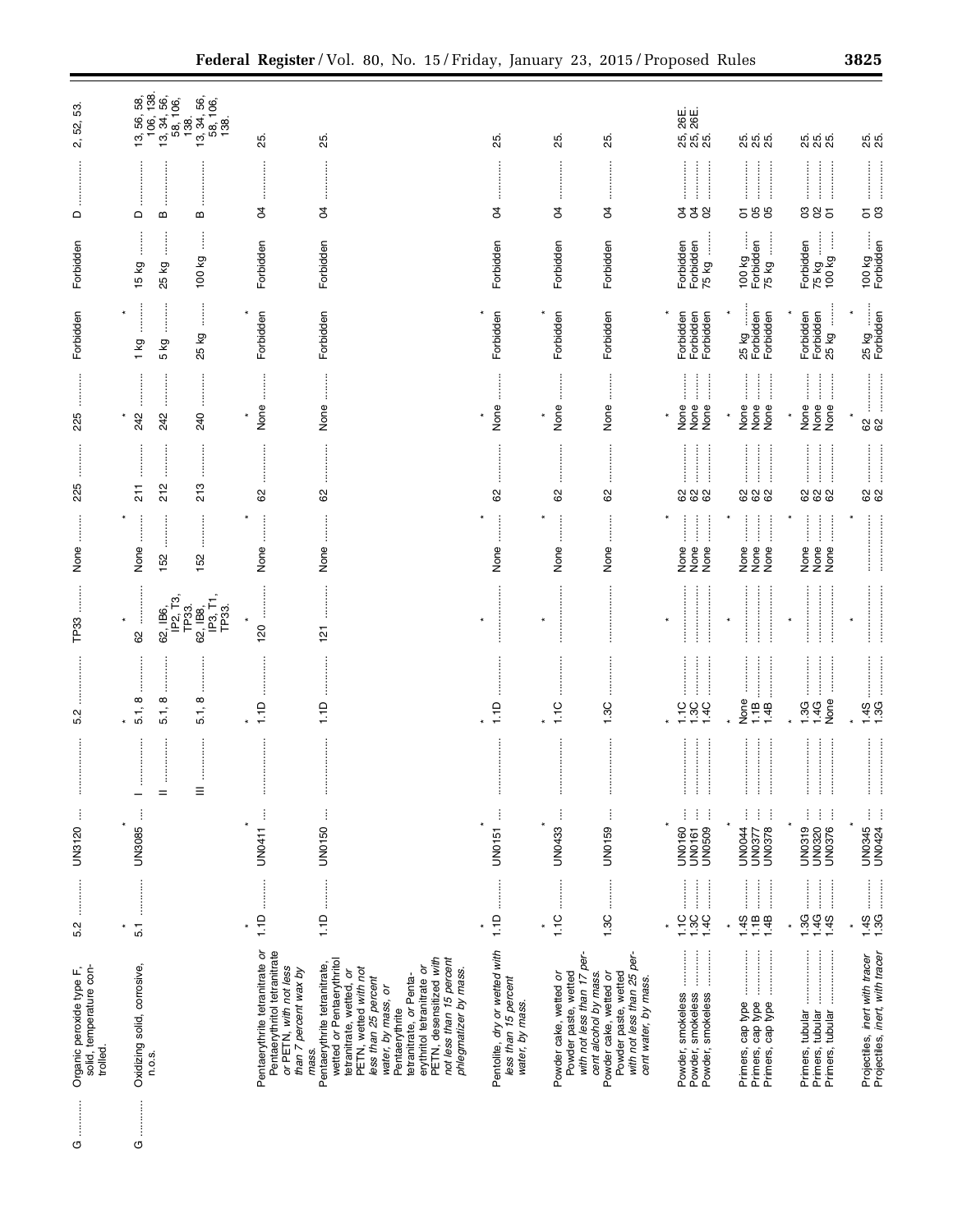| ֦֦֧֦֦֧֦֦֧֧֦֧֚֚֚֚֕֕֝֬֝֬֝֓֝֬֝֓֬֝֓֝֬֝֬֝֓<br>֧֪֝ <b>֓</b> ֧֧֖֧֧֧֧֚֚֚֚֚֚֚֚֓֬֝֬֝֬֝֬֝֬ |
|---------------------------------------------------------------------------------|
| י<br>נ                                                                          |
| ĺ<br>.<br> <br>                                                                 |
| ミスト・ト                                                                           |
|                                                                                 |
| l                                                                               |

|         |                                                                                                                                                                                           |                                                                                                                                                                                                                                                                                                                                                                                                                                                                                               |                                          |                                              |                                                                              |                                      |                                                                                                                                                                                             | ම                                                                      |                                                                |                            | $\circledcirc$                                        | (10)                   |                        |
|---------|-------------------------------------------------------------------------------------------------------------------------------------------------------------------------------------------|-----------------------------------------------------------------------------------------------------------------------------------------------------------------------------------------------------------------------------------------------------------------------------------------------------------------------------------------------------------------------------------------------------------------------------------------------------------------------------------------------|------------------------------------------|----------------------------------------------|------------------------------------------------------------------------------|--------------------------------------|---------------------------------------------------------------------------------------------------------------------------------------------------------------------------------------------|------------------------------------------------------------------------|----------------------------------------------------------------|----------------------------|-------------------------------------------------------|------------------------|------------------------|
|         |                                                                                                                                                                                           |                                                                                                                                                                                                                                                                                                                                                                                                                                                                                               |                                          |                                              |                                                                              |                                      |                                                                                                                                                                                             |                                                                        |                                                                |                            |                                                       |                        |                        |
| Symbols | Hazardous materials de-<br>proper shipping names<br>scriptions and                                                                                                                        | Hazard<br>class or<br>division                                                                                                                                                                                                                                                                                                                                                                                                                                                                | Identifica-<br>Nos.<br>tion              | PG                                           | Label codes                                                                  | provisions<br>(§ 172.102)<br>Special |                                                                                                                                                                                             | $(§ 173.***)$<br>Packaging                                             |                                                                |                            | Quantity limitations<br>(see §§ 173.27 and<br>175.75) | Vessel stowage         |                        |
|         |                                                                                                                                                                                           |                                                                                                                                                                                                                                                                                                                                                                                                                                                                                               |                                          |                                              |                                                                              |                                      | Exceptions                                                                                                                                                                                  | Non-bulk                                                               | <b>Bulk</b>                                                    | Passenger<br>aircraft/rail | Cargo air-<br>craft only                              | Location               | Other                  |
|         | Projectiles, inert, with tracer<br>Projectiles, with burster or                                                                                                                           | 1.4G<br>$1.2D$                                                                                                                                                                                                                                                                                                                                                                                                                                                                                | ŧ<br>UN0346<br>UN0425                    | ļ<br>ļ<br>ŧ                                  | <br><br>4G<br>1.2D                                                           |                                      |                                                                                                                                                                                             | 62                                                                     | 88                                                             | Forbidden<br>Forbidden     | Forbidden<br>75 kg                                    | $\beta$<br>8           | 25.<br>25              |
|         | Projectiles, with burster or<br>expelling charge.                                                                                                                                         | $\frac{1}{2}$<br>1.4D                                                                                                                                                                                                                                                                                                                                                                                                                                                                         | Ĵ<br><b>UN0347</b>                       | $\frac{1}{2}$                                | <br>1.4D                                                                     |                                      |                                                                                                                                                                                             | 62                                                                     | <br>8                                                          | Forbidden                  | 75 kg                                                 | 8                      | 25                     |
|         | expelling charge.<br>Projectiles, with burster or                                                                                                                                         | :<br>:<br>:<br>1.2F                                                                                                                                                                                                                                                                                                                                                                                                                                                                           | $\vdots$<br>UN0426                       | İ                                            | ŧ<br>1.2F                                                                    |                                      |                                                                                                                                                                                             | 62                                                                     | None                                                           | Forbidden                  | Forbidden                                             | <br>8                  | 25                     |
|         | Projectiles, with burster or<br>expelling charge.                                                                                                                                         | $\frac{4}{5}$                                                                                                                                                                                                                                                                                                                                                                                                                                                                                 | Ĵ<br>UN0427                              |                                              | 1.4F                                                                         |                                      |                                                                                                                                                                                             | 8                                                                      | None                                                           | Forbidden                  | Forbidden                                             | 8                      | 8                      |
|         | with burster or<br>expelling charge.<br>Projectiles,                                                                                                                                      | :<br>:<br>:<br>1.2G                                                                                                                                                                                                                                                                                                                                                                                                                                                                           | <b>UN0434</b>                            | <br> <br> <br> <br>İ                         | 1.2G                                                                         |                                      |                                                                                                                                                                                             | 62                                                                     | 8                                                              | Forbidden                  | Forbidden                                             | 80                     | 8                      |
|         | with burster or<br>expelling charge.<br>Projectiles,                                                                                                                                      | <br>1.4G                                                                                                                                                                                                                                                                                                                                                                                                                                                                                      | j<br>UN0435                              | :<br>:                                       | 1.4G                                                                         |                                      |                                                                                                                                                                                             | :<br>:<br>:<br>:<br>8                                                  | :<br>:<br>:<br>8                                               | Forbidden                  | 75 kg                                                 | 8                      | 25.                    |
|         | Projectiles, with bursting<br>expelling charge.                                                                                                                                           | $1.1F$                                                                                                                                                                                                                                                                                                                                                                                                                                                                                        | UN0167                                   |                                              | $1.1F$                                                                       |                                      |                                                                                                                                                                                             | 8                                                                      | None                                                           | Forbidden                  | Forbidden                                             | 8                      | 85                     |
|         | Projectiles, with bursting<br>charge.                                                                                                                                                     | :<br>:<br>:<br>1.1D                                                                                                                                                                                                                                                                                                                                                                                                                                                                           | UN0168                                   | $\vdots$                                     | İ<br>1.1D                                                                    |                                      | :<br>:<br>:                                                                                                                                                                                 | 62                                                                     | 8                                                              | Forbidden                  | Forbidden                                             | :<br>:<br>:<br>:<br>S4 | 85.                    |
|         | Projectiles, with bursting<br>charge.                                                                                                                                                     | <br>1.2D                                                                                                                                                                                                                                                                                                                                                                                                                                                                                      | ŧ<br>UN0169                              |                                              | 1.2D                                                                         |                                      |                                                                                                                                                                                             | 62                                                                     | 8                                                              | Forbidden                  | Forbidden                                             | S,                     | 25                     |
|         | Projectiles, with bursting<br>charge.                                                                                                                                                     | :<br>:<br>:<br>1.2F                                                                                                                                                                                                                                                                                                                                                                                                                                                                           | UN0324                                   | İ                                            | 1.2F                                                                         |                                      |                                                                                                                                                                                             | 8                                                                      | None                                                           | Forbidden                  | Forbidden                                             | $\vdots$<br>8          | 25                     |
|         | Projectiles, with bursting<br>charge.<br>charge.                                                                                                                                          | $1.4D$                                                                                                                                                                                                                                                                                                                                                                                                                                                                                        | UN0344                                   |                                              | 1.4D                                                                         |                                      |                                                                                                                                                                                             | 8                                                                      | 8                                                              | Forbidden                  | ļ<br>75 kg                                            | 8                      | 25.                    |
|         |                                                                                                                                                                                           |                                                                                                                                                                                                                                                                                                                                                                                                                                                                                               |                                          |                                              |                                                                              |                                      |                                                                                                                                                                                             |                                                                        | ×                                                              |                            |                                                       |                        |                        |
|         |                                                                                                                                                                                           | 1.3C                                                                                                                                                                                                                                                                                                                                                                                                                                                                                          | UN0495                                   |                                              | <br>1.3C                                                                     | 57                                   | İ<br>None                                                                                                                                                                                   | <br>82                                                                 | :<br>:<br>:<br>None                                            | Forbidden                  | Forbidden                                             | <br>ड                  | 55.<br>25              |
|         |                                                                                                                                                                                           |                                                                                                                                                                                                                                                                                                                                                                                                                                                                                               | ļ<br>ł<br>UN0498<br>UN0497               | ļ                                            | 1.10<br>1.1C                                                                 | 55                                   | ĺ<br>None<br>None                                                                                                                                                                           |                                                                        | None<br>None                                                   | Forbidden<br>Forbidden     | Forbidden<br>Forbidden                                | $\beta$<br>$\beta$     | 26E<br>25.             |
|         | Propellant, solid                                                                                                                                                                         | $\begin{array}{c}\n110 \\ 130\n\end{array}$<br>1.4C                                                                                                                                                                                                                                                                                                                                                                                                                                           | ŧ<br>$\vdots$<br>UN0499<br><b>UN0501</b> | <b><i><u><u>.</u></u></i></b><br>İ<br>ļ<br>j | 1.3C<br>1.4C                                                                 |                                      | $\begin{array}{c} \begin{array}{c} \begin{array}{c} \begin{array}{c} \end{array} \\ \begin{array}{c} \end{array} \end{array} \end{array} \end{array}$<br>$\frac{1}{2}$<br>ĺ<br>None<br>None | <b>888</b>                                                             | $\frac{1}{2}$<br>$\ddot{\ddot{\phantom{a}}}\,$<br>None<br>None | Forbidden<br>Forbidden     | Forbidden<br>Forbidden                                | 38                     | 26E.<br>ຕ໌<br>ດິ ດິ ຕິ |
|         |                                                                                                                                                                                           | $\ast$                                                                                                                                                                                                                                                                                                                                                                                                                                                                                        | ¥                                        |                                              |                                                                              | $\ast$                               | ¥                                                                                                                                                                                           |                                                                        | ¥                                                              |                            |                                                       |                        |                        |
|         | with not less than 10 per-<br>wetted with not less than<br>mass or RDX and HMX<br>RDX and HMX mixtures,<br>mixtures, desensitized<br>cent phlegmatizer by<br>15 percent water by<br>mass. |                                                                                                                                                                                                                                                                                                                                                                                                                                                                                               | UN0391                                   | ļ                                            | 1.1D                                                                         |                                      | None                                                                                                                                                                                        | :<br>:<br>:<br>:<br>62                                                 | None                                                           | Forbidden                  | Forbidden                                             | S,                     | ន<br>25                |
|         | Release devices, explosive                                                                                                                                                                | $\begin{array}{ccccccccccccc} \multicolumn{2}{c}{} & \multicolumn{2}{c}{} & \multicolumn{2}{c}{} & \multicolumn{2}{c}{} & \multicolumn{2}{c}{} & \multicolumn{2}{c}{} & \multicolumn{2}{c}{} & \multicolumn{2}{c}{} & \multicolumn{2}{c}{} & \multicolumn{2}{c}{} & \multicolumn{2}{c}{} & \multicolumn{2}{c}{} & \multicolumn{2}{c}{} & \multicolumn{2}{c}{} & \multicolumn{2}{c}{} & \multicolumn{2}{c}{} & \multicolumn{2}{c}{} & \multicolumn{2}{c}{} & \multicolumn{2}{c}{} & \$<br>1.4S | UN0173<br>×                              | ļ                                            | ł<br>1.4S                                                                    | $\ast$                               | None                                                                                                                                                                                        | 62                                                                     | $\ast$<br>82                                                   | $\vdots$<br>25 kg          | İ<br>100 kg                                           | 5                      | 25.                    |
|         | Rivets, explosive                                                                                                                                                                         | 1.4S<br>$\star$                                                                                                                                                                                                                                                                                                                                                                                                                                                                               | UN0174<br>$\star$                        | ļ                                            | 1.45                                                                         | $\star$                              | j<br>None                                                                                                                                                                                   | :<br>:<br>:<br>:<br>62                                                 | $\star$<br>8                                                   | İ<br>$\star$<br>25 kg      | ļ<br>100 kg                                           | 5                      | 25.                    |
|         |                                                                                                                                                                                           |                                                                                                                                                                                                                                                                                                                                                                                                                                                                                               |                                          |                                              |                                                                              |                                      |                                                                                                                                                                                             |                                                                        | $\star$                                                        |                            |                                                       |                        |                        |
|         | Rocket motors                                                                                                                                                                             | :<br>:<br>:<br>$\overline{3}$ C                                                                                                                                                                                                                                                                                                                                                                                                                                                               | UN0186                                   |                                              | 1.3C                                                                         | 109                                  | None                                                                                                                                                                                        | $\mbox{ }^{\mbox{}}\!\mbox{ }^{\mbox{}}\!\mbox{ }^{\mbox{}}\!\mbox{ }$ | 8                                                              | Forbidden                  | 220 kg                                                | R                      | 25.                    |
|         | Rocket motors<br>Rocket motors                                                                                                                                                            | 1.2C                                                                                                                                                                                                                                                                                                                                                                                                                                                                                          | UN0280<br>UN0281                         | .<br>.<br>.<br>.<br>.<br>.                   | 1.1C<br>2C                                                                   | :<br>:<br>:<br>109<br>109            | j<br>$\vdots$<br>None<br>None                                                                                                                                                               | $\frac{1}{2}$<br>$\mathbb{S}^2$                                        | 8<br>8                                                         | Forbidden<br>Forbidden     | Forbidden<br>Forbidden                                | <br>$\beta$<br>R       | 25.<br>25.             |
|         | Rocket motors, liquid fueled<br>Rocket motors, liquid fueled                                                                                                                              | $\frac{3}{3}$ .                                                                                                                                                                                                                                                                                                                                                                                                                                                                               | ł<br><b>UN0395</b><br>UN0396             | ŧ                                            | $\begin{bmatrix} 2J & \dots & \dots & \dots \end{bmatrix}$<br>$\overline{3}$ | 109<br>109                           | None<br>None                                                                                                                                                                                | <u>:</u><br><b>62</b><br>62<br>62                                      | None<br>None                                                   | Forbidden<br>Forbidden     | Forbidden<br>Forbidden                                | <b>8</b>               | 25, 23E.<br>25, 23E.   |

 $\equiv$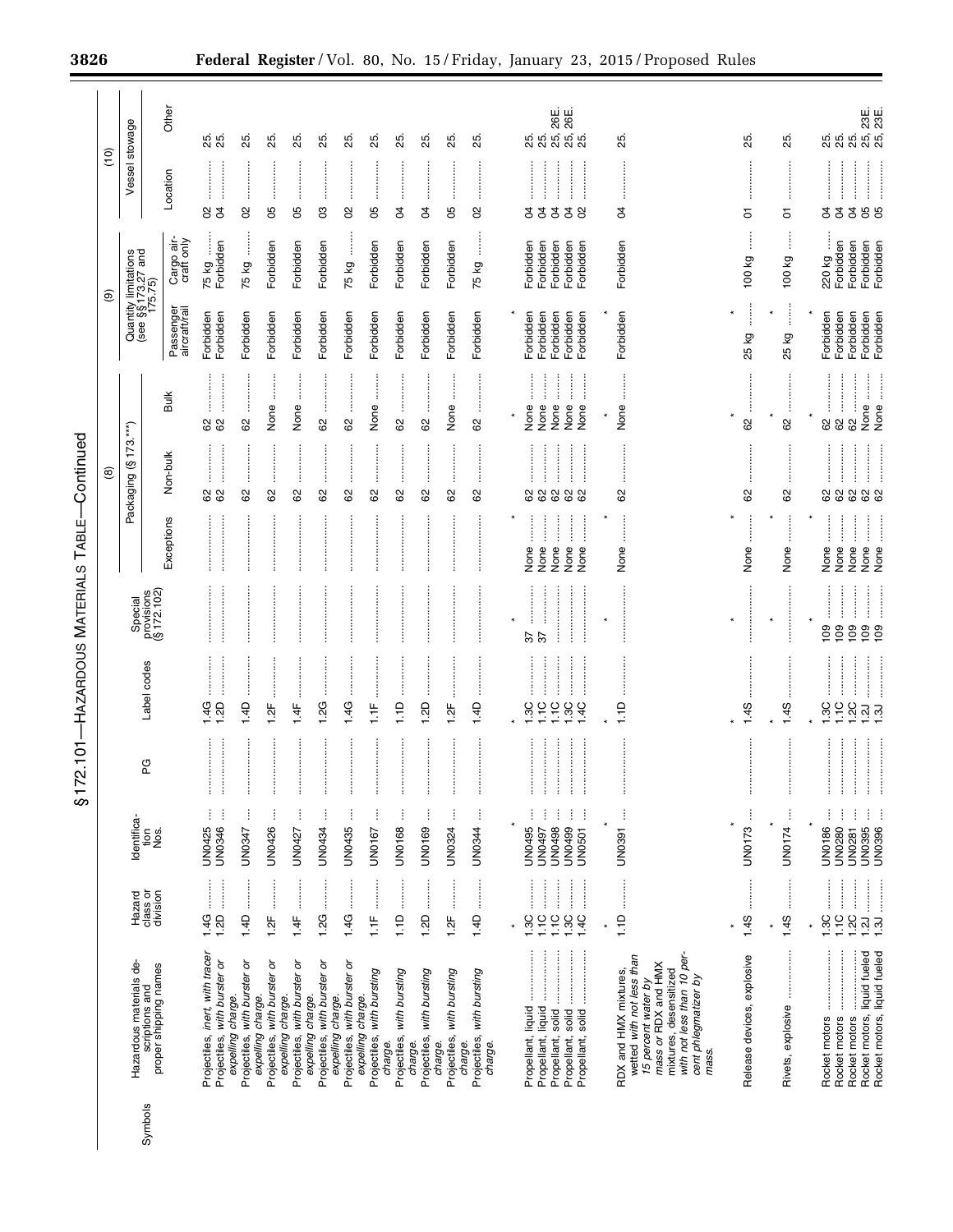| None<br>None<br>None<br>None<br>None<br>None<br>None<br>None<br>None<br>None<br>None<br>None<br>None<br>None<br>None<br>None<br>None<br>None<br>None<br>None<br>None<br>None<br>None<br>None<br>None<br>None<br>None<br>None<br>8<br>8<br>8<br>8<br>8<br>8<br>$\ddot{a}$<br> <br> <br> <br> <br> <br> <br> <br>:<br>:<br>:<br>224<br>224<br>224<br>224<br>224<br>224<br>224<br>224<br>224<br>224<br>224<br>224<br>224<br>224<br>224<br>224<br>224<br>224<br>8888<br>62<br>29<br>8<br>85<br>29<br>29<br>62<br>62<br>83<br>8<br>İ<br>None<br>None<br>None<br>None<br>None<br>None<br>None<br>None<br>None<br>None<br>None<br>None<br>None<br>None<br>None<br>None<br>None<br>None<br>None<br>None<br>None<br>None<br>None<br>None<br>None<br>$\overline{51}$<br>51<br>$\overline{51}$<br>51<br>$\overline{5}$<br>$\overline{5}$<br>$\overline{5}$<br>$\overline{5}$<br>57<br>$\frac{8}{2}$<br>$\frac{80}{2}$<br>នឹង<br>ន ន<br>1.4C<br>1.3C<br>1.3C<br>4G<br>QG<br>3G<br>$\vec{E}$<br>1.1E<br>1.2C<br>t:F<br>1.2E<br>$\frac{1}{2}$<br>$\vec{a}$<br>ಸ್ತ<br>نن<br>$\frac{1}{4}$<br>$\frac{1}{4}$<br>÷<br>÷<br>÷<br>ŧ<br>÷<br>÷<br>÷<br>÷<br>÷<br>÷<br>$\frac{1}{4}$<br>ļ<br>ŧ<br>ļ<br>$\vdots$<br>ŧ<br>ŧ<br>ŧ<br>ļ<br>ŧ<br>ŧ<br>ŧ<br>ŧ<br>ŧ<br>ŧ<br>ŧ<br>ŧ<br>÷<br>i<br>ŧ<br>ŧ<br>i<br>ŧ<br>ŧ<br>ŧ<br>÷<br>ŧ<br>÷<br>÷<br>ŧ<br>ŧ<br>÷<br>×<br>UN0250<br>UN0322<br><b>UN0398</b><br>UN0436<br>UN0438<br><b>UN3233</b><br>UN3225<br>UN3239<br>UN3230<br>UN0180<br>UN0182<br>UN0295<br><b>UN0183</b><br>UN3223<br>UN3235<br>UN3229<br>UN3222<br>UN3232<br>UN3234<br>UN3226<br>UN3236<br>UN3228<br><b>UN3238</b><br>UN0238<br>UN0240<br>UN0453<br><b>UN0181</b><br><b>UN3221</b><br>UN3231<br>UN3224<br>UN0397<br>UN0437<br>UN3227<br>UN3237<br>$\frac{1}{2}$<br>$\begin{array}{c} \begin{array}{c} \begin{array}{c} \begin{array}{c} \begin{array}{c} \end{array} \end{array} \\ \begin{array}{c} \end{array} \end{array} \end{array} \end{array} \end{array}$<br>:<br>:<br>:<br>:<br> <br> <br> <br> <br>$\begin{bmatrix} 1 & 0 & 0 & 0 \\ 0 & 0 & 0 & 0 \\ 0 & 0 & 0 & 0 \\ 0 & 0 & 0 & 0 \\ 0 & 0 & 0 & 0 \\ 0 & 0 & 0 & 0 \\ 0 & 0 & 0 & 0 \\ 0 & 0 & 0 & 0 & 0 \\ 0 & 0 & 0 & 0 & 0 \\ 0 & 0 & 0 & 0 & 0 \\ 0 & 0 & 0 & 0 & 0 & 0 \\ 0 & 0 & 0 & 0 & 0 & 0 \\ 0 & 0 & 0 & 0 & 0 & 0 \\ 0 & 0 & 0 & 0 & 0 & 0 \\ 0 & 0 & 0 & 0 & $<br>:<br>:<br>:<br><br><br><u>.</u><br>.<br>.<br>.<br>:<br>:<br>:<br>:<br> <br> <br> <br> <br><br><br><br>.<br>.<br>.<br>.<br>.<br>.<br><br>.3G<br>$\frac{1}{2}$<br>1.4C<br>1.3C<br>1.2G<br>1.3C<br>1.2C<br>1.3L<br>$\overline{1}$ .1<br>$\frac{1}{2}$<br>1.2E<br>$1.2$ F<br>1.2L<br>ŧ<br>1.2J<br>$\frac{1}{4}$<br>$\frac{1}{4}$<br>4.1<br>$\frac{1}{4}$<br>4.1<br>$\frac{1}{4}$<br>$\frac{1}{4}$<br>$\frac{1}{4}$<br>$\frac{1}{4}$<br>$\frac{1}{4}$<br>$\frac{1}{4}$<br>$\frac{1}{4}$<br>$\frac{1}{4}$<br>$\frac{1}{4}$<br>$\frac{1}{4}$<br>$\frac{1}{4}$<br>$\frac{1}{4}$<br>$\frac{1}{4}$<br>$\frac{1}{4}$<br>$\ddot{}}$<br>ļ<br>$\ddot{\phantom{a}}$<br>$\ddot{\phantom{a}}$<br>$\vdots$<br>$\vdots$<br>ŧ<br>$\frac{1}{2}$<br>$\ddot{\phantom{a}}$<br>÷<br>÷<br>$\begin{array}{c}\n\vdots \\ \vdots \\ \vdots\n\end{array}$<br>bursting charge.<br>Rockets, liquid fueled with<br>Self-reactive liquid type D<br>Self-reactive liquid type D,<br>Self-reactive liquid type E<br>Self-reactive liquid type E,<br>Self-reactive liquid type F<br>Self-reactive solid type B,<br>temperature controlled.<br>Rockets, with expelling<br>Rockets, with expelling<br>Rockets, with bursting<br>bursting charge. | ), 14E,<br>15E<br>25,<br>రి<br>Forbidden<br>Forbidden                    | 25, 14E,<br>15E.<br>80<br>Forbidden<br>Forbidden                         | 23E<br><u>ន</u> ្លុំ នូវ នូ<br>85<br>೮ ೮<br>İ<br>Forbidden<br>75 kg<br>75 kg<br>Forbidden<br>Forbidden<br>Forbidden<br>Forbidden<br>Forbidden | 23E<br>25,<br>8<br>Forbidden<br>Forbidden | 25<br>8<br>Forbidden<br>Forbidden | 55<br>S,<br>Forbidden<br>Forbidden | ಸಿ<br>Ŕ<br>Forbidden<br>Forbidden | ಸಿ<br>8<br>Forbidden<br>Forbidden | ని<br>S,<br>Forbidden<br>Forbidden | ని<br>S,<br>Forbidden<br>Forbidden | 25<br>8<br>75 kg<br>Forbidden | ನಿ<br>Ŕ<br>Forbidden<br>Forbidden | 52, 53.<br>2, 52, 53.<br>$\Omega$<br>Forbidden<br>Forbidden<br>Forbidden<br>Forbidden | 52, 53.<br>2, 52, 53.<br>$\Box$<br>10 L<br>Forbidden<br>5 L<br>Forbidden               | 2, 52, 53.<br>52, 53.<br>$\Box$<br>Forbidden<br>10L<br>5 L<br>Forbidden | 52, 53.<br>2, 52, 53.<br>≏ ¤<br>25 L<br>Forbidden<br>10 L<br>Forbidden | 52, 53.<br>2, 52, 53.<br>≏<br>25 L<br>Forbidden<br>Forbidden<br>10L | 52, 53.<br>2, 52, 53.<br>$\Box$<br>$\Omega$<br>Forbidden<br>Forbidden<br>Forbidden<br>Forbidden | 52, 53.<br>2, 52, 53.<br>$\Box$<br>10 kg<br>Forbidden<br>5kg<br>Forbidden            | S3<br>53.<br>52,<br><u>ສິສ</u><br>O<br>$\Omega$<br>10 kg<br>Forbidden<br>5kg<br>Forbidden | 52, 53.<br>2, 52, 53.<br>≏≏<br>25 kg<br>Forbidden<br>10 kg<br>Forbidden             | 52, 53.<br>2, 52, 53.<br>$\Omega$<br>25 kg<br>Forbidden<br>10 kg<br>Forbidden |
|---------------------------------------------------------------------------------------------------------------------------------------------------------------------------------------------------------------------------------------------------------------------------------------------------------------------------------------------------------------------------------------------------------------------------------------------------------------------------------------------------------------------------------------------------------------------------------------------------------------------------------------------------------------------------------------------------------------------------------------------------------------------------------------------------------------------------------------------------------------------------------------------------------------------------------------------------------------------------------------------------------------------------------------------------------------------------------------------------------------------------------------------------------------------------------------------------------------------------------------------------------------------------------------------------------------------------------------------------------------------------------------------------------------------------------------------------------------------------------------------------------------------------------------------------------------------------------------------------------------------------------------------------------------------------------------------------------------------------------------------------------------------------------------------------------------------------------------------------------------------------------------------------------------------------------------------------------------------------------------------------------------------------------------------------------------------------------------------------------------------------------------------------------------------------------------------------------------------------------------------------------------------------------------------------------------------------------------------------------------------------------------------------------------------------------------------------------------------------------------------------------------------------------------------------------------------------------------------------------------------------------------------------------------------------------------------------------------------------------------------------------------------------------------------------------------------------------------------------------------------------------------------------------------------------------------------------------------------------------------------------------------------------------------------------------------------------------------------------------------------------------------------------------------------------------------------------------------------------------------------------------------------------------------------------------------------------------------------------------------------------------------------------------------------------------------------------------------------------------------------------------------------------------------------|--------------------------------------------------------------------------|--------------------------------------------------------------------------|-----------------------------------------------------------------------------------------------------------------------------------------------|-------------------------------------------|-----------------------------------|------------------------------------|-----------------------------------|-----------------------------------|------------------------------------|------------------------------------|-------------------------------|-----------------------------------|---------------------------------------------------------------------------------------|----------------------------------------------------------------------------------------|-------------------------------------------------------------------------|------------------------------------------------------------------------|---------------------------------------------------------------------|-------------------------------------------------------------------------------------------------|--------------------------------------------------------------------------------------|-------------------------------------------------------------------------------------------|-------------------------------------------------------------------------------------|-------------------------------------------------------------------------------|
| None                                                                                                                                                                                                                                                                                                                                                                                                                                                                                                                                                                                                                                                                                                                                                                                                                                                                                                                                                                                                                                                                                                                                                                                                                                                                                                                                                                                                                                                                                                                                                                                                                                                                                                                                                                                                                                                                                                                                                                                                                                                                                                                                                                                                                                                                                                                                                                                                                                                                                                                                                                                                                                                                                                                                                                                                                                                                                                                                                                                                                                                                                                                                                                                                                                                                                                                                                                                                                                                                                                                                        |                                                                          |                                                                          | $\ddot{}}$                                                                                                                                    |                                           |                                   |                                    |                                   |                                   |                                    |                                    |                               |                                   |                                                                                       |                                                                                        |                                                                         |                                                                        |                                                                     |                                                                                                 |                                                                                      |                                                                                           |                                                                                     | None<br>224<br>224                                                            |
|                                                                                                                                                                                                                                                                                                                                                                                                                                                                                                                                                                                                                                                                                                                                                                                                                                                                                                                                                                                                                                                                                                                                                                                                                                                                                                                                                                                                                                                                                                                                                                                                                                                                                                                                                                                                                                                                                                                                                                                                                                                                                                                                                                                                                                                                                                                                                                                                                                                                                                                                                                                                                                                                                                                                                                                                                                                                                                                                                                                                                                                                                                                                                                                                                                                                                                                                                                                                                                                                                                                                             |                                                                          |                                                                          |                                                                                                                                               |                                           |                                   |                                    |                                   |                                   |                                    |                                    |                               |                                   |                                                                                       |                                                                                        |                                                                         |                                                                        |                                                                     |                                                                                                 |                                                                                      |                                                                                           |                                                                                     |                                                                               |
|                                                                                                                                                                                                                                                                                                                                                                                                                                                                                                                                                                                                                                                                                                                                                                                                                                                                                                                                                                                                                                                                                                                                                                                                                                                                                                                                                                                                                                                                                                                                                                                                                                                                                                                                                                                                                                                                                                                                                                                                                                                                                                                                                                                                                                                                                                                                                                                                                                                                                                                                                                                                                                                                                                                                                                                                                                                                                                                                                                                                                                                                                                                                                                                                                                                                                                                                                                                                                                                                                                                                             |                                                                          |                                                                          |                                                                                                                                               |                                           |                                   |                                    |                                   |                                   |                                    |                                    |                               |                                   |                                                                                       |                                                                                        |                                                                         |                                                                        |                                                                     |                                                                                                 |                                                                                      |                                                                                           |                                                                                     |                                                                               |
|                                                                                                                                                                                                                                                                                                                                                                                                                                                                                                                                                                                                                                                                                                                                                                                                                                                                                                                                                                                                                                                                                                                                                                                                                                                                                                                                                                                                                                                                                                                                                                                                                                                                                                                                                                                                                                                                                                                                                                                                                                                                                                                                                                                                                                                                                                                                                                                                                                                                                                                                                                                                                                                                                                                                                                                                                                                                                                                                                                                                                                                                                                                                                                                                                                                                                                                                                                                                                                                                                                                                             |                                                                          |                                                                          |                                                                                                                                               |                                           |                                   |                                    |                                   |                                   |                                    |                                    |                               |                                   |                                                                                       |                                                                                        |                                                                         |                                                                        |                                                                     |                                                                                                 |                                                                                      |                                                                                           |                                                                                     | ÷<br>÷<br>UN3240                                                              |
|                                                                                                                                                                                                                                                                                                                                                                                                                                                                                                                                                                                                                                                                                                                                                                                                                                                                                                                                                                                                                                                                                                                                                                                                                                                                                                                                                                                                                                                                                                                                                                                                                                                                                                                                                                                                                                                                                                                                                                                                                                                                                                                                                                                                                                                                                                                                                                                                                                                                                                                                                                                                                                                                                                                                                                                                                                                                                                                                                                                                                                                                                                                                                                                                                                                                                                                                                                                                                                                                                                                                             | hypergolic liquids with or<br>without an expelling<br>Rocket motors with | hypergolic liquids with or<br>without an expelling<br>Rocket motors with | Rockets, liquid fueled with<br>Rockets, line-throwing<br>Rockets, line-throwing<br>Rockets, line-throwing                                     |                                           | Rockets, with bursting            | Rockets, with bursting             | Rockets, with bursting            |                                   |                                    |                                    | Rockets, with expelling       | Rockets, with inert head          | Self-reactive liquid type B<br>Self-reactive liquid type B,                           | Self-reactive liquid type C,<br>Self-reactive liquid type C<br>temperature controlled. | temperature controlled.                                                 | temperature controlled.                                                | temperature controlled.<br>Self-reactive liquid type F              | temperature controlled.<br>Self-reactive solid type B                                           | Self-reactive solid type C,<br>temperature controlled.<br>Self-reactive solid type C | temperature controlled.<br>Self-reactive solid type D<br>Self-reactive solid type D       | Self-reactive solid type E<br>Self-reactive solid type E,<br>temperature controlled | $\frac{1}{4}$<br>Self-reactive solid type F<br>Self-reactive solid type F,    |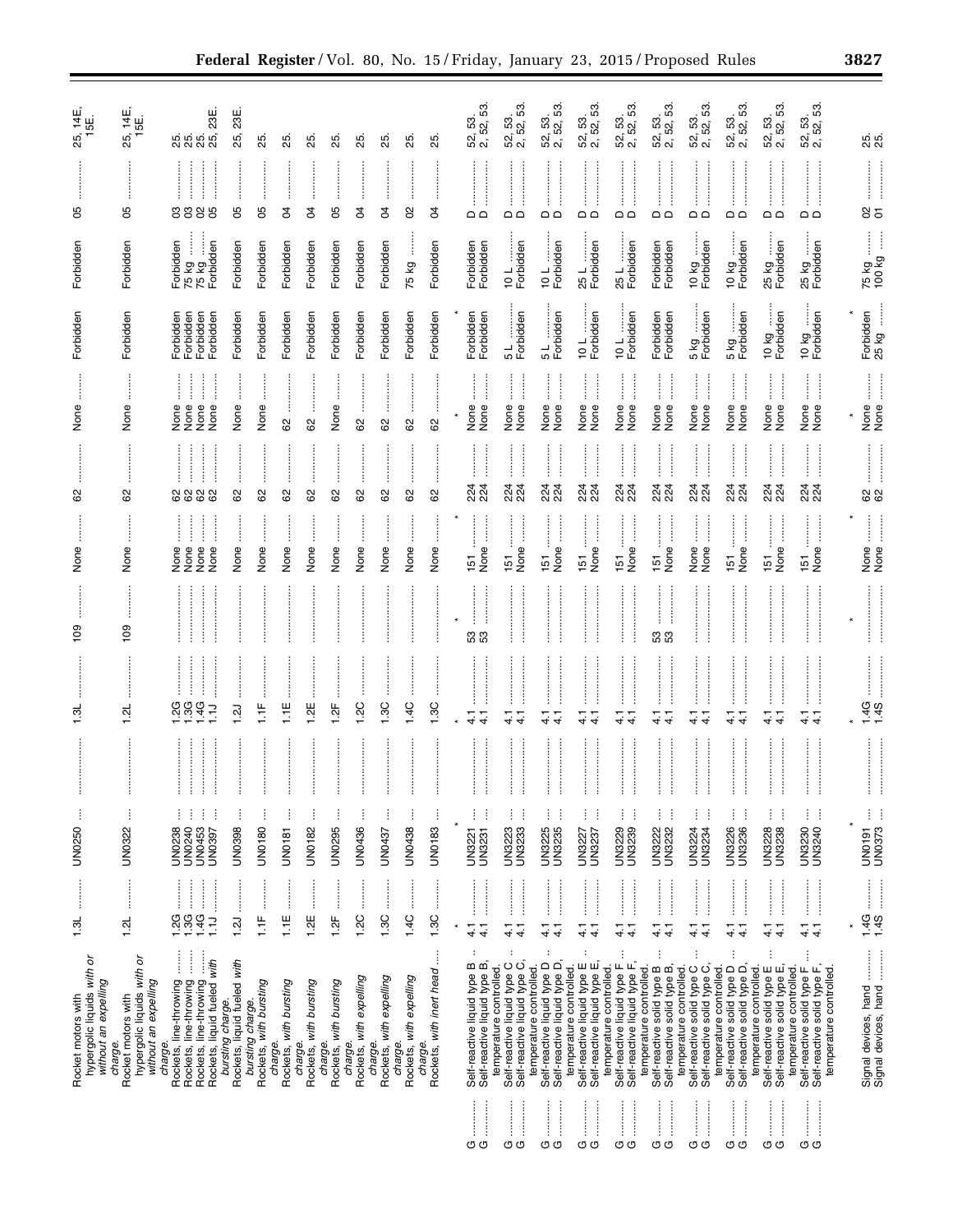|         |                                                                                              |                                                                                                                                                                                                                                                                                                                                                                                                                                                                                                                                                                |                                                                        |                                                  |                                 |                           |                                                                                 | $\circlede$      |                                                          | $\circledcirc$                                        |                                              | (10)                     |                          |
|---------|----------------------------------------------------------------------------------------------|----------------------------------------------------------------------------------------------------------------------------------------------------------------------------------------------------------------------------------------------------------------------------------------------------------------------------------------------------------------------------------------------------------------------------------------------------------------------------------------------------------------------------------------------------------------|------------------------------------------------------------------------|--------------------------------------------------|---------------------------------|---------------------------|---------------------------------------------------------------------------------|------------------|----------------------------------------------------------|-------------------------------------------------------|----------------------------------------------|--------------------------|--------------------------|
|         |                                                                                              | Hazard                                                                                                                                                                                                                                                                                                                                                                                                                                                                                                                                                         | Identifica-                                                            |                                                  |                                 | Special                   |                                                                                 | Packaging (§173. | $***$                                                    | Quantity limitations<br>(see §§ 173.27 and<br>175.75) |                                              | Vessel stowage           |                          |
| Symbols | Hazardous materials de-<br>scriptions and<br>proper shipping names                           | class or<br>division                                                                                                                                                                                                                                                                                                                                                                                                                                                                                                                                           | ieg<br>Nos.                                                            | PG                                               | Label codes                     | provisions<br>(§ 172.102) |                                                                                 |                  |                                                          |                                                       |                                              |                          |                          |
|         |                                                                                              |                                                                                                                                                                                                                                                                                                                                                                                                                                                                                                                                                                |                                                                        |                                                  |                                 |                           | Exceptions                                                                      | Non-bulk         | <b>Bulk</b>                                              | Passenger<br>aircraft/rail                            | Cargo air-<br>craft only                     | Location                 | Other                    |
|         | Signals, distress, <i>ship</i><br>Signals, distress, <i>ship</i>                             | 1.1G                                                                                                                                                                                                                                                                                                                                                                                                                                                                                                                                                           | ŧ<br>Ì<br>UN0194<br>UN0195                                             | <br> <br> <br> <br> <br>İ<br>İ                   | <b>.</b><br>.<br>.<br>.<br>1.3G |                           | j<br>$\begin{array}{c} \vdots \\ \vdots \\ \vdots \end{array}$<br>None<br>None  | 62               | İ<br>None<br>None                                        | Forbidden<br>Forbidden                                | Forbidden<br>75 kg                           | <br>gg                   | 85<br>25                 |
|         | Signals, railway track, ex-                                                                  | :<br>:<br>:<br>1.1G                                                                                                                                                                                                                                                                                                                                                                                                                                                                                                                                            | ļ<br>UN0192                                                            | İ                                                | :<br>:<br>:<br>:<br>1.1G        |                           | İ<br>None                                                                       | <br>62           | None                                                     | Forbidden                                             | Forbidden                                    | පි                       | ю.<br>25                 |
|         | Signals, railway track, ex-<br>plosive.<br>plosive.                                          | 1.45                                                                                                                                                                                                                                                                                                                                                                                                                                                                                                                                                           | ŧ<br>UN0193                                                            | ļ                                                | 1.4S                            |                           | $\ddot{\phantom{a}}$<br>None                                                    | 62               | None                                                     | j<br>25 kg                                            | 100 kg                                       | $\overline{5}$           | 25.                      |
|         |                                                                                              |                                                                                                                                                                                                                                                                                                                                                                                                                                                                                                                                                                |                                                                        |                                                  |                                 |                           |                                                                                 |                  |                                                          |                                                       |                                              |                          |                          |
|         |                                                                                              | $\begin{bmatrix} 1 & 0 & 0 & 0 \\ 0 & 0 & 0 & 0 \\ 0 & 0 & 0 & 0 \\ 0 & 0 & 0 & 0 \\ 0 & 0 & 0 & 0 \\ 0 & 0 & 0 & 0 \\ 0 & 0 & 0 & 0 \\ 0 & 0 & 0 & 0 & 0 \\ 0 & 0 & 0 & 0 & 0 \\ 0 & 0 & 0 & 0 & 0 \\ 0 & 0 & 0 & 0 & 0 \\ 0 & 0 & 0 & 0 & 0 & 0 \\ 0 & 0 & 0 & 0 & 0 & 0 \\ 0 & 0 & 0 & 0 & 0 & 0 \\ 0 & 0 & 0 & 0 & 0 & $<br>$\ddot{\ddot{\theta}}$<br>$\begin{array}{c} \begin{array}{c} \begin{array}{c} \begin{array}{c} \begin{array}{c} \end{array}\\ \end{array} \end{array} \end{array} \end{array} \end{array}$<br>1.1G<br>$1,30$<br>$1,30$<br>1.4G | ļ<br>ŧ<br>ŧ<br>ļ<br><b>UN0196</b><br><b>UN0313</b><br>UN0197<br>UN0487 | <u>:</u><br> <br> <br> <br> <br>ļ<br>l<br>ļ<br>ļ | $-499$                          |                           | İ<br>$\ddot{\phantom{a}}$<br>$\frac{1}{2}$<br>İ<br>None<br>None<br>None<br>None | <br><br>8888     | <br>$\ddot{}}$<br>j<br>İ<br>None<br>None<br>None<br>None | Forbidden<br>Forbidden<br>Forbidden<br>Forbidden      | 75 kg<br>Forbidden<br>Forbidden<br>Forbidden | :<br>:<br>:<br>:<br>3833 | 25.<br>25.<br>25.<br>25. |
|         |                                                                                              | $\star$                                                                                                                                                                                                                                                                                                                                                                                                                                                                                                                                                        |                                                                        |                                                  |                                 |                           |                                                                                 |                  | $\star$                                                  |                                                       |                                              |                          |                          |
|         | than 15 percent water, by<br>Sodium dinitro-o-cresolate,<br>dry or wetted with less<br>mass. | 1.3C                                                                                                                                                                                                                                                                                                                                                                                                                                                                                                                                                           | UN0234                                                                 | İ                                                | .<br>1.3C                       |                           | İ<br>None                                                                       | <br>62           | $\vdots$<br>None                                         | Forbidden                                             | Forbidden                                    | <br>S                    | نها<br>25,               |
|         |                                                                                              |                                                                                                                                                                                                                                                                                                                                                                                                                                                                                                                                                                |                                                                        |                                                  |                                 |                           |                                                                                 |                  |                                                          |                                                       |                                              |                          |                          |
|         | Sodium picramate, dry or<br>wetted with less than 20<br>percent water, by mass.              | $\ddot{\phantom{a}}$<br>1.3C                                                                                                                                                                                                                                                                                                                                                                                                                                                                                                                                   | ŧ<br><b>UN0235</b>                                                     | İ                                                | 1.3C                            |                           | None                                                                            | 8                | None                                                     | Forbidden                                             | Forbidden                                    | S                        | نیا<br>25,               |
|         |                                                                                              | $\star$                                                                                                                                                                                                                                                                                                                                                                                                                                                                                                                                                        |                                                                        |                                                  |                                 | $\star$                   |                                                                                 |                  | $\star$                                                  |                                                       |                                              |                          |                          |
|         | Sounding devices, explo-                                                                     | 1.2F                                                                                                                                                                                                                                                                                                                                                                                                                                                                                                                                                           | ł<br><b>UN0204</b>                                                     |                                                  | 1.2F                            |                           | None                                                                            | 82               | 8                                                        | Forbidden                                             | Forbidden                                    | 8                        | 25.                      |
|         | Sounding devices, explo-<br>sive.                                                            | .<br>.<br>.<br>.<br>.<br>$\frac{1}{2}$                                                                                                                                                                                                                                                                                                                                                                                                                                                                                                                         | ŧ<br><b>UN0296</b>                                                     | :<br>:<br>:<br>İ                                 | $1.1F$                          |                           | None                                                                            | 62               | 62                                                       | Forbidden                                             | Forbidden                                    | 8                        | 25.                      |
|         | Sounding devices, explo-<br>sive.                                                            | 1.1D                                                                                                                                                                                                                                                                                                                                                                                                                                                                                                                                                           | ŧ<br>UN0374                                                            | :<br>:<br>:<br>:<br>$\vdots$                     | $\frac{1}{2}$                   |                           | İ<br>None                                                                       | <br>8            | 82                                                       | Forbidden                                             | Forbidden                                    | S                        | 25.                      |
|         | Sounding devices, explo-<br>sive.<br>sive.                                                   | 1.2D                                                                                                                                                                                                                                                                                                                                                                                                                                                                                                                                                           | ŧ<br>UN0375                                                            | ļ                                                | 1.2D                            |                           | $\ddot{\phantom{a}}$<br>None                                                    | 8                | 8                                                        | Forbidden                                             | Forbidden                                    | R                        | 25.                      |
|         |                                                                                              |                                                                                                                                                                                                                                                                                                                                                                                                                                                                                                                                                                |                                                                        |                                                  |                                 |                           |                                                                                 |                  |                                                          |                                                       |                                              |                          |                          |
| U       | Substances, explosive,                                                                       | $\overline{11}$                                                                                                                                                                                                                                                                                                                                                                                                                                                                                                                                                | ŧ<br>UN0357                                                            | $\vdots$                                         | <br>$\frac{1}{2}$               | <br>$\overline{5}$        | $\ddot{\ddot{\phantom{}}\phantom{}}$<br>None                                    | <br>8            | None                                                     | Forbidden                                             | Forbidden                                    | 80                       | 25, 14E,<br>15E          |
| O       | Substances, explosive,<br>n.o.s.                                                             | ļ<br>1.21                                                                                                                                                                                                                                                                                                                                                                                                                                                                                                                                                      | ŧ<br>UN0358                                                            |                                                  | ┙<br>$\frac{1}{2}$              | $\overline{101}$          | None                                                                            | 8                | None                                                     | Forbidden                                             | Forbidden                                    | 8                        | 25, 14E,<br>15E.         |
| <br>O   | Substances, explosive,<br>n.o.s.                                                             | <br>1.3L                                                                                                                                                                                                                                                                                                                                                                                                                                                                                                                                                       | ŧ<br>UN0359                                                            | İ                                                | 1.3L                            | <br>$\overline{5}$        | None                                                                            | <br>62           | None                                                     | Forbidden                                             | Forbidden                                    | 80                       | 25, 14E,                 |
| O       | Substances, explosive,<br>n.o.s.                                                             | $\ddot{\phantom{a}}$<br>1.1A                                                                                                                                                                                                                                                                                                                                                                                                                                                                                                                                   | ŧ<br>UN0473                                                            | $\vdots$                                         | ļ<br>1.1A                       | ÷<br>101, 111             | $\ddot{}}$<br>None                                                              | <br>62           | None                                                     | Forbidden                                             | Forbidden                                    | 8                        | 15E.<br>25.              |
| O       | Substances, explosive,<br>n.o.s.                                                             | 1.1C                                                                                                                                                                                                                                                                                                                                                                                                                                                                                                                                                           | UN0474                                                                 |                                                  | $\frac{0}{1}$                   | $\overline{5}$            | None                                                                            | 8                | None                                                     | Forbidden                                             | Forbidden                                    | R                        | 25.                      |
| <br>O   | Substances, explosive,<br>n.o.s.                                                             | <br> <br> <br> <br> <br>1.1D                                                                                                                                                                                                                                                                                                                                                                                                                                                                                                                                   | j<br>UN0475                                                            | :<br>:<br>:<br>:<br>İ                            | 1.1D                            | <br>$\overline{5}$        | :<br>:<br>None                                                                  | <br>62           | None                                                     | Forbidden                                             | Forbidden                                    | S                        | 25.                      |
| U       | Substances, explosive,<br>n.o.s.                                                             | $\ddot{\phantom{a}}$<br>1.1G                                                                                                                                                                                                                                                                                                                                                                                                                                                                                                                                   | ŧ<br>UN0476                                                            | <br>ļ                                            | 1.1G                            | <br>$\overline{101}$      | İ<br>None                                                                       | <br>8            | $\vdots$<br>None                                         | Forbidden                                             | Forbidden                                    | පි                       | 25.                      |
| O       | Substances, explosive,<br>n.o.s.                                                             | 1.3C                                                                                                                                                                                                                                                                                                                                                                                                                                                                                                                                                           | ŧ<br>UN0477                                                            |                                                  | 1.3C                            | $\overline{5}$            | None                                                                            | 8                | None                                                     | Forbidden                                             | Forbidden                                    | R                        | 25.                      |
| <br>U   | Substances, explosive,<br>n.o.s.<br>n.o.s.                                                   |                                                                                                                                                                                                                                                                                                                                                                                                                                                                                                                                                                | Ì<br>UN0478                                                            | $\vdots$                                         | 1.3G                            | <br>$\overline{5}$        | j<br>None                                                                       | 62               | j<br>None                                                | Forbidden                                             | Forbidden                                    | 8                        | 25.                      |
|         |                                                                                              |                                                                                                                                                                                                                                                                                                                                                                                                                                                                                                                                                                |                                                                        |                                                  |                                 |                           |                                                                                 |                  |                                                          |                                                       |                                              |                          |                          |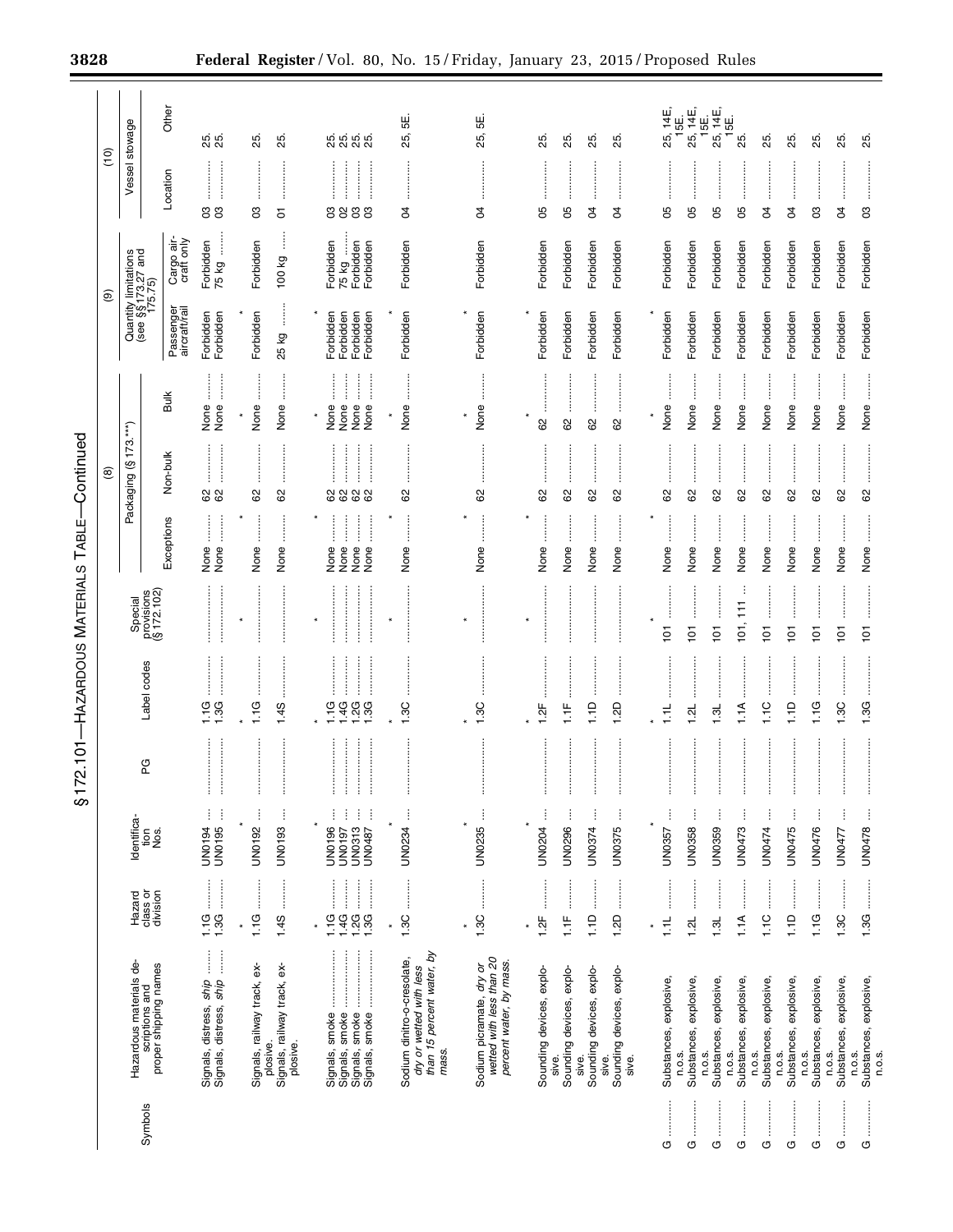| O                     | Substances, explosive,                                                                                              | 1.4C                                                                                                                                                                                                             | ÷<br>UN0479                                             | $\frac{4}{1}$               | $\frac{1}{2}$                      | None                                                                                                                                                                                                             | 8                           | None                                         | Forbidden                       | 75 kg                             | 8                            | 25                |
|-----------------------|---------------------------------------------------------------------------------------------------------------------|------------------------------------------------------------------------------------------------------------------------------------------------------------------------------------------------------------------|---------------------------------------------------------|-----------------------------|------------------------------------|------------------------------------------------------------------------------------------------------------------------------------------------------------------------------------------------------------------|-----------------------------|----------------------------------------------|---------------------------------|-----------------------------------|------------------------------|-------------------|
| ÷<br>O                | Substances, explosive,<br>n.o.s.                                                                                    | 1.4D                                                                                                                                                                                                             | ÷<br><b>UN0480</b>                                      | 1.4D                        | $\overline{5}$                     | None                                                                                                                                                                                                             | ÷<br>62                     | None                                         | Forbidden                       | 75 kg                             | 8                            | 25.               |
| O                     | Substances, explosive,<br>n.o.s.                                                                                    | :<br>:<br>:<br>1.4S                                                                                                                                                                                              | ŧ<br><b>UN0481</b>                                      | 1.4S                        | $\overline{5}$                     | None                                                                                                                                                                                                             | 62                          | None                                         | 25 kg                           | $\vdots$<br>75 kg                 | 5                            | 25.               |
| O                     | Substances, explosive,<br>n.o.s.                                                                                    | 1.4G                                                                                                                                                                                                             | <b>UN0485</b>                                           | 1.4G                        | $\overline{5}$                     | None                                                                                                                                                                                                             | 8                           | None                                         | Forbidden                       | 75 kg                             | $\rm 8$                      | 25.               |
| <br>O                 | Substances, explosive, very<br>insensitive, n.o.s or Sub-<br>stances, EVI, n.o.s.<br>n.o.s.                         | :<br>:<br>:<br>1.5D                                                                                                                                                                                              | ÷<br>UN0482                                             | 1.5D                        | :<br>:<br>:<br>:<br>$\overline{5}$ | $\ddot{}}$<br>None                                                                                                                                                                                               | 62                          | $\ddot{\ddot{\cdot}}$<br>None                | Forbidden                       | Forbidden                         | පි                           | 25.               |
|                       |                                                                                                                     |                                                                                                                                                                                                                  |                                                         |                             |                                    |                                                                                                                                                                                                                  |                             | $\ast$                                       |                                 |                                   |                              |                   |
|                       | Tetranitroaniine                                                                                                    | :<br>:<br>:<br>:<br>1.1D                                                                                                                                                                                         | Ĵ<br>UN0207                                             | 1.1D                        |                                    | None                                                                                                                                                                                                             | 62                          | None                                         | Forbidden                       | Forbidden                         | Z                            | 25.               |
|                       | Tetrazol-1-acetic acid                                                                                              | j<br>1.4C                                                                                                                                                                                                        | ŧ<br>UN0407                                             | 1.4C                        |                                    | $\vdots$<br>None                                                                                                                                                                                                 | ļ<br>62                     | None                                         | Forbidden                       | j<br>75 kg                        | 8                            | 25.               |
|                       |                                                                                                                     |                                                                                                                                                                                                                  |                                                         |                             |                                    |                                                                                                                                                                                                                  |                             | $\star$                                      |                                 |                                   |                              |                   |
|                       | Torpedoes, liquid fueled,<br>with inert head                                                                        | 1.3J                                                                                                                                                                                                             | UN0450                                                  | 1.3J                        |                                    |                                                                                                                                                                                                                  | ļ<br>82                     | None                                         | Forbidden                       | Forbidden                         | 8                            | 25, 23E           |
|                       | with or without bursting<br>Torpedoes, liquid fueled,<br>charge.                                                    | $\frac{1}{2}$                                                                                                                                                                                                    | ÷<br>UN0449                                             | ÷<br>$\overline{1}$         |                                    |                                                                                                                                                                                                                  | ļ<br>62                     | None                                         | Forbidden                       | Forbidden                         | 8                            | 23E.<br>25,       |
|                       | Torpedoes with bursting                                                                                             | <br>$1.1E$                                                                                                                                                                                                       | ÷<br>UN0329                                             | 1.1E                        |                                    |                                                                                                                                                                                                                  | 8                           | 8                                            | Forbidden                       | Forbidden                         | S,                           | 25.               |
|                       | Torpedoes with bursting<br>charge.                                                                                  | Ë                                                                                                                                                                                                                | ÷<br>UN0330                                             | $\frac{1}{2}$               |                                    |                                                                                                                                                                                                                  | ŧ<br>62                     | None                                         | Forbidden                       | Forbidden                         | 80                           | 85.               |
|                       | Torpedoes with bursting<br>charge.<br>charge.                                                                       | :<br>1.1D                                                                                                                                                                                                        | ŧ<br><b>UN0451</b>                                      | 1.1D                        |                                    |                                                                                                                                                                                                                  | ŧ<br>82                     | j<br>8                                       | Forbidden                       | Forbidden                         | g                            | 25.               |
|                       |                                                                                                                     |                                                                                                                                                                                                                  |                                                         |                             |                                    |                                                                                                                                                                                                                  |                             | $\ast$                                       | $\star$                         |                                   |                              |                   |
| <br>$\mathsf{\Omega}$ | ł<br>j<br>Tracers for ammunition<br>Tracers for ammunition                                                          | :<br>:<br>:<br>1.4S<br>1.3G<br>1.4G                                                                                                                                                                              | ŧ<br>ŧ<br>j<br><b>UN0306</b><br><b>UN0212</b><br>NA0337 | 1.3G<br>4S                  | İ                                  | İ<br>ĺ<br>j<br>None<br>None<br>None                                                                                                                                                                              | <br>:<br>:<br>:<br>:<br>888 | :<br>:<br>:<br>:<br>None<br>None<br>None     | Forbidden<br>Forbidden<br>25 kg | ļ<br>100 kg<br>Forbidden<br>75 kg | :<br>:<br>:<br>:<br>588      |                   |
|                       | .<br>.<br>.<br>.<br>.<br>.<br>.<br>.<br>Trinitro-m-cresol                                                           | :<br>:<br>:<br>1.1D<br>$\star$                                                                                                                                                                                   | ŧ<br>UN0216                                             | $\frac{1}{1}$               | ×                                  | None                                                                                                                                                                                                             | ļ<br>62                     | None                                         | Forbidden                       | Forbidden                         | $\ddot{}}$<br>$\overline{5}$ | 55<br>51<br>25,   |
|                       |                                                                                                                     |                                                                                                                                                                                                                  |                                                         |                             |                                    |                                                                                                                                                                                                                  |                             |                                              |                                 |                                   |                              |                   |
|                       | Trinitroaniline or Picramide                                                                                        | 1.1D<br>1.1D                                                                                                                                                                                                     | ŧ<br>UN0153<br><b>UN0213</b>                            | 유문                          | İ                                  | None<br>None                                                                                                                                                                                                     | 62                          | :<br>:<br>:<br>$\frac{1}{2}$<br>None<br>None | Forbidden<br>Forbidden          | Forbidden<br>Forbidden            | İ<br>88                      | 25.<br>25.        |
|                       | wetted with less than 30<br>percent water, by mass.<br>Trinitrobenzene, dry or                                      | 1.1D<br>$\ast$                                                                                                                                                                                                   | ŧ<br>UN0214                                             | 1.1D                        |                                    | None                                                                                                                                                                                                             | 8                           | None                                         | Forbidden                       | Forbidden                         | $\overline{5}$               | 25.               |
|                       | Trinitrobenzenesulfonic acid<br>Trinitrobenzoic acid, dry or<br>wetted with less than 30<br>percent water, by mass. | :<br>:<br>:<br>$\begin{array}{c} \begin{array}{c} \begin{array}{c} \begin{array}{c} \begin{array}{c} \end{array}\\ \begin{array}{c} \end{array} \end{array} \end{array} \end{array} \end{array}$<br>1.1D<br>1.1D | ŧ<br>÷<br>UN0386<br>UN0215                              | $\frac{1}{1}$ $\frac{1}{1}$ |                                    | $\ddot{}}$<br>$\begin{array}{c} \begin{array}{c} \begin{array}{c} \begin{array}{c} \begin{array}{c} \end{array} \end{array} \\ \begin{array}{c} \end{array} \end{array} \end{array} \end{array}$<br>None<br>None | 62                          | $\frac{1}{2}$<br>None<br>None                | Forbidden<br>Forbidden          | Forbidden<br>Forbidden            | :<br>:<br>:<br>:<br>ಕ ಕ      | 5E.<br>25,<br>25. |
|                       | Trinitrochlorobenzene or                                                                                            | İ<br>1.1D                                                                                                                                                                                                        | ŧ<br>×<br>UN0155                                        | $\frac{1}{1}$               |                                    | None                                                                                                                                                                                                             | 8                           | None                                         | Forbidden                       | Forbidden                         | ð                            | 25.               |
|                       | Picryl chloride.                                                                                                    |                                                                                                                                                                                                                  |                                                         |                             |                                    |                                                                                                                                                                                                                  |                             |                                              |                                 |                                   |                              |                   |
|                       | <br>Trinitrofluorenone                                                                                              | :<br>:<br>:<br>$\frac{1}{2}$                                                                                                                                                                                     | Ĵ<br>UN0387                                             | 1.1D                        |                                    | None                                                                                                                                                                                                             | ŧ<br>62                     | None                                         | Forbidden                       | Forbidden                         | S                            | 25.               |
|                       | Trinitronaphthalene<br>Trinitrophenetole                                                                            | $\frac{110}{110}$                                                                                                                                                                                                | ł,<br><b>UN0218</b><br>UN0217                           | $\frac{1}{2}$ $\frac{1}{2}$ |                                    | $\begin{array}{c} \begin{array}{c} \begin{array}{c} \begin{array}{c} \end{array} \\ \begin{array}{c} \end{array} \end{array} \end{array} \end{array}$<br>None<br>None                                            | <b>82</b><br>62             | $\frac{1}{2}$<br>None<br>None<br>¥           | Forbidden<br>Forbidden          | Forbidden<br>Forbidden            | <b>s</b> g                   | 25.<br>25.        |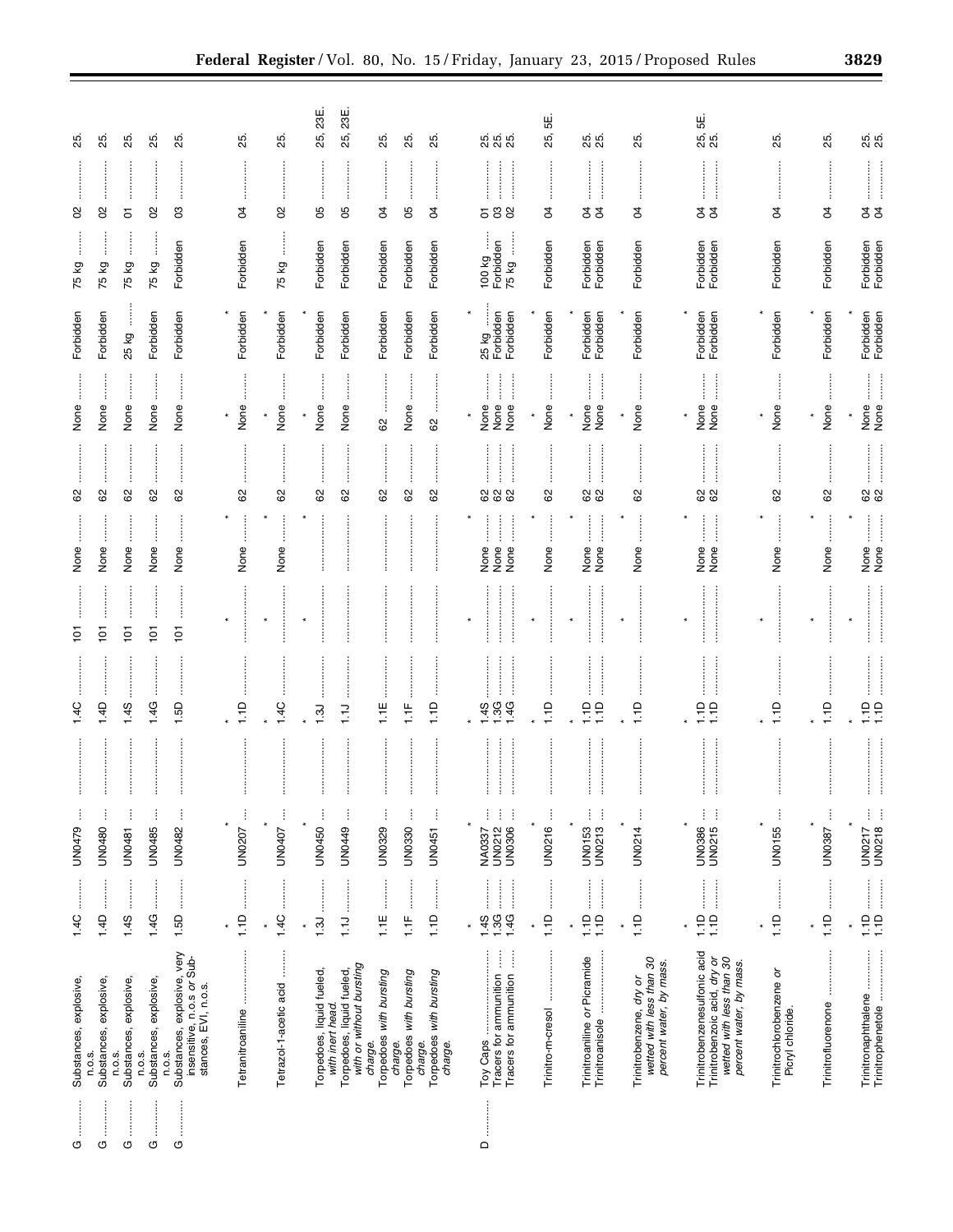|         |                                                                                                                                                    |                                |                             | ŋ        |                    |                                      |                                                         |                                                                        |                                                                             |                                                  |                                                       |                |           |
|---------|----------------------------------------------------------------------------------------------------------------------------------------------------|--------------------------------|-----------------------------|----------|--------------------|--------------------------------------|---------------------------------------------------------|------------------------------------------------------------------------|-----------------------------------------------------------------------------|--------------------------------------------------|-------------------------------------------------------|----------------|-----------|
|         |                                                                                                                                                    |                                |                             |          |                    |                                      |                                                         | $\circledcirc$                                                         |                                                                             |                                                  | $\circledcirc$                                        | (10)           |           |
| Symbols | Hazardous materials de-<br>scriptions and<br>proper shipping names                                                                                 | Hazard<br>class or<br>division | Identifica-<br>Nos.<br>tion | PG       | Label codes        | provisions<br>(§ 172.102)<br>Special |                                                         | Packaging (§173.***)                                                   |                                                                             |                                                  | Quantity limitations<br>(see §§ 173.27 and<br>175.75) | Vessel stowage |           |
|         |                                                                                                                                                    |                                |                             |          |                    |                                      | Exceptions                                              | Non-bulk                                                               | <b>Bulk</b>                                                                 | Passenger<br>aircraft/rail                       | Cargo air-<br>craft only                              | Location       | Other     |
|         | Trinitrophenol (picric acid),<br>wetted, with not less than<br>10 percent water by<br>mass.                                                        | $\frac{1}{2}$<br>$\frac{1}{4}$ | UN3364                      | ÷        | ļ<br>$\frac{1}{4}$ | N41, N84<br>23, A8,<br>A19,          | $\ddot{\phantom{a}}$<br>None                            | 211                                                                    | $\ddot{\ddot{\phantom{a}}}\,$<br>None                                       | ļ<br>0.5 kg                                      | ļ<br>0.5 kg                                           | ш              | 36.       |
|         | Trinitrophenol or Picric acid,<br>than 30 percent water, by<br>dry or wetted with less<br>mass.                                                    | 1.1D                           | $\vdots$<br><b>UN0154</b>   | ŧ<br>İ   | 1.1D               |                                      | None                                                    | 62                                                                     | $\begin{array}{c} \vdots \\ \vdots \\ \vdots \end{array}$<br>None           | Forbidden                                        | Forbidden                                             | $\beta$        | 25, 5E.   |
|         | not less than 30 percent<br>Trinitrophenol, wetted with<br>water, by mass.                                                                         | $\ddot{4}$                     | İ<br>UN1344                 | ÷        | ŧ<br>$\frac{1}{4}$ | 162, A8,<br>A19, N41.                | $\ddot{\ddot{\phantom{}}\phantom{}}$<br>None            | <br> <br> <br>$\frac{1}{2}$                                            | j<br>None                                                                   | $\ddot{\phantom{a}}$<br>$\overline{\mathcal{Q}}$ | ļ<br>15 kg                                            | ш              | 28, 36.   |
|         |                                                                                                                                                    |                                |                             |          |                    | ×                                    |                                                         |                                                                        | $\star$                                                                     | ×                                                |                                                       |                |           |
|         | Trinitrophenylmethylnitrami-<br>ne or Tetryl.                                                                                                      | 1.1D                           | ł<br>UN0208                 | $\vdots$ | 1.1D               |                                      | $\ddot{}}$<br>None                                      | <br>62                                                                 | $\ddot{\ddot{\cdot}}$<br>None                                               | Forbidden                                        | Forbidden                                             | S,             | 25.       |
|         | percent water, or mixture<br>wetted with less than 20<br>of alcohol and water, by<br>Styphnic acid, dry or<br>Trinitroresorcinol or<br>mass.       |                                | UN0219                      | ł        | <br>1.1D           |                                      | $\frac{1}{2}$<br>None                                   | <b><i><u><u></u></u></i></b><br>62                                     | $\begin{array}{c} \vdots \\ \vdots \\ \vdots \\ \vdots \end{array}$<br>None | Forbidden                                        | Forbidden                                             | $\beta$        | பூ<br>25, |
|         | with not less than 20 per-<br>Trinitroresorcinol, wetted or<br>cent water, or mixture of<br>Styphnic acid, wetted<br>alcohol and water by<br>mass. |                                | Ì<br><b>LIN0394</b>         | ļ        | 1.1D               |                                      | None                                                    | <br>62                                                                 | None                                                                        | Forbidden                                        | Forbidden                                             | S,             | 25, 5E.   |
|         | Trinitrobenzene mixtures<br>Trinitrotoluene and                                                                                                    | 1.1D<br>÷                      | UN0388<br>÷                 |          | 1.1D               |                                      | None                                                    | $\mathbb{S}^2$                                                         | None                                                                        | Forbidden                                        | Forbidden                                             | g              | 25.       |
|         | trinitrobenzene mixtures<br>tures or Trinitrotoluene<br>hexanitrostilbene mix-<br>and hexanitrostilnene<br>or TNT and<br>or TNT and                |                                |                             |          |                    |                                      |                                                         |                                                                        |                                                                             |                                                  |                                                       |                |           |
|         | Trinitrotoluene mixtures<br>containing<br>mixtures.                                                                                                |                                | UN0389                      | $\vdots$ | 1.1D               |                                      | None                                                    | <br>62                                                                 | :<br>:<br>:<br>None                                                         | Forbidden                                        | Forbidden                                             | S4             | 25.       |
|         | Hexanitrostilbene or TNT<br>Trinitrobenzene and<br>mixtures containing<br>trinitrobenzene and<br>hexanitrostilbene.                                |                                |                             |          |                    |                                      |                                                         |                                                                        |                                                                             |                                                  |                                                       |                |           |
|         | Trinitrotoluene or TNT, dry<br>or wetted with less than<br>30 percent water, by<br>mass.                                                           | 1.1D                           | ļ<br>UN0209                 | İ        | 1.1D               |                                      | None                                                    | $\mbox{ }^{\mbox{}}\!\mbox{ }^{\mbox{}}\!\mbox{ }^{\mbox{}}\!\mbox{ }$ | None                                                                        | Forbidden                                        | Forbidden                                             | P              | 85.       |
|         |                                                                                                                                                    | ¥                              | ¥                           |          |                    |                                      |                                                         |                                                                        | ×                                                                           | ×                                                |                                                       |                |           |
|         | <br> <br> <br> <br>Tritonal                                                                                                                        |                                | UN0390                      |          | 1.1D               |                                      | $\ddot{\ddot{\phantom{a}}}\,\ddot{\phantom{a}}$<br>None | 62                                                                     | None                                                                        | Forbidden                                        | Forbidden                                             | 85.<br>S,      |           |

§172.101-HAZARDOUS MATERIALS TABLE-Continued TABLE—Continued MATERIALS § 172.101—HAZARDOUS Ξ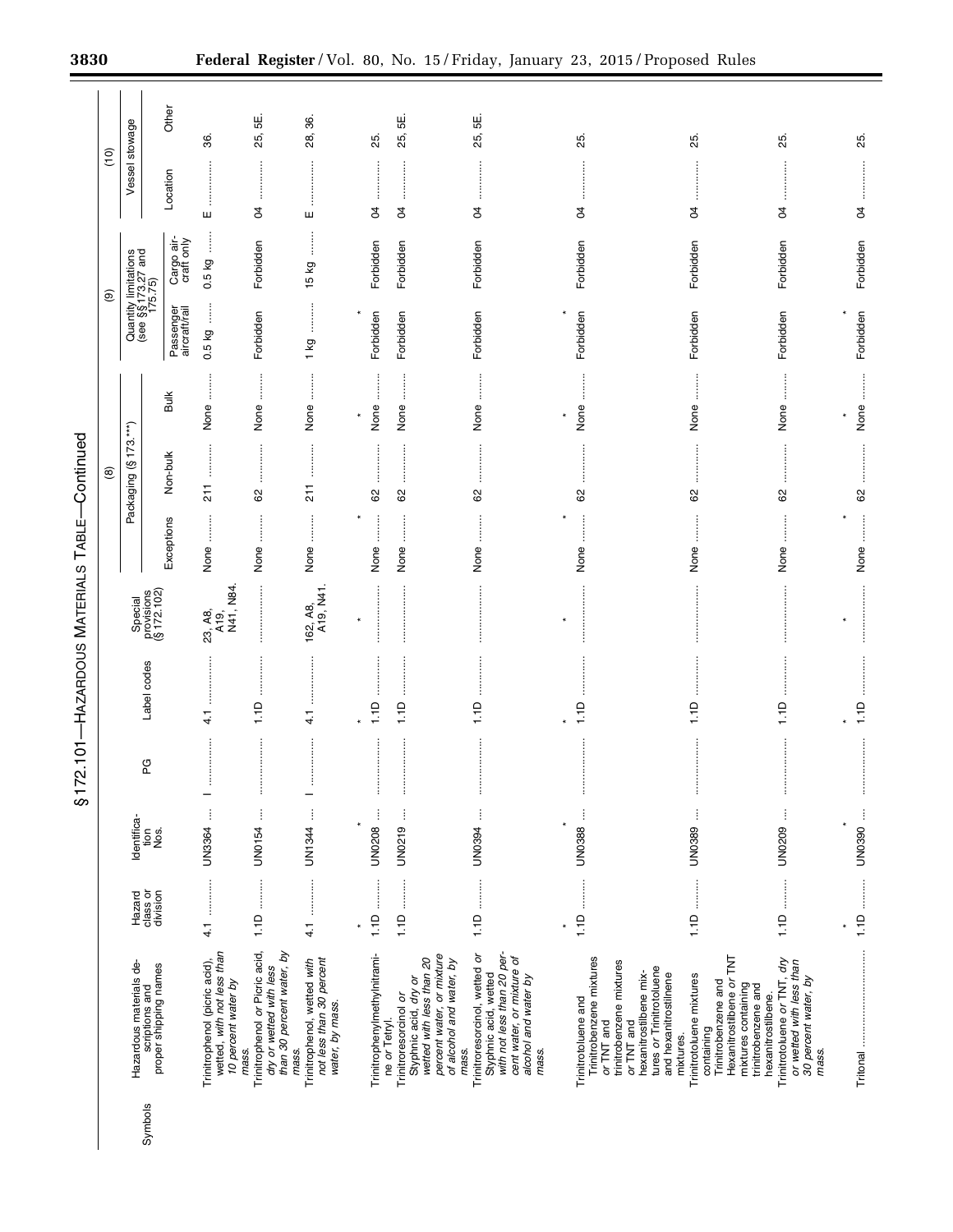| 25.                                                                         | 25.                                                      | 25.                                                      | 25.                                       | 25.                                       | 25.                                       | 25.                                        | 34, 40.                                                                  | 55<br>25,                                                                          |  |
|-----------------------------------------------------------------------------|----------------------------------------------------------|----------------------------------------------------------|-------------------------------------------|-------------------------------------------|-------------------------------------------|--------------------------------------------|--------------------------------------------------------------------------|------------------------------------------------------------------------------------|--|
| g                                                                           | $\infty$                                                 | 80                                                       | S,                                        | Å                                         | 80                                        | S,                                         | ⋖                                                                        | S,                                                                                 |  |
| Forbidden                                                                   | $\vdots$<br>75 kg                                        | Forbidden                                                | Forbidden                                 | Forbidden                                 | Forbidden                                 | Forbidden                                  | ļ<br>200 kg                                                              | Forbidden                                                                          |  |
| Forbidden                                                                   | Forbidden                                                | Forbidden                                                | Forbidden                                 | Forbidden                                 | Forbidden                                 | Forbidden                                  | 200 kg                                                                   | Forbidden                                                                          |  |
| None                                                                        |                                                          | :<br>:<br>:<br>:<br>None                                 | <br>8                                     | 8                                         | $\ddot{}}$<br>None                        | 8                                          | 216                                                                      | None                                                                               |  |
| <br>8                                                                       | :<br>:<br>:<br>: : : : : :<br>82                         | <br>62                                                   | <br>82                                    | 62                                        | .<br>.<br>.<br>.<br>.<br>.<br>62          | <br>82                                     | :<br>:<br>:<br>:<br>216                                                  | 8                                                                                  |  |
| $\ddot{\phantom{a}}$<br>None                                                | :<br>:<br>:<br>:<br>None                                 | $\ddot{}}$<br>None                                       | :<br>:<br>:<br>None                       | $\vdots$<br>None                          | :<br>:<br>:<br>None                       | :<br>:<br>:<br>:<br>None                   | :<br>:<br>:<br>:<br>155                                                  | None                                                                               |  |
| <br>119                                                                     |                                                          |                                                          |                                           |                                           |                                           |                                            | T1, TP33<br>IP <sub>2</sub> , IP <sub>3</sub><br>156, IB8,               |                                                                                    |  |
| <br>1.1D                                                                    | :<br>:<br>:<br>:<br>1.4D                                 | 1.4F                                                     | <br>$\frac{1}{2}$                         | 1.2D                                      | :<br>:<br>:<br>:<br>ŧ                     | <br>1.1D                                   | თ                                                                        | 1.3C                                                                               |  |
|                                                                             | :<br>:<br>:<br>: : : : : :                               |                                                          |                                           |                                           |                                           |                                            |                                                                          | $\vdots$                                                                           |  |
| UN0220                                                                      | UN0370                                                   | UN0371                                                   | UN0286                                    | UN0287                                    | UN0369                                    | UN0221                                     | UN2590                                                                   | UN0236                                                                             |  |
| $1.1D$                                                                      | 1.4D                                                     |                                                          | $1.1D$                                    |                                           |                                           |                                            |                                                                          | 1.3C                                                                               |  |
| with less than 20 percent<br>Urea nitrate, dry or wetted<br>water, by mass. | Warheads, rocket with<br>burster or expelling<br>charge. | Warheads, rocket with<br>burster or expelling<br>charge. | Warheads, rocket with<br>bursting charge. | Warheads, rocket with<br>bursting charge. | Warheads, rocket with<br>bursting charge. | Warheads, torpedo with<br>bursting charge. | White asbestos (chrysotile,<br>actinolite, anthophyllite,<br>tremolite). | Zirconium picramate, dry or<br>wetted with less than 20<br>percent water, by mass. |  |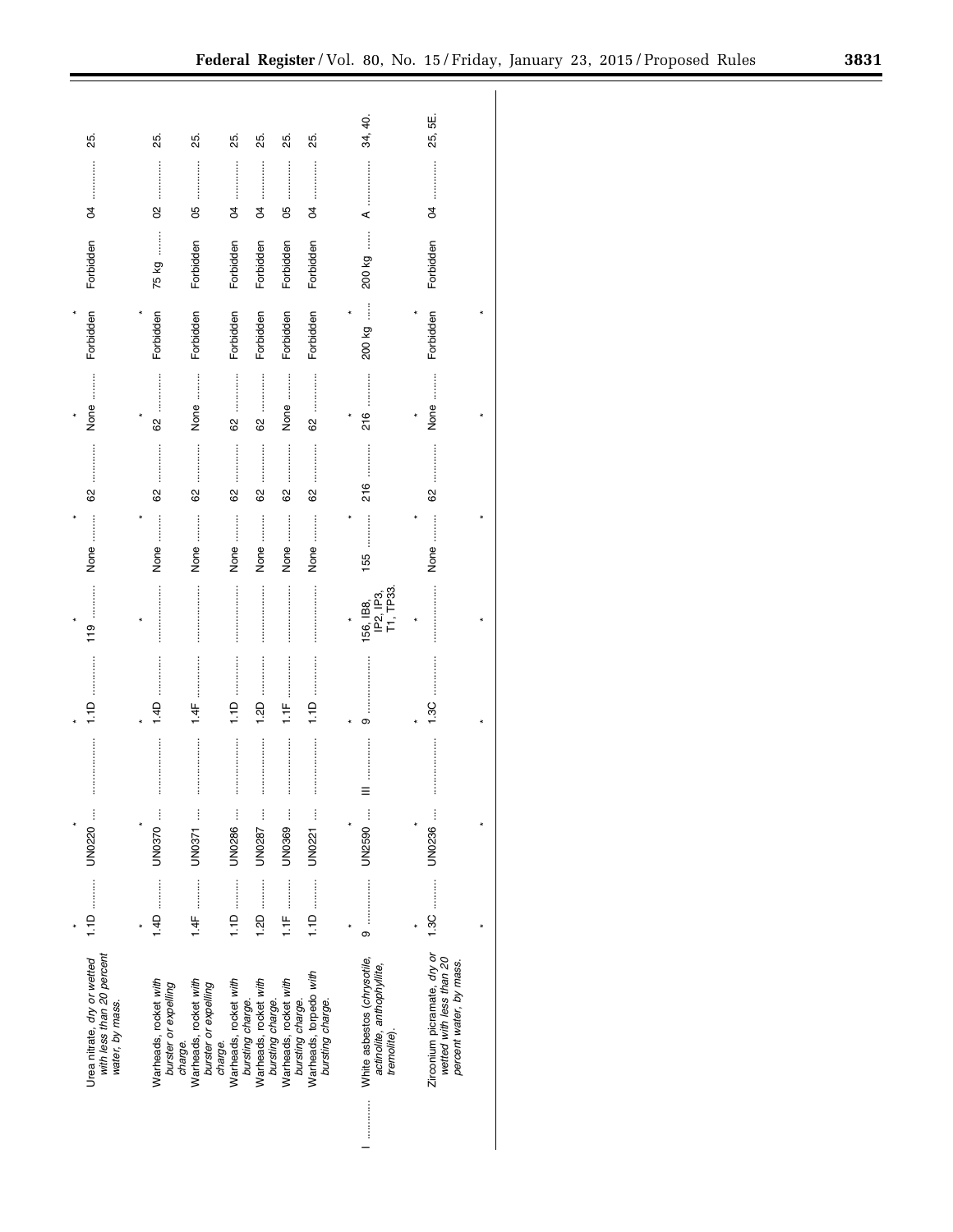\* \* \* \* \*

 $\blacksquare$  10. In § 172.102, in paragraph (c)(1) Special Provision 136 is revised to read as follows:

### **§ 172.102 Special provisions.**

- \* \* \* \* \*
- $(c) * * * *$
- $(1) * * * *$

136 This entry only applies to machinery and apparatus containing hazardous materials as an integral element of the machinery or apparatus. It may not be used to describe machinery or apparatus for which a proper shipping name exists in the § 172.101 Table. Except when approved by the Associate Administrator, machinery or apparatus may only contain hazardous materials for which exceptions are referenced in Column (8) of the § 172.101 Table and are provided in part 173, subparts D and G, of this subchapter. Hazardous materials shipped under this entry are excepted from the labeling requirements of this subchapter unless offered for transportation or transported by aircraft and are not subject to the placarding requirements of part 172, subpart F, of this subchapter. Orientation markings as described in § 172.312(a)(2) are required when liquid hazardous materials may escape due to incorrect orientation. The machinery or apparatus, if unpackaged, or the packaging in which it is contained shall be marked ''Dangerous goods in machinery'' or ''Dangerous goods in apparatus,'' as appropriate, with the identification number UN3363. For transportation by aircraft, machinery or apparatus may not contain any material forbidden for transportation by passenger or cargo aircraft. The Associate Administrator may except from the requirements of this subchapter equipment, machinery and apparatus provided:

a. It is shown that it does not pose a significant risk in transportation;

b. The quantities of hazardous materials do not exceed those specified in § 173.4a of this subchapter; and

c. The equipment, machinery or apparatus conforms with § 173.222 of this subchapter.

\* \* \* \* \*

■ 11. In § 172.201, paragraph (d) is revised to read as follows:

# **§ 172.201 Preparation and retention of shipping papers.**

\* \* \* \* \* (d) *Emergency response telephone number.* Except as provided in § 172.604(d), a shipping paper must contain an emergency response telephone number and, if utilizing an emergency response information

telephone number service provider, identify the person (by name or contract number) who has a contractual agreement with the service provider, as prescribed in subpart G of this part. \* \* \* \* \*

■ 12. In § 172.301, paragraph (f) is revised to read as follows:

# **§ 172.301 General marking requirements for non-bulk packagings.**  \* \* \* \* \*

(f) *NON-ODORIZED marking on cylinders containing LPG.* No person may offer for transportation or transport a specification cylinder, except a Specification 2P or 2Q container or a Specification 39 cylinder, containing unodorized liquefied petroleum gas (LPG) unless it is legibly marked NON-ODORIZED or NOT ODORIZED in letters not less than 6.3 mm (0.25 inches) in height near the marked proper shipping name required by paragraph (a) of this section. The NON-ODORIZED or NOT ODORIZED marking may appear on a cylinder used for both unodorized and odorized LPG.

■ 13. In 173.326, paragraph (d) is revised to read as follows:

### **§ 172.326 Portable tanks.**  \* \* \* \* \*

(d) *NON-ODORIZED marking on portable containing LPG.* No person may offer for transportation or transport a portable tank containing unodorized liquefied petroleum gas (LPG) as authorized in § 173.315(b)(1) unless it is legibly marked NON-ODORIZED or NOT ODORIZED on two opposing sides near the marked proper shipping name required by paragraph (a) of this section, or near the placards. The NON-ODORIZED or NOT ODORIZED marking may appear on a portable tank used for both unodorized and odorized LPG.

■ 14. In 173.328, paragraph (e) is revised to read as follows:

### **§ 172.328 Cargo tanks.**  \* \* \* \* \*

(e) *NON-ODORIZED marking on cargo tanks containing LPG.* No person may offer for transportation or transport a cargo tank containing unodorized liquefied petroleum gas (LPG) as authorized in § 173.315(b)(1) unless it is legibly marked NON-ODORIZED or NOT ODORIZED on two opposing sides near the marked proper shipping name as specified in paragraph (b)(1) of this section, or near the placards. The NON-ODORIZED or NOT ODORIZED marking may appear on a cargo tank used for both unodorized and odorized LPG.

■ 15. In 173.330, paragraph (c) is revised to read as follows:

**§ 172.330 Tank cars and multi-unit tank car tanks.** 

\* \* \* \* \* (c) No person may offer for transportation or transport a tank car or multi-unit tank car tank containing unodorized liquefied petroleum gas (LPG) unless it is legibly marked NON-ODORIZED or NOT ODORIZED on two opposing sides near the marked proper shipping name required by paragraphs (a)(1) and (a)(2) of this section, or near the placards. The NON-ODORIZED or NOT ODORIZED marking may appear on a tank car or multi-unit tank car tank used for both unodorized and odorized LPG.

■ 16. In § 172.406, paragraph (d) is revised to read as follows:

# **§ 172.406 Placement of labels.**

 $\star$   $\qquad$   $\star$   $\qquad$   $\star$ (d) *Contrast with background.* Each label must be printed on or affixed to a background color contrasting to the color specification of the label as required by  $\S 172.407(d)(1)$  of this part, or must have a dotted or solid line outer border, to enhance the visibility of the label. However, labels created with a dotted or solid line outer border need not be limited to only backgrounds of non-contrasting color. \* \* \* \* \*

■ 17. In § 172.407, paragraph (d)(4)(ii) is revised to read as follows:

# **§ 172.407 Label specifications.**

# \* \* \* \* \*

# (d) \* \* \*

 $(4) * * * *$ 

(ii) Color charts conforming to appendix A to this part are on display at the Standards and Rulemaking Division, Pipeline and Hazardous Materials Safety Administration, U.S. Department of Transportation, East Building, 1200 New Jersey Avenue SE., Washington, DC 20590–0001. \* \* \* \* \*

■ 18. In § 172.514, paragraph (c)(4) is revised to read as follows:

### **§ 172.514 Bulk Packagings.**

\* \* \* \* \* (c) \* \* \*

\* \* \* \* \*

(4) For an IBC labeled in accordance with subpart E of this part, instead of being placarded, the IBC may display the proper shipping name and UN identification number markings in accordance with the size requirements of § 172.301(a)(1) in place of the UN number on an orange panel, placard or white square-on-point configuration as prescribed in § 172.336(b); and

■ 19. In 172.604, paragraph (a) is revised to read as follows: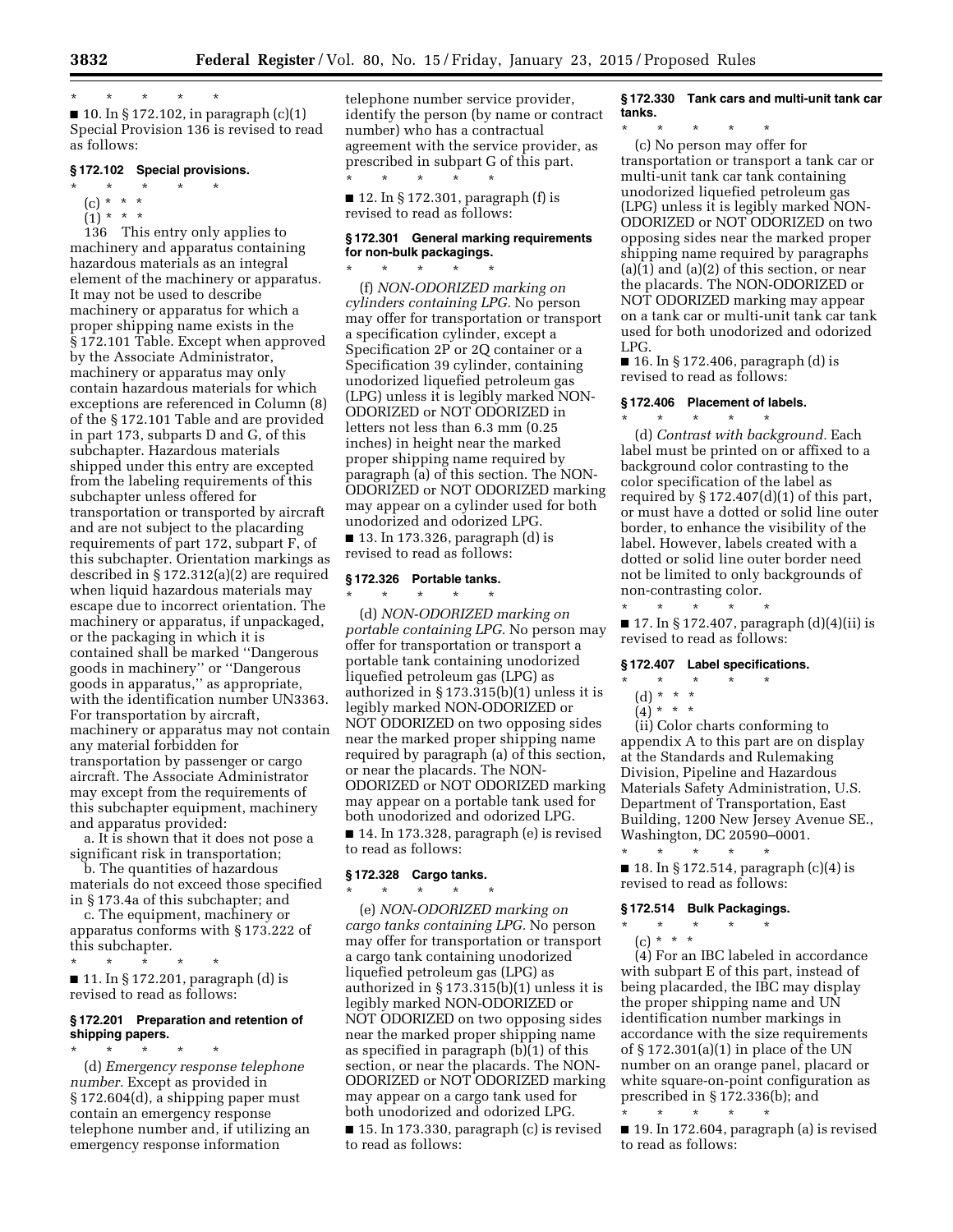#### **§ 172.604 Emergency response telephone number.**

(a) A person who offers a hazardous material for transportation must provide a numeric emergency response telephone number, including the area code, for use in an emergency involving the hazardous material. For telephone numbers outside the United States, the international access code or the ''+'' (plus) sign, country code, and city code, as appropriate, that are needed to complete the call must be included. The telephone number must be—

\* \* \* \* \*

# **PART 173—SHIPPERS—GENERAL REQUIREMENTS FOR SHIPMENTS AND PACKAGINGS**

■ 20. The authority citation for part 173 continues to read as follows:

**Authority:** 49 U.S.C. 5101–5128, 44701; 49 CFR 1.81 and 1.97.

■ 21. In § 173.4a, paragraph (a) introductory text is revised to read as follows:

# **§ 173.4a Excepted quantities.**

(a) Excepted quantities of materials, other than articles, are not subject to requirements of this subchapter except for:

\* \* \* \* \* ■ 22. In § 173.21, paragraph (e) is revised to read as follows:

# **§ 173.21 Forbidden materials and packages.**

\* \* \* \* \* (e) A material in the same packaging, freight container, overpack, or transport vehicle with another material, the mixing of which is likely to cause a dangerous evolution of heat, produce flammable or poisonous gases or vapors, or produce corrosive materials.

\* \* \* \* \*

■ 23. In § 173.24a, paragraph (c)(1)(iv) is revised to read as follows:

# **§ 173.24a Additional general requirements for non-bulk packagings and packages.**

- \* \* \* \* \*
- (c) \* \* \*
- $(1) * * * *$

(iv) For transportation by aircraft, the total net quantity does not exceed the lowest permitted maximum net quantity per package as shown in Column (9a) or (9b), as appropriate, of the § 172.101 Table. The permitted maximum net quantity must be calculated in kilograms if a package contains both a liquid and a solid. These requirements do not apply to limited quantity hazardous materials packaged in

accordance with § 173.27(f)(2) of this part.

\* \* \* \* \* ■ 24. In § 173.27, paragraph  $(f)(2)(i)$  is revised to read as follows:

### **§ 173.27 General requirements for transportation by aircraft.**

- $\star$   $\star$   $\star$
- (f) \* \* \*
- $(2) * * * *$

(i) Unless otherwise specified in this part, or in subpart C of part 171 of this subchapter, when a limited quantity of hazardous material packaged in a combination packaging is intended for transportation aboard an aircraft, the inner and outer packagings must conform to the quantity limitations set forth in Table 3 of this paragraph. Materials and articles must be authorized for transportation aboard a passenger-carrying aircraft (see Column (9A) of the § 172.101 Hazardous Materials Table of this subchapter). Not all unauthorized materials or articles may be indicated in this table. For mixed content packages of limited quantity material, the total net quantity must not exceed the lowest permitted maximum net quantity (for each of the hazard classes or divisions represented in the package) per outer package set forth in Table 3 of this paragraph. The permitted maximum net quantity must be calculated in kilograms for a package that contains both a solid and a liquid. Unless otherwise excepted, packages must be marked and labeled in accordance with this section and any additional requirements in subparts D and E, respectively, of part 172 of this subchapter. Materials or articles not authorized as limited quantity by aircraft are:

■ 25. In § 173.150, paragraphs  $(f)(3)(ix)$ and (x) are revised and paragraph (f)(3)(xi) is added as follows:

# **§ 173.150 Exceptions for Class 3 (flammable and combustible liquids).**

 $\star$   $\qquad$   $\star$   $\qquad$   $\star$ 

(f) \* \* \*

\* \* \* \* \*

 $(3) * * * *$ 

(ix) The training requirements of subpart H of part 172 of this subchapter;

(x) Emergency response information requirements of subpart G of part 172; and

(xi) For bulk packagings only, registration requirements of subpart G of part 107 of this subchapter.

\* \* \* \* \* ■ 26. In 173.158, paragraph (e) is revised to read as follows:

### **§ 173.158 Nitric acid.**

\* \* \* \* \*

(e) Nitric acid of less than 90 percent concentration, when offered for transportation or transported by rail, highway, or water may be packaged in 4A, 4B, or 4N metal boxes, 4G fiberboard boxes or 4C1, 4C2, 4D or 4F wooden boxes with inside glass packagings of not over 2.5 L (0.66 gallon) capacity each. When placed in wooden or fiberboard outer packagings, the glass inner packagings must be packed in tightly-closed, non-reactive intermediate packagings, cushioned with a non-reactive absorbent material.

■ 27. In § 173.159, paragraph (j) is added as follows:

### **§ 173.159 Batteries, wet.**

\* \* \* \* \*

\* \* \* \* \* (j) Damaged electric storage batteries incapable of retaining battery fluid inside the outer casing during transportation may be transported by highway or rail provided the batteries are transported in non-bulk packaging, meet the requirements of paragraph (a) of this section, and are prepared for transport under one or more of the following conditions:

(1) Drain the battery of fluid to eliminate the potential for leakage during transportation;

(2) Individually pack the battery in a leakproof intermediate package with sufficient non-reactive absorbent material capable of absorbing the release of any electrolyte;

(3) Place the intermediate packaging in a leakproof outer packaging that conforms to the general packaging requirements of subpart B of this part; or,

(4) Pack the battery in a salvage packaging in accordance with the provisions of § 173.3(c) of this part. ■ 28. In § 173.166, paragraph  $(e)(6)$ introductory text is revised to read as follows:

# **§ 173.166 Air bag inflators, air bag modules and seat-belt pretensioners.**   $\star$   $\qquad$   $\star$   $\qquad$   $\star$

- - (e) \* \* \*

(6) *Devices from or for a motor vehicle.* When removed from or having been intended to be used in a motor vehicle, a serviceable air bag inflator, air bag module, or seat-belt pretensioner of Class 9 (UN3268) that was manufactured as required for use in the United States and is to be offered for domestic transportation by highway or cargo vessel to a recycling or waste disposal facility may be offered for transportation and transported in the following authorized packaging:

\* \* \* \* \*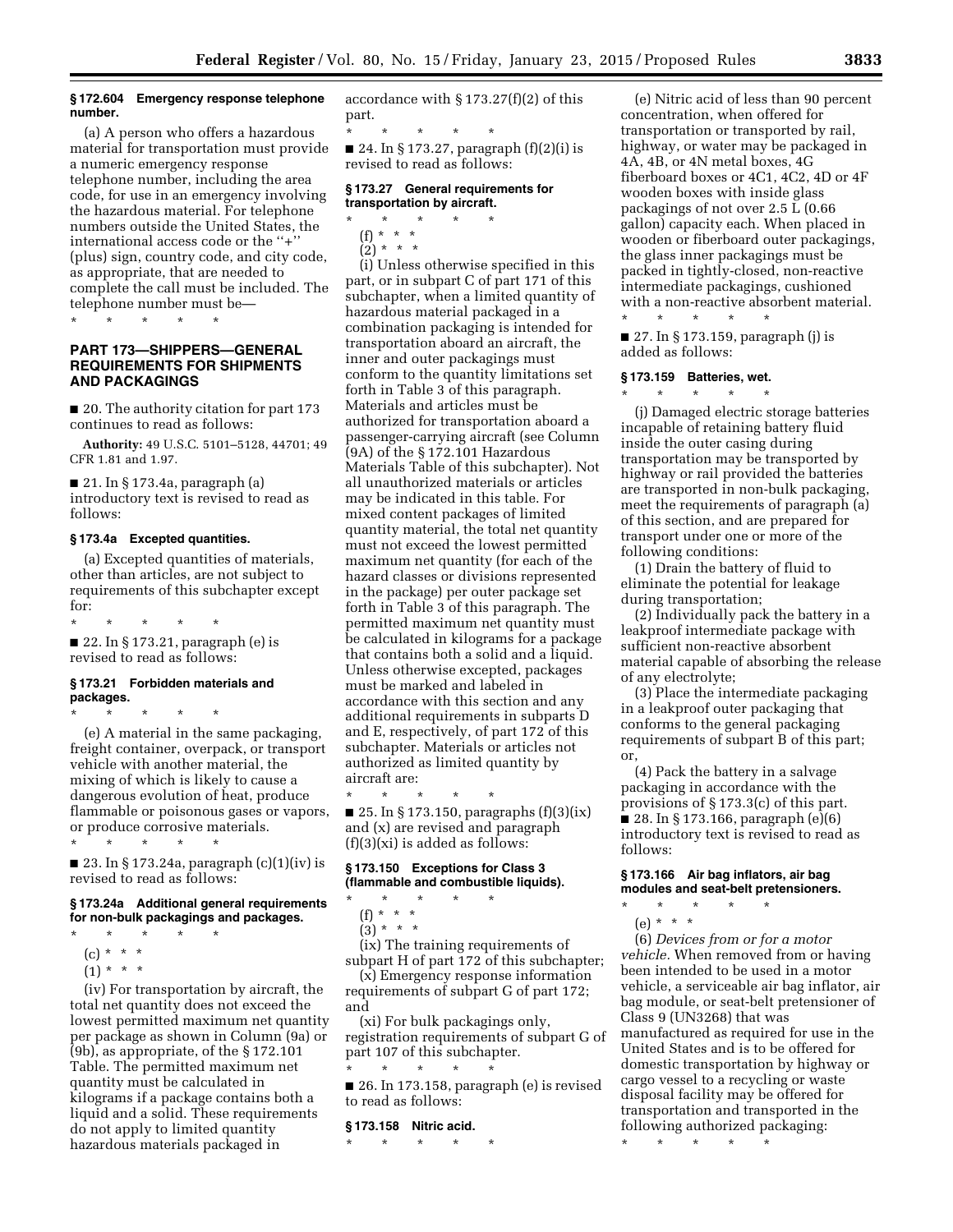$\blacksquare$  29. In § 173.170, paragraph (b) is revised to read as follows:

# **§ 173.170 Black powder for small arms.**

\* \* \* \* \* (b) The total quantity of black powder in one transport vehicle or freight container may not exceed 45.4 kg (100 pounds) net mass. No more than four freight containers may be on board one cargo vessel;

\* \* \* \* \*

 $\blacksquare$  30. In § 173.171, paragraph (b)(1) is revised to read as follows:

# **§ 173.171 Smokeless powder for small arms.**

\* \* \* \* \*

(b) \* \* \*

(1) One transport vehicle or cargoonly aircraft; or

\* \* \* \* \*

■ 31. In § 173.199, paragraph (a)(4) is revised to read as follows:

#### **§ 173.199 Category B infectious substances.**

(a) \* \* \*

(4) The completed package must be designed, constructed, maintained, filled, its contents limited, and closed so that under conditions normally encountered in transportation, including removal from a pallet or overpack for subsequent handling, there will be no release of hazardous material into the environment. Package effectiveness must not be substantially reduced for minimum and maximum temperatures, changes in humidity and pressure, and shocks, loadings and vibrations normally encountered during transportation. The packaging must be capable of successfully passing the drop test in § 178.609(d) of this subchapter at a drop height of at least 1.2 meters (3.9 feet). Following the drop test, there must be no leakage from the primary receptacle, which must remain protected by absorbent material, when required, in the secondary packaging. At least one surface of the outer packaging

must have a minimum dimension of 100 mm by 100 mm (3.9 inches). \* \* \* \* \*

■ 32. In § 173.216, paragraph (c)(1) is revised to read as follows:

#### **§ 173.216 Asbestos, blue, brown or white.**

- \* \* \* \* \*
	- $(c) * * * *$

(1) Rigid, leaktight packagings,, such as metal, plastic or fiber drums, portable tanks, hopper-type rail cars, hoppertype motor vehicles or additional bulk packagings authorized in § 173.240; \* \* \* \* \*

■ 33. In § 173.225, the table in paragraph (d)(4) is revised to read as follows:

**§ 173.225 Packaging requirements and other provisions for organic peroxides.** 

- \* \* \* \* \*
- (d) \* \* \*

(4) The maximum quantity per packaging or package for Packing Methods OP1–OP8 must be as follows:

# MAXIMUM QUANTITY PER PACKAGING/PACKAGE

[For packing methods OP1 to OP8]

| Maximum quantity                                             | Packing method |            |                 |          |                 |          |          |                 |  |  |
|--------------------------------------------------------------|----------------|------------|-----------------|----------|-----------------|----------|----------|-----------------|--|--|
|                                                              | OP1            | OP21       | OP <sub>3</sub> | OP41     | OP <sub>5</sub> | OP6      | OP7      | OP <sub>8</sub> |  |  |
| Solids and combination packagings (liquid and<br>Liquids (L) | 0.5<br>0.5     | 0.5/10<br> | ∽<br>ت          | 5/25<br> | 25<br>30        | 50<br>60 | 50<br>60 | 2400<br>3225    |  |  |

<sup>1</sup> If two values are given, the first applies to the maximum net mass per inner packaging and the second to the maximum net mass of the com-<br>plete package. plete package.<br>260 kg for jerricans/200 kg for boxes and, for solids, 400 kg in combination packagings with outer packagings comprising boxes (4C1, 4C2,

4D, 4F, 4G, 4H1, and 4H2) and with inner packagings of plastics or fiber with a maximum net mass of 25 kg.<br><sup>3</sup> 60 L for jerricans.

\* \* \* \* \*

■ 34. In § 173.301, paragraph (g)(1)(iii) is revised to read as follows:

### **§ 173.301 General requirements for shipment of compressed gases and other hazardous materials in cylinders, UN pressure receptacles and spherical pressure vessels.**

- \* \* \* \* \*
	- (g) \* \* \*
	- $(1) * * * *$

(iii) Acetylene as authorized by § 173.303. Mobile acetylene trailers must be maintained, operated and transported in accordance with CGA Pamphlet G–1.6 (IBR, see § 171.7 of this subchapter).

\* \* \* \* \* ■ 35. In § 173.304a, paragraph (d)(5) is added as follows:

**§ 173.304a Additional requirements for shipment of liquefied compressed gases in specification cylinders.** 

\* \* \* \* \*

# (d) \* \* \*

(5) *Odorization.* (i) All liquefied presence of gas down to a concentration harmful in the use or further processing

(A) The lower limits of combustibility of the more commonly used liquefied petroleum gases are: Propane, 2.15 percent; butane, 1.55 percent. These figures represent volumetric percentages of gas-air mixtures in each case.

(B) The use of 1.0 pound of ethyl mercaptan, 1.0 pound of thiophane, or 1.4 pounds of amyl mercaptan per 10,000 gallons of liquefied petroleum gas is considered sufficient to meet the

requirements of this paragraph. Use of another odorant is not prohibited so long as there is enough to meet the requirements of this paragraph.

(ii) Except as provided in paragraph (d)(5)(i), the offeror must ensure that enough odorant will remain in the cylinder during the course of transportation. The shipper must have procedures in place to:

(A) Ensure quantitative testing methods are used to measure the amount of odorant in the liquefied petroleum gas;

(B) Ensure that, when the odorization of liquefied petroleum gas is manually injected, the required amount of odorant is added;

(C) Ensure that, when odorization of liquefied petroleum gas is automatically injected, equipment calibration checks are conducted to ensure the required amount of odorant is consistently added;

petroleum gas must be odorized as required in this paragraph to indicate positively, by a distinctive odor, the in air of not over one-fifth the lower limit of combustibility; however, odorization is not required if it is of the liquefied petroleum gas or if it will serve no useful purpose as a warning agent in such use or further processing.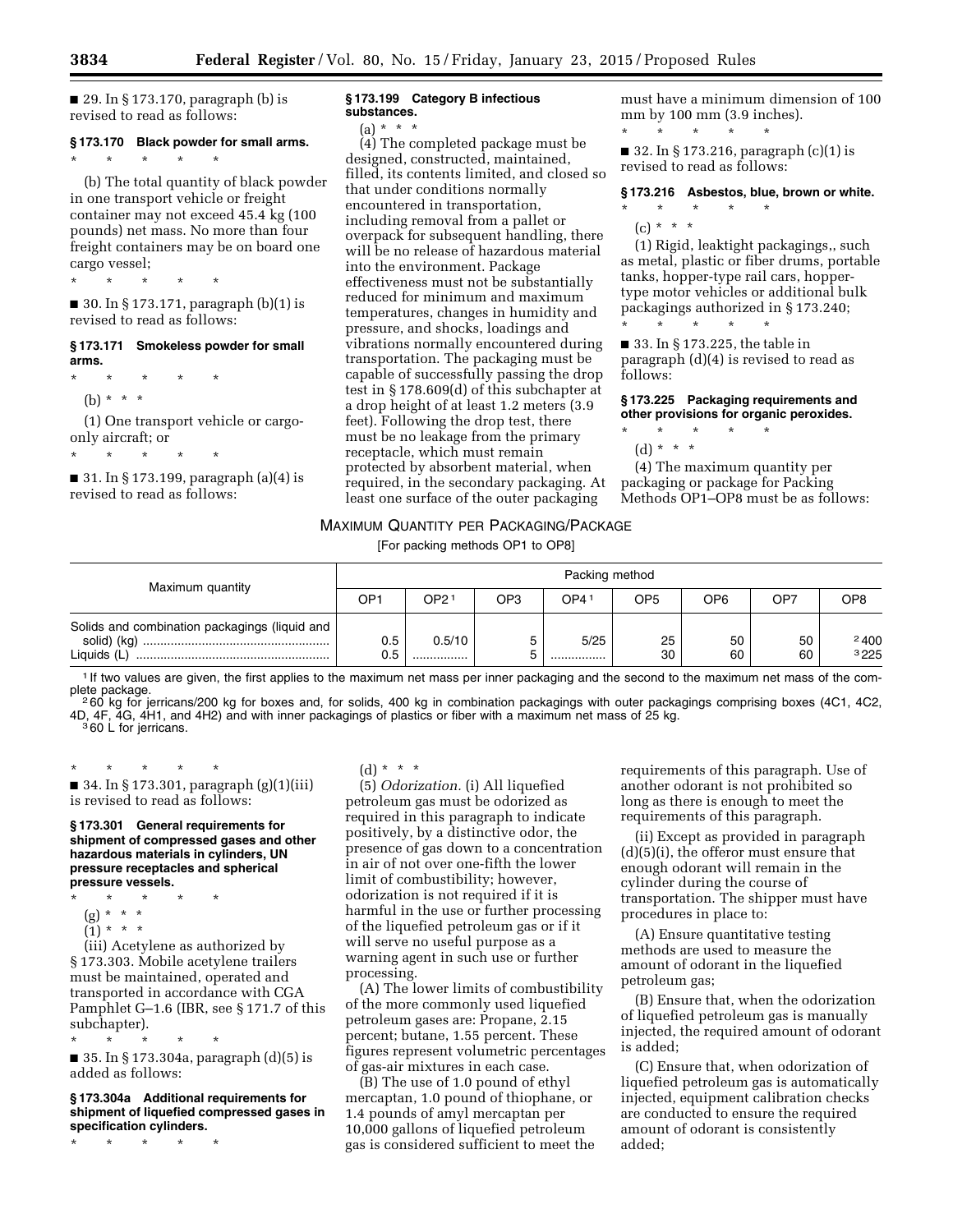(D) Ensure quality control measures are in place to make sure that persons who receive cylinders that have been subjected to any condition that could lead to corrosion of the cylinder or receive new or recently cleaned cylinders are notified of this information and that a person filling these packagings implement quality control measures to ensure that potential odorant fade is addressed;

(E) Inspect a cylinder for signs of oxidation or corrosion;

(F) Take corrective action needed to ensure enough odorant remains in the cylinder during the course of transportation, such as increasing the amount of odorant added to the liquefied petroleum gas; and

(G) Address odorant fade.

\* \* \* \* \*

■ 36. In § 173.306, paragraph (k) is revised to read as follows

### **§ 173.306 Limited quantities of compressed gases.**

 $\star$   $\star$ 

(k) *Aerosols for recycling or disposal.*  Aerosols, as defined in § 171.8 of this subchapter, containing a limited quantity which conforms to the provisions of paragraph (a)(3), (a)(5),  $(b)(1)$ ,  $(b)(2)$ , or  $(b)(3)$  of this section are excepted from the labeling requirements of subpart E of part 172 this subchapter, the specification packaging requirements of this subchapter when packaged according to this paragraph, the shipping paper requirements of subpart C of part 172 of this subchapter (unless the material meets the definition of a hazardous substance or hazardous waste), and the 30 kg (66 pounds) gross weight limitation, when transported by motor vehicle for purposes of recycling or disposal under the following conditions:

(1) The strong outer packaging and its contents must not exceed a gross weight of 500 kg (1,100 pounds);

(2) Each aerosol container must be secured with a cap to protect the valve stem or the valve stem must be removed;

(3) Each completed packages must be marked in accordance with § 172.315(a);

(4) If the package contains aerosols conforming to the provisions of paragraph  $(a)(3)$ ,  $(a)(5)$ , or  $(b)(1)$ , it must also be marked ''INSIDE CONTAINERS COMPLY WITH PRESCRIBED REGULATIONS''; and

(5) The packaging must be offered for transportation or transported by—

(i) Private or contract motor carrier; or (ii) Common carrier in a motor vehicle under exclusive use for such service.

\* \* \* \* \*

 $\blacksquare$  37. In § 173.314, revise paragraph  $(h)$ as follows:

### **§ 173.314 Compressed gases in tank cars and multi-unit tank cars.**   $\star$   $\qquad$   $\star$   $\qquad$   $\star$

(h) *Special requirements for liquefied petroleum gas (odorization).* (1) All liquefied petroleum gas must be odorized as required in this paragraph to indicate positively, by a distinctive odor, the presence of gas down to a concentration in air of not over one-fifth the lower limit of combustibility; however, odorization is not required if it is harmful in the use or further processing of the liquefied petroleum gas or if it will serve no useful purpose as a warning agent in such use or further processing.

(i) The lower limits of combustibility of the more commonly used liquefied petroleum gases are: propane, 2.15 percent; butane, 1.55 percent. These figures represent volumetric percentages of gas-air mixtures in each case.

(ii) The use of 1.0 pound of ethyl mercaptan, 1.0 pound of thiophane, or 1.4 pounds of amyl mercaptan per 10,000 gallons of liquefied petroleum gas is considered sufficient to meet the requirements of this paragraph. Use of another odorant is not prohibited so long as there is enough to meet the requirements of this paragraph.

(2) Except as provided in paragraph (h)(1)(i), the shipper must ensure that enough odorant will remain in the tank car during the course of transportation. The shipper must have procedures in place to:

(i) Ensure quantitative testing methods are used to measure the amount of odorant in the liquefied petroleum gas;

(ii) Ensure that, when the odorization of liquefied petroleum gas is manually injected, the require amount of odorant is added;

(iii) Ensure that, when odorization of liquefied petroleum gas is automatically injected, equipment calibration checks are conducted to ensure the required amount of odorant is consistently added;

(iv) Ensure quality control measures are in place to mark sure that persons who receive tank cars that have been subjected to any condition that could lead to corrosion of the tank car or receive new or recently cleaned tank cars are notified of this information and that a person filling these packagings implement quality control measures to so that potential odorant fade is addressed;

(v) Inspect a tank car for signs of oxidation or corrosion;

(vi) Take corrective action needed to ensure enough odorization remains in the tank car during the course of transportation, such as increasing the amount of odorant added to the liquefied petroleum gas; and

(vii) Address odorant fade. \* \* \* \* \*

■ 38. In § 173.315, paragraph (b) is revised to read as follows:

### **§ 173.315 Compressed gases in cargo tanks and portable tanks.**

\* \* \* \* \* (b) \* \* \*

(1) *Odorization.* All liquefied petroleum gas must be odorized as required in this paragraph to indicate positively, by a distinctive odor, the presence of gas down to a concentration in air of not over one-fifth the lower limit of combustibility; however, odorization is not required if it is harmful in the use or further processing of the liquefied petroleum gas or if it will serve no useful purpose as a warning agent in such use or further processing.

(i) The lower limits of combustibility of the more commonly used liquefied petroleum gases are: propane, 2.15 percent; butane, 1.55 percent. These figures represent volumetric percentages of gas-air mixtures in each case.

(ii) The use of 1.0 pound of ethyl mercaptan, 1.0 pound of thiophane, or 1.4 pounds of amyl mercaptan per 10,000 gallons of liquefied petroleum gas is considered sufficient to meet the requirements of this paragraph. Use of any other odorant is not prohibited so long as there is enough to meet the requirements of this paragraph.

(2) Except as provided in paragraph (b)(1)(i), the shipper must ensure that enough odorant will remain in the cargo tank or portable tank during the course of transportation. The shipper must have procedures in place to:

(i) Ensure quantitative testing methods are used to measure the amount of odorant in the liquefied petroleum gas;

(ii) Ensure that, when the odorization of liquefied petroleum gas is manually injected, the required amount of odorant is being added;

(iii) Ensure that, when odorization of liquefied petroleum gas is automatically injected, equipment calibration checks are conducted to ensure the required amount of odorant is consistently added;

(iv) Ensure that quality control measures are in place to make sure that persons who receive cargo tanks or portable tanks that have been subjected to any condition that could lead to corrosion of the packaging or receive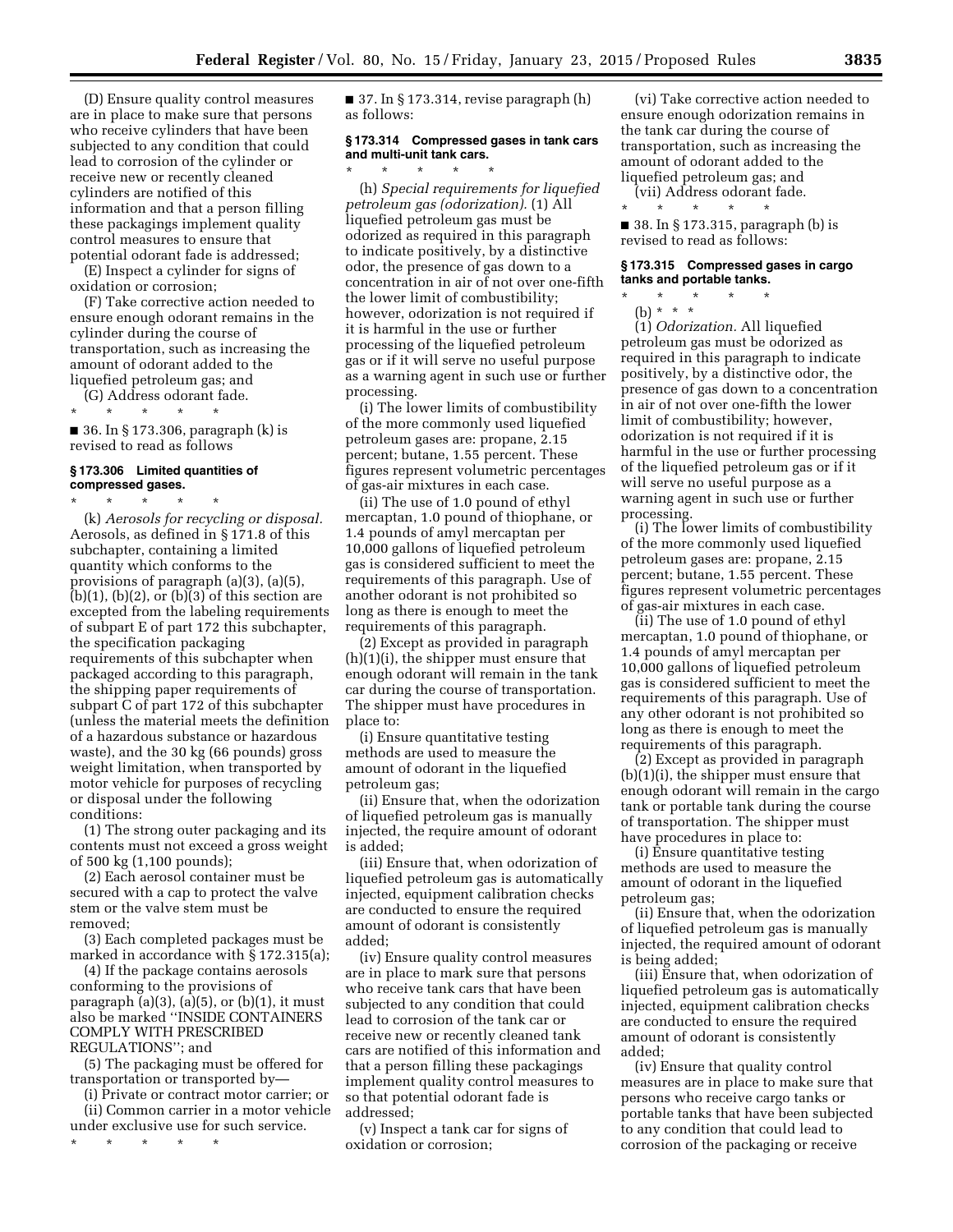new or recently cleaned cargo tanks or portable tanks are notified of this information and that a person filling these packagings implement quality control measures to ensure that potential odorant fade is addressed;

(v) Inspect a cargo tank or portable tank for signs of oxidation or corrosion;

(vi) Take corrective action needed to ensure enough odorant remains in the cargo tank or portable tank during the course of transportation, such as increasing the amount of odorant added to the liquefied petroleum gas; and

(vii) Address odorant fade.

\* \* \* \* \*

\* \* \* \* \*

# **PART 175—CARRIAGE BY AIR**

■ 39. The authority citation for part 175 is revised to read as follows:

**Authority:** 49 U.S.C. 5101–5128; 49 CFR 1.81 and 1.97.

 $\blacksquare$  40. In § 175.1, paragraph (d) is added to read as follows:

# **§ 175.1 Purpose, scope and applicability.**

(d) The requirements of this subchapter does not apply to transportation of hazardous material in support of dedicated air ambulance, firefighting, or search and rescue operations performed in compliance with the operator requirements under federal air regulations, the 14 CFR. \* \* \* \* \*

■ 41. In § 175.8, paragraph (b)(1) is revised to read as follows:

### **§ 175.8 Exceptions for operator equipment and items of replacement.**

\* \* \* \* \*

(b) \* \* \*

(1) Oxygen, or any hazardous material used for the generation of oxygen, for medical use by a passenger, which is furnished by the aircraft operator in accordance with 14 CFR 121.574, 125.219, or 135.91. For the purposes of this paragraph, an aircraft operator that does not hold a certificate under 14 CFR parts 121, 125, or 135 may apply this exception in conformance with 14 CFR 121.574, 125.219, or 135.91 in the same manner as required for a certificate holder. See § 175.501 of this part for additional requirements applicable to the stowage of oxygen.

\* \* \* \* \*

### **§ 175.9 [Amended]**

■ 42. In § 175.9, remove and reserve paragraph (b)(4).

■ 43. In § 175.10, paragraphs (a)(6),  $(a)(22)$  and  $(a)(24)$  are revised to read as follows:

# **§ 175.10 Exceptions for passengers, crewmembers, and air operators.**

 $(a) * * * *$ 

(6) Hair curlers (curling irons) containing a hydrocarbon gas such as butane, no more than one per person, in carry-on baggage only. The safety cover must be securely fitted over the heating element. Gas refills for such curlers are not permitted in carry-on or checked baggage.

\* \* \* \* \* (22) Non-infectious specimens in preservative solutions transported in accordance with § 173.4b(b). \* \* \* \* \*

(24) Small cartridges fitted into or securely packed with devices with no more than four small cylinders of carbon dioxide or other suitable gas in Division 2.2. The water capacity of each cartridge must not exceed 50 mL (equivalent to a 28 g carbon dioxide cartridge), with the approval of the operator.

\* \* \* \* \* ■ 44. In § 175.75, in paragraph (e)(2) is revised to read as follows:

# **§ 175.75 Quantity limitations and cargo location.**

\* \* \* \* \* (e) \* \* \*

\* \* \* \* \*

(2) Packages of hazardous materials transported aboard a cargo aircraft, when other means of transportation are impracticable or not available, in accordance with procedures approved in writing by the FAA Regional Office in the region where the operator is certificated.

**PART 176—CARRIAGE BY VESSEL** 

■ 45. The authority citation for part 176 is revised to read as follows:

**Authority:** 49 U.S.C. 5101–5128; 49 CFR 1.81 and 1.97.

■ 46. In § 176.30, paragraph (a)(4) is revised to read as follows:

#### **§ 176.30 Dangerous cargo manifest.**

(a) \* \* \*

 $*$  \*

(4) The number and description of packages (barrels, drums, cylinders, boxes, etc.) and gross weight for each type of package;

**PART 177—CARRIAGE BY PUBLIC HIGHWAY** 

■ 47. The authority citation for part 177 is revised to read as follows:

**Authority:** 49 U.S.C. 5101–5128; 49 CFR 1.81 and 1.97.

\* \* \* \* \*

■ 48. In § 177.840, paragraph (a)(3) is added to read as follows:

### **§ 177.840 Class 2 (gases) materials.**

\* \* \* \* \* (a) \* \* \*

(3) *Cylinders for acetylene.* Cylinders containing acetylene and manifolded as part of a mobile acetylene trailer system must be transported in accordance with § 173.301(g).

\* \* \* \* \*

■ 49. In § 177.848, revise paragraph (e)(5) to read as follows:

### **§ 177.848 Segregation of hazardous materials.**

- $\star$   $\star$
- (e) \* \* \*

(5) The note ''A'' in the second column of the table means that, notwithstanding the requirements of the letter ''X'', ammonium nitrate (UN1942) and ammonium nitrate fertilizer may be loaded or stored with Division 1.1 (explosive) or Division 1.5 materials, unless otherwise prohibited by § 177.835(c).

\* \* \* \* \*

# **PART 178—SPECIFICATIONS FOR PACKAGINGS**

■ 50. The authority citation for part 178 is revised to read as follows:

**Authority:** 49 U.S.C. 5101–5128; 49 CFR 1.81 and 1.97.

■ 51. In § 178.65, paragraph (i)(1) is revised to read as follows:

# **§ 178.65 Specification 39 non-reusable (non-refillable) cylinders.**

\* \* \* \* \*

(i) \* \* \*

(1) The markings required by this section must be durable and waterproof. The requirements of § 178.35(g) do not apply to this section.

\* \* \* \* \*

■ 52. In § 178.337–17, paragraph (a) is revised to read as follows:

# **§ 178.337–17 Marking.**

(a) *General.* Each cargo tank certified after October 1, 2004 must have a corrosion-resistant metal name plate (ASME Plate); and each cargo tank motor vehicle certified after October 1, 2004 must have a specification plate, permanently attached to the cargo tank by brazing, welding, or other suitable means on the left side near the front, in a place accessible for inspection. If the specification plate is attached directly to the cargo tank wall by welding, it must be welded to the tank before the cargo tank is postweld heat treated.

\* \* \* \* \*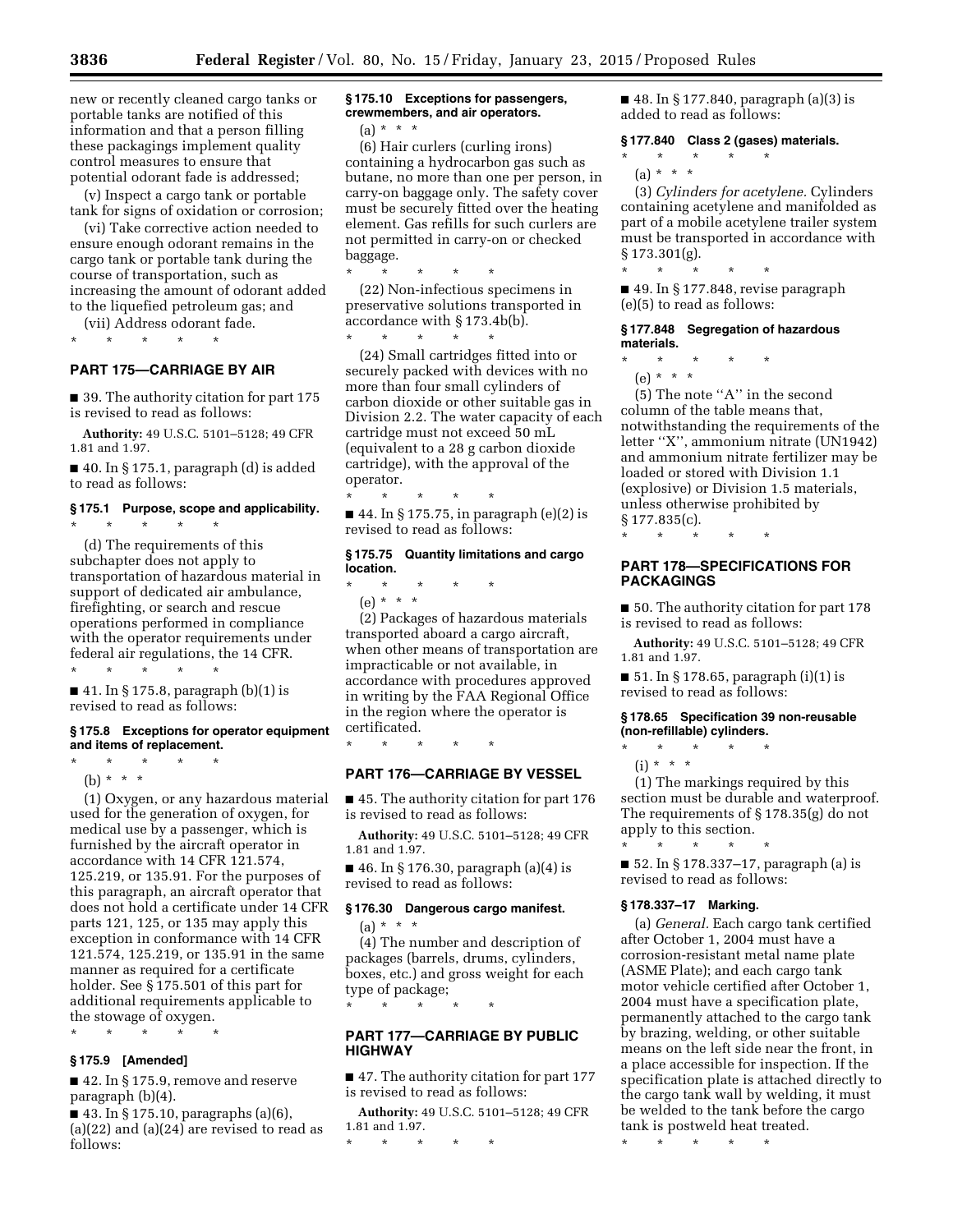$\blacksquare$  53. In § 178.345–3, revise paragraph (c)(1) introductory text to read as follows:

### **§ 178.345–3 Structural integrity.**

\* \* \* \* \*  $(c) * * * *$ 

(1) *Normal operating loadings.* The following procedure addresses stress in the cargo tank shell resulting from normal operating loadings. The effective stress (the maximum principal stress at any point) must be determined by the following formula:

 $S = 0.5(S_y + S_x) \pm [0.25(S_y - S_x)^2 + S_S^2]^{0.5}$ Where:

\* \* \* \* \*

■ 54. In § 178.955, paragraph (h) is redesignated as paragraph (i), paragraph (i) is redesignated as paragraph (j) and a new paragraph (h) is added to read as follows:

### **§ 178.955 General requirements.**

\* \* \* \* \* (h) *Approval of equivalent packagings.* A Large Packaging differing from standards in subpart P of this part, or tested using methods other than those specified in this subpart, may be used if approved by the Associate Administrator. The Large Packagings and testing methods must be shown to have an equivalent level of safety. \* \* \* \* \*

# **PART 179—SPECIFICATIONS FOR TANK CARS**

■ 55. The authority citation for part 179 is revised to read as follows:

**Authority:** 49 U.S.C. 5101–5128; 49 CFR 1.81 and 1.97.

 $\blacksquare$  56. In § 179.13, paragraph (b) is revised to read as follows:

### **§ 179.13 Tank car capacity and gross weight limitation.**  \* \* \* \* \*

(b) Tank cars containing poisonousby-inhalation material meeting the applicable authorized tank car specifications listed in § 173.244(a)(2) or (3) or § 173.314(c) or (d) may have a gross weight on rail of up to 286,000 pounds (129,727 kg). Tank cars containing poisonous-by-inhalation material not meeting the specifications listed in § 173.244(a)(2) or (3) or  $§ 173.314(c)$  or (d) may be loaded to a gross weight on rail of up to 286,000 pounds (129,727 kg) only upon approval of the Associate Administrator for Safety, Federal Railroad Administration (FRA). Any increase in weight above 263,000 pounds may not be used to increase the quantity of the contents of the tank car.

■ 57. In § 179.24, paragraph (a)(2) introductory text is revised to read as follows:

# **§ 179.24 Stamping.**

\* \* \* \* \*

(a) \* \* \*

(2) Each plate must be stamped, embossed, or otherwise marked by an equally durable method in letters 3⁄16 inch high with the following information (parenthetical abbreviations may be used, and the AAR form reference is to the applicable provisions of the AAR Specifications for Tank Cars (IBR, see § 171.7 of this subchapter)):

\* \* \* \* \*

# **PART 180—CONTINUING QUALIFICATION AND MAINTENANCE OF PACKAGINGS**

■ 58. The authority citation for part 180 is revised to read as follows:

**Authority:** 49 U.S.C. 5101–5128; 49 CFR 1.81 and 1.97.

■ 59. In § 180.209, paragraph (j) is revised to read as follows:

### **§ 180.209 Requirements for requalification of specification cylinders.**

(j) *Cylinder used as a fire extinguisher.* Only a DOT specification cylinder used as a fire extinguisher and meeting the requirements of § 173.309(a) of this subchapter may be requalified in  $\text{accordance with this paragraph (j).}$ 

■ 60. Section 180.401 is revised to read as follows:

### **§ 180.401 Applicability.**

\* \* \* \* \*

\* \* \* \* \*

This subpart prescribes requirements, in addition to those contained in parts 107, 171, 172, 173 and 178 of this subchapter, applicable to any person, hazmat employer or hazmat employee responsible for the continuing qualification, maintenance or periodic testing of a cargo tank. \* \* \* \* \*

■ 61. In § 180.407, the table and notes in paragraph (c) and paragraphs (d)(3) and (g)(1)(ii) are revised; and paragraph (j) is added to read as follows:

**§ 180.407 Requirements for test and inspection of specification cargo tanks.** 

\* \* \* \* \*  $(c) * * * *$ 

|                                                   | Test or inspection (cargo tank specification, configuration, and service) | Date by which first<br>test must be com-<br>pleted (see Note 1)     | Interval period after<br>first test                                                                                                                                       |  |                                                                    |                                             |
|---------------------------------------------------|---------------------------------------------------------------------------|---------------------------------------------------------------------|---------------------------------------------------------------------------------------------------------------------------------------------------------------------------|--|--------------------------------------------------------------------|---------------------------------------------|
| External Visual Inspection:                       |                                                                           |                                                                     |                                                                                                                                                                           |  |                                                                    |                                             |
|                                                   |                                                                           |                                                                     | $\star$                                                                                                                                                                   |  |                                                                    |                                             |
| Internal Visual Inspection:<br>Lining Inspection: |                                                                           | structed of nonquenched and tempered NQT SA-612 steel (see Note 5). | MC 331 cargo tanks less than 3,500 gallons water capacity in dedicated propane service con-                                                                               |  | September 1, 1991<br>September 1, 1991<br>TBD<br>September 1, 1995 | 1 year.<br>1 year.<br>10 years.<br>5 years. |
|                                                   |                                                                           |                                                                     |                                                                                                                                                                           |  |                                                                    |                                             |
| Leakage Test:                                     |                                                                           |                                                                     |                                                                                                                                                                           |  |                                                                    |                                             |
|                                                   |                                                                           |                                                                     |                                                                                                                                                                           |  |                                                                    |                                             |
| Pressure Test:                                    | (Hydrostatic or pneumatic) (See Notes 2 and 3).                           |                                                                     | All cargo tanks which are insulated with no manhole or insulated and lined, except MC 338<br>All cargo tanks designed to be loaded by vacuum with full opening rear heads |  | September 1, 1991<br>September 1, 1992<br>September 1, 1992        | 1 year.<br>2 years.<br>2 years.             |